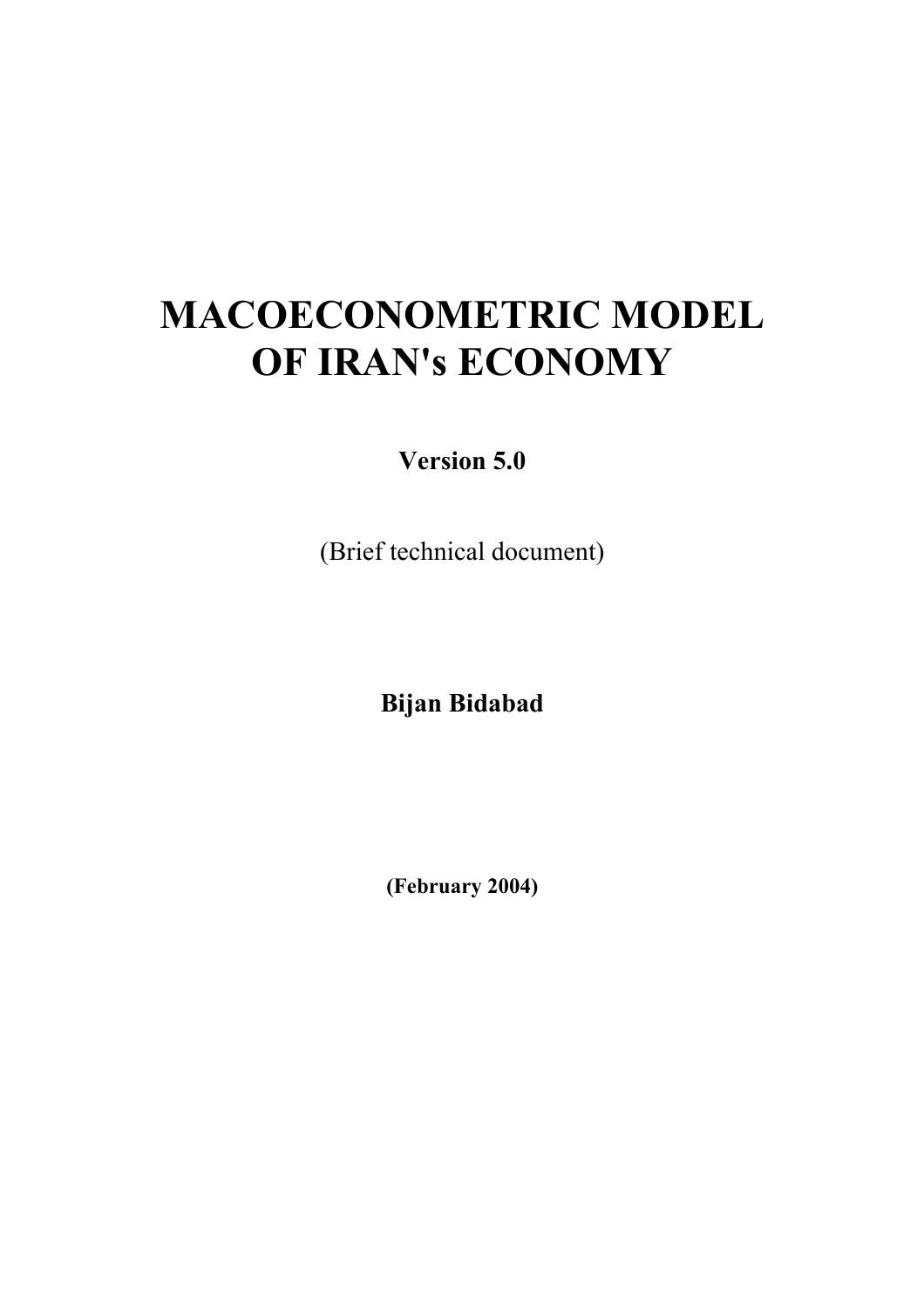## **Table of Contents**

| The external sector $\ldots$ and $\ldots$ $\ldots$ $\ldots$ $\ldots$ $\ldots$ $\ldots$ $\ldots$ $\ldots$ $\ldots$ $\ldots$ $\ldots$ $\ldots$ $\ldots$ $\ldots$ $\ldots$ $\ldots$ $\ldots$ $\ldots$ $\ldots$ $\ldots$ $\ldots$ $\ldots$ $\ldots$ |  |
|-------------------------------------------------------------------------------------------------------------------------------------------------------------------------------------------------------------------------------------------------|--|
|                                                                                                                                                                                                                                                 |  |
|                                                                                                                                                                                                                                                 |  |
|                                                                                                                                                                                                                                                 |  |
|                                                                                                                                                                                                                                                 |  |
|                                                                                                                                                                                                                                                 |  |
|                                                                                                                                                                                                                                                 |  |
|                                                                                                                                                                                                                                                 |  |
|                                                                                                                                                                                                                                                 |  |
|                                                                                                                                                                                                                                                 |  |
|                                                                                                                                                                                                                                                 |  |
|                                                                                                                                                                                                                                                 |  |
|                                                                                                                                                                                                                                                 |  |
|                                                                                                                                                                                                                                                 |  |
|                                                                                                                                                                                                                                                 |  |
|                                                                                                                                                                                                                                                 |  |
|                                                                                                                                                                                                                                                 |  |
|                                                                                                                                                                                                                                                 |  |
|                                                                                                                                                                                                                                                 |  |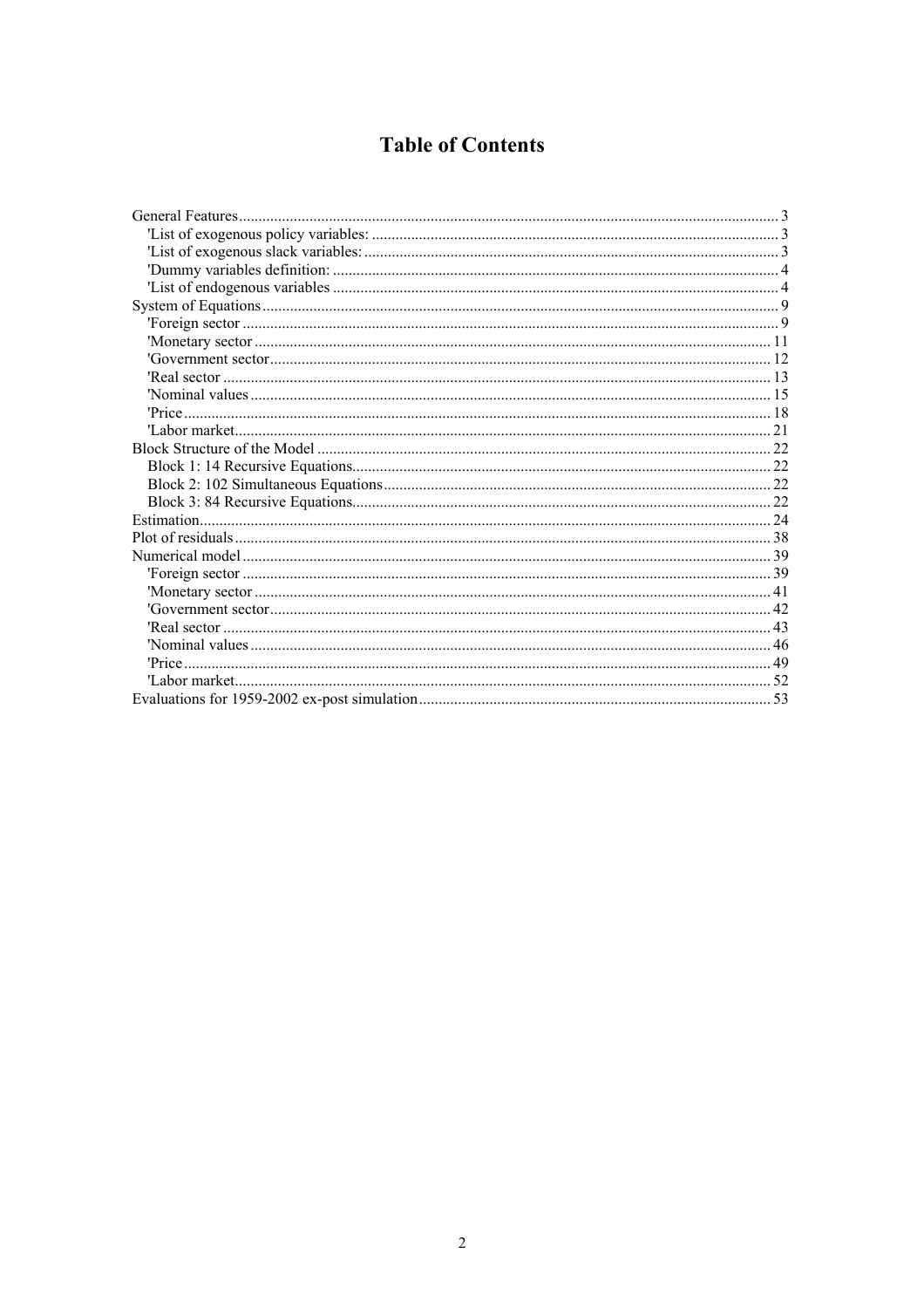# General Features

# *'List of exogenous policy variables:*

| '1             | IRKAD:         | Capital account in balance of payments, million Dollars               |
|----------------|----------------|-----------------------------------------------------------------------|
| $^{12}$        | OECDP:         | Foreign consumer price index of industrial countries                  |
| '3             | IRCIFP:        | Import CIF price index                                                |
| $\overline{5}$ | IRWPOIL:       | Weighted price of Iran's oil in international markets, Dollars        |
| '6             | IRYOILB:       | Production of oil, million barrels per year                           |
| '7             | IREO:          | Official exchange rate, Rials/Dollar                                  |
| '8             | IREX:          | Export exchange rate, Rials/Dollar                                    |
| '9             | LIBOR:         | London inter bank offer rate, percent                                 |
|                | '10 IRFEOAV:   | Foreign exchange obligation account, billion Rials                    |
|                | '11 IRGRDSV:   | Sales of Dollars at exchange unofficial market, billion Rials         |
|                | '12 $IRGECV:$  | Government current expenditures, billion Rials                        |
|                | '13 $IRGEDV$ : | Government development expenditures, billion Rials                    |
|                | '14 IRGESPV:   | Government special payments expenditures, billion Rials               |
|                | '15 $IRGEFIV:$ | Government foreign investment expenditures, billion Rials             |
|                | '16 $IRPOOIL:$ | Index of domestic price of oil products                               |
|                | '17 IRIRS:     | Saving deposits weighted average interest rate (banking system)       |
|                | '18 $IRIRL$ :  | Loans weighted average interest rate (banking system)                 |
|                | '19 IROLPV:    | Government budget obligatory loans granted to private sector          |
|                | '20 IROLGV:    | Government budget obligatory loans granted to government sector       |
|                | '21 IRMACHIMV: | Ratio of import of machineries and equipments to total current import |

# *'List of exogenous slack variables:*

| 'IRWARCD: | War damages on construction |
|-----------|-----------------------------|
| 'IRWARED: | War damages on equipment    |
| 'IRWARMD: | War damages on materials    |
| 'IRYEAR:  | Iranian year                |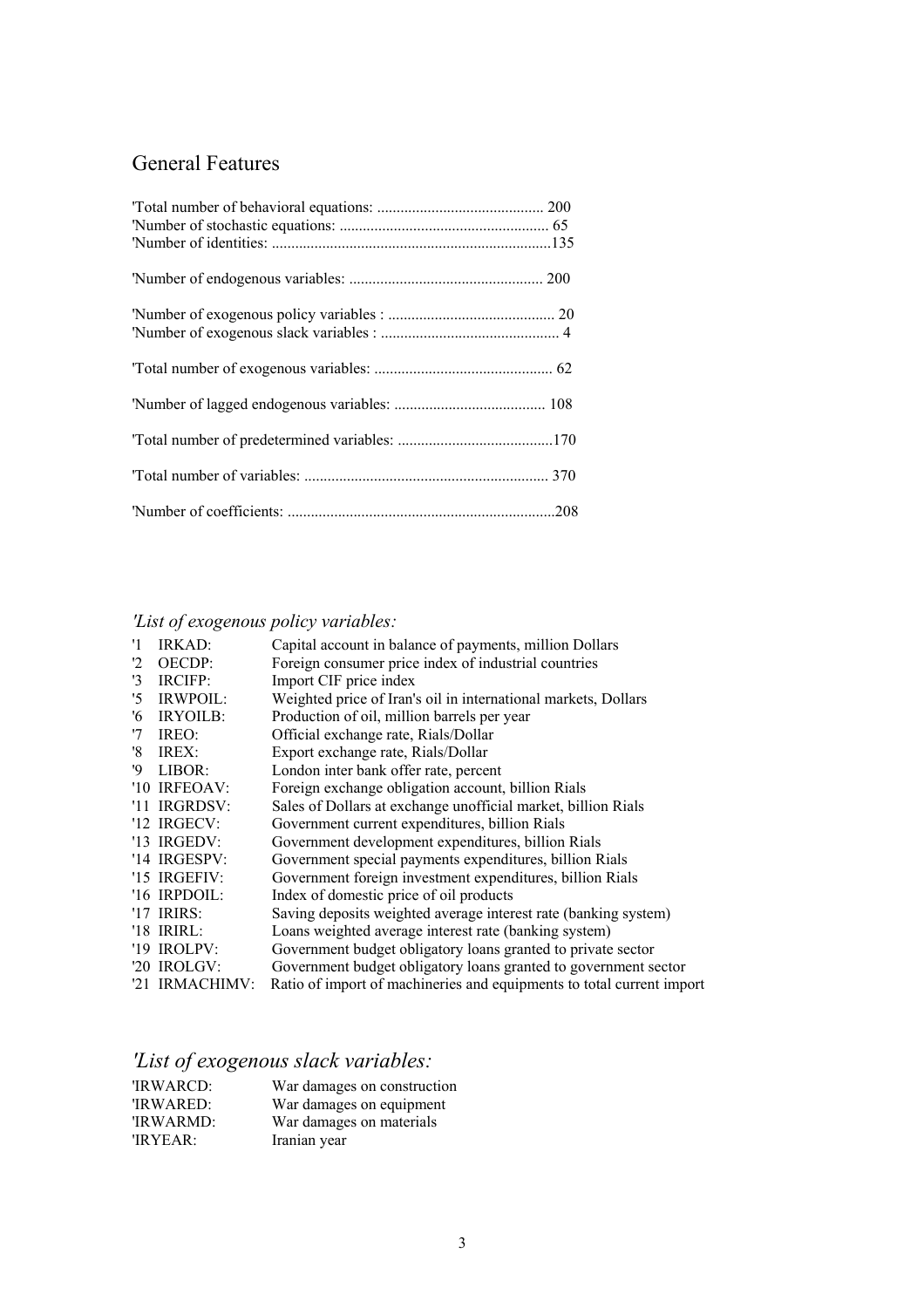### *'Dummy variables definition:*

'General features of dummy variables are as indicated by following expressions:

00≥cd≥05 ؛59≤ab≥99 ؛a, b, c, d are digits

'The symbols "a", "b", "c" and "d" are numeric digits.

 $'IRDab = \{1:$  For the year  $19(20)ab$ ; 0: Otherwise}

 $'IRDabcd = \{1:$  for the period of 19(20)ab to 19(20)cd ; 0: Otherwise I cd=00 refers to the year 2000}

'All dates are in Gregorian calendar, to convert to Iranian year decrease Iranian year number by 621.

|  |  | 'List of endogenous variables |  |  |
|--|--|-------------------------------|--|--|
|--|--|-------------------------------|--|--|

| <b>IRTBD</b>       | '1: Balance of trade, million Dollars                                                                               |
|--------------------|---------------------------------------------------------------------------------------------------------------------|
| <b>IRSBD</b>       | '2: Balance of services, million Dollars                                                                            |
| <b>IRCAD</b>       | '3: Current account, million Dollars                                                                                |
| <b>IRBOPD</b>      | '4: Balance of payments, million Dollars                                                                            |
| <b>IRXGD</b>       | '5: Export of goods, million Dollars                                                                                |
| <b>IRXNFSD</b>     | '6: Export of non-factor services, million Dollars                                                                  |
| <b>IRMNFSD</b>     | '7: Import of non-factor services, million Dollars                                                                  |
| <b>IRXGNOD</b>     | '8: Export of non-oil goods, million Dollars                                                                        |
| <b>IRMGD</b>       | '9: Import of goods, million Dollars                                                                                |
| <b>IRXSD</b>       | '10: Export of services, million Dollars                                                                            |
| <b>IRMSD</b>       | '11: Import of services, million Dollars                                                                            |
| <b>IRFYSBD</b>     | '12: Balance of factor income services, million Dollars                                                             |
| <b>IRNFSBD</b>     | '13: Balance of non-factor income services, million Dollars                                                         |
| <b>IRBOPDC</b>     | '14: Cumulative balance of payments, million Dollars                                                                |
| <b>IRBOPEOD</b>    | '15: Balance of payments errors and omissions, million Dollars                                                      |
| <b>IRKADC</b>      | '16: Cumulative capital account, million Dollars                                                                    |
| <b>IRCADC</b>      | '17: Cumulative current account, million Dollars                                                                    |
| <b>IRTBDC</b>      | '18: Cumulative balance of trade, million Dollars                                                                   |
| <b>IRSBDC</b>      | '19: Cumulative balance of services, million Dollars                                                                |
| <b>IRNTRD</b>      | '20:Net transfers, million Dollars                                                                                  |
| <b>IRFYSBDC</b>    | '21: Cumulative factor income services balance, million Dollars                                                     |
| <b>IRNFSBDC</b>    | '22: Cumulative non-factor income services balance, million Dollars                                                 |
| <b>IRXOILD</b>     | '23: Export of oil, million Dollars                                                                                 |
| <b>IRXOILB</b>     | 101: Export of oil, million barrels/year                                                                            |
| <b>IRXNFSDOP</b>   | '102: Export of non-factor services, million Dollars                                                                |
| <b>IRMNFSDCIFP</b> | '103: Import of non-factor services, million Dollars                                                                |
| <b>IRMGDCIFP</b>   | '104: Real import of goods, million Dollars                                                                         |
| <b>IRXGNODOP</b>   | '105: Real export of non-oil goods, million Dollars                                                                 |
| <b>IRMFYSD</b>     | '106: Import of factor income services, million Dollars                                                             |
| <b>IRXFYSD</b>     | '107: Export of factor income services, million Dollars                                                             |
|                    | '108: Cumulative balance of payments errors and omissions, million                                                  |
| <b>IRBOPEODC</b>   | <b>Dollars</b>                                                                                                      |
| <b>IRNTRDC</b>     | '109: Cumulative net transfers, million Dollars<br>'201:Net claim of banking system to government sector (including |
| <b>IRM2NGV</b>     | public government), billion Rials                                                                                   |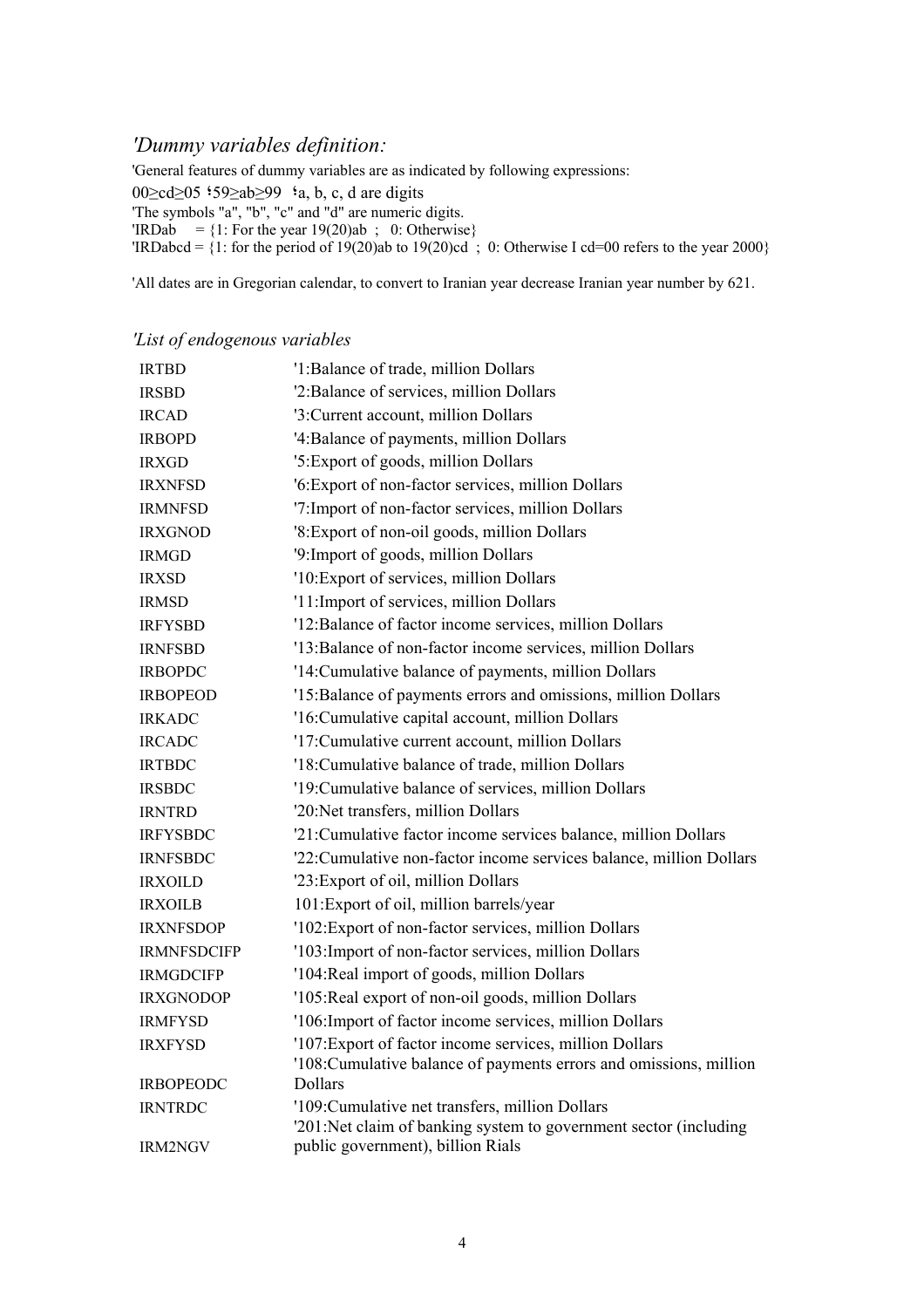| IRM2NGGV            | '202:Net claim of banking system to public government, billion Rials<br>'203:Net claim of banking system to government sector (excluding      |  |
|---------------------|-----------------------------------------------------------------------------------------------------------------------------------------------|--|
| <b>IRM2NGSV</b>     | public government) at constant prices, billion Rials<br>'204: Net claim of banking system to private sector at constant prices,               |  |
| <b>IRM2NPV</b>      | billion Rials                                                                                                                                 |  |
| <b>IROLVC</b>       | '205: Cumulative obligatory loans in government budget, billion rials                                                                         |  |
| <b>IROLV</b>        | '206:Obligatory loans in government budget, billion rials                                                                                     |  |
| <b>IRDDV</b>        | '207: Demand deposits of private sector, billion Rials                                                                                        |  |
| <b>IRSDV</b>        | '208: Saving and time deposits of private sector, billion Rials                                                                               |  |
| <b>IRCUV</b>        | '209: Currency in hands of public, billion Rials                                                                                              |  |
| IRM2V               | '210: Liquidity, billion Rials                                                                                                                |  |
| <b>IRM2NFAV</b>     | '211:Net foreign assets of banking system, billion Rials                                                                                      |  |
| <b>IRM2NWV</b>      | '212:Net worth and other items net of banking system, billion Rials<br>'301:Net claim of banking system to private sector at constant prices, |  |
| <b>IRM2NPVPGDPM</b> | billion Rials<br>'302:Net claim of banking system to government sector (excluding)                                                            |  |
| IRM2NGSVPGDPM       | public government) at constant prices, billion Rials                                                                                          |  |
| <b>IRM2NFAD</b>     | '303:Net foreign assets of banking system, million Dollars                                                                                    |  |
| <b>IRDDVPGDPM</b>   | '304: Real demand deposits of private sector, billion Rials                                                                                   |  |
| <b>IRSDVPGDPM</b>   | '305: Real saving and time deposits of private sector, billion Rials                                                                          |  |
| <b>IRCUVPGDPM</b>   | '306: Real currency in hands of public, billion Rials                                                                                         |  |
| <b>IRGBDVC</b>      | '401: Cumulative government budget deficit, billion Rials                                                                                     |  |
| <b>IRGRV</b>        | '402: Government revenue, billion Rials                                                                                                       |  |
| <b>IRGRTV</b>       | '403: Government tax revenue, billion Rials                                                                                                   |  |
| <b>IRGEV</b>        | '404: Government expenditure, billion Rials                                                                                                   |  |
| <b>IRGBDV</b>       | '405: Government budget deficit, billion Rials                                                                                                |  |
| <b>IRGESV</b>       | '406: Government special expenditures, billion Rials<br>'407: Cumulative government expenditures in foreign investment,                       |  |
| <b>IRGEFIDC</b>     | million Dollars                                                                                                                               |  |
| <b>IRGRTIV</b>      | '501: Government indirect tax revenue, billion Rials                                                                                          |  |
| <b>IRGROILV</b>     | '502: Government oil revenue, billion Rials                                                                                                   |  |
| <b>IRGRMV</b>       | '503: Government miscellaneous revenue, billion Rials                                                                                         |  |
| <b>IRGRSV</b>       | '504: Government special revenue, billion Rials                                                                                               |  |
| <b>IRGRTDV</b>      | '505: Government direct tax revenue, billion Rials                                                                                            |  |
| <b>IRAD</b>         | '601: Real aggregate demand, billion Rials                                                                                                    |  |
| <b>IRAS</b>         | '602: Real aggregate supply, billion Rials                                                                                                    |  |
| <b>IROUTPUT</b>     | '603: Real aggregate output, billion Rials                                                                                                    |  |
| <b>IRGNS</b>        | '604: Real gross national saving, billion Rials                                                                                               |  |
| <b>IRNNS</b>        | '605: Real net national saving, billion Rials                                                                                                 |  |
| <b>IRX</b>          | '606: Real export, billion Rials                                                                                                              |  |
| <b>IRM</b>          | '607: Real import, billion Rials                                                                                                              |  |
| <b>IRBOT</b>        | '608: Real balance of trade, billion Rials                                                                                                    |  |
| <b>IRGDEM</b>       | '609: Real gross domestic expenditure at market prices, billion Rials                                                                         |  |
| <b>IRSP</b>         | '610: Private saving, billion Rials                                                                                                           |  |
| <b>IRTOT</b>        | '611: Terms of trade, billion Rials                                                                                                           |  |
| <b>IRGDIM</b>       | '612: Real gross domestic income at market prices, billion Rials                                                                              |  |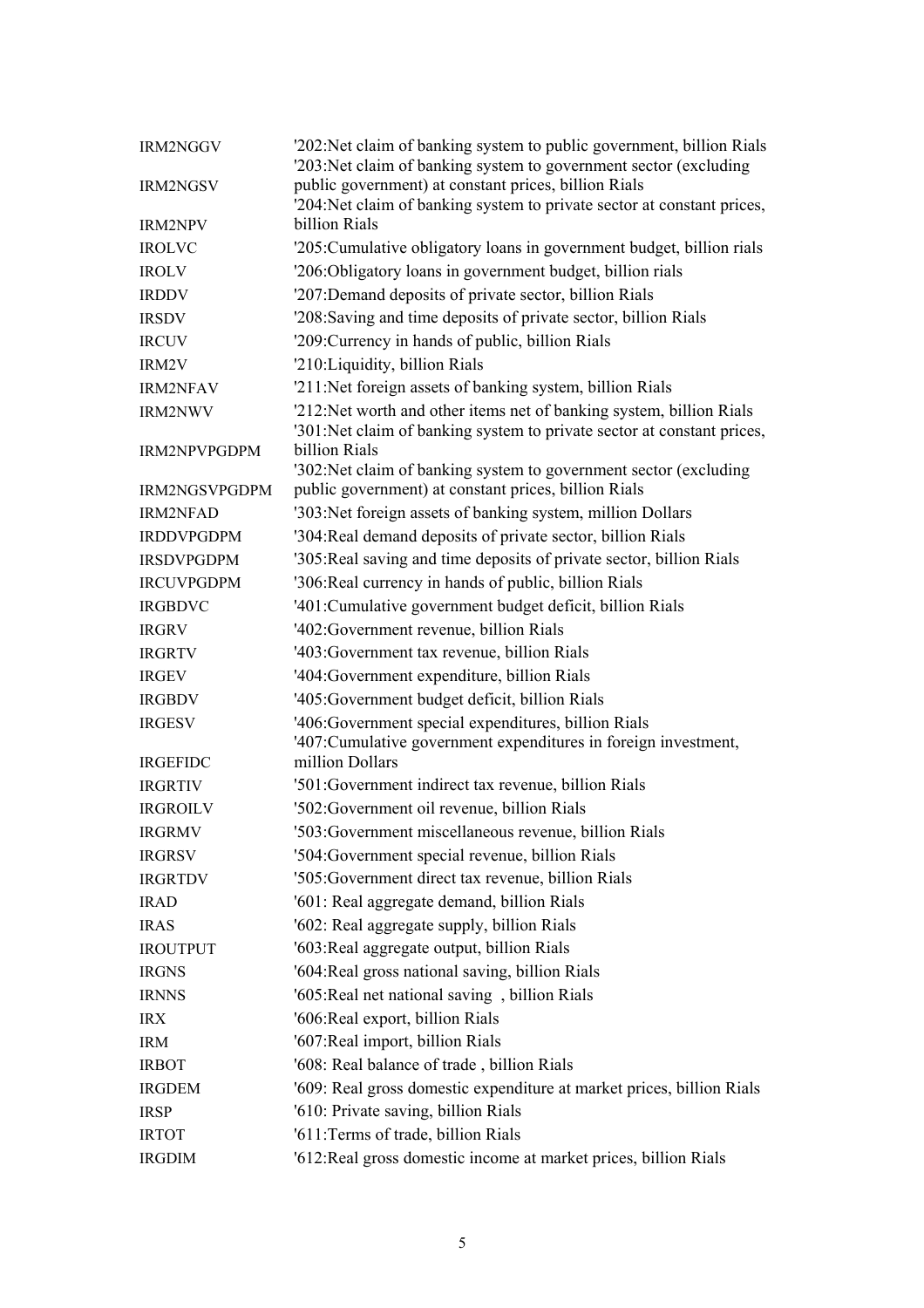| <b>IRDIS</b>     | '613: Real discrepancies, billion Rials                                                                             |
|------------------|---------------------------------------------------------------------------------------------------------------------|
| <b>IRGNPM</b>    | '614: Real gross national product at market prices, billion Rials                                                   |
| <b>IRGNIM</b>    | '615: Real gross national income at market prices, billion Rials                                                    |
| <b>IRNNIF</b>    | '616: Real net national income at factor cost, billion Rials                                                        |
| <b>IRNFY</b>     | '617: Real net factor income, billion Rials                                                                         |
| <b>IRNIT</b>     | '618:Net indirect taxes, billion Rials                                                                              |
| <b>IRK</b>       | '619: Real capital stock, billion Rials                                                                             |
| <b>IRGDPM</b>    | '620: Real gross domestic product at market prices, billion Rials                                                   |
| <b>IRYD</b>      | '621: Real disposable income, billion Rials                                                                         |
| IRI              | '622: Real investment, billion Rials                                                                                |
| <b>IRIT</b>      | '623: Real indirect taxes, billion Rials                                                                            |
| <b>IRSUB</b>     | '624: Real subsidies, billion Rials                                                                                 |
| <b>IRGDPF</b>    | '625: Real gross domestic product at factor cost, billion Rials                                                     |
| <b>IRIG</b>      | '701: Real government investment, billion Rials                                                                     |
| <b>IRG</b>       | '702: Real government consumption, billion Rials                                                                    |
| <b>IRGDPNF</b>   | '703: Real non-oil gross domestic product at market price, billion Rials                                            |
| <b>IRMG</b>      | '704: Real import of goods, billion Rials                                                                           |
| <b>IRMNFS</b>    | '705: Real import if non-factor services, billion Rials                                                             |
| <b>IRIP</b>      | '706: Real private investment, billion Rials                                                                        |
| <b>IRVAOIL</b>   | '707: Real value added of oil, billion Rials                                                                        |
| <b>IRCCA</b>     | '708: Real capital consumption allowances, billion Rials                                                            |
| <b>IRC</b>       | '709: Real private consumption, billion Rials                                                                       |
| <b>IRXFY</b>     | '710: Export of factor income from abroad, billion Rials                                                            |
| <b>IRMFY</b>     | '711: Import of factor income from abroad, billion Rials                                                            |
| <b>IRXOIL</b>    | '712: Real oil export, billion Rials                                                                                |
| <b>IRXNOILG</b>  | '713: Real export of goods, billion Rials                                                                           |
| <b>IRXNFS</b>    | '714: Real export of non factor services, billion Rials                                                             |
| <b>IRINPUT</b>   | '715: Real input of production, billion Rials                                                                       |
| <b>IRII</b>      | '716: Real changes in inventory, billion Rials                                                                      |
| <b>IRADV</b>     | '801: Nominal aggregate demand, billion Rials                                                                       |
| <b>IRASV</b>     | '802: Nominal aggregate supply, billion Rials                                                                       |
| <b>IROUTPUTV</b> | '803: Nominal aggregate output, billion Rials                                                                       |
| <b>IRINPUTV</b>  | '804: Nominal aggregate input, billion Rials                                                                        |
| <b>IRGNSV</b>    | '805: Real gross national saving, billion Rials                                                                     |
| <b>IRNNSV</b>    | '806: Real net national saving, billion Rials                                                                       |
| <b>IRXV</b>      | '807: Nominal export, billion Rials                                                                                 |
| <b>IRMV</b>      | '808: Nominal import, billion Rials                                                                                 |
| <b>IRBOTV</b>    | '809: Nominal balance of trade, billion Rials<br>'810: Nominal gross domestic expenditure at market prices, billion |
| <b>IRGDEMV</b>   | Rials                                                                                                               |
| <b>IRSPV</b>     | '811: Nominal private saving, billion Rials                                                                         |
| <b>IRKV</b>      | '812: Nominal capital stock, billion Rials                                                                          |
| <b>IRGDIMV</b>   | '813: Nominal gross domestic income at market price, billion Rials                                                  |
| <b>IRGNIMV</b>   | '814: Nominal gross national income at market price, billion Rials                                                  |
| <b>IRNNIFV</b>   | '815: Nominal net national income at factor cost, billion Rials                                                     |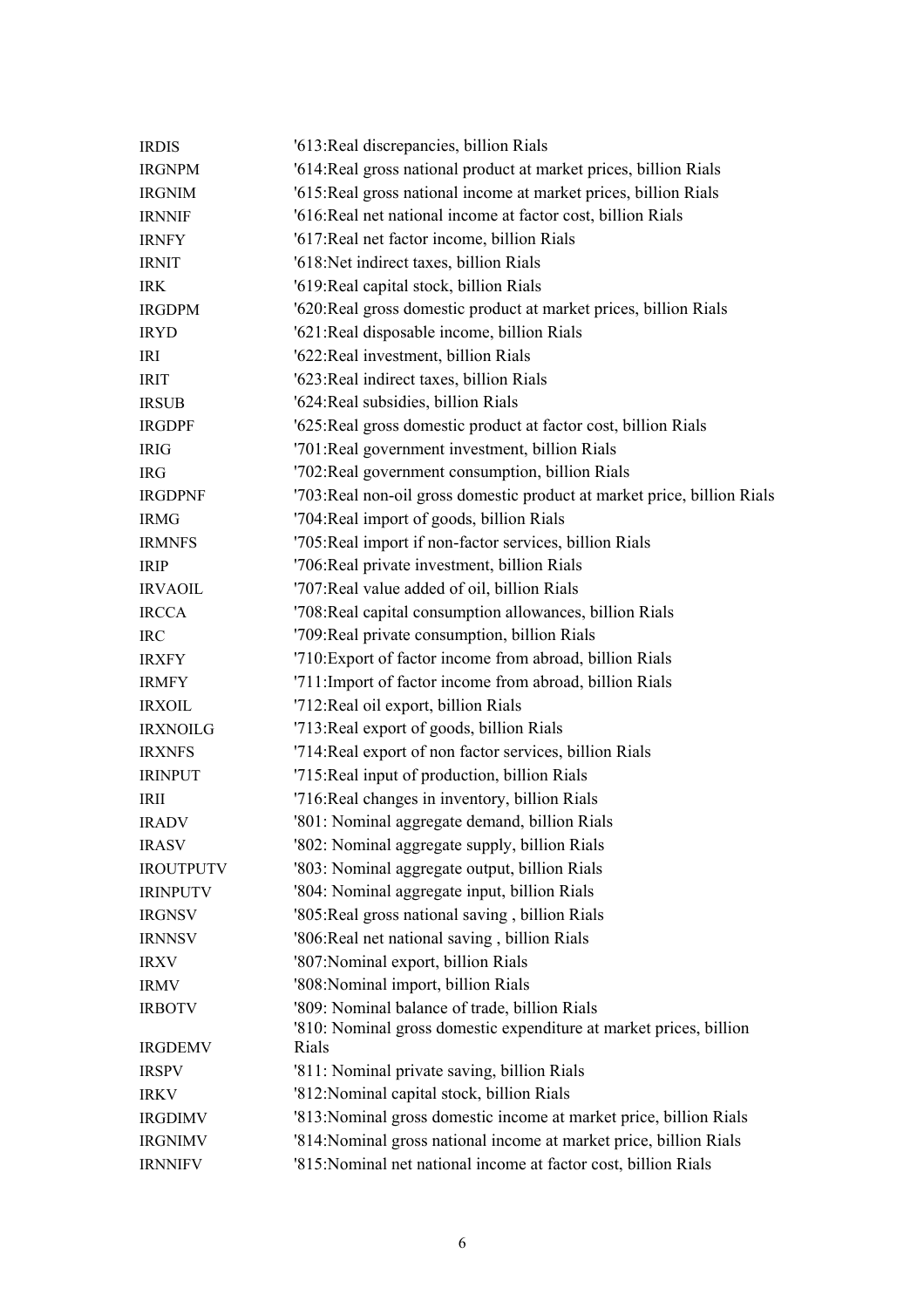|                  | '816: Nominal non-oil gross domestic product at market price, billion |  |
|------------------|-----------------------------------------------------------------------|--|
| <b>IRGDPNFV</b>  | Rials                                                                 |  |
| <b>IRGNPMV</b>   | '817: Nominal gross national products at market price, billion Rials  |  |
| <b>IRGDPMV</b>   | '818: Nominal gross domestic products at market price, billion Rials  |  |
| <b>IRYDV</b>     | '819: Nominal disposable income, billion Rials                        |  |
| <b>IRCCAV</b>    | '820: Nominal capital consumption allowances, billion Rials           |  |
| <b>IRIV</b>      | '821: Nominal investment, billion Rials                               |  |
| <b>IRDISV</b>    | '822: Nominal discrepancies, billion Rials                            |  |
| <b>IRNITV</b>    | '823: Nominal net indirect taxes, billion Rials                       |  |
| <b>IRNFYV</b>    | '824: Nominal net factor income, billion Rials                        |  |
| <b>IRGDPFV</b>   | '825: Gross domestic product at factor cost, billion Rials            |  |
| <b>IRGV</b>      | '901: Nominal government consumption, billion Rials                   |  |
| <b>IRIGV</b>     | '902: Nominal government investment, billion Rials                    |  |
| <b>IRSUBV</b>    | '903: Nominal subsidies, billion Rials                                |  |
| <b>IRCV</b>      | '904: Nominal private consumption, billion Rials                      |  |
| <b>IRVAOILV</b>  | '905: Nominal value added of oil sector, billion Rials                |  |
| <b>IRMGV</b>     | '906: Nominal import of goods, billion Rials                          |  |
| <b>IRMNFSV</b>   | '907: Nominal import of non-factor services, billion Rials            |  |
| <b>IRXFYV</b>    | '908: Nominal export of factor income from abroad, billion Rials      |  |
| <b>IRMFYV</b>    | '909: Nominal import of factor income from abroad, billion Rials      |  |
| <b>IRITV</b>     | '910: Nominal indirect taxes, billion Rials                           |  |
| <b>IRIPV</b>     | '911: Nominal private investment, billion Rials                       |  |
| <b>IRXOILV</b>   | '912: Nominal oil export, billion Rials                               |  |
| <b>IRXNOILGV</b> | '913: Nominal non-oil goods export, billion Rials                     |  |
| <b>IRXNFSV</b>   | '914: Nominal non-factor services export, billion Rials               |  |
| <b>IRIIV</b>     | '915: Nominal changes in inventory, billion Rials                     |  |
| <b>IRPA</b>      | '1001: Agregate price deflator                                        |  |
| <b>IRPGDPF</b>   | '1002: Gross domestic product at factor cost price deflator           |  |
| <b>IRPGNS</b>    | '1003: Gross national saving price deflator                           |  |
| <b>IRPNNS</b>    | '1004:Net national saving price deflator                              |  |
| <b>IRPMG</b>     | '1005: Import of goods price deflator                                 |  |
| <b>IRPMNFS</b>   | '1006: Import of non factor services price deflator                   |  |
| <b>IRPXOIL</b>   | '1007: Export of oil price deflator                                   |  |
| <b>IRPXNOILG</b> | '1008: Export of non-oil goods price deflator                         |  |
| <b>IRPXNFS</b>   | '1009: Export of non-factor services price deflator                   |  |
| <b>IRPBOT</b>    | '1010: Balance of trade price deflator                                |  |
| <b>IRPGDEM</b>   | '1011: Gross domestic expenditure at market prices price deflator     |  |
| <b>IRPSP</b>     | '1012: Private saving price deflator                                  |  |
| <b>IRPK</b>      | '1013: Capital stock price deflator                                   |  |
| <b>IRPGDPM</b>   | '1014: Gross domestic product price deflator                          |  |
| <b>IRPC</b>      | '1015: Private consumption price deflator                             |  |
| <b>IRPIG</b>     | '1016: Government investment price deflator                           |  |
| <b>IRPIP</b>     | '1017: Private investment price deflator                              |  |
| <b>IRPG</b>      | '1018: Government consumption price deflator                          |  |
| <b>IRPNIT</b>    | '1019: Net indirect taxes price deflator                              |  |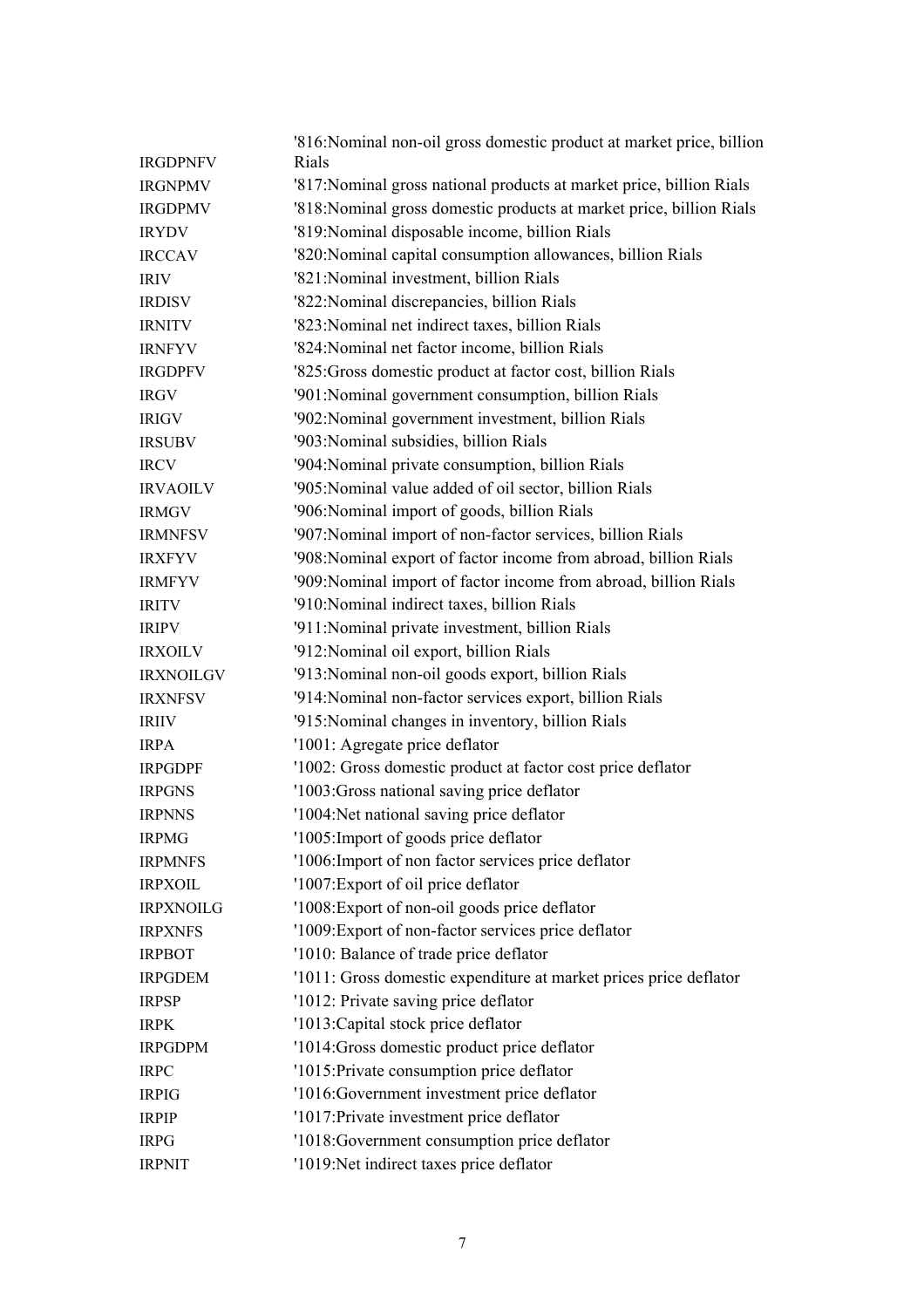| <b>IRPM</b>        | '1020: Import price deflator                                                                                             |
|--------------------|--------------------------------------------------------------------------------------------------------------------------|
| <b>IRPX</b>        | '1021: Export price deflator                                                                                             |
| <b>IRPNFY</b>      | '1022:Net factor income from abroad price deflator                                                                       |
| <b>IRPXFY</b>      | '1023: Export of factor income from abroad price deflator                                                                |
| <b>IRPMFY</b>      | '1024: Import of factor income from abroad price deflator                                                                |
| <b>IRPVAOIL</b>    | '1025:Oil value added price deflator                                                                                     |
| <b>IRPI</b>        | '1026: Investment price deflator                                                                                         |
| <b>IRINFCPI</b>    | '1027: Inflation rate for consumer price index                                                                           |
| <b>IRINFWPI</b>    | '1028: Inflation rate for whole sale price index                                                                         |
| <b>IRPGNPM</b>     | '1029: Gross national product price deflator                                                                             |
| <b>IRPDIS</b>      | '1030: Discrepancies price deflator                                                                                      |
| <b>IRPGDIM</b>     | '1031: Gross domestic income price deflator                                                                              |
| <b>IRPGNIM</b>     | '1032: Gross national income price deflator                                                                              |
| <b>IRPYD</b>       | '1033: Disposable income price deflator                                                                                  |
| <b>IRPNNIF</b>     | '1034: Net national income price deflator                                                                                |
| <b>IRPGDPNF</b>    | '1035: Non-oil gross domestic product price deflator                                                                     |
| <b>IRPIT</b>       | '1036: Inirect taxes price deflator                                                                                      |
| <b>IRPSUB</b>      | '1037: Subsidies price deflator                                                                                          |
| <b>IRPOUTPUT</b>   | '1038: Output price deflator                                                                                             |
| <b>IRPII</b>       | '1039: Changes in inventory price deflator                                                                               |
| <b>IREM</b>        | '2001: Market exchange rate, Rials/Dollar                                                                                |
|                    | '2002: Effective exchange rate for non-oil goods and services,                                                           |
| <b>IREENOIL</b>    | Rials/Dollar                                                                                                             |
| <b>IRWPIM</b>      | '2003: Whole sale price index for imported goods                                                                         |
| <b>IRWPIX</b>      | '2004: Whole sale price index for exported goods<br>'2005: Whole sale price index for domestically produced and consumed |
| <b>IRWPID</b>      | goods                                                                                                                    |
| <b>IRWPI</b>       | '2006: Whole sale price index                                                                                            |
| <b>IRCPI</b>       | '2007: Consumer price index                                                                                              |
| <b>IRIRNB</b>      | '2008: Non-organized market interest rate                                                                                |
| <b>IRPCCA</b>      | '2009: Capital consumption allowances price deflator                                                                     |
| <b>IRPINPUT</b>    | '2010: Input price deflator                                                                                              |
| <b>IRWIND</b>      | '3001: Wage index                                                                                                        |
| <b>IRPOPA</b>      | '3002: Active population, thousand persons                                                                               |
| <b>IRUNEMP</b>     | '3003: Unemployment, thousand persons                                                                                    |
| <b>IRUNEMPR</b>    | '3004: Unemployment rate, percent                                                                                        |
| <b>IRPOPAPOP</b>   | '3101: Active population ratio                                                                                           |
| <b>IRPOP</b>       | '3102: Population, thousand persons                                                                                      |
| <b>IRWINDPGDPM</b> | '3103: Real wage index                                                                                                   |
| <b>IREMP</b>       | '3104: Employment, thousand persons                                                                                      |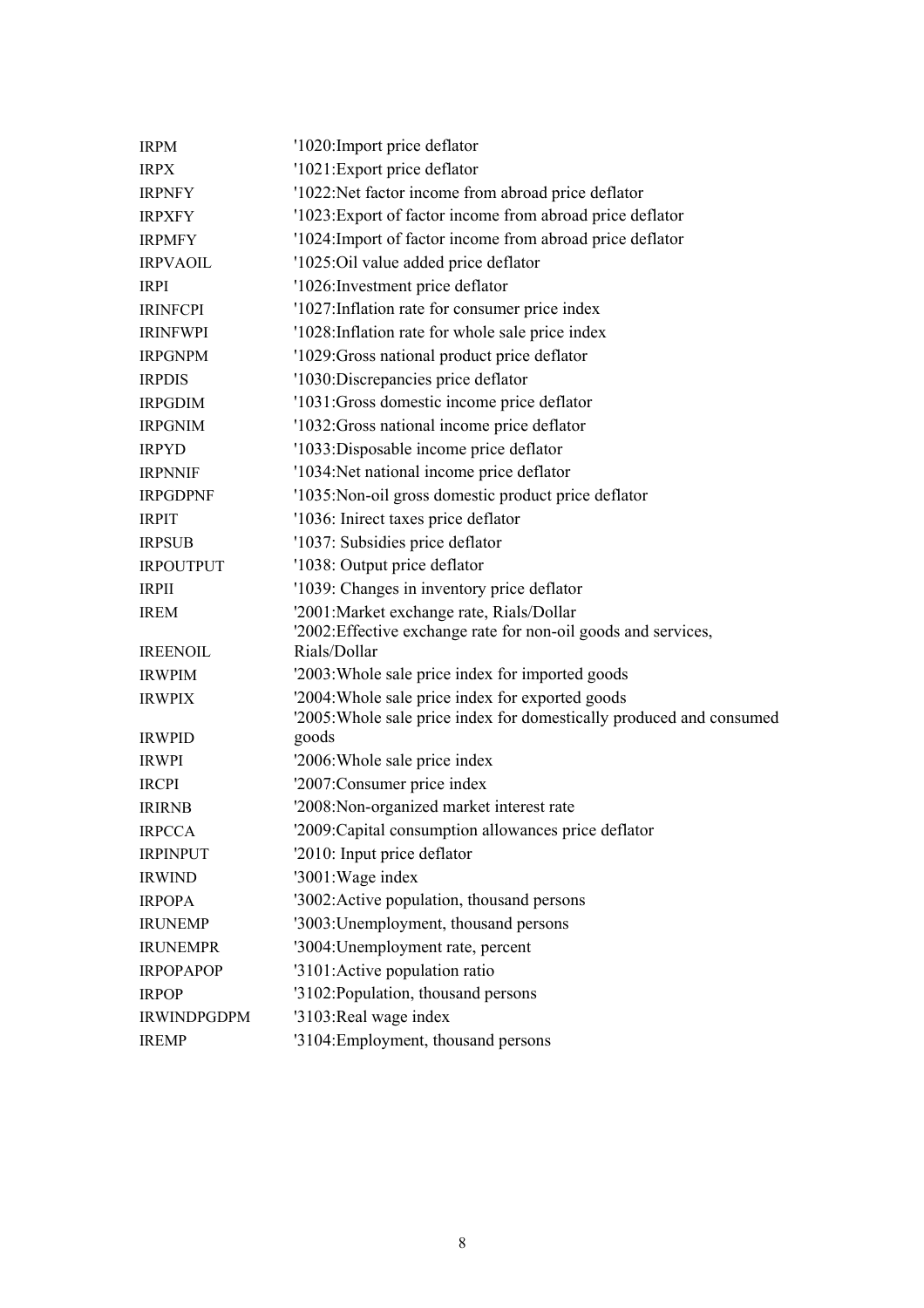### System of Equations

#### **'Foreign sector**

'1:Balance of trade, million Dollars  $IRTRD = IRXGD - IRMGD$ 

'2:Balance of services, million Dollars IRSBD = IRXSD - IRMSD

'3:Current account, million Dollars  $IRCAD = IRTRD + IRSRD + IRNTRD$ 

'4:Balance of payments, million Dollars  $IRBOPD = IRCAD + IRKAD + IRBOPEOD$ 

'5:Export of goods, million Dollars  $IRXGD = IRXOILD + IRXGNOD$ 

'6:Export of non-factor services, million Dollars IRXNFSD = IRXNFSDOP \* OECDP

'7:Import of non-factor services, million Dollars IRMNFSD = IRMNFSDCIFP \* IRCIFP

'8:Export of non-oil goods, million Dollars IRXGNOD = IRXGNODOP \* OECDP

'9:Import of goods, million Dollars  $IRMGD = IRMGDCIFP * IRCIFP$ 

'10:Export of services, million Dollars  $IRXSD = IRXNFSD + IRXFYSD$ 

'11:Import of services, million Dollars  $IRMSD = IRMNFSD + IRMFYSD$ 

'12:Balance of factor income services, million Dollars IRFYSBD = IRXFYSD - IRMFYSD

'13:Balance of non-factor income services, million Dollars IRNFSBD = IRXNFSD - IRMNFSD

'14:Cumulative balance of payments, million Dollars  $IRBOPDC = IRBOPDC(-1) + IRBOPD$ 

'15:Balance of payments errors and omissions, million Dollars  $IRBOPEOD = IRBOPEODC - IRBOPEODC(-1)$ 

'16:Cumulative capital account, million Dollars  $IRKADC = IRKADC(-1) + IRKAD$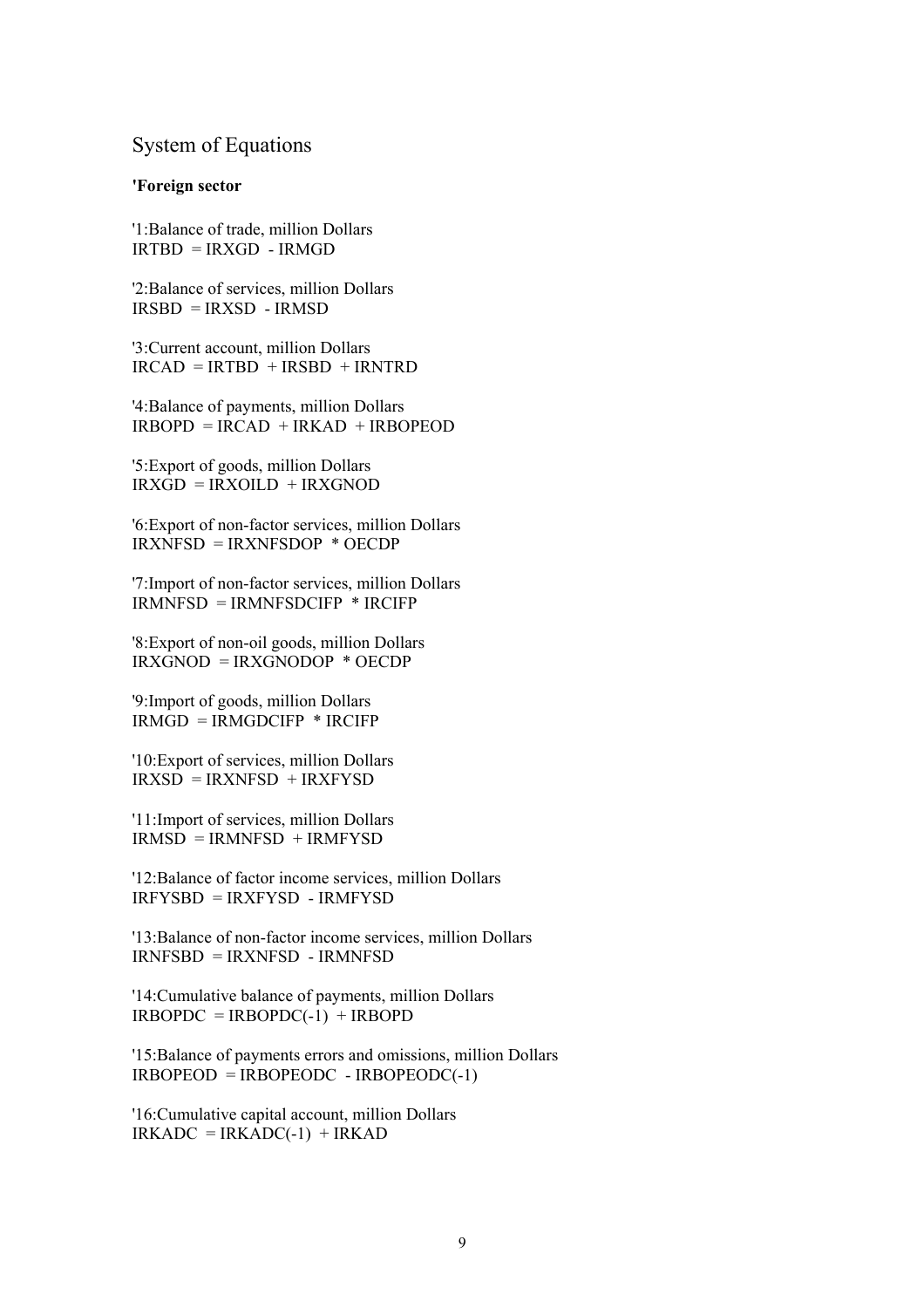'17:Cumulative current account, million Dollars  $IRCADC = IRCADC(-1) + IRCAD$ 

'18:Cumulative balance of trade, million Dollars  $IRTBDC = IRTBDC(-1) + IRTBD$ 

'19:Cumulative balance of services, million Dollars  $IRSBDC = IRSBDC(-1) + IRSBD$ 

'20:Net transfers, million Dollars  $IRNTRD = IRNTRDC - IRNTRDC(-1)$ 

'21:Cumulative factor income services balance, million Dollars  $IRFYSBDC = IRFYSBDC(-1) + IRFYSBD$ 

'22:Cumulative non-factor income services balance, million Dollars  $IRNFSBDC = IRNFSBDC(-1) + IRNFSBD$ 

'23:Export of oil, million Dollars  $IRXOLD = IRWPOL * IRXOLB$ 

 '101:Export of oil, million barrels/year  $IRXOLB=IRXOLB(-1)+B(1011)*(IRYOLB-IRYOLB(-1))$ 

'102:Export of non-factor services, million Dollars IRXNFSDOP=IRXNFSDOP(-1)+B(1021)\*IREENOIL+B(1022)\*(IRGDPNF-IRGDPNF(- 1))+B(1023)\*IRD79

'103:Import of non-factor services, million Dollars  $IRMNFSDCIFP = IRMNFSDCIFP(-1) + B(1030) + B(1031) * (IREENOLL * IRCIFP / IRWPI)$  $-$  IREENOIL(-1) \* IRCIFP(-1) / IRWPI(-1)) + B(1032) \* (IRGDPM - IRGDPM(-1)) + B(1033)  $*(RDT7 + IRD79) + B(1034) * IRD88$ 

'104:Real import of goods, million Dollars IRMGDCIFP=B(1040) +B(1041)\*(IRXGD+IRXSD)+B(1042)\*IREENOIL+B(1043)\*IRGDPM+B(1044)\*IRCIFP+B( 1045)\*IRKAD+B(1046)\*IRD79

'105:Real export of non-oil goods, million Dollars  $IRXGNODOP = B(1050) + B(1051) * IREX * OECDP/I RWPI + B(1052) * IRXGNODOP(-1) +$ B(1053)\*IRGDPNF

```
'106:Import of factor income services, million Dollars 
IRMFYSD=B(1060)+(B(1061)+B(1062)*(1-IRD5977))*IRKADC*LIBOR/100+ 
B(1063)*IRMFYSD(-1)+B(1064)*IRD5978*IRMGD+B(1065)*IRD5977
```

```
'107:Export of factor income services, million Dollars 
IRXFYSD= B(1070)+B(1071)*IRGEFIDC+B(1072)*(1-IRD5978)+B(1073)*IRXFYSD(-1)
```
'108:Cumulative balance of payments errors and omissions, million Dollars IRBOPEODC =(B(1080)+B(1081)\*IRKADC+B(1082)\*IRTBDC+B(1083)\*IRFYSBDC+B(1084)\*IRNFSBD C)\*(1+B(1085)\*IRD5970)+B(1086)\*IRD84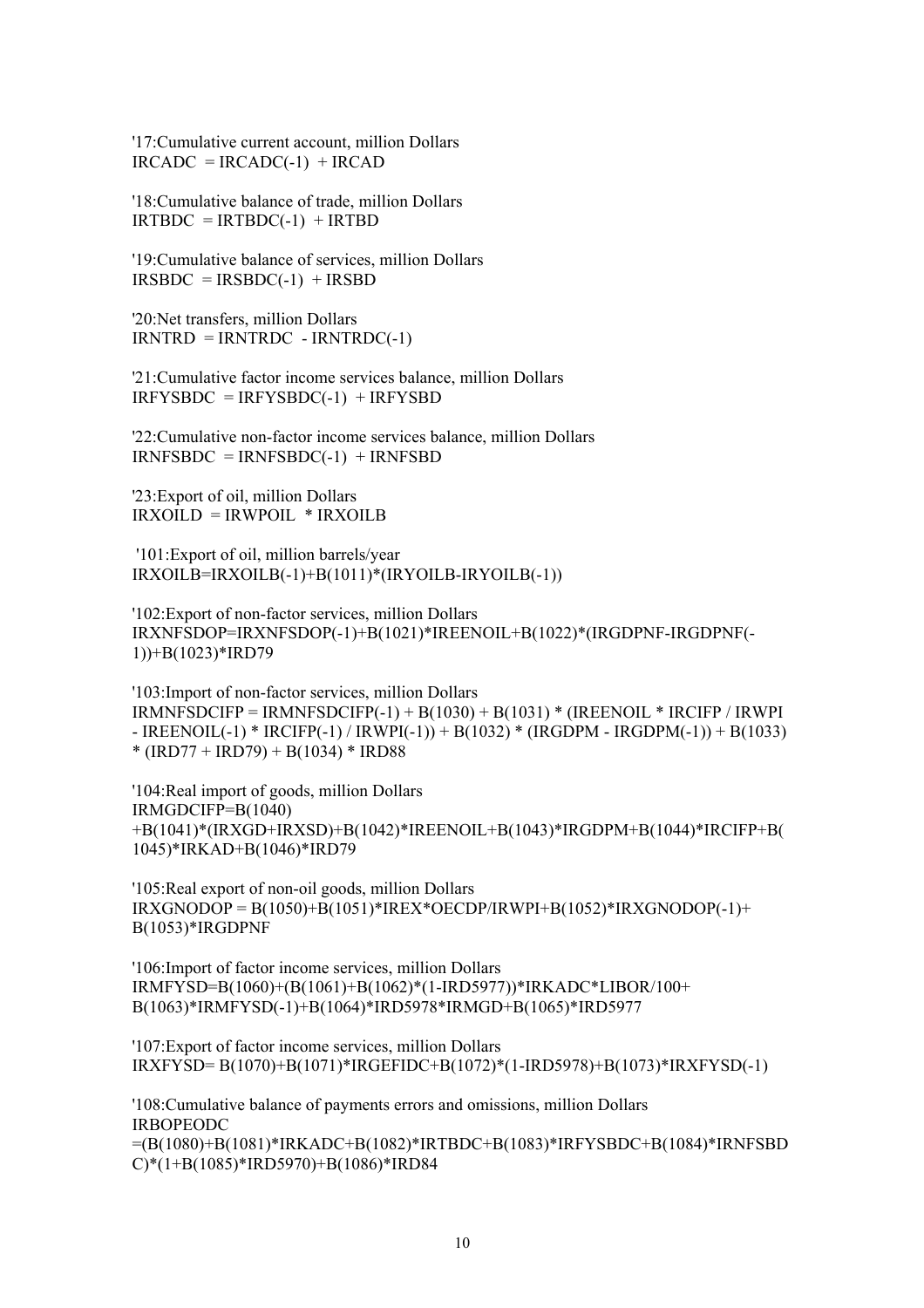'109:Cumulative net transfers, million Dollars IRNTRDC =IRNTRDC(- 1)+(B(1090)+B(1091)\*IRKADC+B(1092)\*IRTBDC+B(1093)\*IRFYSBDC+B(1094)\*IRNFSB DC+B(1095)\*IRBOPEODC)\*(1+B(1096)\*IRD5988)

#### **'Monetary sector**

'201:Net claim of banking system to government sector (including public government), billion Rials IRM2NGV = IRM2NGGV + IRM2NGSV

'202:Net claim of banking system to public government, billion Rials  $IRM2NGGV = IRGBDVC + IRFEOAV + IROLVC$ 

'203:Net claim of banking system to government sector (excluding public government) at constant prices, billion Rials IRM2NGSV = IRM2NGSVPGDPM \* IRPGDPM

'204:Net claim of banking system to private sector at constant prices, billion Rials  $IRM2NPV = IRM2NPVPGDPM * IRPGDPM$ 

'205:Cumulative obligatory loans in government budget, billion rials  $IROLVC = IROLVC(-1) + IROLV$ 

'206:Obligatory loans in government budget, billion rials  $IROLV = IROLPV + IROLGV$ 

'207:Demand deposits of private sector, billion Rials IRDDV = IRDDVPGDPM \* IRPGDPM

'208:Saving and time deposits of private sector, billion Rials IRSDV = IRSDVPGDPM \* IRPGDPM

'209:Currency in hands of public, billion Rials IRCUV = IRCUVPGDPM \* IRPGDPM

'210:Liquidity, billion Rials  $IRM2V = IRCUV + IRDDV + IRSDV$ 

'211:Net foreign assets of banking system, billion Rials IRM2NFAV = IRM2NFAD / (((1 - IRD93 - IRD90 - IRD91 - IRD92) / IREO + IRD93 / 1748 + IRD90 / 221.89 + IRD91 / 351.9 + IRD92 / 641.2) \* 1000)

'212:Net worth and other items net of banking system, billion Rials  $IRM2NWV = IRM2V - (IRM2NPV + IRM2NGV + IRM2NFAV)$ 

'301:Net claim of banking system to private sector at constant prices, billion Rials IRM2NPVPGDPM=IRM2NPVPGDPM(-1)+B(3011)\*IRIRL+B(3012)\*IRD7576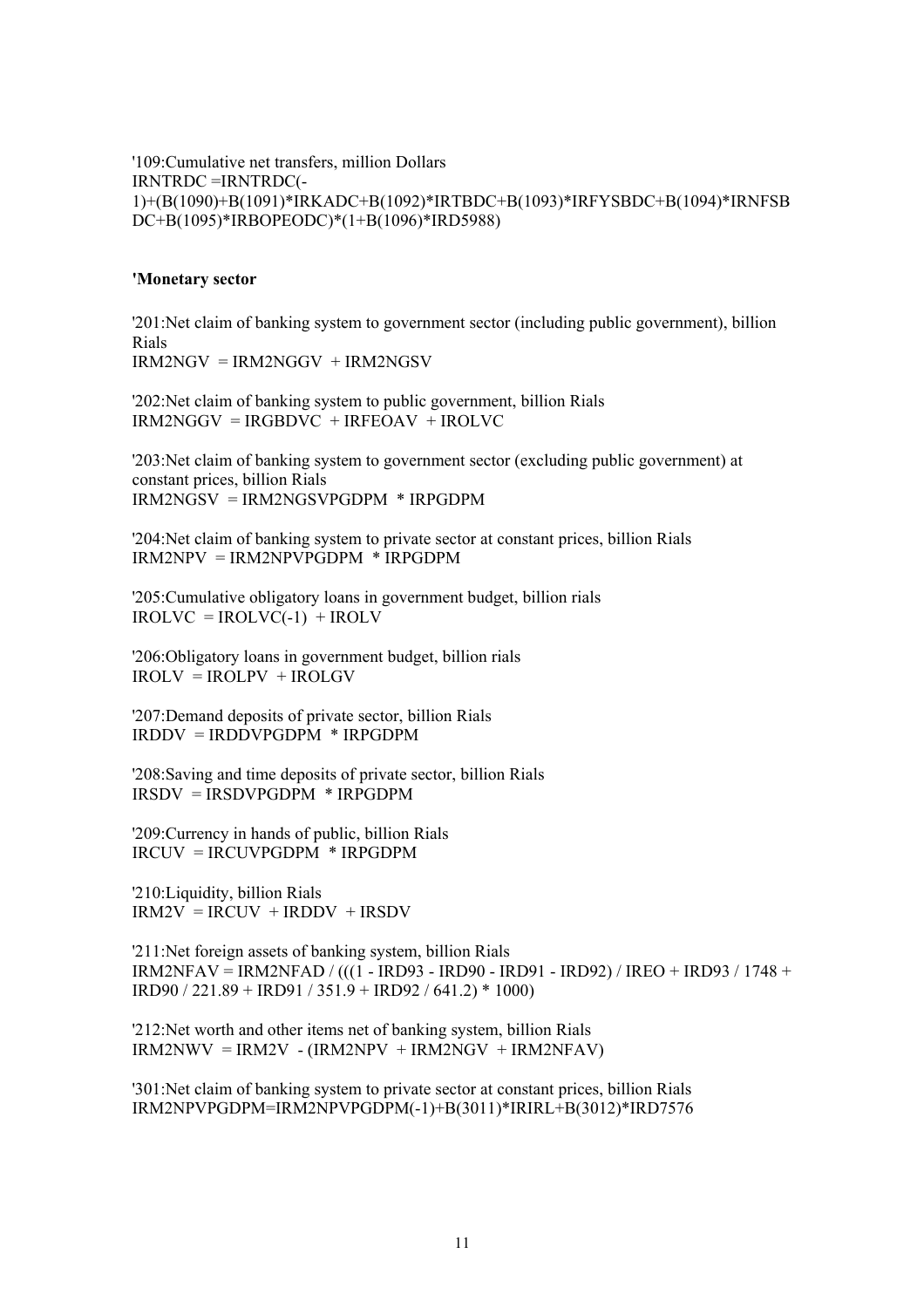'302:Net claim of banking system to government sector (excluding public government) at constant prices, billion Rials IRM2NGSVPGDPM = B(3020)+B(3021)\*IRM2NGSVPGDPM(-1)+B(3022)\* IRIRL+B(3023)\*IRD9497+B(3024)\*IRD5978\*IRM2NGSVPGDPM(-1)

'303:Net foreign assets of banking system, million Dollars IRM2NFAD = B(3031)\*IRBOPDC+B(3032)\*IRM2NFAD(-1)+B(3033)\*IRD8589+ B(3034)\*IRD9705

'304:Real demand deposits of private sector, billion Rials  $IRDDVPGDPM = B(3041)*IRGDPM+B(3042)*IRDDVPGDPM(-1)+B(3043)*IRIRS+$ B(3044)\*IRIRNB

'305:Real saving and time deposits of private sector, billion Rials  $IRSDVPGDPM = B(3050) + \dot{B}(3051) * IRGDPM + B(3052) * IRIRS + B(3053) * IRSDVPGDPM(-1)$ 

'306:Real currency in hands of public, billion Rials  $IRCUVPGDPM = B(3060)+B(3061)*IRCUVPGDPM(-1)+B(3062)*IRGDPM+$ B(3063)\*IRD5977+B(3064)\*IRIRL+B(3065)\*IRIRNB+B(3066)\*IRD79

#### **'Government sector**

'401:Cumulative government budget deficit, billion Rials IRGBDVC=IRGBDVC(-1)-IRGBDV

'402:Government revenue, billion Rials IRGRV = IRGROILV+IRGRTV+IRGRMV+IRGRDSV+IRGRSV

'403:Government tax revenue, billion Rials IRGRTV=IRGRTDV+IRGRTIV

'404:Government expenditure, billion Rials IRGEV = IRGECV+IRGEDV+IRGESV+IRGESPV+IRGEFIV

'405:Government budget deficit, billion Rials IRGBDV = IRGRV-IRGEV

'406:Government special expenditures, billion Rials IRGESV=IRGRSV

'407:Cumulative government expenditures in foreign investment, million Dollars IRGEFIDC=IRGEFIDC(-1)+IRGEFIV/IREO\*1000

'501:Government indirect tax revenue, billion Rials IRGRTIV= IRGRTIV(-1)+B(5011)\*(IRMGV-IRMGV(-1))+B(5012)\*(IROUTPUTV-IROUTPUTV(-1)-(IRMGV-IRMGV(-1)))

'502:Government oil revenue, billion Rials IRGROILV=B(5021)\*(1-IRD93)\*IREO\*(IRXOILD/1000-IRGRDSV/IREM)+ B(5022)\*IRPDOIL\*(IRYOILB-IRXOILB)+B(5023)\*IRD93\*(0.58\*1000+0.42\*(IREO-1000))\*(IRXOILD/1000-IRGRDSV/IREM) +B(5024)\*IRD0005+B(5025)\*IRD9597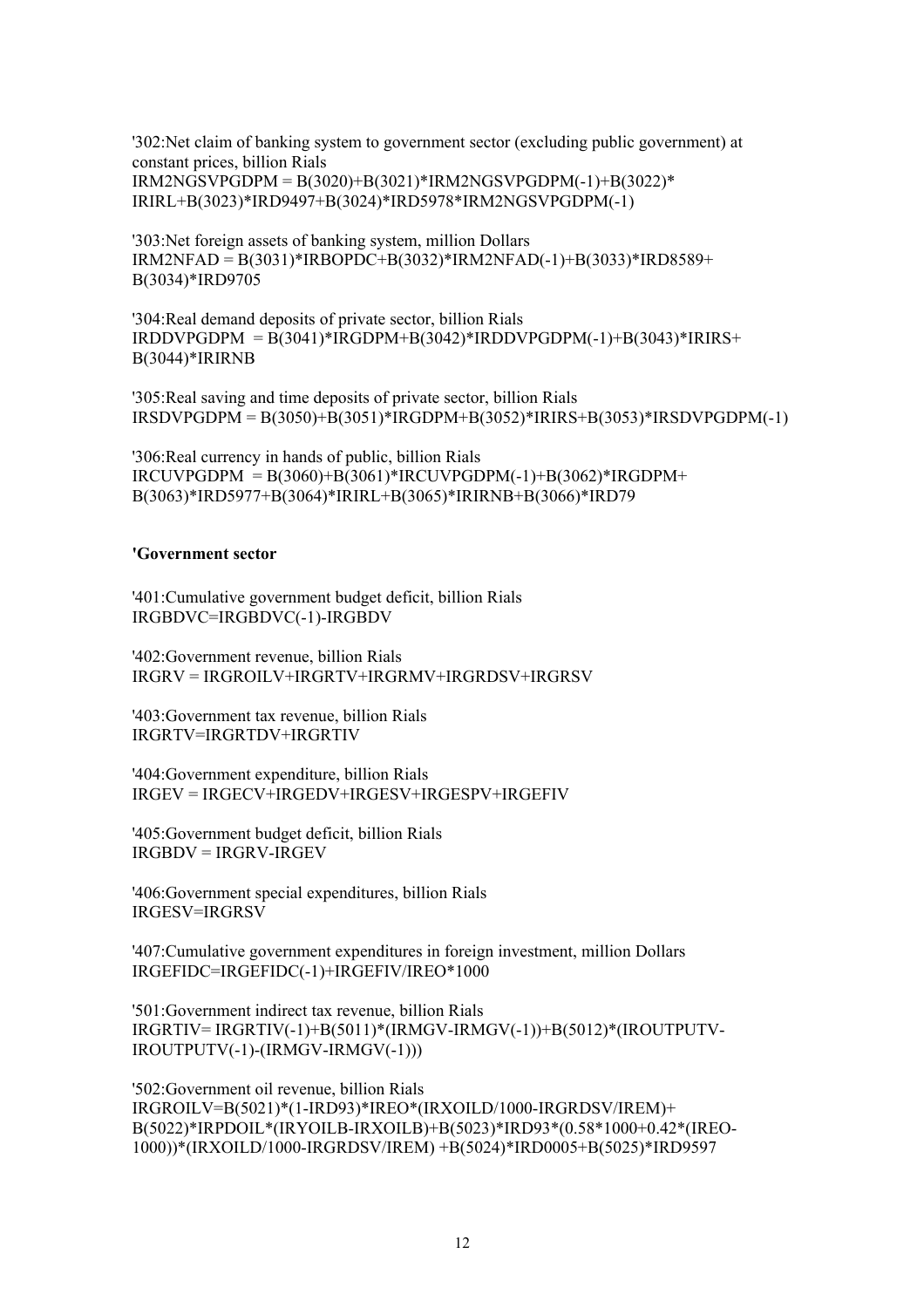'503:Government miscellaneous revenue, billion Rials IRGRMV=IRGRMV(-1)+B(5031)\*(IROUTPUTV-IROUTPUTV(-1))+B(5032)\*IRD00

'504:Government special revenue, billion Rials IRGRSV=IRGRSV(-1)+B(5040)\*(IROUTPUTV-IROUTPUTV(-1))

'505:Government direct tax revenue, billion Rials IRGRTDV=IRGRTDV(-1)+B(5051)\*(IROUTPUTV-IROUTPUTV(-1))

#### **'Real sector**

'601: Real aggregate demand, billion Rials  $IRAD = IRINPUT + IRC + IRG + IRI + IRDIS + IRX + IRTOT$ 

'602: Real aggregate supply, billion Rials  $IRAS = IROUTPUT + IRNIT + IRM + IRTOT$ 

'603:Real aggregate output, billion Rials  $IROUTPUT = IRINPUT + IRGDPF$ 

'604:Real gross national saving, billion Rials  $IRGNS = IRI + IRII + IRBOT + IRNFY + IRTOT$ 

'605:Real net national saving , billion Rials  $IRNNS = IRGNS - IRCCA$ 

'606:Real export, billion Rials  $IRX = IRXOIL + IRXNOILG + IRXNFS$ 

'607:Real import, billion Rials  $IRM = IRM\overline{G} + IRMNFS$ 

'608: Real balance of trade , billion Rials  $IRBOT = IRX - IRM$ 

'609: Real gross domestic expenditure at market prices, billion Rials  $IRGDEM = IRC + IRG + IRI + IRBOT + IRDIS$ 

'610: Private saving, billion Rials  $IRSP = IRYD - IRC$ 

'611:Terms of trade, billion Rials IRTOT =  $2 * ( (IRXV * IRM) - (IRMV * IRX)) / (IRXV + IRMV)$ 

'612:Real gross domestic income at market prices, billion Rials  $IRGDIM = IRGDPM + IRTOT$ 

'613:Real discrepancies, billion Rials  $IRDIS = IRGDPM - (IRC + IRG + IRI + IRBOT)$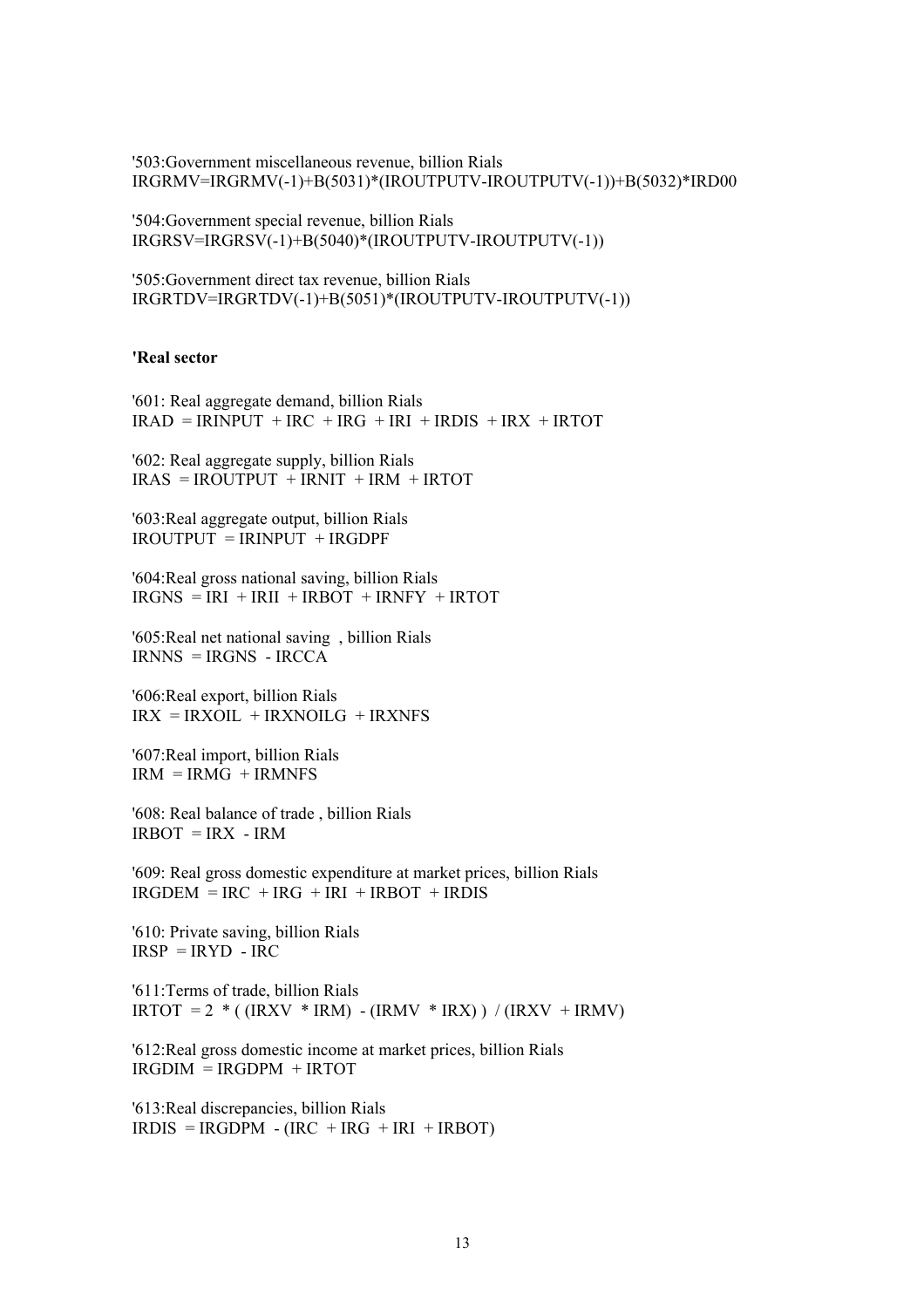'614:Real gross national product at market prices, billion Rials  $IRGNPM = IRGDPM + IRNFY$ 

'615:Real gross national income at market prices, billion Rials IRGNIM = IRGNPM + IRTOT

'616:Real net national income at factor cost, billion Rials IRNNIF = IRGNIM - IRCCA - IRNIT

'617:Real net factor income, billion Rials  $IRNFY = IRXFY - IRMFY$ 

'618:Net indirect taxes, billion Rials  $IRNIT = IRIT - IRSUB$ 

'619:Real capital stock, billion Rials  $IRK = IRK(-1) + IRI - IRCCA$ 

'620:Real gross domestic product at market prices, billion Rials  $IRGDPM = IRGDPNF + IRVAOIL + IRNIT$ 

'621:Real disposable income, billion Rials IRYD = IRGDPNF + IRNFY - IRCCA - IRGRTDV / IRPIT

'622:Real investment, billion Rials  $IRI = IRIP + IRIG$ 

'623:Real indirect taxes, billion Rials IRIT = IRITV/IRPIT

'624:Real subsidies, billion Rials IRSUB = IRSUBV/IRPSUB

'625:Real gross domestic product at factor cost, billion Rials  $IRGDPF = IRGDPNF + IRVAOIL$ 

'701:Real government investment, billion Rials IRIG=IRIG(-1)+B(7011)\*(IRGEDV/IRWPI-IRGEDV(-1)/IRWPI(- 1))+B(7012)\*IRD76+B(7013)\*IRD77+B(7014)\*IRD78+B(7015)\*IRD79

'702:Real government consumption, billion Rials IRG =IRG(-1)+B(7021)\*((IRGECV+IRGESV)/IRWPI-(IRGECV(-1)+IRGESV(-1))/IRWPI(- 1))

'703:Real non-oil gross domestic product at market price, billion Rials IRGDPNF=B(7030)+B(7031)\*IRK(-1)+B(7032)\*(IRIP+IRIG-IRM\*IRMACHIMV)+B(7033)\*IREMP+B(7034)\*IRM\*IRMACHIMV+B(7035)\*IRD79

'704:Real import of goods, billion Rials  $IRMG = IRMG(-1)+B(7041)*(IRMGDCIFP - IRMGDCIFP(-1))$ 

'705:Real import if non-factor services, billion Rials IRMNFS=B(7051)\*(IRMNFSDCIFP-IRMNFSDCIFP(-1))+B(7052)\*IRMNFS(-1)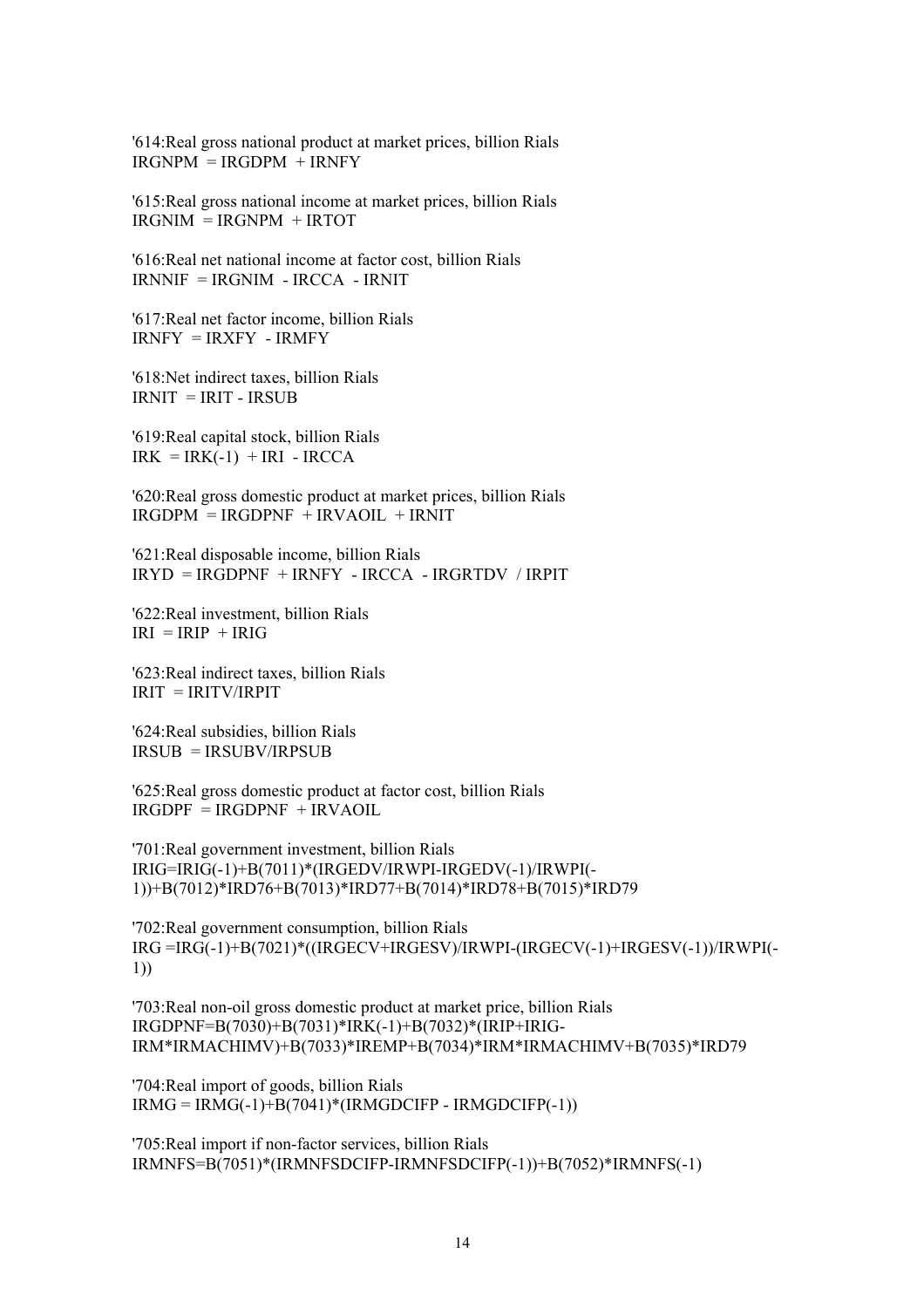'706:Real private investment, billion Rials IRIP=B(7060)+B(7061)\*IRGDPNF(- 1)+B(7062)\*IRM\*IRMACHIMV+B(7063)\*IRIRL+B(7064)\*IRD7779

'707:Real value added of oil, billion Rials  $IRVAOIL=B(7071)*IRVAOIL(-1)+B(7072)*(IRXOILB-IRXOILB(-1))$ +B(7073)\*((IRYOILB-IRXOILB)-(IRYOILB(-1)-IRXOILB(-1)))

'708:Real capital consumption allowances, billion Rials  $IRCCA = B(7080) + B(7081) * IRK(-1) + B(7082) * (IRWARCD + IRWARED +$ IRWARMD)+B(7083)\*IRD01

'709:Real private consumption, billion Rials  $IRC=B(7091)*(IRYD-IRYD(-1))+B(7092)*IRSP(-1)+IRC(-1)$ 

'710:Export of factor income from abroad, billion Rials IRXFY = IRXFY(-1) +B(7101)\*(IRXFYSD / OECDP - IRXFYSD(-1) / OECDP(-1)) +B(7102)\*IRD7879

'711:Import of factor income from abroad, billion Rials IRMFY=IRMFY(-1)+ B(7110)+B(7111)\*(IRMFYSD/OECDP-IRMFYSD(-1)/OECDP(- 1))+B(7112)\*IRD7377

'712:Real oil export, billion Rials IRXOIL=IRXOIL(-1)+B(7122)\*(IRXOILB-IRXOILB(-1))+ B(7123)\*IRD73+ B(7124)\*IRD83

'713:Real export of goods, billion Rials IRXNOILG=IRXNOILG(-1)+B(7131)\*(IRXGNODOP-IRXGNODOP(-1))

'714:Real export of non factor services, billion Rials IRXNFS=IRXNFS(-1)+B(7141)\*(IRXNFSDOP-IRXNFSDOP(-1))

'715:Real input of production, billion Rials  $IRINPUT = IRINPUT(-1) + B(7151) * (IRGDPF - IRGDPF(-1)) + B(7152) * IRD79$ 

'716:Real changes in inventory, billion Rials IRII=B(7160)+B(7161)\*(IRII(-1)/IROUTPUT(-1))\*(IROUTPUT-IROUTPUT(-1))+ B(7162)\*IRII(-1)+B(7163)\*IRYEAR+B(7164)\*IRPGDPF+B(7165)\*IRD8285

#### **'Nominal values**

'801: Nominal aggregate demand, billion Rials  $IRADV = IRINPUTV + IRCV + IRGV + IRIV + IRDISV + IRXV$ 

'802: Nominal aggregate supply, billion Rials  $IRASV = IROUTPIITY + IRNITY + IRMV$ 

'803: Nominal aggregate output, billion Rials IROUTPUTV = IRINPUTV + IRGDPFV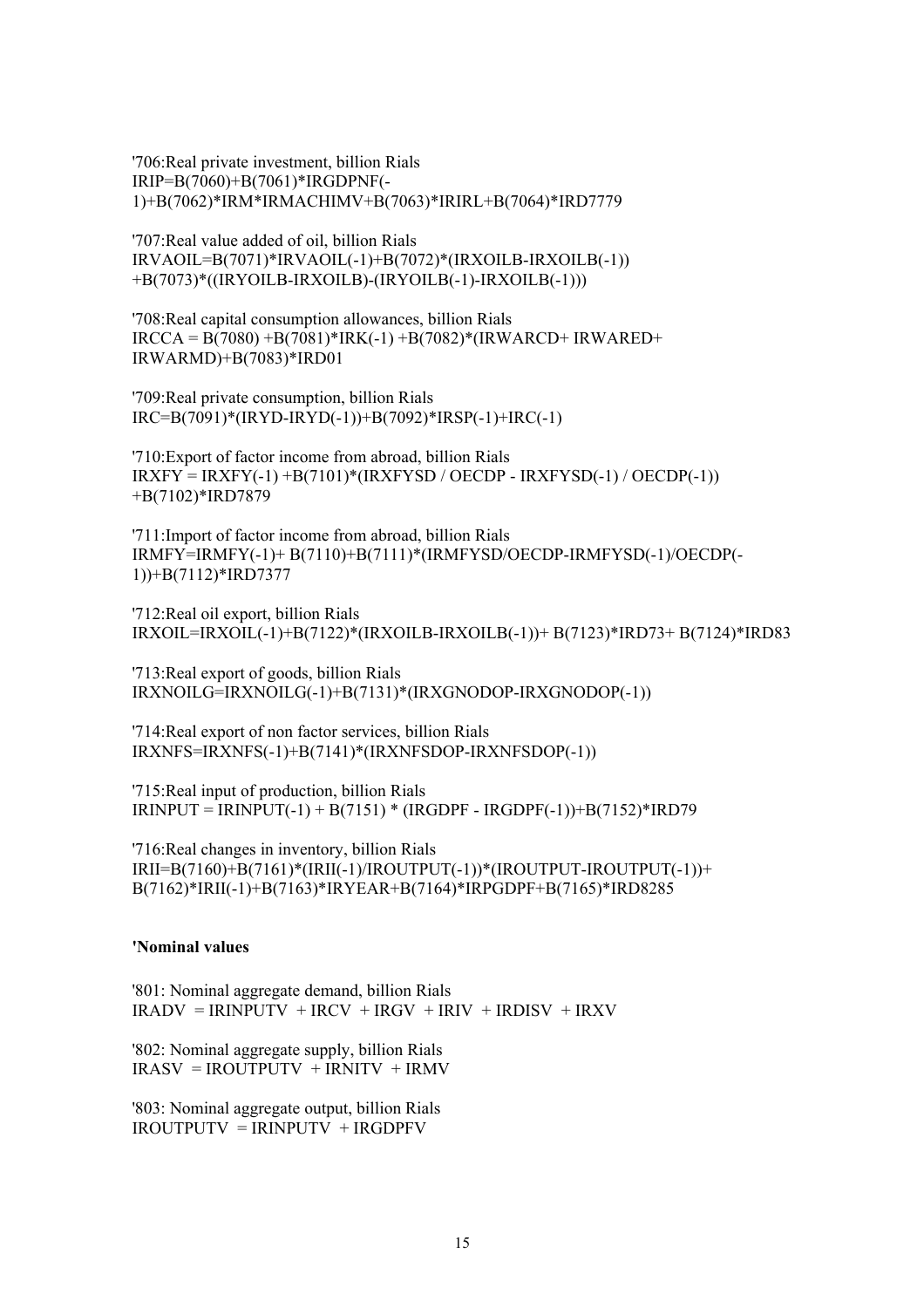'804: Nominal aggregate input, billion Rials IRINPUTV = IRPINPUT \* IRINPUT

'805:Real gross national saving , billion Rials  $IRGNSV = IRIV + IRIIV + IRBOTV + IRNFYV$ 

'806:Real net national saving , billion Rials IRNNSV = IRGNSV - IRCCAV

'807:Nominal export, billion Rials IRXV = IRXOILV + IRXNOILGV + IRXNFSV

'808:Nominal import, billion Rials  $IRMV = IRMGV + IRMNFSV$ 

'809: Nominal balance of trade, billion Rials IRBOTV = IRXV - IRMV

'810: Nominal gross domestic expenditure at market prices, billion Rials  $IRGDEMV = IRCV + IRGV + IRIV + IRBOTV + IRDISV$ 

'811: Nominal private saving, billion Rials  $IRSPV = IRYDV$  -  $IRCV$ 

'812:Nominal capital stock, billion Rials IRKV = IRKV(-1) \* (1 + (IRPI - IRPI(-1)) / IRPI(-1)) + IRIV - IRCCAV

'813:Nominal gross domestic income at market price, billion Rials  $IRGDIMV = IRGDPMV$ 

'814:Nominal gross national income at market price, billion Rials IRGNIMV = IRGNPMV

'815:Nominal net national income at factor cost, billion Rials IRNNIFV = IRGNIMV - IRCCAV - IRNITV

'816:Nominal non-oil gross domestic product at market price, billion Rials IRGDPNFV = IRPGDPNF \* IRGDPNF

'817:Nominal gross national products at market price, billion Rials  $IRGNPMV = IRGDPMV + IRNFYV$ 

'818:Nominal gross domestic products at market price, billion Rials IRGDPMV = IRGDPNFV + IRVAOILV + IRNITV

'819:Nominal disposable income, billion Rials IRYDV = IRGDPNFV + IRNFYV - IRCCAV - IRGRTDV

'820:Nominal capital consumption allowances, billion Rials  $IRCCAV = IRCCA * IRPCCA$ 

'821:Nominal investment, billion Rials  $IRIV = IRIGV + IRIPV$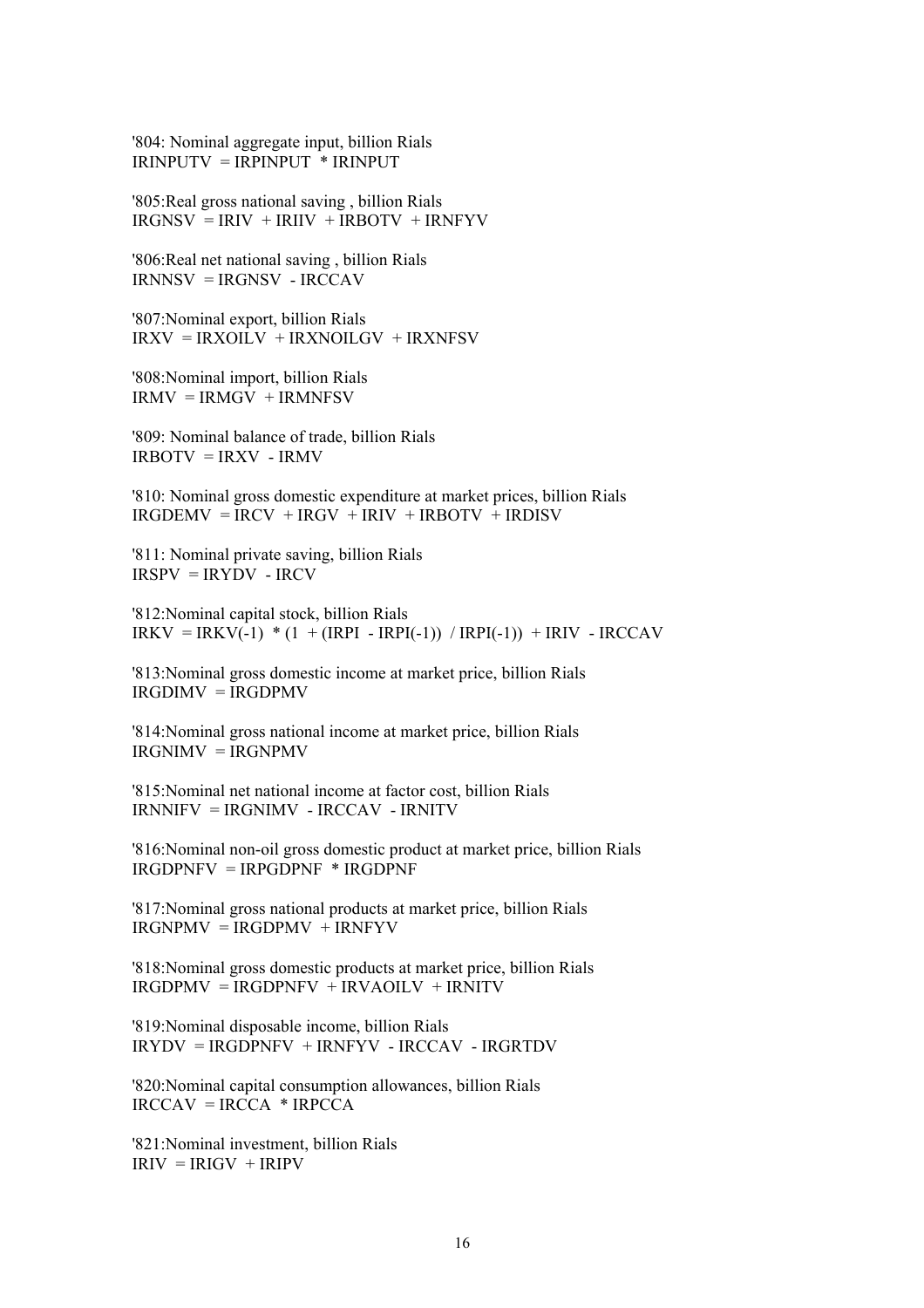'822:Nominal discrepancies, billion Rials  $IRDISV = IRGDPMV - (IRCV + IRGV + IRIV + IRBOTV)$ 

'823:Nominal net indirect taxes, billion Rials  $IRNITU = IRITV - IRSIJBV$ 

'824:Nominal net factor income, billion Rials IRNFYV = IRXFYV - IRMFYV

'825:Gross domestic product at factor cost, billion Rials IRGDPFV = IRGDPNFV + IRVAOILV

'901:Nominal government consumption, billion Rials  $IRGV = IRGV(-1)+B(9011)*$ ( $IRGECV+IRGESV$ )- $(RGECV(-1)$ - $(IRGESV(-1))$ ))

'902:Nominal government investment, billion Rials IRIGV=IRIGV(-1)+B(9021)\*(IRGEDV-IRGEDV(-1))+B(9022)\*(IRFEOAV-IRFEOAV(-1)) +B(9023)\*IROLGV+B(9024)\*IRD9497

'903:Nominal subsidies, billion Rials IRSUBV=IRSUBV(-1)+B(9031)\*(IRGECV+IRGESV-IRGECV(-1)-IRGESV)

'904:Nominal private consumption, billion Rials IRCV =IRCV(-1)+B(9041)\*(IRYDV-IRYDV(-1))+B(9042)\*IRSPV(-1)

'905:Nominal value added of oil sector, billion Rials IRVAOILV=IRVAOILV(-1)+B(9051)\*(IRXOILD/1000\*IREO-IRXOILD(-1)/1000\*IREO(-1)) +B(9052)\*(IRPDOIL\*(IRYOILB-IRXOILB)-IRPDOIL(-1)\*(IRYOILB(-1)-IRXOILB(-1)))

'906:Nominal import of goods, billion Rials  $IRMGV = IRMGV(-1) + B(9061) * (IRMGD * IREENOLL - IRMGD(-1) * IREENOLL(-1))$ 

'907:Nominal import of non-factor services, billion Rials IRMNFSV = IRMNFSV(-1)+ B(9071)\*(IRMNFSD\*IREENOIL-IRMNFSD(-1) \*IREENOIL(- 1)) '908:Nominal export of factor income from abroad, billion Rials

IRXFYV = IRXFYV(-1)+B(9081)\*(IRXFYSD\*IREENOIL-IRXFYSD(-1)\*IREENOIL(-1))

'909:Nominal import of factor income from abroad, billion Rials  $IRMFYV = IRMFYV(-1)+B(9090)+B(9091)*IRRWFYSD*IREENOII.-IRMFYSD(-1)*$ IREENOIL(-1))+B(9092)\*IRD93+B(9093)\*IRD5992

'910:Nominal indirect taxes, billion Rials IRITV=IRITV(-1)+B(9101)\*(IRGRTIV-IRGRTIV(-1))

'911:Nominal private investment, billion Rials IRIPV=IRIPV(-1)+IROLPV+B(9111)\*(IRIRL-IRIRL(-1))+B(9112)\*(IRIRNB-IRIRNB(-1)) +B(9113)\*(IROUTPUTV-IROUTPUTV(-1))+B(9114)\*IRD99

'912:Nominal oil export, billion Rials IRXOILV=IRXOILV(-1)+B(9121)\*(IRXOILD\*IREO-IRXOILD(-1)\*IREO(- 1))+B(9122)\*IRD93+B(9123)\*IRD9605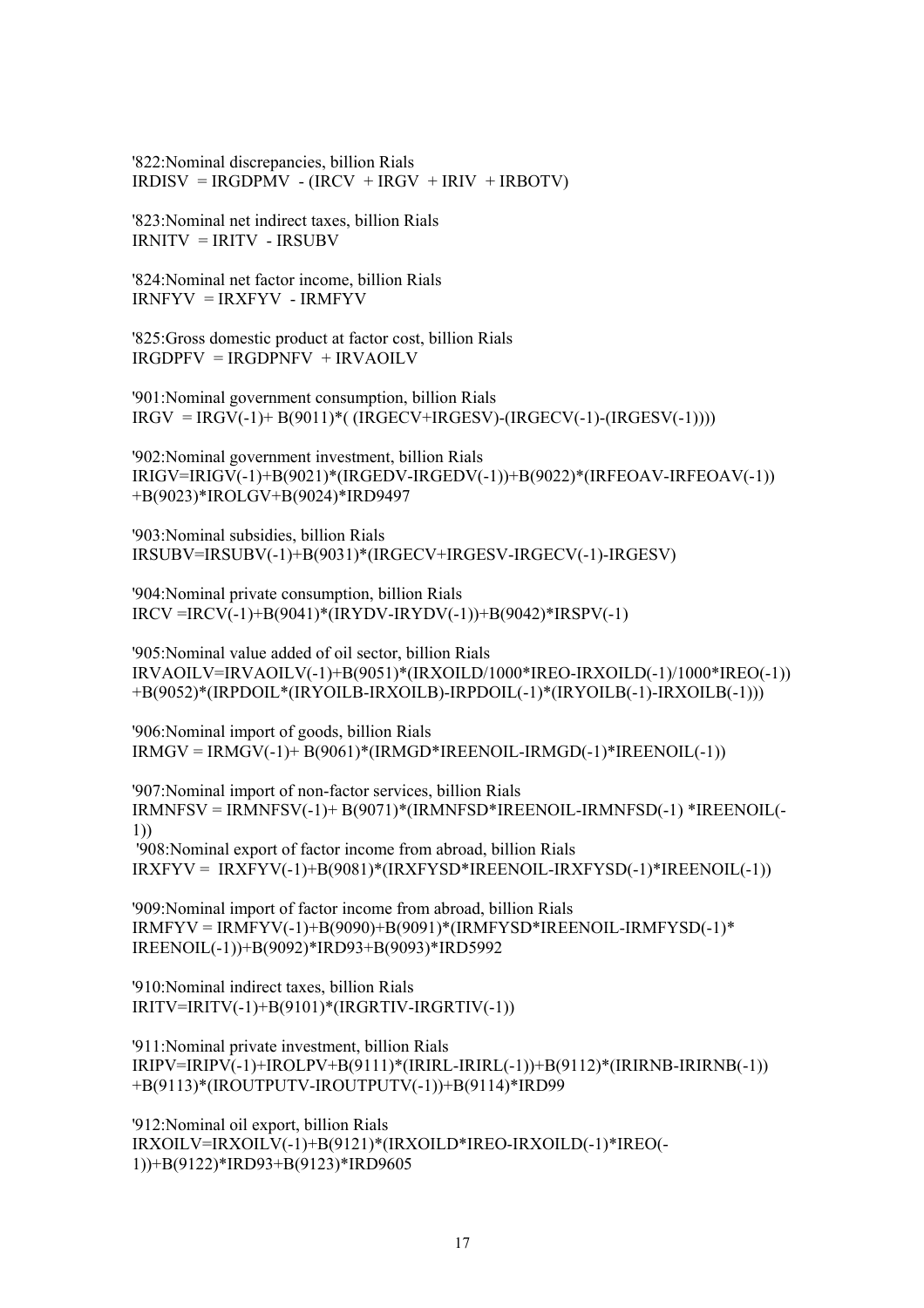'913:Nominal non-oil goods export, billion Rials IRXNOILGV=B(9131)\*(IRXGNOD\*IREENOIL-IRXGNOD(-1)\*IREENOIL(-1)) +IRXNOILGV(-1)

'914:Nominal non-factor services export, billion Rials IRXNFSV=IRXNFSV(-1)+B(9141)\*(IRXNFSD\*IREENOIL-IRXNFSD(-1)\*IREENOIL(-1))

```
'915:Nominal changes in inventory, billion Rials 
IRIIV=IRIIV(-1)+B(9151)*(IRIIV(-1)/IRINPUTV(-1))*(IRINPUTV-IRINPUTV(-1)) 
+B(9152)*(IRIIV(-1)/IRGDPFV(-1))*(IRGDPFV-IRGDPFV(-1)) 
+B(9153)*IRD9596+B(9154)*IRD00
```
**'Price** 

'1001: Agregate price deflator  $IRPA = IRADV / IRAS$ 

'1002: Gross domestic product at factor cost price deflator  $IRPGDPF = IRGDPFV / IRGDPF$ 

'1003:Gross national saving price deflator IRPGNS = IRGNSV / IRGNS

'1004:Net national saving price deflator IRPNNS = IRNNSV / IRNNS

'1005:Import of goods price deflator  $IRPMG = IRMGV / IRMG$ 

'1006:Import of non factor services price deflator  $IRPMNFS = IRMNFSV / IRMNFS$ 

'1007:Export of oil price deflator IRPXOIL = IRXOILV / IRXOIL

'1008:Export of non-oil goods price deflator  $IRPXNOILG = IRXNOILGV / IRXNOILG$ 

'1009:Export of non-factor services price deflator IRPXNFS = IRXNFSV / IRXNFS

'1010: Balance of trade price deflator IRPBOT = IRBOTV / IRBOT

'1011: Gross domestic expenditure at market prices price deflator IRPGDEM = IRGDEMV / IRGDEM

'1012: Private saving price deflator IRPSP = IRSPV / IRSP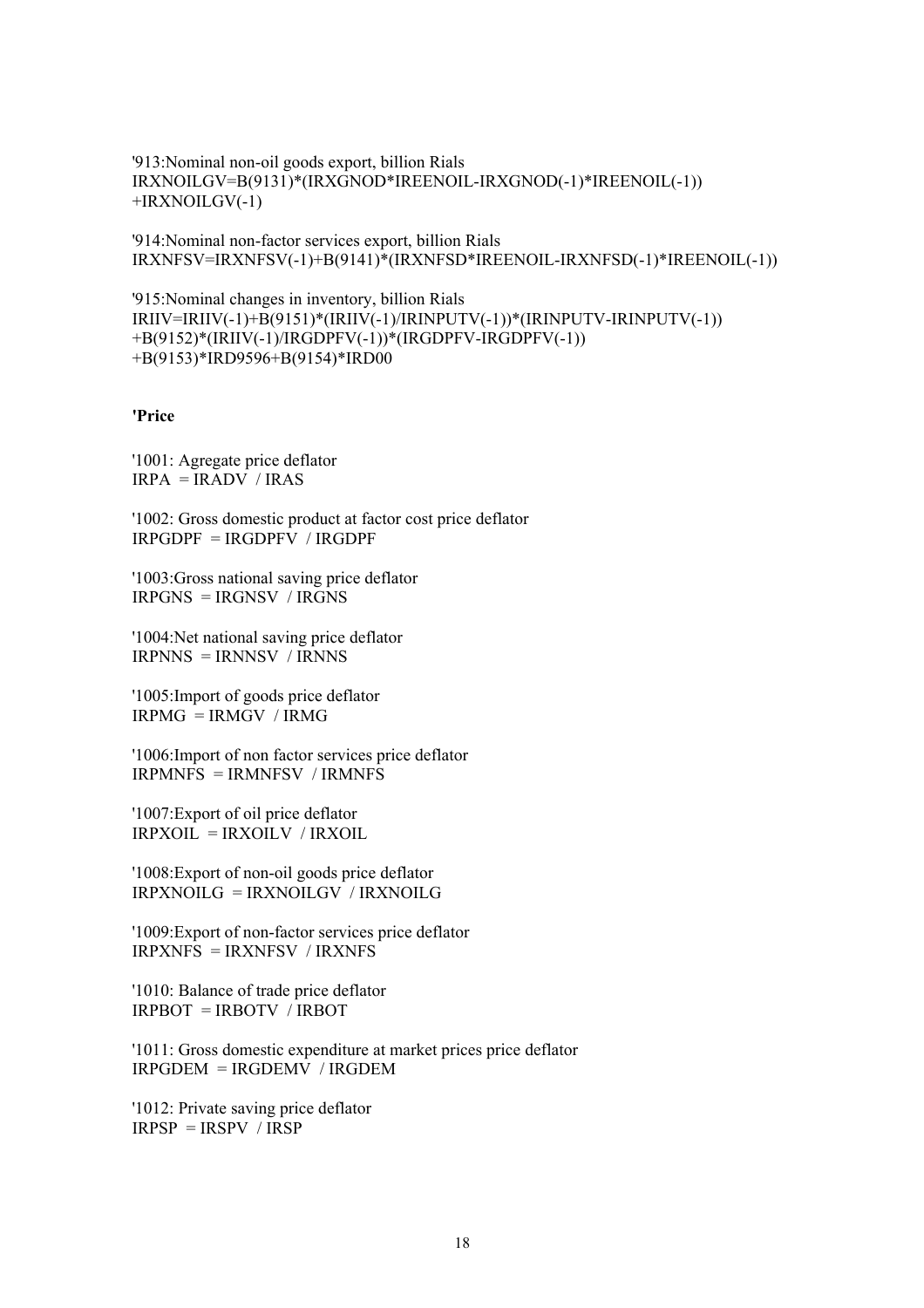'1013:Capital stock price deflator  $IRPK = IRKV / IRK$ 

'1014:Gross domestic product price deflator  $IRPGDPM = IRGDPMV / IRGDPM$ 

'1015:Private consumption price deflator  $IRPC = IRCV / IRC$ 

'1016:Government investment price deflator IRPIG = IRIGV / IRIG

'1017:Private investment price deflator  $IRPIP = IRIPV / IRIP$ 

'1018:Government consumption price deflator  $IRPG = IRGV / IRG$ 

'1019:Net indirect taxes price deflator IRPNIT = IRNITV/IRNIT

'1020:Import price deflator  $IRPM = IRMV / IRM$ 

'1021:Export price deflator  $IRPX = IRXY / IRX$ 

'1022:Net factor income from abroad price deflator IRPNFY = IRNFYV / IRNFY

'1023:Export of factor income from abroad price deflator IRPXFY = IRXFYV / IRXFY

'1024:Import of factor income from abroad price deflator IRPMFY = IRMFYV / IRMFY

'1025:Oil value added price deflator IRPVAOIL = IRVAOILV / IRVAOIL

'1026:Investment price deflator  $IRPI = IRIV / IRI$ 

'1027:Inflation rate for consumer price index  $IRINFCPI = (IRCPI - IRCPI(-1)) / IRCPI(-1)$ 

'1028:Inflation rate for whole sale price index  $IRINFWPI = (IRWPI - IRWPI(-1)) / IRWPI(-1)$ 

'1029:Gross national product price deflator IRPGNPM = IRGNPMV / IRGNPM

'1030:Discrepancies price deflator  $IRPDIS = IRDISV$  *IRDIS*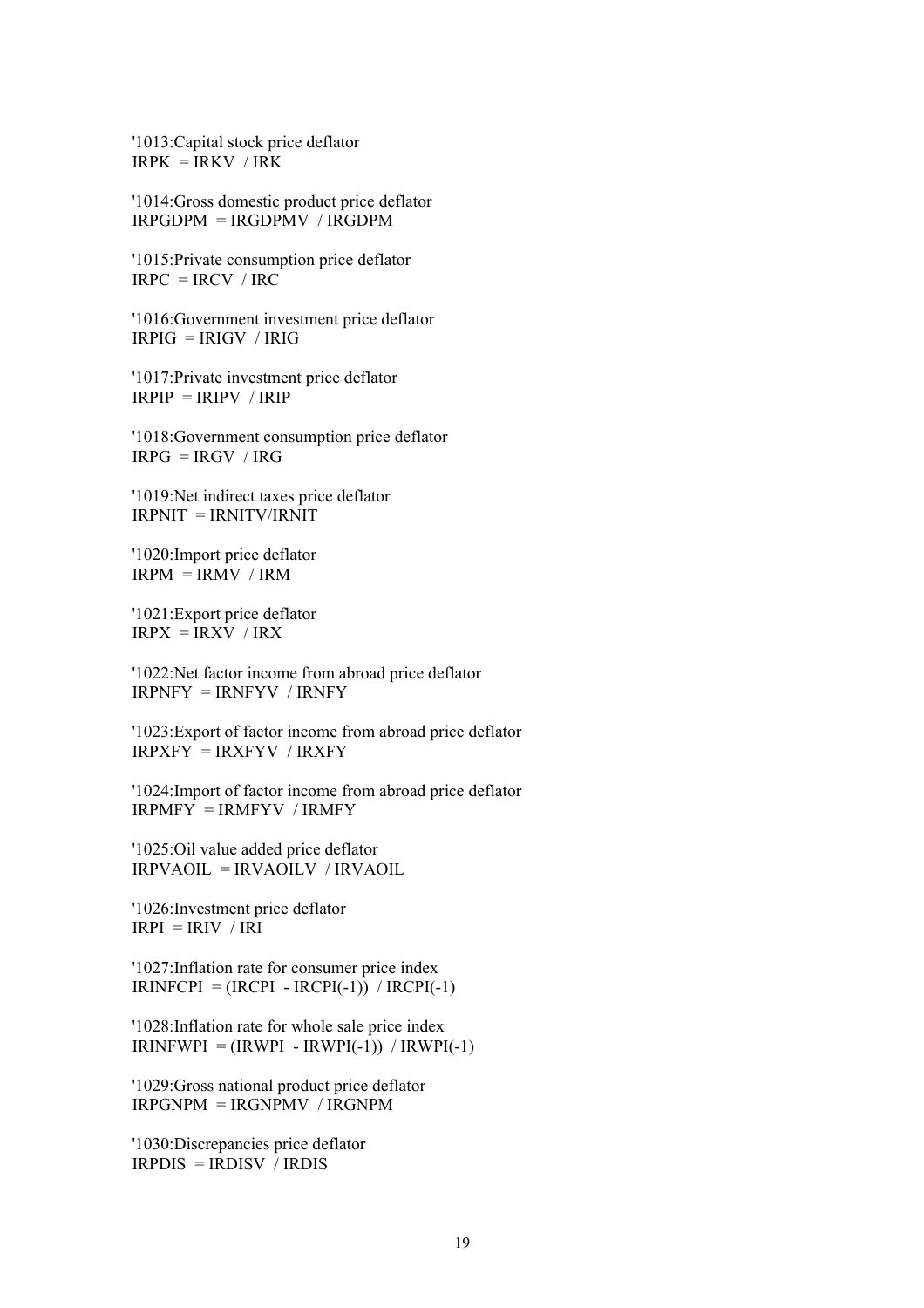'1031:Gross domestic income price deflator IRPGDIM = IRGDIMV / IRGDIM

'1032:Gross national income price deflator  $IRPGNIM = IRGNIMV / IRGNIM$ 

'1033:Disposable income price deflator  $IRPYD = IRYDV / IRYD$ 

'1034:Net national income price deflator IRPNNIF = IRNNIFV / IRNNIF

'1035:Non-oil gross domestic product price deflator  $IRPGDPNF = (IRCV + IRGV + IRIV + IRXV - IRMV + IRDISV - IRVAOLV -$ IRNITV) / IRGDPNF

'1036: Inirect taxes price deflator IRPIT=IRPGDPF

'1037: Subsidies price deflator  $IRPSUB = IRPGDPF$ 

'1038: Output price deflator IRPOUTPUT=IROUTPUTV/IROUTPUT

'1039: Changes in inventory price deflator IRPII=IRIIV/IRII

'2001:Market exchange rate, Rials/Dollar IREM =IREM(-1)+B(20011)\*(IRM2V-IRM2V(- 1))+B(20012)\*IRBOPD+B(20013)\*IRGRDSV+B(20014)\*IRD99

'2002:Effective exchange rate for non-oil goods and services, Rials/Dollar IREENOIL= IREO\*IRD5978+ (1-IRD5978)\*(B(20020)+B(20021)\*IREM+(1- B(20021))\*IREO)+B(20022)\*IREENOIL(-1)+B(20023)\*IRD9305

'2003:Whole sale price index for imported goods IRWPIM = IRWPIM(-1)+ B(20031)\*( ((IRMGD/(IRMGD+IRMNFSD))\*IRPM) - ((IRMGD(- 1)/(IRMGD(-1)+IRMNFSD(-1)))\*IRPM(-1)))

'2004:Whole sale price index for exported goods IRWPIX =IRWPIX(-1)+B(20041)\*(((IRXGNOD/(IRXGD+IRXNFSD))\*IRPX) -  $((IRXGNOD(-1)/(IRXGD(-1)+IRXNFSD(-1))) *IRPX(-1)))$ 

'2005:Whole sale price index for domestically produced and consumed goods  $IRWPID = IRWPID(-1)+B(20051)*(IRPGDPNF-IRPGDPNF(-1))$ 

'2006:Whole sale price index IRWPI =B(20061)\*IRWPID+B(20062)\*IRWPIM+(1-B(20061)-B(20062))\*IRWPIX

'2007:Consumer price index IRCPI= IRCPI(-1)+B(20071)\*(IRPGDPNF-IRPGDPNF(-1))+B(20072)\*IRD00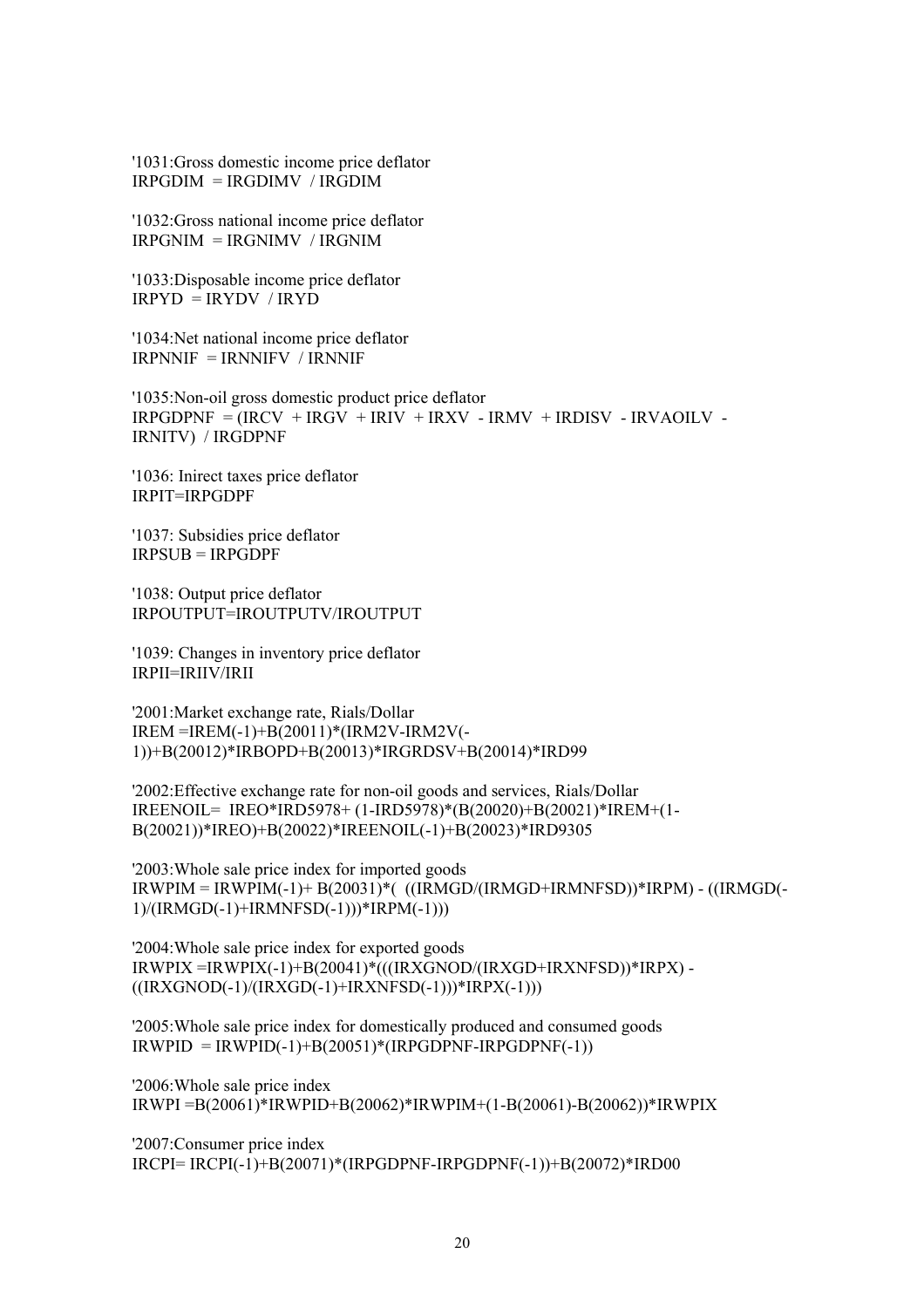'2008:Non-organized market interest rate  $IRIRNB = B(20080) + B(20081)^* IRIRNB(-1) + B(20082)^* (IRSPV - IRSPV(-1)) + (IRCPI-$ IRCPI(-1))/IRCPI(-1) +B(20083)\*IRD7905+B(20084)\*IRD9699

'2009:Capital consumption allowances price deflator IRPCCA=IRPCCA(-1)+B(20091)\*(IRPK-IRPK(-1))

'2010: Input price deflator IRPINPUT=IRPINPUT(-1)+B(20101)\*(IRPGDPF-IRPGDPF(-1))

#### **'Labor market**

'3001:Wage index IRWIND = IRWINDPGDPM \* IRPGDPM

'3002:Active population, thousand persons IRPOPA = IRPOPAPOP \* IRPOP

'3003:Unemployment, thousand persons  $IRLINEMP = IRPOPA - IREMP$ 

'3004:Unemployment rate, percent IRUNEMPR = IRUNEMP / IRPOPA \* 100

'3101:Active population ratio IRPOPAPOP=B(31010)+B(31011)\*IRPOPAPOP(-1)+B(31012)\*IRYEAR+B(31013)\*IRD66

'3102:Population, thousand persons IRPOP =B(31020) +B(31021)\*IRPOP(-1)

'3103:Real wage index IRWINDPGDPM=IRWINDPGDPM(-1)+B(31031)\*(IREMP-IREMP(-1))+ B(31032)\*(IRGDPM-IRGDPM(-1))+B(31033)\*IRD7579+B(31034)\*IRD7880

'3104:Employment, thousand persons IREMP=IREMP(-1)+B(31041)\*(IRWIND-IRWIND(-1))+ B(31042)\*IRPOPA+ B(31043)\*IRD66+B(31044)\*IRD76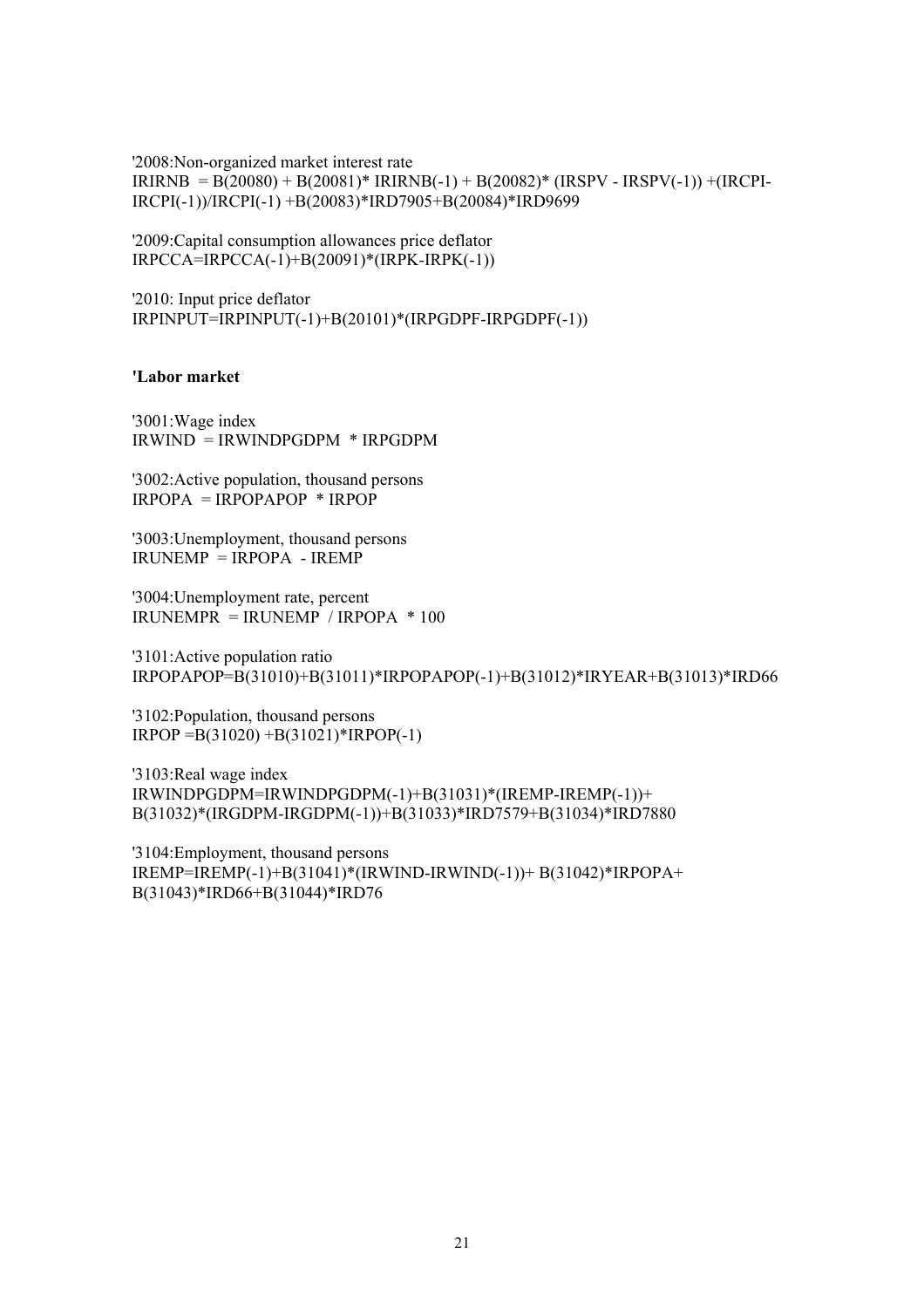### Block Structure of the Model

Number of equations: 200 Number of independent blocks: 3 Number of simultaneous blocks: 1 Number of recursive blocks: 2

*Block 1: 14 Recursive Equations* 

| irxoilb(24)       | irxoid(23)         | irvaoilv(133) | irkadc(16)    |
|-------------------|--------------------|---------------|---------------|
| irgefidc $(57)$   | irxfysd(30)        | irigv(130)    | irpop $(198)$ |
| irpopapop $(197)$ | irpopa $(194)$     | irvaoil(94)   | irxoilv(140)  |
| irxoil(99)        | $\text{ircca}(95)$ |               |               |

*Block 2: 102 Simultaneous Equations* 

| irtbd(1)           | irsbd(2)               | $\text{ircad}(3)$    | irbopd(4)            |
|--------------------|------------------------|----------------------|----------------------|
| irxgd(5)           | irxnfsd(6)             | irmnfsd(7)           | irxgnod(8)           |
| irmgd(9)           | irxsd(10)              | irmsd(11)            | irfysbd(12)          |
| irnfsbd(13)        | irbopeod $(15)$        | irtbdc(18)           | irntrd(20)           |
| irfysbdc(21)       | irnfsbdc(22)           | irxnfsdop(25)        | irmnfsdcifp(26)      |
| irmgdcifp $(27)$   | irxgnodop(28)          | irmfysd(29)          | irbopeedc(31)        |
| irntrdc(32)        | irddv(39)              | irsdv(40)            | ircuv(41)            |
| irm2v(42)          | irddvpgdpm(48)         | irsdvpgdpm(49)       | ircuvpgdpm(50)       |
| irgesv(56)         | irgrtiv(58)            | irgrsv(61)           | irgrtdv(62)          |
| irx(68)            | irm(69)                | irnit(80)            | irk(81)              |
| irgdpm(82)         | iri(84)                | irit(85)             | irsub(86)            |
| irgdpf(87)         | irig(88)               | irgdpnf(90)          | img(91)              |
| irmnfs(92)         | irip(93)               | irxnoilg(100)        | irxnfs(101)          |
| irinput(102)       | $\text{iroutput}(106)$ | irinputv(107)        | irxv(110)            |
| $\text{irmv}(111)$ | irbotv(112)            | irspv(114)           | irkv(115)            |
| irgdpnfv(119)      | irgdpmv(121)           | irydv(122)           | $\text{irccav}(123)$ |
| iriv(124)          | irdisv(125)            | $\text{irnity}(126)$ | irnfyv(127)          |
| irgdpfv(128)       | irgv(129)              | irsubv(131)          | ircv(132)            |
| $\text{impv}(134)$ | irmnfsv(135)           | irxfyv(136)          | $\text{imfyv}(137)$  |
| iritv(138)         | iripv(139)             | irxnoilgy(141)       | irxnfsv(142)         |
| irpgdpf(145)       | irpk(156)              | irpgdpm(157)         | irpm(163)            |
| irpx(164)          | irpi(169)              | irpgdpnf(178)        | irpit(179)           |
| irpsub(180)        | $i$ rem $(183)$        | ireenoil(184)        | irwpim(185)          |
| irwpix(186)        | irwpid(187)            | irwpi(188)           | irepi(189)           |
| irirnb(190)        | irpcca(191)            | irpinput $(192)$     | irwind(193)          |
| irwindpgdpm(199)   | iremp $(200)$          |                      |                      |

#### *Block 3: 84 Recursive Equations*

| irbopdc(14)                 | $\text{ircadc}(17)$ | irsbdc(19)   | irm2ngsv(35)       |
|-----------------------------|---------------------|--------------|--------------------|
| irm2ngsvpgdpm(46)irgev(54)  |                     | irgrmv(60)   | irgroidv(59)       |
| irgrtv(53)                  | irgrv(52)           | irgbdv(55)   | irgbdvc(51)        |
| $i$ rolv $(38)$             | $i_{\text{ro}}(37)$ | irm2nggv(34) | irm2ngv(33)        |
| irm2npypgdpm(45)irm2npv(36) |                     | irm2nfad(47) | $irm2n$ fav $(43)$ |
| irm2nwv(44)                 | $\text{imfy}(98)$   | irxfy(97)    | irnfy(79)          |
| iryd(83)                    | irc(96)             | irg(89)      | irbot(70)          |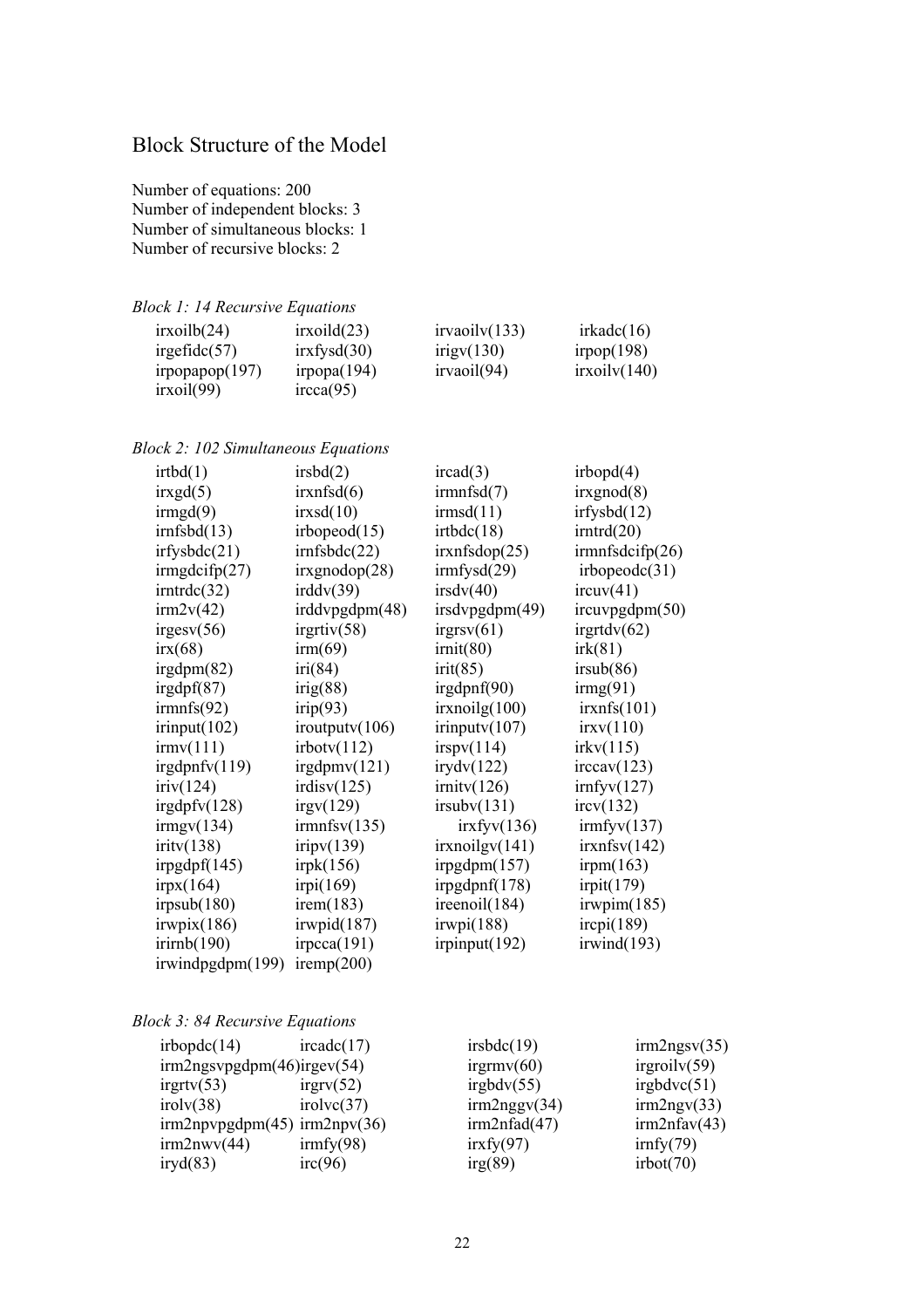| irdis(75)       | irtot(73)       | irad(63)             | iroutput $(65)$  |
|-----------------|-----------------|----------------------|------------------|
| iras(64)        | iri(103)        | irgns(66)            | irnns(67)        |
| irgdem(71)      | irsp(72)        | irgdim $(74)$        | irgnpm $(76)$    |
| irgnim(77)      | irnnif(78)      | iradv(104)           | irasv(105)       |
| iriiv(143)      | irgnsv(108)     | $\text{irnnsv}(109)$ | irgdemv(113)     |
| irgdim $v(116)$ | irgnpmv(120)    | irgnimv(117)         | irnnify(118)     |
| irpa(144)       | irpgns $(146)$  | irpnns $(147)$       | irpmg $(148)$    |
| irpmnfs $(149)$ | irpxoil(150)    | irpxnoilg(151)       | irpxnfs $(152)$  |
| irpbot $(153)$  | irpgdem(154)    | irpsp(155)           | irpc(158)        |
| irpig $(159)$   | irpip $(160)$   | irpg(161)            | irpnit $(162)$   |
| irpnfy $(165)$  | irpxfy $(166)$  | irpmfy $(167)$       | irpvaoil $(168)$ |
| irinfepi(170)   | irinfwpi(171)   | irpgnpm $(172)$      | irpdis $(173)$   |
| irpgdim $(174)$ | irpgnim $(175)$ | irpyd $(176)$        | irpnnif $(177)$  |
| irpoutput(181)  | irpi(182)       | irunemp(195)         | irunempr(196)    |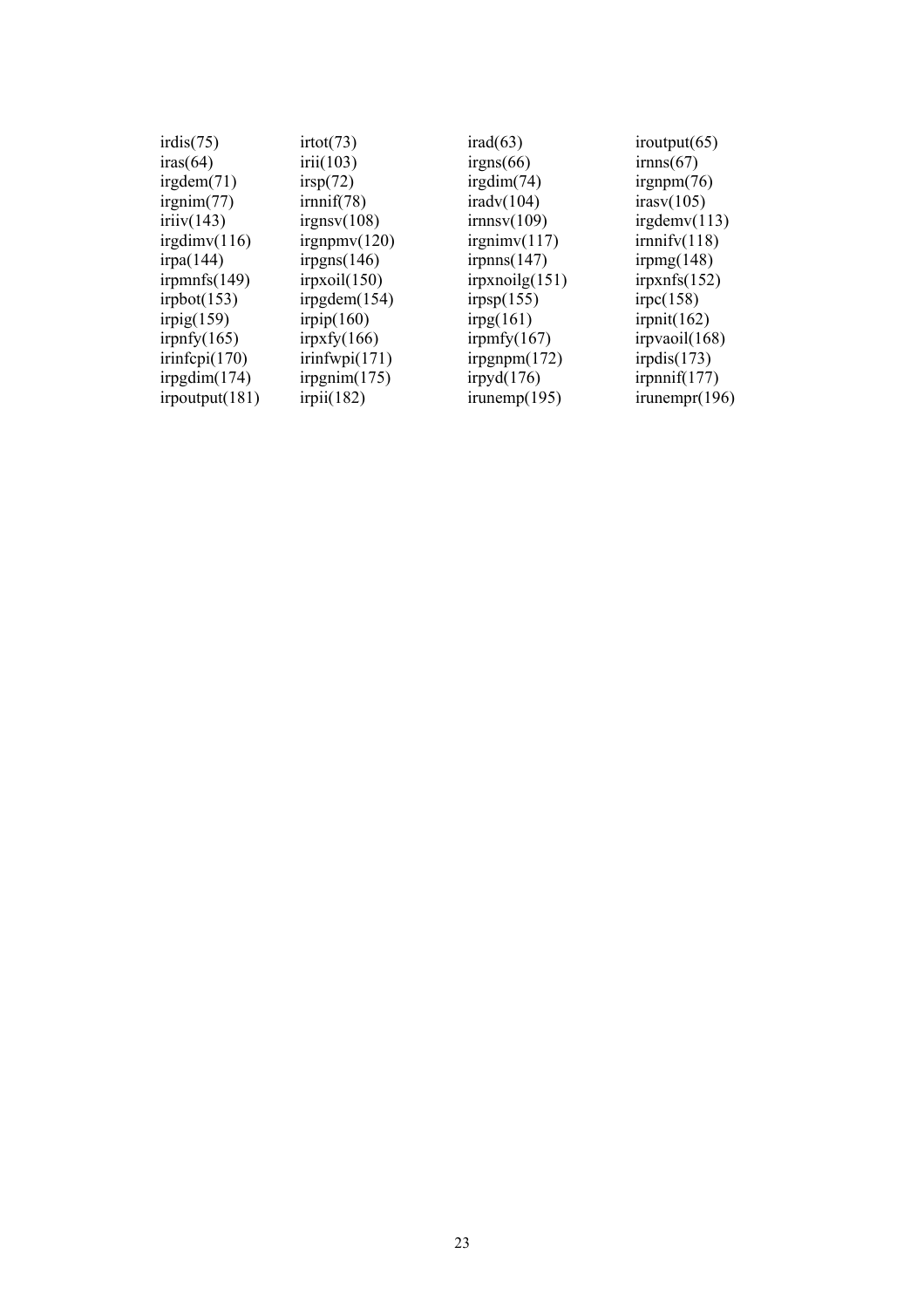### Estimation

System: VER5\_SYS\_200\_EQ Estimation Method: Iterative Least Squares Date: 01/27/04 Time: 16:26 Sample: 1959 2001 Included observations: 43 Total system (unbalanced) observations 2734 Convergence achieved after 2 iterations

|         | Coefficient | Std. Error | t-Statistic | Prob.  |
|---------|-------------|------------|-------------|--------|
| B(1011) | 0.942165    | 0.029104   | 32.37264    | 0.0000 |
| B(1021) | 0.000431    | 0.000125   | 3.454862    | 0.0006 |
| B(1022) | 5.05E-05    | 2.03E-05   | 2.481207    | 0.0132 |
| B(1023) | $-15.64872$ | 1.298578   | $-12.05066$ | 0.0000 |
| B(1030) | $-3.019909$ | 0.671241   | -4.498991   | 0.0000 |
| B(1031) | $-0.002908$ | 0.001466   | $-1.983484$ | 0.0474 |
| B(1032) | 0.000337    | 4.43E-05   | 7.602444    | 0.0000 |
| B(1033) | 17.42417    | 2.696274   | 6.462315    | 0.0000 |
| B(1034) | 18.41738    | 3.888559   | 4.736300    | 0.0000 |
| B(1040) | 12.19522    | 10.53315   | 1.157794    | 0.2471 |
| B(1041) | 0.007111    | 0.000809   | 8.790457    | 0.0000 |
| B(1042) | $-0.017707$ | 0.002859   | $-6.192753$ | 0.0000 |
| B(1043) | 0.000461    | 0.000120   | 3.835019    | 0.0001 |
| B(1044) | $-0.780628$ | 0.135937   | $-5.742557$ | 0.0000 |
| B(1045) | 0.005406    | 0.001225   | 4.412355    | 0.0000 |
| B(1046) | $-82.75939$ | 20.97036   | $-3.946493$ | 0.0001 |
| B(1050) | $-4.428000$ | 1.529689   | $-2.894706$ | 0.0038 |
| B(1051) | 0.002121    | 0.000485   | 4.370071    | 0.0000 |
| B(1052) | 0.711260    | 0.083329   | 8.535567    | 0.0000 |
| B(1053) | 2.15E-05    | 1.15E-05   | 1.874661    | 0.0610 |
| B(1060) | 1817.934    | 222.3009   | 8.177806    | 0.0000 |
| B(1061) | 2.687007    | 0.592817   | 4.532607    | 0.0000 |
| B(1062) | $-2.302537$ | 0.601050   | -3.830855   | 0.0001 |
| B(1063) | 0.195155    | 0.074139   | 2.632299    | 0.0085 |
| B(1064) | 0.265164    | 0.027786   | 9.542963    | 0.0000 |
| B(1065) | $-1900.653$ | 240.1403   | $-7.914760$ | 0.0000 |
| B(1070) | 94.57296    | 71.87326   | 1.315830    | 0.1883 |
| B(1071) | 0.249211    | 0.036141   | 6.895545    | 0.0000 |
| B(1072) | $-1634.034$ | 221.9668   | $-7.361612$ | 0.0000 |
| B(1073) | 0.523004    | 0.075894   | 6.891208    | 0.0000 |
| B(1080) | $-2234.541$ | 820.5993   | $-2.723059$ | 0.0065 |
| B(1081) | $-0.203765$ | 0.059561   | $-3.421128$ | 0.0006 |
| B(1082) | $-0.234788$ | 0.035886   | $-6.542602$ | 0.0000 |
| B(1083) | $-0.455877$ | 0.158180   | $-2.882013$ | 0.0040 |
| B(1084) | 0.098394    | 0.065697   | 1.497703    | 0.1343 |
| B(1085) | $-0.963193$ | 0.108803   | $-8.852669$ | 0.0000 |
| B(1086) | -4305.550   | 835.2075   | $-5.155066$ | 0.0000 |
| B(1090) | 4378.888    | 203.0327   | 21.56740    | 0.0000 |
| B(1091) | $-0.085773$ | 0.020499   | $-4.184302$ | 0.0000 |
| B(1092) | $-0.023206$ | 0.014718   | $-1.576683$ | 0.1150 |
| B(1093) | 0.575998    | 0.076136   | 7.565355    | 0.0000 |
| B(1094) | $-0.272573$ | 0.047615   | $-5.724460$ | 0.0000 |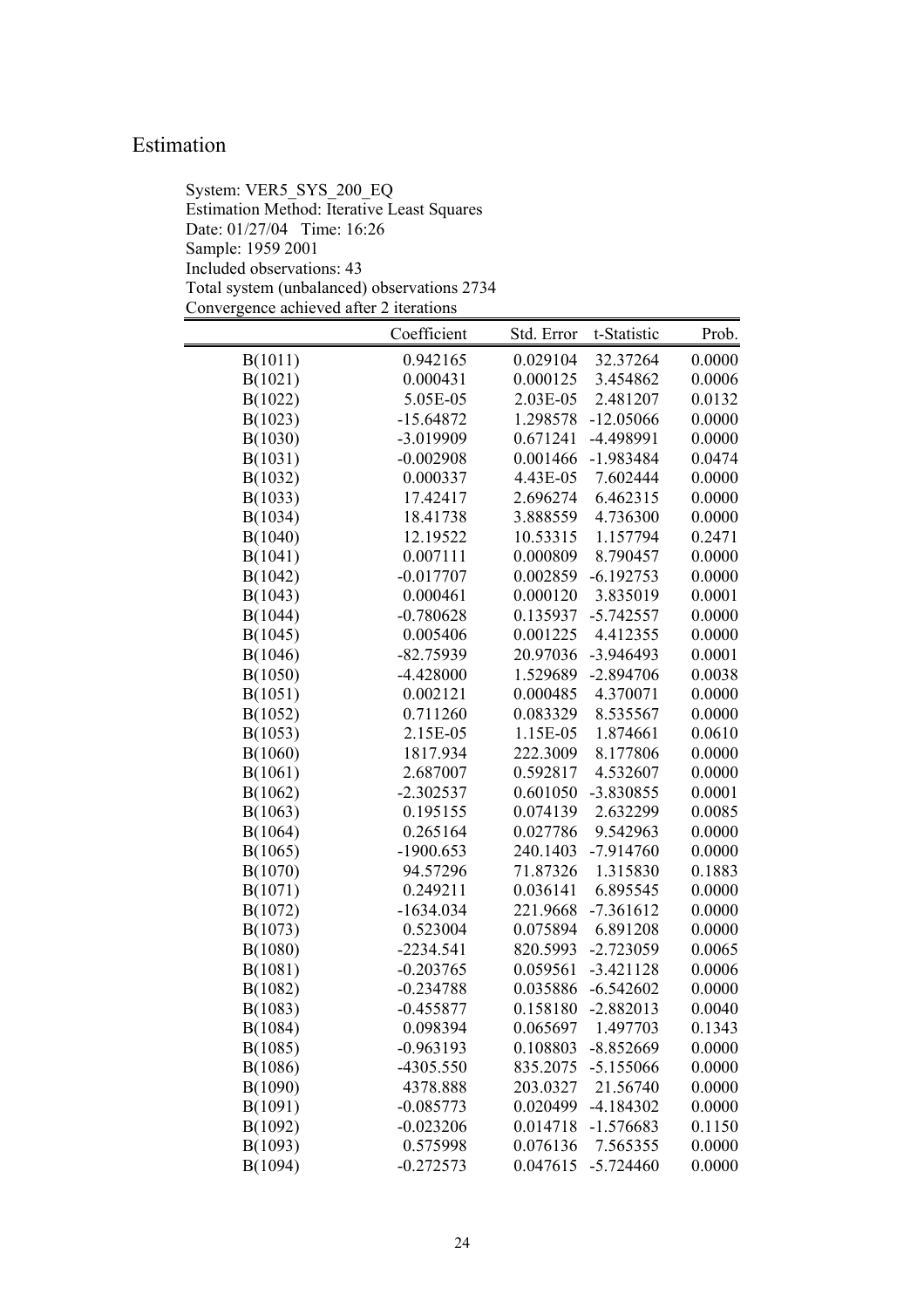| B(1095) | $-0.070255$ | 0.037058 | $-1.895804$ | 0.0581 |
|---------|-------------|----------|-------------|--------|
| B(1096) | $-0.996882$ | 0.007537 | $-132.2673$ | 0.0000 |
| B(3011) | 197.3411    | 94.85563 | 2.080437    | 0.0376 |
| B(3012) | 16754.21    | 4859.811 | 3.447503    | 0.0006 |
| B(3020) | -7369.845   | 1940.040 | -3.798812   | 0.0001 |
| B(3021) | 0.965909    | 0.026028 | 37.11006    | 0.0000 |
| B(3022) | 754.4355    | 211.3807 | 3.569084    | 0.0004 |
| B(3023) | $-16101.08$ | 2505.765 | $-6.425614$ | 0.0000 |
| B(3024) | 0.192474    | 0.038822 | 4.957819    | 0.0000 |
| B(3031) | 0.612077    | 0.064736 | 9.454922    | 0.0000 |
| B(3032) | 0.427496    | 0.063300 | 6.753540    | 0.0000 |
| B(3033) | 4192.961    | 759.7586 | 5.518807    | 0.0000 |
| B(3034) | -3056.327   | 690.8732 | $-4.423861$ | 0.0000 |
| B(3041) | 0.053912    | 0.013975 | 3.857712    | 0.0001 |
| B(3042) | 0.766479    | 0.053990 | 14.19679    | 0.0000 |
| B(3043) | $-1211.950$ | 317.3436 | $-3.819045$ | 0.0001 |
| B(3044) | 165.8924    | 48.87413 | 3.394278    | 0.0007 |
| B(3050) | 5192.526    | 2667.105 | 1.946877    | 0.0517 |
| B(3051) | 0.132827    | 0.025699 | 5.168455    | 0.0000 |
| B(3052) | $-2458.733$ | 698.8318 | $-3.518347$ | 0.0004 |
| B(3053) | 0.748266    | 0.055552 | 13.46955    | 0.0000 |
| B(3060) | 24845.30    | 4789.545 | 5.187402    | 0.0000 |
| B(3061) | 0.511482    | 0.111157 | 4.601458    | 0.0000 |
| B(3062) | 0.065243    | 0.015931 | 4.095249    | 0.0000 |
| B(3063) | $-12237.21$ | 2684.212 | -4.558960   | 0.0000 |
| B(3064) | -1387.777   | 349.7534 | -3.967872   | 0.0001 |
| B(3065) | $-271.9007$ | 78.34315 | $-3.470637$ | 0.0005 |
| B(3066) | $-5762.145$ | 2943.094 | $-1.957853$ | 0.0504 |
| B(5011) | 0.064117    | 0.022560 | 2.842011    | 0.0045 |
| B(5012) | 0.011359    | 0.003413 | 3.328493    | 0.0009 |
| B(5021) | 0.673967    | 0.045720 | 14.74110    | 0.0000 |
| B(5022) | 0.090668    | 0.015177 | 5.973813    | 0.0000 |
| B(5023) | 0.857376    | 0.118221 | 7.252325    | 0.0000 |
| B(5024) | $-8272.686$ | 1351.909 | $-6.119260$ | 0.0000 |
| B(5025) | 7499.000    | 1103.233 | 6.797294    | 0.0000 |
| B(5031) | 0.031195    | 0.004222 | 7.388974    | 0.0000 |
| B(5032) | $-15991.31$ | 1426.931 | $-11.20678$ | 0.0000 |
| B(5040) | 0.024183    | 0.002087 | 11.58641    | 0.0000 |
| B(5051) | 0.021921    | 0.001016 | 21.57150    | 0.0000 |
| B(7011) | 64.97023    | 10.33121 | 6.288737    | 0.0000 |
| B(7012) | 18388.42    | 2723.745 | 6.751154    | 0.0000 |
| B(7013) | $-16350.31$ | 3088.487 | $-5.293955$ | 0.0000 |
| B(7014) | 26806.71    | 3312.640 | 8.092250    | 0.0000 |
| B(7015) | $-21156.10$ | 2807.333 | $-7.536013$ | 0.0000 |
| B(7021) | 47.90632    | 5.044875 | 9.496037    | 0.0000 |
| B(7030) | -51232.35   | 7332.028 | $-6.987473$ | 0.0000 |
|         |             |          |             |        |
| B(7031) | 0.050174    | 0.008210 | 6.111230    | 0.0000 |
| B(7032) | 0.995634    | 0.086554 | 11.50305    | 0.0000 |
| B(7033) | 11.08226    | 1.104127 | 10.03712    | 0.0000 |
| B(7034) | 0.185611    | 0.150127 | 1.236361    | 0.2164 |
| B(7035) | 26228.64    | 6296.743 | 4.165430    | 0.0000 |
| B(7041) | 390.7946    | 18.67093 | 20.93065    | 0.0000 |
| B(7051) | 401.9237    | 11.04049 | 36.40453    | 0.0000 |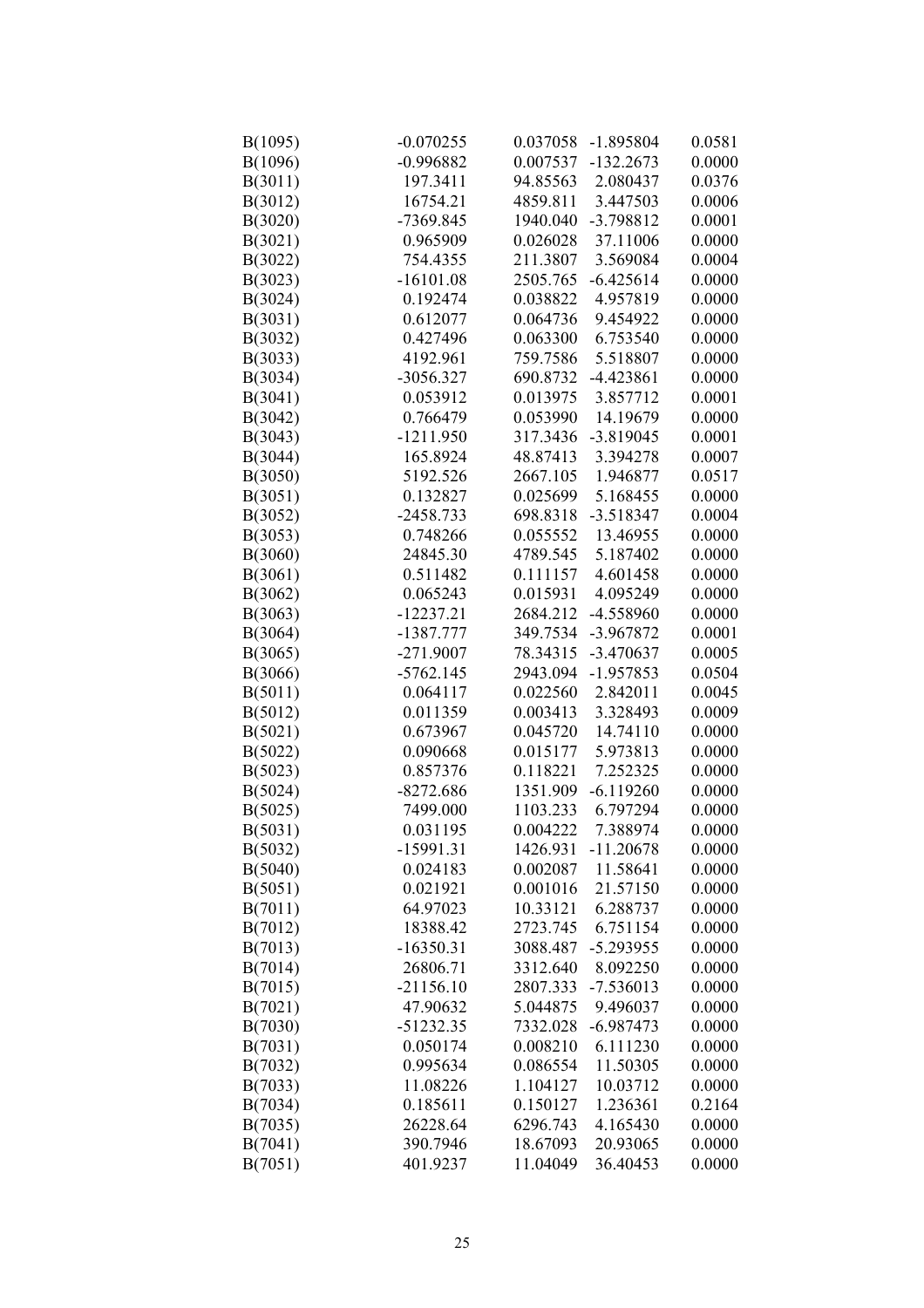| B(7052) | 0.987127             | 0.010981             | 89.89367             | 0.0000           |
|---------|----------------------|----------------------|----------------------|------------------|
| B(7060) | 12098.38             | 2654.050             | 4.558460             | 0.0000           |
| B(7061) | 0.205725             | 0.020168             | 10.20082             | 0.0000           |
| B(7062) | 1.743619             | 0.115789             | 15.05861             | 0.0000           |
| B(7063) | $-2306.733$          | 415.5281             | $-5.551327$          | 0.0000           |
| B(7064) | $-20219.42$          | 3910.080             | $-5.171100$          | 0.0000           |
| B(7071) | 0.995618             | 0.003170             | 314.1062             | 0.0000           |
| B(7072) | 40.91853             | 0.738768             | 55.38755             | 0.0000           |
| B(7073) | 7.844505             | 3.735200             | 2.100157             | 0.0358           |
| B(7080) | 5476.560             | 289.8960             | 18.89147             | 0.0000           |
| B(7081) | 0.035113             | 0.000396             | 88.61754             | 0.0000           |
| B(7082) | 0.022363             | 0.007650             | 2.923345             | 0.0035           |
| B(7083) | 5716.411             | 1148.709             | 4.976377             | 0.0000           |
| B(7091) | 0.320360             | 0.073631             | 4.350864             | 0.0000           |
| B(7092) | 0.080125             | 0.027678             | 2.894883             | 0.0038           |
| B(7101) | 243.6374             | 18.35190             | 13.27587             | 0.0000           |
| B(7102) | -5057.099            | 767.0190             | $-6.593186$          | 0.0000           |
| B(7110) | -369.2890            | 215.7747             | $-1.711457$          | 0.0871           |
| B(7111) | 163.9524             | 9.103886             | 18.00905             | 0.0000           |
| B(7112) | 3154.101             | 626.1722             | 5.037114             | 0.0000           |
| B(7122) | 39.44911             | 1.177497             | 33.50252             | 0.0000           |
| B(7123) | -5922.489            | 1443.047             | $-4.104156$          | 0.0000           |
| B(7124) | 4820.157             | 1420.300             | 3.393760             | 0.0007           |
| B(7131) | 515.4733             | 61.25883             | 8.414679             | 0.0000           |
| B(7141) | 159.5694             | 22.25699             | 7.169408             | 0.0000           |
| B(7151) | 0.492872             | 0.067513             | 7.300410             | 0.0000           |
| B(7152) | -37450.59            | 6382.253             | $-5.867926$          | 0.0000           |
| B(7160) | $-862614.1$          | 266840.5             | $-3.232695$          | 0.0012           |
| B(7161) | 2.205404             | 1.383951             | 1.593556             | 0.1112           |
| B(7162) | 0.267325             | 0.142146             | 1.880635             | 0.0601           |
| B(7163) | 642.8802             | 197.5873             | 3.253651             | 0.0012           |
| B(7164) | -9355.796            | 4214.952             | $-2.219668$          | 0.0265           |
| B(7165) | $-19100.66$          | 5222.203             | $-3.657588$          | 0.0003           |
| B(9011) | 0.351528             | 0.022972             | 15.30279             | 0.0000           |
| B(9021) | 1.042572             | 0.144297             | 7.225186             | 0.0000           |
| B(9022) | 0.638861             | 0.187569             | 3.406000             | 0.0007           |
| B(9023) | 0.534659             | 0.157815             | 3.387875             | 0.0007           |
| B(9024) | $-8986.143$          | 2069.876             | -4.341392            | 0.0000           |
| B(9031) | 0.088122             | 0.008386             | 10.50802             | 0.0000           |
| B(9041) | 0.501282             | 0.041874             | 11.97128             | 0.0000           |
| B(9042) | 0.219113             | 0.039717             | 5.516843             | 0.0000           |
| B(9051) | 1.316292             | 0.132178             | 9.958510             | 0.0000           |
| B(9052) | 0.465473             | 0.094420             | 4.929833             | 0.0000           |
| B(9061) | 0.001096             | 3.78E-05             | 29.02307             | 0.0000           |
| B(9071) | 0.001068             | 2.46E-05             |                      | 0.0000           |
|         |                      |                      | 43.49471             |                  |
| B(9081) | 0.000600             | 5.29E-05             | 11.34933             | 0.0000           |
| B(9090) | $-421.5744$          | 53.22012             | -7.921334            | 0.0000           |
| B(9091) | 0.000524<br>2548.013 | 3.17E-05             | 16.53281<br>19.29763 | 0.0000           |
| B(9092) |                      | 132.0376             |                      | 0.0000           |
| B(9093) | 410.0078<br>0.937287 | 56.66091<br>0.092533 | 7.236167             | 0.0000           |
| B(9101) |                      |                      | 10.12925             | 0.0000<br>0.0279 |
| B(9111) | -784.5956            | 356.6107             | $-2.200146$          |                  |
| B(9112) | $-224.9861$          | 78.06766             | -2.881938            | 0.0040           |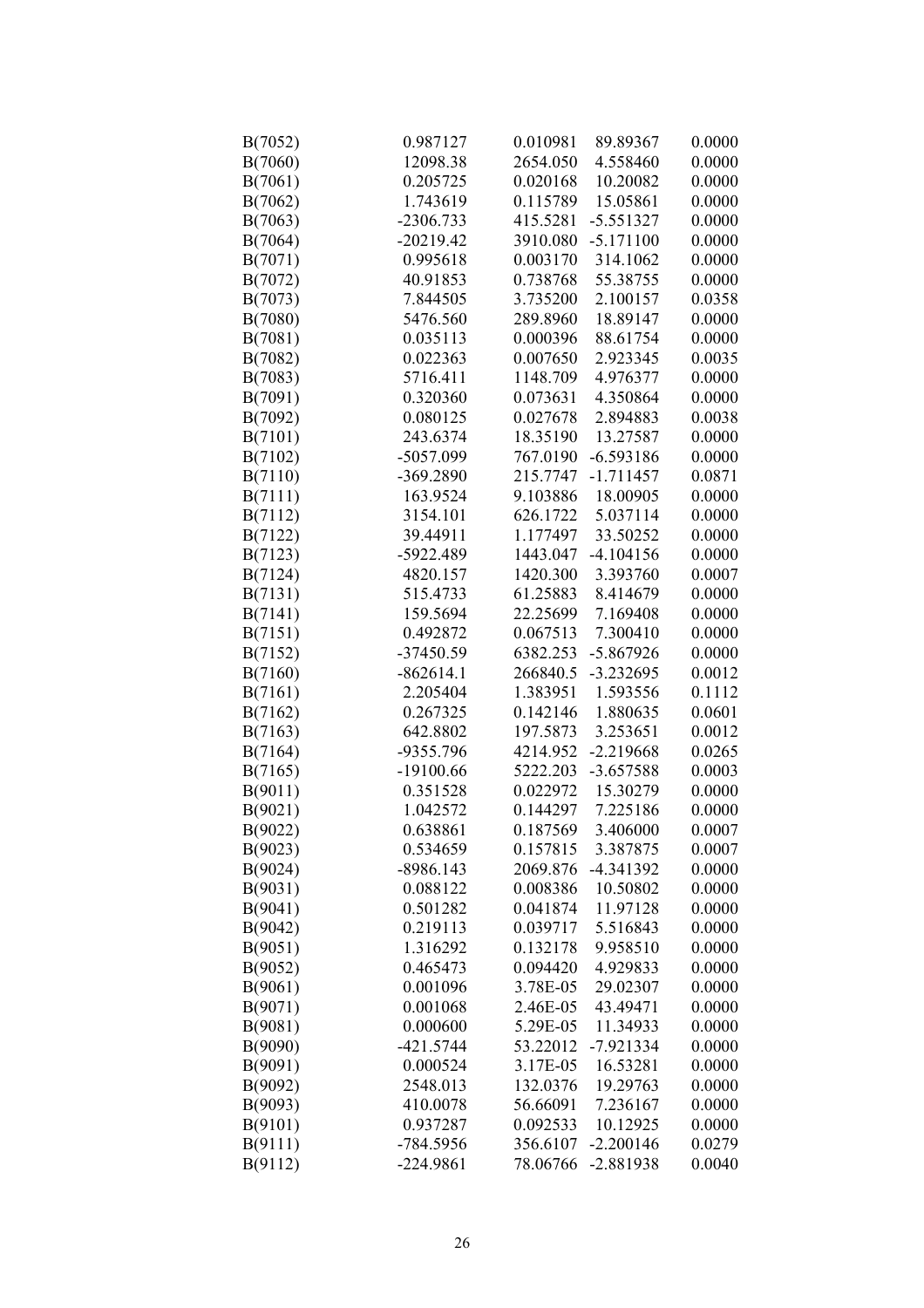| B(9113)                                                     | 0.113593    | 0.009512 | 11.94148    | 0.0000 |
|-------------------------------------------------------------|-------------|----------|-------------|--------|
| B(9114)                                                     | $-7979.127$ | 3101.158 | $-2.572951$ | 0.0101 |
| B(9121)                                                     | 0.001774    | 9.67E-05 | 18.34527    | 0.0000 |
| B(9122)                                                     | $-24596.64$ | 3190.590 | $-7.709120$ | 0.0000 |
| B(9123)                                                     | 7663.479    | 960.8742 | 7.975528    | 0.0000 |
| B(9131)                                                     | 0.001347    | 9.38E-05 | 14.35943    | 0.0000 |
| B(9141)                                                     | 0.001065    | 3.93E-05 | 27.09353    | 0.0000 |
| B(9151)                                                     | -3.397897   | 0.818290 | $-4.152436$ | 0.0000 |
| B(9152)                                                     | 2.254392    | 0.811193 | 2.779106    | 0.0055 |
| B(9153)                                                     | 16772.32    | 1474.716 | 11.37325    | 0.0000 |
| B(9154)                                                     | 33386.69    | 1823.597 | 18.30815    | 0.0000 |
| B(20011)                                                    | 0.055541    | 0.005340 | 10.40160    | 0.0000 |
| B(20012)                                                    | $-0.032592$ | 0.016491 | $-1.976378$ | 0.0482 |
| B(20013)                                                    | $-0.079829$ | 0.008465 | -9.430504   | 0.0000 |
| B(20014)                                                    | 1935.572    | 215.1956 | 8.994478    | 0.0000 |
| B(20020)                                                    | $-151.8952$ | 37.45468 | $-4.055440$ | 0.0001 |
| B(20021)                                                    | 0.270034    | 0.036681 | 7.361670    | 0.0000 |
| B(20022)                                                    | 0.690797    | 0.052896 | 13.05947    | 0.0000 |
| B(20023)                                                    | $-1138.423$ | 84.92655 | $-13.40480$ | 0.0000 |
| B(20031)                                                    | 53.05334    | 6.361980 | 8.339124    | 0.0000 |
| B(20041)                                                    | 317.0958    | 63.17191 | 5.019570    | 0.0000 |
| B(20051)                                                    | 89.48088    | 3.939147 | 22.71580    | 0.0000 |
| B(20061)                                                    | 0.677917    | 0.013840 | 48.98265    | 0.0000 |
| B(20062)                                                    | 0.275025    | 0.010583 | 25.98773    | 0.0000 |
| B(20071)                                                    | 98.44419    | 1.814736 | 54.24710    | 0.0000 |
| B(20072)                                                    | $-13.04531$ | 1.075489 | $-12.12965$ | 0.0000 |
| B(20080)                                                    | 11.84814    | 2.073232 | 5.714818    | 0.0000 |
| B(20081)                                                    | 0.462326    | 0.089468 | 5.167497    | 0.0000 |
| B(20082)                                                    | 0.000587    | 8.55E-05 | 6.865536    | 0.0000 |
| B(20083)                                                    | 9.500715    | 1.885881 | 5.037814    | 0.0000 |
| B(20084)                                                    | $-7.701420$ | 1.808243 | $-4.259061$ | 0.0000 |
| B(20091)                                                    | 0.962145    | 0.055276 | 17.40616    | 0.0000 |
| B(20101)                                                    | 0.903371    | 0.021517 | 41.98334    | 0.0000 |
| B(31010)                                                    | $-0.398713$ | 0.055831 | $-7.141444$ | 0.0000 |
| B(31011)                                                    | 1.108780    | 0.028877 | 38.39704    | 0.0000 |
| B(31012)                                                    | 0.000271    | 3.68E-05 | 7.350109    | 0.0000 |
| B(31013)                                                    | 0.012893    | 0.002173 | 5.933308    | 0.0000 |
| B(31020)                                                    | 677.3139    | 169.3752 | 3.998896    | 0.0001 |
| B(31021)                                                    | 1.008877    | 0.003927 | 256.9217    | 0.0000 |
| B(31031)                                                    | $-0.010572$ | 0.005124 | $-2.063420$ | 0.0392 |
| B(31032)                                                    | 0.000385    | 0.000118 | 3.248094    | 0.0012 |
| B(31033)                                                    | 13.98216    | 4.319506 | 3.236980    | 0.0012 |
| B(31034)                                                    | 16.55498    | 6.344166 | 2.609480    | 0.0091 |
| B(31041)                                                    | 12.60403    | 3.776777 | 3.337246    | 0.0009 |
| B(31042)                                                    | 0.015795    | 0.002152 | 7.340055    | 0.0000 |
| B(31043)                                                    | 678.3339    | 117.5211 | 5.772017    | 0.0000 |
| B(31044)                                                    | 370.3809    | 118.0025 | 3.138754    | 0.0017 |
|                                                             |             |          |             |        |
| Determinant residual covariance                             |             | 0.000000 |             |        |
| Equation: IRXOILB=IRXOILB(-1)+B(1011)*(IRYOILB-IRYOILB(-1)) |             |          |             |        |
| Observations: 42                                            |             |          |             |        |

| Equation: IRXOILB=IRXOILB(-1)+B(1011)*(IRYOILB-IRYOILB(-1))<br>Observations: 42 |          |                    |          |
|---------------------------------------------------------------------------------|----------|--------------------|----------|
| R-squared                                                                       | 0.993470 | Mean dependent var | 925.8204 |
| Adjusted R-squared                                                              | 0.993470 | S.D. dependent var | 459.5781 |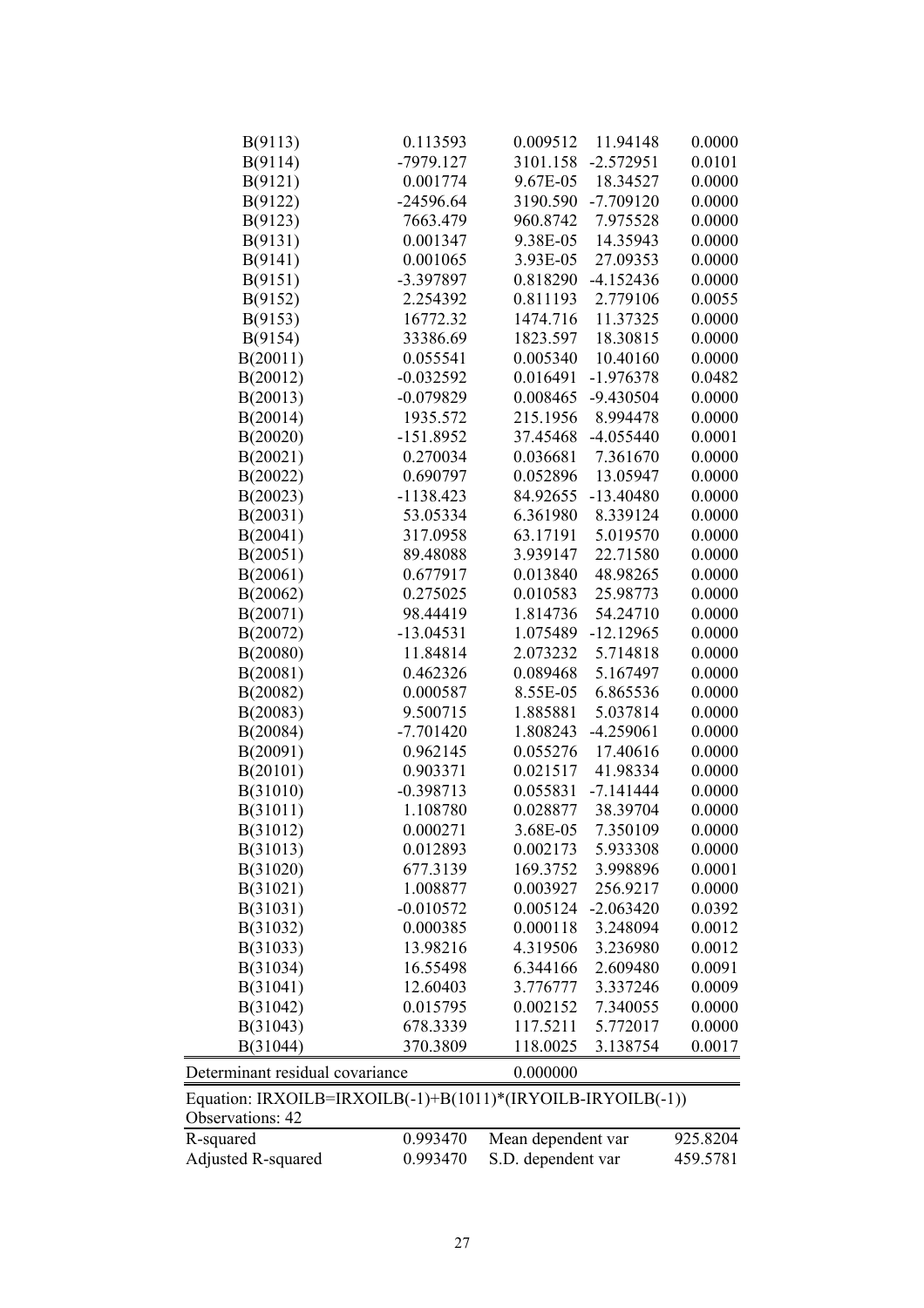| S.E. of regression                                                                                 | 37.13913 | Sum squared resid                                         | 56551.90 |
|----------------------------------------------------------------------------------------------------|----------|-----------------------------------------------------------|----------|
| Durbin-Watson stat                                                                                 | 2.093442 |                                                           |          |
| Equation: IRXNFSDOP=IRXNFSDOP(-1)+B(1021)*IREENOIL+B(1022)<br>*(IRGDPNF-IRGDPNF(-1))+B(1023)*IRD79 |          |                                                           |          |
| Observations: 42                                                                                   |          |                                                           |          |
| R-squared                                                                                          | 0.932356 | Mean dependent var                                        | 3.822046 |
| Adjusted R-squared                                                                                 | 0.928887 | S.D. dependent var                                        | 4.866034 |
| S.E. of regression                                                                                 | 1.297623 | Sum squared resid                                         | 65.66917 |
| Durbin-Watson stat                                                                                 | 1.906516 |                                                           |          |
| Equation: IRMNFSDCIFP = IRMNFSDCIFP $(-1)$ + B $(1030)$ + B $(1031)$ *                             |          |                                                           |          |
|                                                                                                    |          | (IREENOIL * IRCIFP / IRWPI - IREENOIL(-1) * IRCIFP(-1) /  |          |
|                                                                                                    |          | $IRWPI(-1)$ + B(1032) * (IRGDPM - IRGDPM(-1)) + B(1033) * |          |
| $(IRD77 + IRD79) + B(1034) * IRD88$                                                                |          |                                                           |          |
| Observations: 42                                                                                   |          |                                                           |          |
| R-squared                                                                                          | 0.905942 | Mean dependent var                                        | 12.39704 |
| <b>Adjusted R-squared</b>                                                                          | 0.895774 | S.D. dependent var                                        | 10.97627 |
| S.E. of regression                                                                                 | 3.543582 | Sum squared resid                                         | 464.6081 |
| Durbin-Watson stat                                                                                 | 1.362491 |                                                           |          |
| Equation: IRMGDCIFP=B(1040) +B(1041)*(IRXGD+IRXSD)+B(1042)*                                        |          |                                                           |          |
| IREENOIL+B(1043)*IRGDPM+B(1044)*IRCIFP+B(1045)*IRKAD+B(1046)                                       |          |                                                           |          |
| *IRD79                                                                                             |          |                                                           |          |
| Observations: 43                                                                                   |          |                                                           |          |
| R-squared                                                                                          | 0.938607 | Mean dependent var                                        | 119.6094 |
| Adjusted R-squared                                                                                 | 0.928375 | S.D. dependent var                                        | 69.94471 |
| S.E. of regression                                                                                 | 18.71916 | Sum squared resid                                         | 12614.65 |
| Durbin-Watson stat                                                                                 | 1.467555 |                                                           |          |
| Equation: IRXGNODOP = $B(1050)+B(1051)*IREX*OECDP/IRWPI$                                           |          |                                                           |          |
| +B(1052)*IRXGNODOP(-1)+B(1053)*IRGDPNF                                                             |          |                                                           |          |
| Observations: 42                                                                                   |          |                                                           |          |
| R-squared                                                                                          | 0.921506 | Mean dependent var                                        | 15.50504 |
| <b>Adjusted R-squared</b>                                                                          | 0.915309 | S.D. dependent var                                        | 12.55562 |
| S.E. of regression                                                                                 | 3.653906 | Sum squared resid                                         | 507.3390 |
| Durbin-Watson stat                                                                                 | 1.990607 |                                                           |          |
|                                                                                                    |          |                                                           |          |
| Equation: IRMFYSD=B(1060)+(B(1061)+B(1062)*(1-<br>IRD5977))*IRKADC*LIBOR/                          |          |                                                           |          |
| 100+B(1063)*IRMFYSD(-1)+B(1064)*IRD5978*IRMGD+B(1065)*IRD5977                                      |          |                                                           |          |
| Observations: 42                                                                                   |          |                                                           |          |
| R-squared                                                                                          | 0.903588 | Mean dependent var                                        | 1471.915 |
| Adjusted R-squared                                                                                 | 0.890198 | S.D. dependent var                                        | 1154.321 |
| S.E. of regression                                                                                 | 382.5010 | Sum squared resid                                         | 5267054. |
| Durbin-Watson stat                                                                                 | 1.749973 |                                                           |          |
|                                                                                                    |          |                                                           |          |
| Equation: IRXFYSD= B(1070)+B(1071)*IRGEFIDC+B(1072)*(1-IRD5978)+<br>$B(1073)*IRXFYSD(-1)$          |          |                                                           |          |
| Observations: 42                                                                                   |          |                                                           |          |
| R-squared                                                                                          | 0.914190 | Mean dependent var                                        | 884.2424 |
| Adjusted R-squared                                                                                 | 0.907416 | S.D. dependent var                                        | 898.4828 |
| S.E. of regression                                                                                 | 273.3871 | Sum squared resid                                         | 2840139. |
| Durbin-Watson stat                                                                                 | 2.226793 |                                                           |          |
|                                                                                                    |          |                                                           |          |
| Equation: IRBOPEODC = $(B(1080) + B(1081) * IRKADC + B(1082) * IRTBDC$                             |          |                                                           |          |

+B(1083)\*IRFYSBDC+B(1084)\*IRNFSBDC)\*(1+B(1085)\*IRD5970)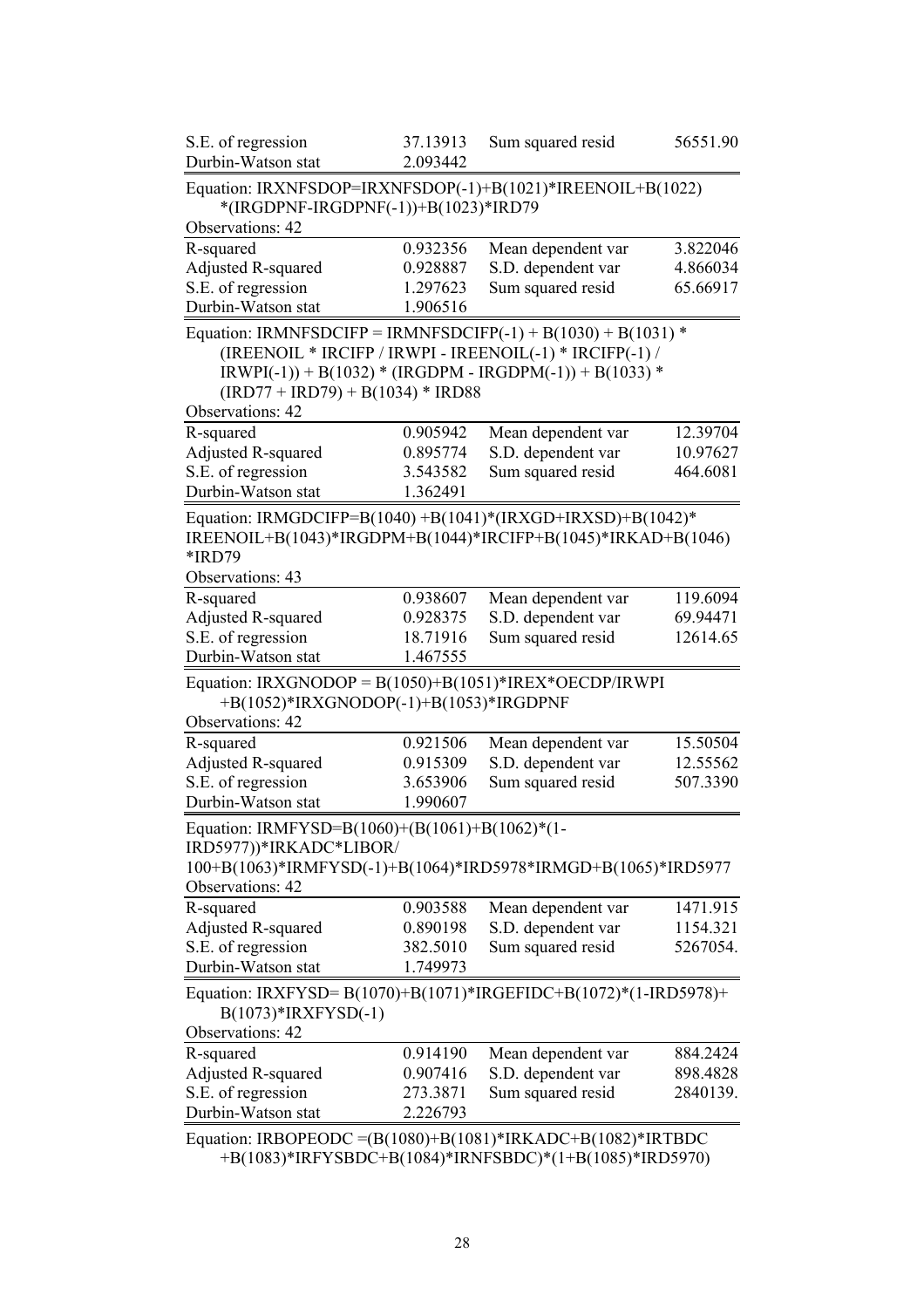|                                  |                                                                                                                      | $-5161.477$                                                                                                                                                                                                                                                                                                                                                                                                                                                                                                                                                                                                                                          |
|----------------------------------|----------------------------------------------------------------------------------------------------------------------|------------------------------------------------------------------------------------------------------------------------------------------------------------------------------------------------------------------------------------------------------------------------------------------------------------------------------------------------------------------------------------------------------------------------------------------------------------------------------------------------------------------------------------------------------------------------------------------------------------------------------------------------------|
|                                  |                                                                                                                      | 4035.956                                                                                                                                                                                                                                                                                                                                                                                                                                                                                                                                                                                                                                             |
|                                  |                                                                                                                      | 21876561                                                                                                                                                                                                                                                                                                                                                                                                                                                                                                                                                                                                                                             |
| 1.926413                         |                                                                                                                      |                                                                                                                                                                                                                                                                                                                                                                                                                                                                                                                                                                                                                                                      |
|                                  |                                                                                                                      |                                                                                                                                                                                                                                                                                                                                                                                                                                                                                                                                                                                                                                                      |
|                                  |                                                                                                                      | 3385.786                                                                                                                                                                                                                                                                                                                                                                                                                                                                                                                                                                                                                                             |
|                                  |                                                                                                                      | 5316.719                                                                                                                                                                                                                                                                                                                                                                                                                                                                                                                                                                                                                                             |
|                                  |                                                                                                                      | 528260.5                                                                                                                                                                                                                                                                                                                                                                                                                                                                                                                                                                                                                                             |
| 2.982658                         |                                                                                                                      |                                                                                                                                                                                                                                                                                                                                                                                                                                                                                                                                                                                                                                                      |
|                                  |                                                                                                                      |                                                                                                                                                                                                                                                                                                                                                                                                                                                                                                                                                                                                                                                      |
| 0.951678                         | Mean dependent var                                                                                                   | 61206.93                                                                                                                                                                                                                                                                                                                                                                                                                                                                                                                                                                                                                                             |
| 0.950470                         | S.D. dependent var                                                                                                   | 30149.64                                                                                                                                                                                                                                                                                                                                                                                                                                                                                                                                                                                                                                             |
| 6709.927                         | Sum squared resid                                                                                                    | 1.80E+09                                                                                                                                                                                                                                                                                                                                                                                                                                                                                                                                                                                                                                             |
| 1.316340                         |                                                                                                                      |                                                                                                                                                                                                                                                                                                                                                                                                                                                                                                                                                                                                                                                      |
| 0.979279<br>0.977039<br>3863.585 | Mean dependent var<br>S.D. dependent var<br>Sum squared resid                                                        | $-41428.65$<br>25497.33<br>$5.52E + 08$                                                                                                                                                                                                                                                                                                                                                                                                                                                                                                                                                                                                              |
|                                  |                                                                                                                      |                                                                                                                                                                                                                                                                                                                                                                                                                                                                                                                                                                                                                                                      |
|                                  |                                                                                                                      | 4683.154                                                                                                                                                                                                                                                                                                                                                                                                                                                                                                                                                                                                                                             |
|                                  |                                                                                                                      | 4380.937                                                                                                                                                                                                                                                                                                                                                                                                                                                                                                                                                                                                                                             |
|                                  |                                                                                                                      | 72173706                                                                                                                                                                                                                                                                                                                                                                                                                                                                                                                                                                                                                                             |
|                                  |                                                                                                                      |                                                                                                                                                                                                                                                                                                                                                                                                                                                                                                                                                                                                                                                      |
| 2.258487                         |                                                                                                                      |                                                                                                                                                                                                                                                                                                                                                                                                                                                                                                                                                                                                                                                      |
|                                  | Equation: IRDDVPGDPM = $B(3041)$ *IRGDPM+B(3042)<br>*IRDDVPGDPM(-1)+B(3043)*IRIRS+B(3044)*IRIRNB                     |                                                                                                                                                                                                                                                                                                                                                                                                                                                                                                                                                                                                                                                      |
| 0.985104                         | Mean dependent var                                                                                                   | 27209.00                                                                                                                                                                                                                                                                                                                                                                                                                                                                                                                                                                                                                                             |
| 0.983928                         | S.D. dependent var                                                                                                   | 17099.12                                                                                                                                                                                                                                                                                                                                                                                                                                                                                                                                                                                                                                             |
| 2167.733                         | Sum squared resid                                                                                                    | $1.79E + 08$                                                                                                                                                                                                                                                                                                                                                                                                                                                                                                                                                                                                                                         |
| 1.879504                         |                                                                                                                      |                                                                                                                                                                                                                                                                                                                                                                                                                                                                                                                                                                                                                                                      |
| $+B(3053)*IRSDVPGDPM(-1)$        | Equation: IRSDVPGDPM = $B(3050)+B(3051)*IRGDPM+B(3052)*IRIRS$                                                        |                                                                                                                                                                                                                                                                                                                                                                                                                                                                                                                                                                                                                                                      |
|                                  |                                                                                                                      |                                                                                                                                                                                                                                                                                                                                                                                                                                                                                                                                                                                                                                                      |
| 0.978829                         | Mean dependent var                                                                                                   | 47919.53                                                                                                                                                                                                                                                                                                                                                                                                                                                                                                                                                                                                                                             |
| 0.977157<br>4025.477             | S.D. dependent var<br>Sum squared resid                                                                              | 26634.49<br>$6.16E + 08$                                                                                                                                                                                                                                                                                                                                                                                                                                                                                                                                                                                                                             |
|                                  | 0.968023<br>0.962694<br>779.5398<br>0.999544<br>0.999466<br>122.8542<br>2.432540<br>0.908281<br>0.901040<br>1378.154 | Mean dependent var<br>S.D. dependent var<br>Sum squared resid<br>Equation: IRNTRDC = IRNTRDC(-1)+(B(1090)+B(1091)*IRKADC<br>+B(1092)*IRTBDC+B(1093)*IRFYSBDC+B(1094)*IRNFSBDC<br>+B(1095)*IRBOPEODC)*(1+B(1096)*IRD5988)<br>Mean dependent var<br>S.D. dependent var<br>Sum squared resid<br>Equation: IRM2NPVPGDPM=IRM2NPVPGDPM(-1)+B(3011)*IRIRL<br>Equation: IRM2NGSVPGDPM = $B(3020)+B(3021)*IRM2NGSVPGDPM(-1)+$<br>IRIRL+B(3023)*IRD9497+B(3024)*IRD5978*IRM2NGSVPGDPM(-1)<br>Equation: IRM2NFAD = $B(3031)$ *IRBOPDC+B(3032)*IRM2NFAD(-1)<br>+B(3033)*IRD8589+B(3034)*IRD9705<br>Mean dependent var<br>S.D. dependent var<br>Sum squared resid |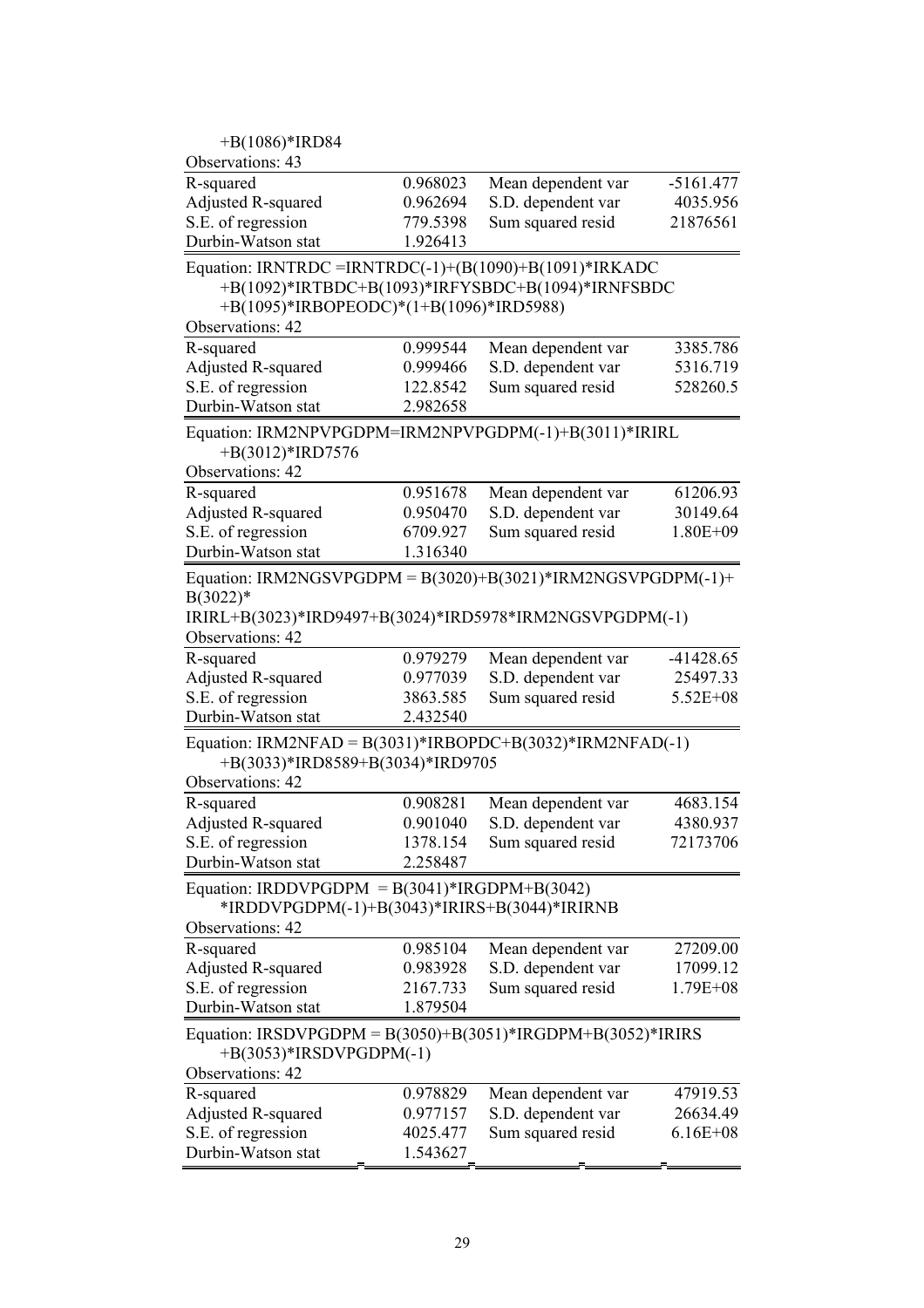| Equation: IRCUVPGDPM = $B(3060)+B(3061)*IRCUVPGDPM(-1)$          |                      |                                                           |              |
|------------------------------------------------------------------|----------------------|-----------------------------------------------------------|--------------|
|                                                                  |                      | +B(3062)*IRGDPM+B(3063)*IRD5977+B(3064)*IRIRL+B(3065)     |              |
| *IRIRNB+B(3066)*IRD79                                            |                      |                                                           |              |
| Observations: 42                                                 |                      |                                                           |              |
| R-squared                                                        | 0.950511             | Mean dependent var                                        | 17188.82     |
| <b>Adjusted R-squared</b>                                        | 0.942027             | S.D. dependent var                                        | 11169.71     |
| S.E. of regression                                               | 2689.404             | Sum squared resid                                         | $2.53E + 08$ |
| Durbin-Watson stat                                               | 1.545056             |                                                           |              |
| Equation: IRGRTIV= IRGRTIV(-1)+B(5011)*(IRMGV-IRMGV(-1))         |                      |                                                           |              |
|                                                                  |                      | +B(5012)*(IROUTPUTV-IROUTPUTV(-1)-(IRMGV-IRMGV(-1)))      |              |
| Observations: 42                                                 |                      |                                                           |              |
| R-squared                                                        | 0.984474             | Mean dependent var                                        | 1623.812     |
| <b>Adjusted R-squared</b>                                        | 0.984086             | S.D. dependent var                                        | 3506.546     |
| S.E. of regression                                               | 442.3578             | Sum squared resid                                         | 7827216.     |
| Durbin-Watson stat                                               | 2.652417             |                                                           |              |
| Equation: IRGROILV=B(5021)*(1-IRD93)*IREO*(IRXOILD/1000          |                      |                                                           |              |
|                                                                  |                      | -IRGRDSV/IREM)+B(5022)*IRPDOIL*(IRYOILB-IRXOILB)+B(5023)  |              |
|                                                                  |                      | *IRD93*(0.58*1000+0.42*(IREO-1000))*(IRXOILD/1000-IRGRDSV |              |
| /IREM) +B(5024)*IRD0005+B(5025)*IRD9597                          |                      |                                                           |              |
| Observations: 43                                                 |                      |                                                           |              |
| R-squared                                                        | 0.986434             | Mean dependent var                                        | 5223.409     |
| Adjusted R-squared                                               | 0.985006             | S.D. dependent var                                        | 9429.042     |
| S.E. of regression                                               | 1154.603             | Sum squared resid                                         | 50658132     |
| Durbin-Watson stat                                               | 2.297381             |                                                           |              |
|                                                                  |                      |                                                           |              |
| Equation: IRGRMV=IRGRMV(-1)+B(5031)*(IROUTPUTV-IROUTPUTV(-       |                      |                                                           |              |
| $1)$ +                                                           |                      |                                                           |              |
| B(5032)*IRD00                                                    |                      |                                                           |              |
| Observations: 42                                                 |                      |                                                           |              |
| R-squared                                                        | 0.941705             | Mean dependent var                                        | 2084.902     |
| Adjusted R-squared<br>S.E. of regression                         | 0.940247             | S.D. dependent var                                        | 4662.247     |
|                                                                  | 1139.655<br>1.173772 | Sum squared resid                                         | 51952555     |
| Durbin-Watson stat                                               |                      |                                                           |              |
| Equation: IRGRSV=IRGRSV(-1)+B(5040)*(IROUTPUTV-IROUTPUTV(-1))    |                      |                                                           |              |
| Observations: 42                                                 |                      |                                                           |              |
| R-squared                                                        | 0.977353             | Mean dependent var                                        | 1981.923     |
| Adjusted R-squared                                               | 0.977353             | S.D. dependent var                                        | 4687.691     |
| S.E. of regression                                               | 705.4403             | Sum squared resid                                         | 20403489     |
| Durbin-Watson stat                                               | 1.543708             |                                                           |              |
| Equation: IRGRTDV=IRGRTDV(-1)+B(5051)*(IROUTPUTV-IROUTPUTV(-     |                      |                                                           |              |
| 1))                                                              |                      |                                                           |              |
| Observations: 42                                                 |                      |                                                           |              |
| R-squared                                                        | 0.996288             | Mean dependent var                                        | 2718.562     |
| Adjusted R-squared                                               | 0.996288             | S.D. dependent var                                        | 5637.054     |
| S.E. of regression                                               | 343.4649             | Sum squared resid                                         | 4836693.     |
| Durbin-Watson stat                                               | 2.119033             |                                                           |              |
| Equation: IRIG=IRIG(-1)+B(7011)*(IRGEDV/IRWPI-IRGEDV(-1)/IRWPI(- |                      |                                                           |              |
| 1))                                                              |                      |                                                           |              |
| +B(7012)*IRD76+B(7013)*IRD77+B(7014)*IRD78+B(7015)*IRD79         |                      |                                                           |              |
| Observations: 42                                                 |                      |                                                           |              |
| R-squared                                                        | 0.957351             | Mean dependent var                                        | 21322.04     |
|                                                                  |                      |                                                           |              |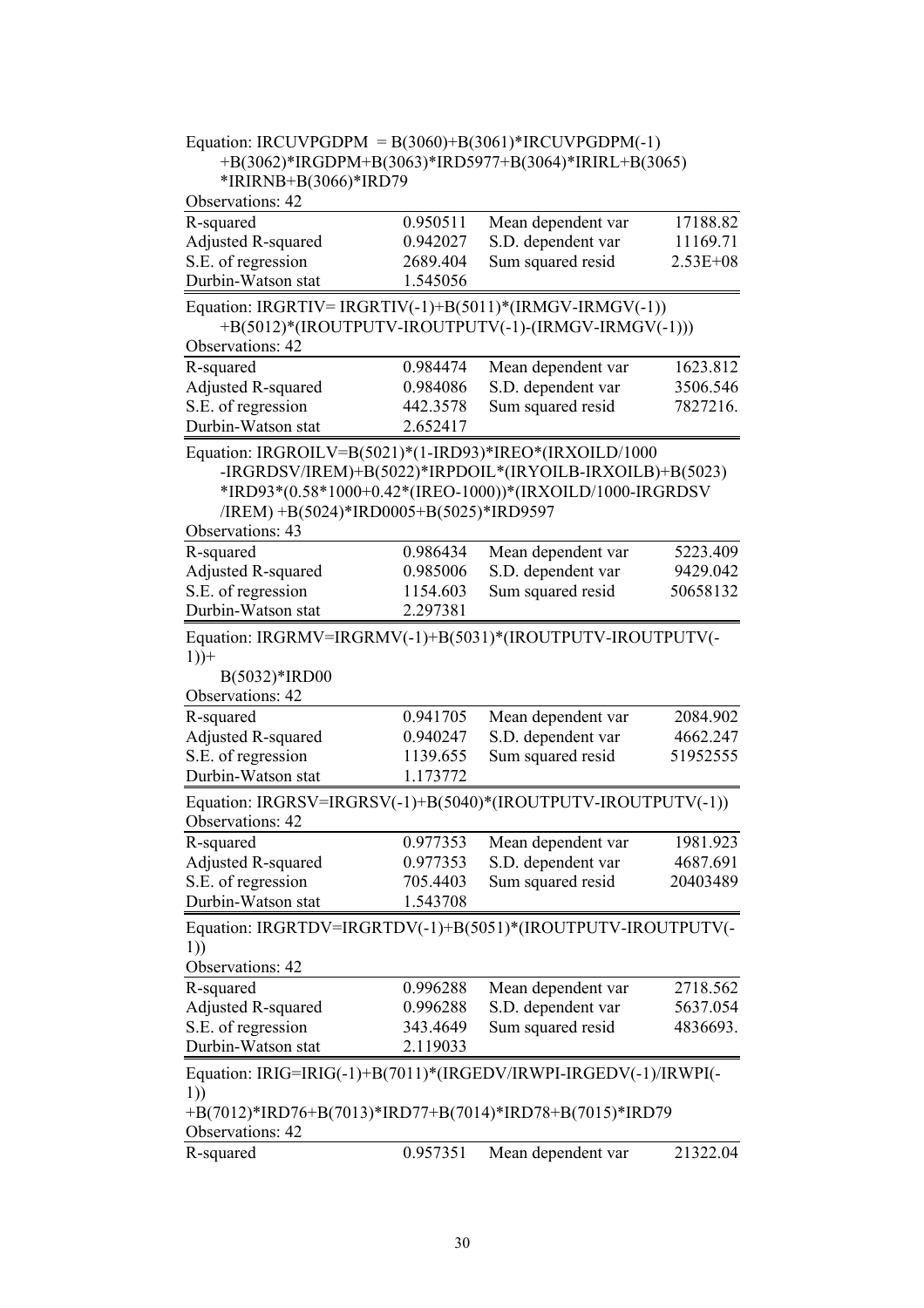| Adjusted R-squared                                                                                     | 0.952740             | S.D. dependent var                                  | 12528.64                             |
|--------------------------------------------------------------------------------------------------------|----------------------|-----------------------------------------------------|--------------------------------------|
| S.E. of regression                                                                                     | 2723.652             | Sum squared resid                                   | $2.74E + 08$                         |
| Durbin-Watson stat                                                                                     | 2.005259             |                                                     |                                      |
| Equation: IRG =IRG(-1)+B(7021)*((IRGECV+IRGESV)/IRWPI-(IRGECV(-                                        |                      |                                                     |                                      |
| $1) +$                                                                                                 |                      |                                                     |                                      |
| $IRGESV(-1))/IRWPI(-1))$                                                                               |                      |                                                     |                                      |
| Observations: 42                                                                                       |                      |                                                     |                                      |
| R-squared                                                                                              | 0.981277             | Mean dependent var                                  | 31529.90                             |
| <b>Adjusted R-squared</b>                                                                              | 0.981277             | S.D. dependent var                                  | 16294.82                             |
| S.E. of regression                                                                                     | 2229.650             | Sum squared resid                                   | $2.04E + 08$                         |
| Durbin-Watson stat                                                                                     | 1.763736             |                                                     |                                      |
| Equation: IRGDPNF=B(7030)+B(7031)*IRK(-1)+B(7032)*(IRIP+IRIG<br>+B $(7035)$ *IRD79<br>Observations: 42 |                      | -IRM*IRMACHIMV)+B(7033)*IREMP+B(7034)*IRM*IRMACHIMV |                                      |
| R-squared                                                                                              |                      |                                                     |                                      |
|                                                                                                        | 0.994438<br>0.993665 | Mean dependent var<br>S.D. dependent var            | 146771.4<br>77008.03                 |
| Adjusted R-squared<br>S.E. of regression                                                               | 6129.205             | Sum squared resid                                   | 1.35E+09                             |
| Durbin-Watson stat                                                                                     | 1.091577             |                                                     |                                      |
|                                                                                                        |                      |                                                     |                                      |
| Equation: IRMG = IRMG(-1)+B(7041)*(IRMGDCIFP - IRMGDCIFP(-1))<br>Observations: 42                      |                      |                                                     |                                      |
|                                                                                                        | 0.979394             | Mean dependent var                                  | 46515.79                             |
|                                                                                                        |                      |                                                     |                                      |
| R-squared                                                                                              |                      |                                                     |                                      |
| Adjusted R-squared                                                                                     | 0.979394             | S.D. dependent var                                  |                                      |
| S.E. of regression<br>Durbin-Watson stat<br>Equation: IRMNFS=B(7051)*(IRMNFSDCIFP-IRMNFSDCIFP(-1))     | 4070.998<br>1.945070 | Sum squared resid                                   |                                      |
| $+B(7052)*IRMNFS(-1)$<br>Observations: 42                                                              |                      |                                                     | 28359.67<br>$6.79E + 08$             |
| R-squared                                                                                              | 0.989562             | Mean dependent var                                  |                                      |
| Adjusted R-squared                                                                                     | 0.989301             | S.D. dependent var                                  |                                      |
| S.E. of regression                                                                                     | 444.8678             | Sum squared resid                                   |                                      |
| Durbin-Watson stat                                                                                     | 1.540307             |                                                     |                                      |
| Equation: IRIP=B(7060)+B(7061)*IRGDPNF(-1)+B(7062)*IRM<br>*IRMACHIMV+B(7063)*IRIRL+B(7064)*IRD7779     |                      |                                                     | 4786.395<br>4300.820<br>7916294.     |
| Observations: 42                                                                                       |                      |                                                     |                                      |
| R-squared                                                                                              | 0.928775             | Mean dependent var                                  | 39600.67                             |
| Adjusted R-squared                                                                                     | 0.921075             | S.D. dependent var                                  |                                      |
| S.E. of regression                                                                                     | 5707.032             | Sum squared resid                                   |                                      |
| Durbin-Watson stat                                                                                     | 1.066552             |                                                     |                                      |
| Equation: IRVAOIL=B(7071)*IRVAOIL(-1)+B(7072)*(IRXOILB-IRXOILB(-                                       |                      |                                                     |                                      |
| 1)<br>+B(7073)*((IRYOILB-IRXOILB)-(IRYOILB(-1)-IRXOILB(-1)))                                           |                      |                                                     |                                      |
| Observations: 42                                                                                       |                      |                                                     |                                      |
| R-squared                                                                                              | 0.997807             | Mean dependent var                                  | 20314.37<br>$1.21E + 09$<br>41436.89 |
| Adjusted R-squared                                                                                     | 0.997695             | S.D. dependent var                                  |                                      |
| S.E. of regression<br>Durbin-Watson stat                                                               | 899.0943<br>2.355284 | Sum squared resid                                   | 18726.49<br>31526453                 |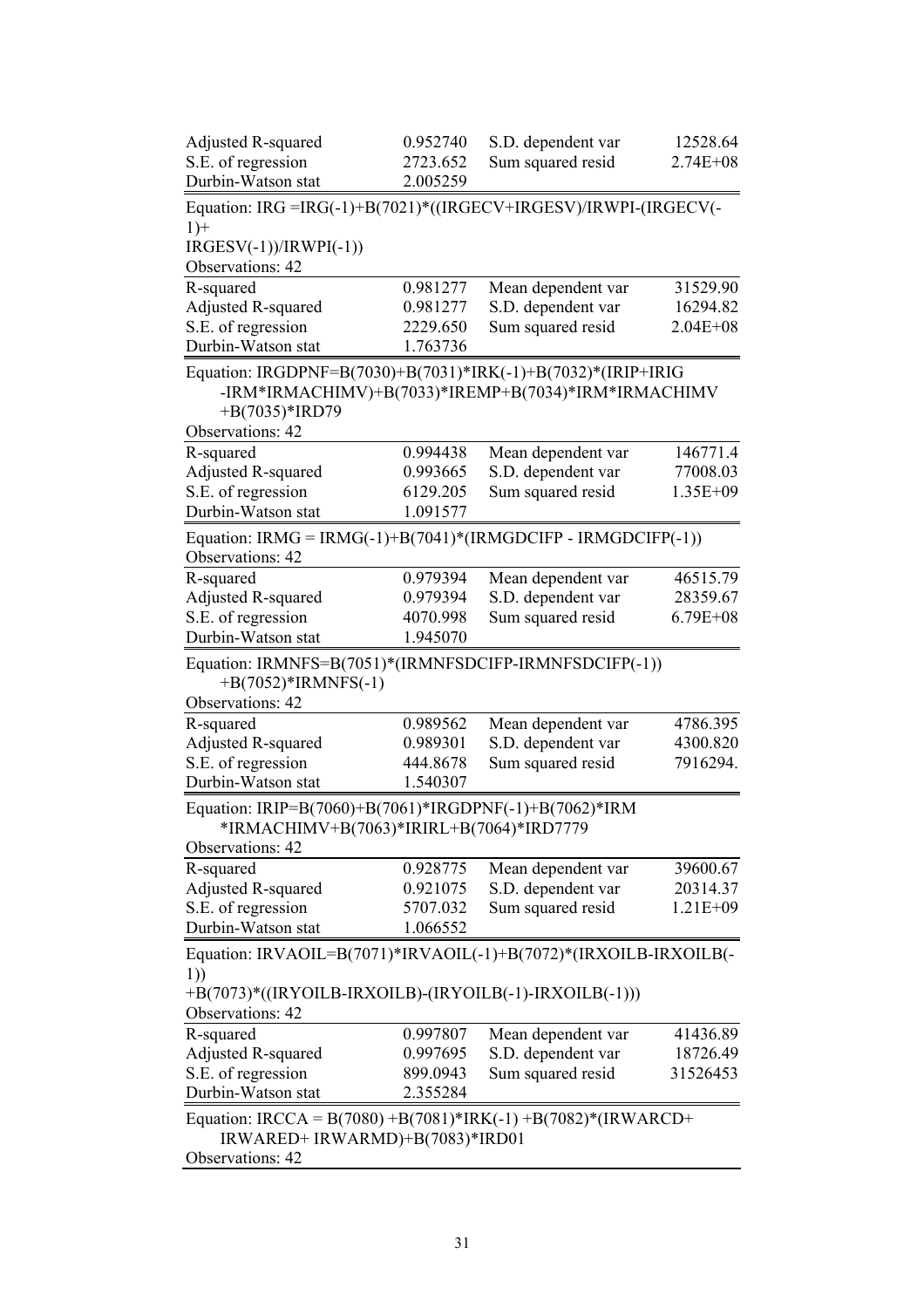| R-squared                                                                                                                | 0.995927 | Mean dependent var | 27823.87     |
|--------------------------------------------------------------------------------------------------------------------------|----------|--------------------|--------------|
| Adjusted R-squared                                                                                                       | 0.995605 | S.D. dependent var | 16462.35     |
| S.E. of regression                                                                                                       | 1091.339 | Sum squared resid  | 45258780     |
| Durbin-Watson stat                                                                                                       | 0.653762 |                    |              |
| Equation: IRC=B(7091)*(IRYD-IRYD(-1))+B(7092)*IRSP(-1)+IRC(-1)<br>Observations: 42                                       |          |                    |              |
| R-squared                                                                                                                | 0.989693 | Mean dependent var | 89077.96     |
| Adjusted R-squared                                                                                                       | 0.989435 | S.D. dependent var | 44696.43     |
| S.E. of regression                                                                                                       | 4594.167 | Sum squared resid  | $8.44E + 08$ |
| Durbin-Watson stat                                                                                                       | 2.064164 |                    |              |
| Equation: IRXFY = IRXFY(-1) +B(7101)*(IRXFYSD / OECDP -<br>IRXFYSD(-1) / OECDP(-1)) +B(7102)*IRD7879<br>Observations: 42 |          |                    |              |
| R-squared                                                                                                                | 0.961302 | Mean dependent var | 4205.160     |
| Adjusted R-squared                                                                                                       | 0.960335 | S.D. dependent var | 5444.178     |
| S.E. of regression                                                                                                       | 1084.271 | Sum squared resid  | 47025705     |
| Durbin-Watson stat                                                                                                       | 2.158422 |                    |              |
| Equation: IRMFY=IRMFY(-1)+ B(7110)+B(7111)*(IRMFYSD/OECDP                                                                |          |                    |              |
| -IRMFYSD(-1)/OECDP(-1))+B(7112)*IRD7377                                                                                  |          |                    |              |
| Observations: 42                                                                                                         |          |                    |              |
| R-squared                                                                                                                | 0.935498 | Mean dependent var | 4410.043     |
| Adjusted R-squared                                                                                                       | 0.932191 | S.D. dependent var | 5040.250     |
| S.E. of regression                                                                                                       | 1312.492 | Sum squared resid  | 67182817     |
| Durbin-Watson stat                                                                                                       | 1.664805 |                    |              |
| Equation: IRXOIL=IRXOIL(-1)+B(7122)*(IRXOILB-IRXOILB(-1))+B(7123)                                                        |          |                    |              |
| *IRD73+B(7124)*IRD83                                                                                                     |          |                    |              |
| Observations: 42                                                                                                         |          |                    |              |
| R-squared                                                                                                                | 0.994628 | Mean dependent var | 38999.14     |
| Adjusted R-squared                                                                                                       | 0.994353 | S.D. dependent var | 18898.73     |
| S.E. of regression                                                                                                       | 1420.224 | Sum squared resid  | 78664375     |
| Durbin-Watson stat                                                                                                       | 1.611251 |                    |              |
| Equation: IRXNOILG=IRXNOILG(-1)+B(7131)*(IRXGNODOP<br>$-IRXGNODOP(-1))$<br>Observations: 42                              |          |                    |              |
| R-squared                                                                                                                | 0.909462 | Mean dependent var | 6392.519     |
| Adjusted R-squared                                                                                                       | 0.909462 | S.D. dependent var | 5924.899     |
| S.E. of regression                                                                                                       | 1782.771 | Sum squared resid  | $1.30E + 08$ |
| Durbin-Watson stat                                                                                                       | 2.040257 |                    |              |
| Equation: IRXNFS=IRXNFS(-1)+B(7141)*(IRXNFSDOP-IRXNFSDOP(-1))<br>Observations: 42                                        |          |                    |              |
| R-squared                                                                                                                | 0.909532 | Mean dependent var | 1016.454     |
| Adjusted R-squared                                                                                                       | 0.909532 | S.D. dependent var | 1399.142     |
| S.E. of regression                                                                                                       | 420.8330 | Sum squared resid  | 7261116.     |
| Durbin-Watson stat                                                                                                       | 1.956043 |                    |              |
| Equation: IRINPUT = IRINPUT(-1) + B(7151) * (IRGDPF - IRGDPF(-1))<br>$+B(7152)*$ IRD79                                   |          |                    |              |
| Observations: 42                                                                                                         |          |                    |              |
| R-squared                                                                                                                | 0.978640 | Mean dependent var | 101338.9     |
| Adjusted R-squared                                                                                                       | 0.978106 | S.D. dependent var | 42925.02     |
| S.E. of regression                                                                                                       | 6351.483 | Sum squared resid  | $1.61E + 09$ |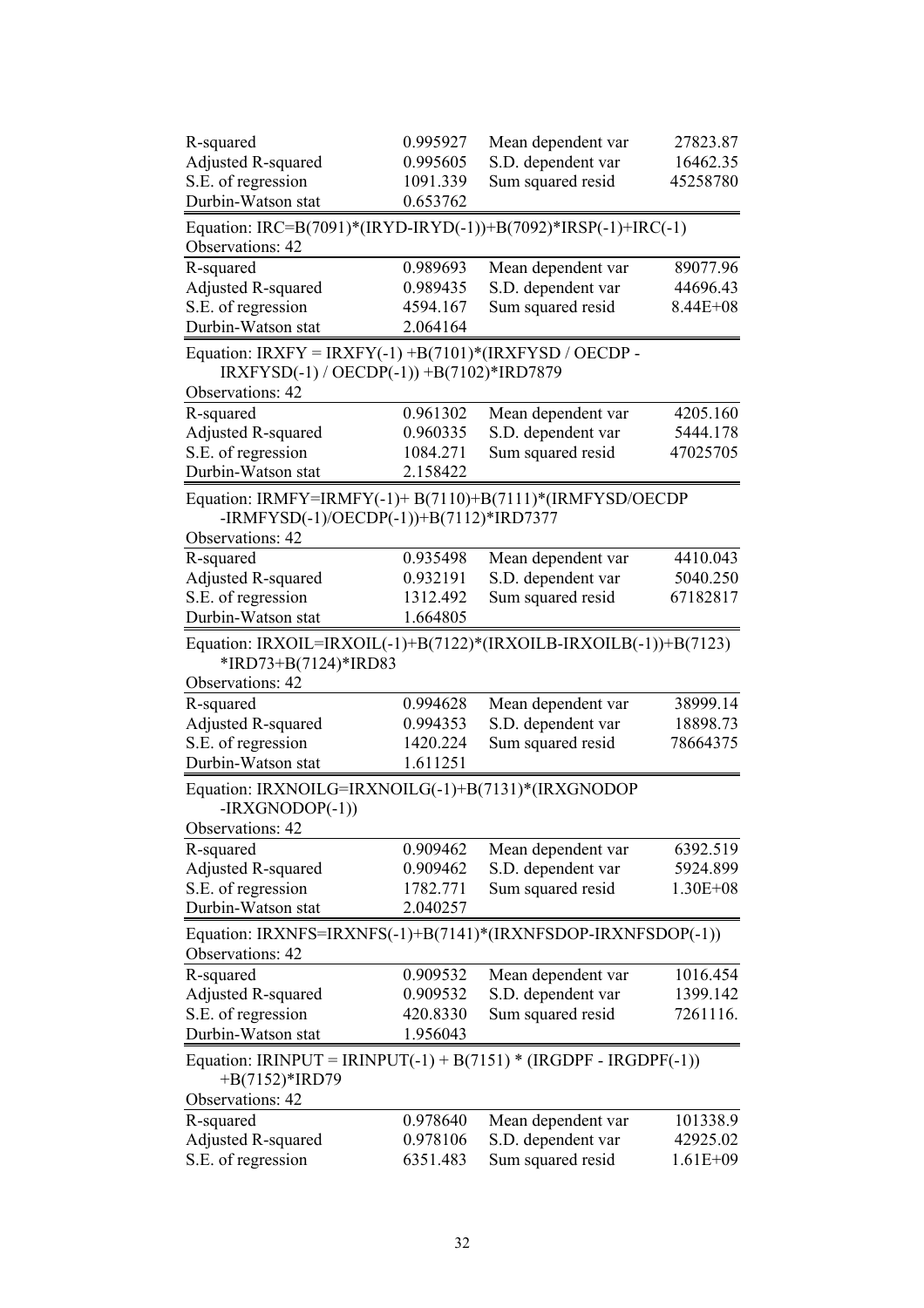| Durbin-Watson stat                                                                                                                                                         | 2.043439 |                                                        |              |  |  |  |  |  |  |
|----------------------------------------------------------------------------------------------------------------------------------------------------------------------------|----------|--------------------------------------------------------|--------------|--|--|--|--|--|--|
| Equation: IRII=B(7160)+B(7161)*(IRII(-1)/IROUTPUT(-1))*(IROUTPUT<br>-IROUTPUT(-1))+B(7162)*IRII(-1)+B(7163)*IRYEAR+B(7164)<br>*IRPGDPF+B(7165)*IRD8285<br>Observations: 42 |          |                                                        |              |  |  |  |  |  |  |
|                                                                                                                                                                            |          |                                                        |              |  |  |  |  |  |  |
| R-squared                                                                                                                                                                  | 0.622934 | Mean dependent var                                     | 10594.42     |  |  |  |  |  |  |
| Adjusted R-squared                                                                                                                                                         | 0.570564 | S.D. dependent var                                     | 13185.99     |  |  |  |  |  |  |
| S.E. of regression<br>Durbin-Watson stat                                                                                                                                   | 8640.959 | Sum squared resid                                      | $2.69E + 09$ |  |  |  |  |  |  |
|                                                                                                                                                                            | 2.157665 |                                                        |              |  |  |  |  |  |  |
| Equation: IRGV = IRGV(-1)+ B(9011)*( (IRGECV+IRGESV)-(IRGECV(-1)-<br>$(IRGESV(-1))))$                                                                                      |          |                                                        |              |  |  |  |  |  |  |
| Observations: 42                                                                                                                                                           |          |                                                        |              |  |  |  |  |  |  |
| R-squared                                                                                                                                                                  | 0.991180 | Mean dependent var                                     | 11143.50     |  |  |  |  |  |  |
| Adjusted R-squared                                                                                                                                                         | 0.991180 | S.D. dependent var                                     | 22135.08     |  |  |  |  |  |  |
| S.E. of regression<br>Durbin-Watson stat                                                                                                                                   | 2078.786 | Sum squared resid                                      | $1.77E + 08$ |  |  |  |  |  |  |
|                                                                                                                                                                            | 2.557377 |                                                        |              |  |  |  |  |  |  |
| Equation: IRIGV=IRIGV(-1)+B(9021)*(IRGEDV-IRGEDV(-1))+B(9022)                                                                                                              |          |                                                        |              |  |  |  |  |  |  |
|                                                                                                                                                                            |          | *(IRFEOAV-IRFEOAV(-1))+B(9023)*IROLGV+B(9024)*IRD9497  |              |  |  |  |  |  |  |
| Observations: 42                                                                                                                                                           |          |                                                        |              |  |  |  |  |  |  |
| R-squared                                                                                                                                                                  | 0.991531 | Mean dependent var                                     | 7696.626     |  |  |  |  |  |  |
| Adjusted R-squared                                                                                                                                                         | 0.990863 | S.D. dependent var                                     | 14718.28     |  |  |  |  |  |  |
| S.E. of regression                                                                                                                                                         | 1406.924 | Sum squared resid                                      | 75218502     |  |  |  |  |  |  |
| Durbin-Watson stat                                                                                                                                                         | 1.113842 |                                                        |              |  |  |  |  |  |  |
| Equation: IRSUBV=IRSUBV(-1)+B(9031)*(IRGECV+IRGESV-IRGECV(-1)-<br>IRGESV)                                                                                                  |          |                                                        |              |  |  |  |  |  |  |
| Observations: 42                                                                                                                                                           |          |                                                        |              |  |  |  |  |  |  |
| R-squared                                                                                                                                                                  | 0.988454 | Mean dependent var                                     | 1441.450     |  |  |  |  |  |  |
| <b>Adjusted R-squared</b>                                                                                                                                                  | 0.988454 | S.D. dependent var                                     | 2760.211     |  |  |  |  |  |  |
| S.E. of regression                                                                                                                                                         | 296.5974 | Sum squared resid                                      | 3606771.     |  |  |  |  |  |  |
| Durbin-Watson stat                                                                                                                                                         | 1.759193 |                                                        |              |  |  |  |  |  |  |
| Equation: IRCV =IRCV(-1)+B(9041)*(IRYDV-IRYDV(-1))+B(9042)<br>$*$ IRSPV $(-1)$<br>Observations: 42                                                                         |          |                                                        |              |  |  |  |  |  |  |
| R-squared                                                                                                                                                                  | 0.999258 | Mean dependent var                                     | 39242.57     |  |  |  |  |  |  |
| Adjusted R-squared                                                                                                                                                         | 0.999240 | S.D. dependent var                                     | 78039.24     |  |  |  |  |  |  |
| S.E. of regression                                                                                                                                                         | 2151.769 | Sum squared resid                                      | $1.85E + 08$ |  |  |  |  |  |  |
| Durbin-Watson stat                                                                                                                                                         | 1.421272 |                                                        |              |  |  |  |  |  |  |
| Equation: IRVAOILV=IRVAOILV(-1)+B(9051)*(IRXOILD/1000*IREO<br>-IRXOILB)-IRPDOIL(-1)*(IRYOILB(-1)-IRXOILB(-1)))                                                             |          | -IRXOILD(-1)/1000*IREO(-1)) +B(9052)*(IRPDOIL*(IRYOILB |              |  |  |  |  |  |  |
| Observations: 42                                                                                                                                                           |          |                                                        |              |  |  |  |  |  |  |
| R-squared                                                                                                                                                                  | 0.969713 | Mean dependent var                                     | 11776.90     |  |  |  |  |  |  |
| Adjusted R-squared                                                                                                                                                         | 0.968956 | S.D. dependent var                                     | 24796.84     |  |  |  |  |  |  |
| S.E. of regression                                                                                                                                                         | 4369.023 | Sum squared resid                                      | $7.64E + 08$ |  |  |  |  |  |  |
| Durbin-Watson stat                                                                                                                                                         | 1.857302 |                                                        |              |  |  |  |  |  |  |
| Equation: IRMGV = IRMGV(-1)+ B(9061)*(IRMGD*IREENOIL-IRMGD(-1)<br>$*IREENOLL(-1))$                                                                                         |          |                                                        |              |  |  |  |  |  |  |
| Observations: 42                                                                                                                                                           |          |                                                        |              |  |  |  |  |  |  |
| R-squared                                                                                                                                                                  | 0.996105 | Mean dependent var                                     | 11768.84     |  |  |  |  |  |  |
| Adjusted R-squared                                                                                                                                                         | 0.996105 | S.D. dependent var                                     | 24222.58     |  |  |  |  |  |  |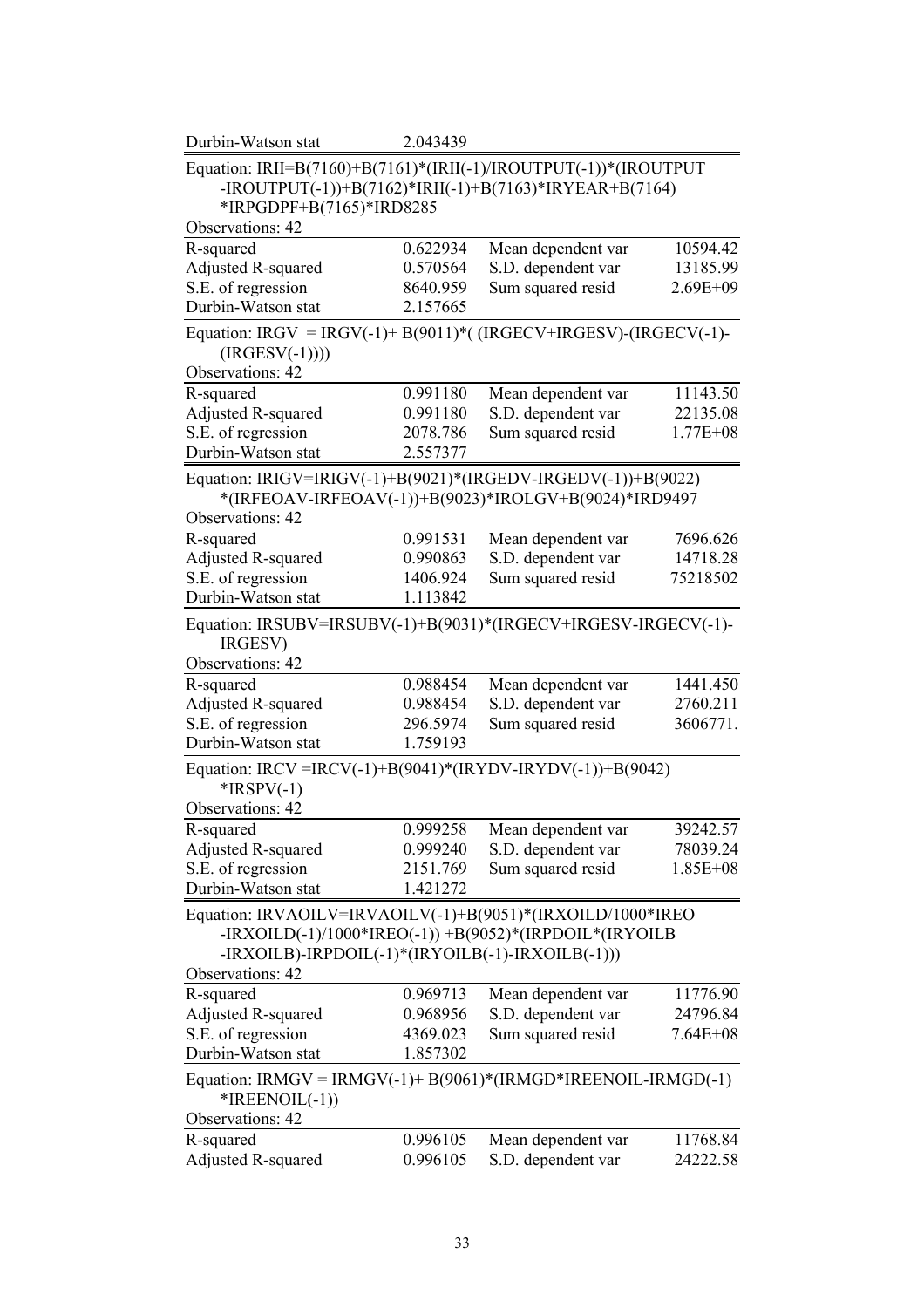| S.E. of regression<br>Durbin-Watson stat                            | 1511.657             | Sum squared resid  | 93689349     |
|---------------------------------------------------------------------|----------------------|--------------------|--------------|
|                                                                     | 2.092906             |                    |              |
| Equation: IRMNFSV = IRMNFSV(-1)+ B(9071)*(IRMNFSD*IREENOIL          |                      |                    |              |
| $-IRMNFSD(-1)*IREENOLL(-1))$<br>Observations: 42                    |                      |                    |              |
|                                                                     |                      |                    |              |
| R-squared                                                           | 0.998426             | Mean dependent var | 1544.622     |
| Adjusted R-squared                                                  | 0.998426             | S.D. dependent var | 3250.697     |
| S.E. of regression<br>Durbin-Watson stat                            | 128.9720<br>1.457563 | Sum squared resid  | 681984.6     |
|                                                                     |                      |                    |              |
| Equation: IRXFYV = IRXFYV(-1)+B(9081)*(IRXFYSD*IREENOIL             |                      |                    |              |
| $-IRXFYSD(-1)*IREENOIL(-1))$                                        |                      |                    |              |
| Observations: 42                                                    |                      |                    |              |
| R-squared                                                           | 0.934152             | Mean dependent var | 645.1677     |
| Adjusted R-squared                                                  | 0.934152             | S.D. dependent var | 1218.204     |
| S.E. of regression                                                  | 312.6009             | Sum squared resid  | 4006493.     |
| Durbin-Watson stat                                                  | 2.363835             |                    |              |
| Equation: IRMFYV = IRMFYV(-1)+B(9090)+B(9091)*(IRMFYSD              |                      |                    |              |
| *IREENOIL-IRMFYSD(-1)*IREENOIL(-                                    |                      |                    |              |
| 1))+B(9092)*IRD93+B(9093)*IRD5992                                   |                      |                    |              |
| Observations: 42                                                    |                      |                    |              |
| R-squared                                                           | 0.992043             | Mean dependent var | 788.2966     |
| Adjusted R-squared                                                  | 0.991414             | S.D. dependent var | 1336.829     |
| S.E. of regression                                                  | 123.8688             | Sum squared resid  | 583052.6     |
| Durbin-Watson stat                                                  | 1.134625             |                    |              |
| Equation: IRITV=IRITV(-1)+B(9101)*(IRGRTIV-IRGRTIV(-1))             |                      |                    |              |
| Observations: 42                                                    |                      |                    |              |
| R-squared                                                           | 0.973186             | Mean dependent var | 1931.836     |
| Adjusted R-squared                                                  | 0.973186             | S.D. dependent var | 3790.506     |
| S.E. of regression                                                  | 620.6952             | Sum squared resid  | 15795762     |
| Durbin-Watson stat                                                  | 2.168030             |                    |              |
| Equation: IRIPV=IRIPV(-1)+IROLPV+B(9111)*(IRIRL-IRIRL(-1))+B(9112)* |                      |                    |              |
| (IRIRNB-IRIRNB(-1))+B(9113)*(IROUTPUTV-IROUTPUTV(-1))               |                      |                    |              |
| $+B(9114)*$ IRD99                                                   |                      |                    |              |
| Observations: 42                                                    |                      |                    |              |
| R-squared                                                           | 0.992651             | Mean dependent var | 13482.63     |
| Adjusted R-squared                                                  | 0.992071             | S.D. dependent var | 29149.78     |
| S.E. of regression                                                  | 2595.682             | Sum squared resid  | $2.56E + 08$ |
| Durbin-Watson stat                                                  | 0.911471             |                    |              |
| Equation: IRXOILV=IRXOILV(-1)+B(9121)*(IRXOILD*IREO-IRXOILD(-1)     |                      |                    |              |
| *IREO(-1))+B(9122)*IRD93+B(9123)*IRD9605                            |                      |                    |              |
| Observations: 42                                                    |                      |                    |              |
| R-squared                                                           | 0.989394             | Mean dependent var | 10641.24     |
| Adjusted R-squared                                                  | 0.988851             | S.D. dependent var | 22113.26     |
| S.E. of regression                                                  | 2334.961             | Sum squared resid  | $2.13E + 08$ |
| Durbin-Watson stat                                                  | 2.182521             |                    |              |
|                                                                     |                      |                    |              |
| Equation: IRXNOILGV=B(9131)*(IRXGNOD*IREENOIL-IRXGNOD(-1)           |                      |                    |              |
| *IREENOIL(-1))+IRXNOILGV(-1)                                        |                      |                    |              |
| Observations: 42                                                    |                      |                    |              |
| R-squared                                                           | 0.985791             | Mean dependent var | 4413.642     |
| Adjusted R-squared                                                  | 0.985791             | S.D. dependent var | 9297.713     |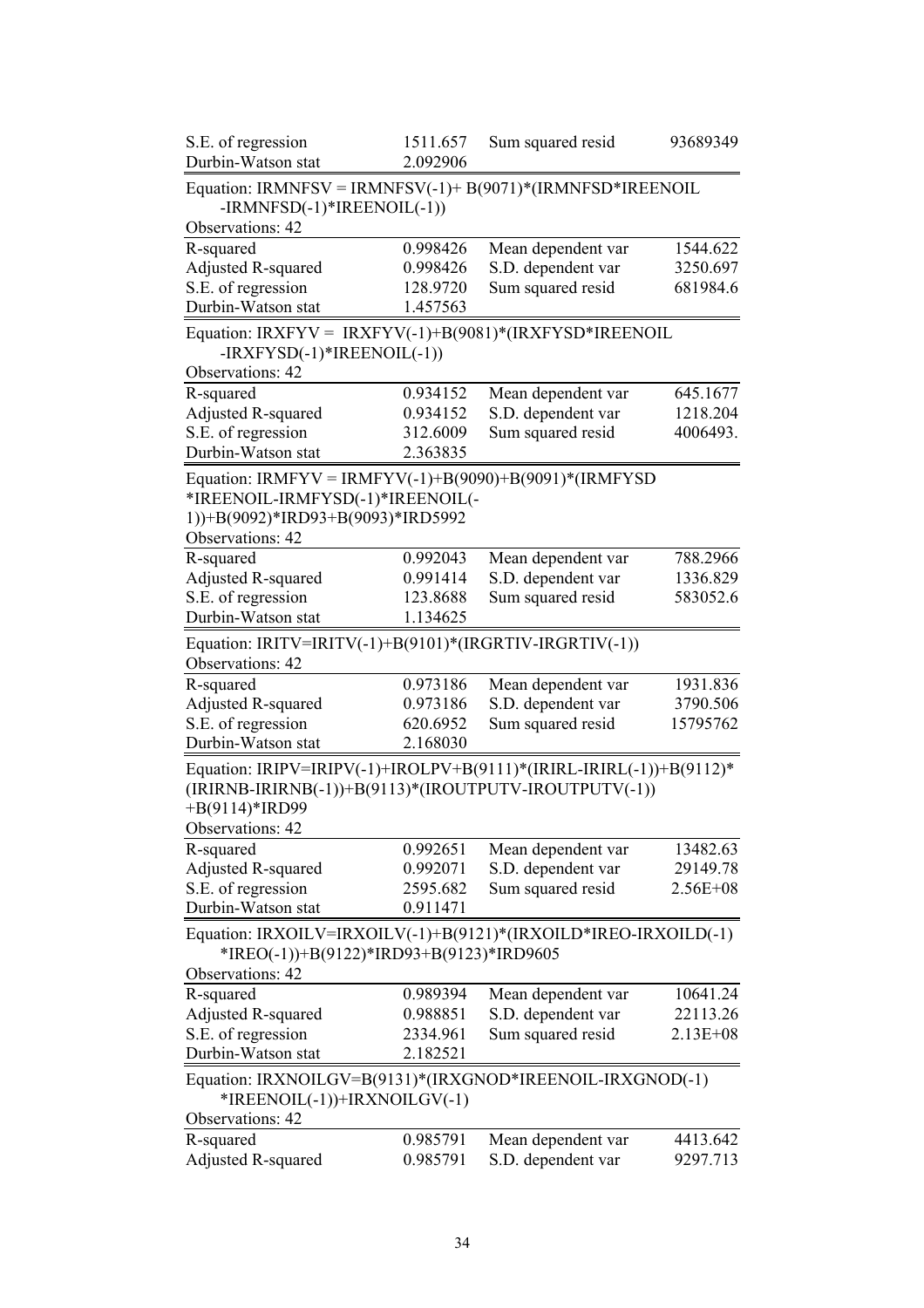| 2.255421<br>$-IRXNFSD(-1)*IREENOIL(-1))$<br>0.991218<br>0.991218<br>220.8957<br>2.372626 | Equation: IRXNFSV=IRXNFSV(-1)+B(9141)*(IRXNFSD*IREENOIL<br>Mean dependent var<br>S.D. dependent var<br>Sum squared resid | 810.7540                                                                                                                                                                                                                                                                      |
|------------------------------------------------------------------------------------------|--------------------------------------------------------------------------------------------------------------------------|-------------------------------------------------------------------------------------------------------------------------------------------------------------------------------------------------------------------------------------------------------------------------------|
|                                                                                          |                                                                                                                          |                                                                                                                                                                                                                                                                               |
|                                                                                          |                                                                                                                          |                                                                                                                                                                                                                                                                               |
|                                                                                          |                                                                                                                          |                                                                                                                                                                                                                                                                               |
|                                                                                          |                                                                                                                          |                                                                                                                                                                                                                                                                               |
|                                                                                          |                                                                                                                          | 2357.134<br>2000592.                                                                                                                                                                                                                                                          |
|                                                                                          |                                                                                                                          |                                                                                                                                                                                                                                                                               |
|                                                                                          | Equation: IRIIV=IRIIV(-1)+B(9151)*(IRIIV(-1)/IRINPUTV(-1))*(IRINPUTV                                                     |                                                                                                                                                                                                                                                                               |
|                                                                                          | -IRINPUTV(-1))+B(9152)*(IRIIV(-1)/IRGDPFV(-1))*(IRGDPFV                                                                  |                                                                                                                                                                                                                                                                               |
|                                                                                          | -IRGDPFV(-1))+B(9153)*IRD9596+B(9154)*IRD00                                                                              |                                                                                                                                                                                                                                                                               |
|                                                                                          |                                                                                                                          |                                                                                                                                                                                                                                                                               |
| 0.963014                                                                                 | Mean dependent var                                                                                                       | 4068.803                                                                                                                                                                                                                                                                      |
| 0.960094                                                                                 | S.D. dependent var                                                                                                       | 8959.588                                                                                                                                                                                                                                                                      |
| 1789.807                                                                                 | Sum squared resid                                                                                                        | $1.22E + 08$                                                                                                                                                                                                                                                                  |
| 1.323435                                                                                 |                                                                                                                          |                                                                                                                                                                                                                                                                               |
|                                                                                          |                                                                                                                          |                                                                                                                                                                                                                                                                               |
|                                                                                          |                                                                                                                          |                                                                                                                                                                                                                                                                               |
|                                                                                          |                                                                                                                          |                                                                                                                                                                                                                                                                               |
| 0.993304                                                                                 | Mean dependent var                                                                                                       | 1455.924                                                                                                                                                                                                                                                                      |
| 0.992775                                                                                 | S.D. dependent var                                                                                                       | 2421.946                                                                                                                                                                                                                                                                      |
| 205.8675                                                                                 | Sum squared resid                                                                                                        | 1610495.                                                                                                                                                                                                                                                                      |
|                                                                                          |                                                                                                                          |                                                                                                                                                                                                                                                                               |
|                                                                                          |                                                                                                                          |                                                                                                                                                                                                                                                                               |
|                                                                                          |                                                                                                                          | 839.0864<br>1578.044                                                                                                                                                                                                                                                          |
|                                                                                          | Sum squared resid                                                                                                        |                                                                                                                                                                                                                                                                               |
|                                                                                          |                                                                                                                          |                                                                                                                                                                                                                                                                               |
|                                                                                          |                                                                                                                          |                                                                                                                                                                                                                                                                               |
| 1.643554                                                                                 |                                                                                                                          | 604152.1                                                                                                                                                                                                                                                                      |
|                                                                                          | Equation: IRWPIM = IRWPIM(-1)+ B(20031)*( ((IRMGD/(IRMGD)                                                                |                                                                                                                                                                                                                                                                               |
|                                                                                          | +IRMNFSD))*IRPM) - ((IRMGD(-1)/(IRMGD(-1)+IRMNFSD(-1))) *IRPM(-                                                          |                                                                                                                                                                                                                                                                               |
|                                                                                          |                                                                                                                          |                                                                                                                                                                                                                                                                               |
|                                                                                          |                                                                                                                          |                                                                                                                                                                                                                                                                               |
| 0.987490                                                                                 | Mean dependent var                                                                                                       | 24.18810                                                                                                                                                                                                                                                                      |
| 0.987490<br>4.943507                                                                     | S.D. dependent var<br>Sum squared resid                                                                                  | 44.19849<br>1001.969                                                                                                                                                                                                                                                          |
|                                                                                          | 2.310237<br>0.994083<br>0.993616<br>126.0902                                                                             | Equation: IREM =IREM(-1)+B(20011)*(IRM2V-IRM2V(-1))+B(20012)<br>*IRBOPD+B(20013)*IRGRDSV+B(20014)*IRD99<br>Equation: IREENOIL= IREO*IRD5978+ (1-IRD5978)*(B(20020)<br>+(1-B(20021))*IREO)+B(20022)*IREENOIL(-1) +B(20023)*IRD9305<br>Mean dependent var<br>S.D. dependent var |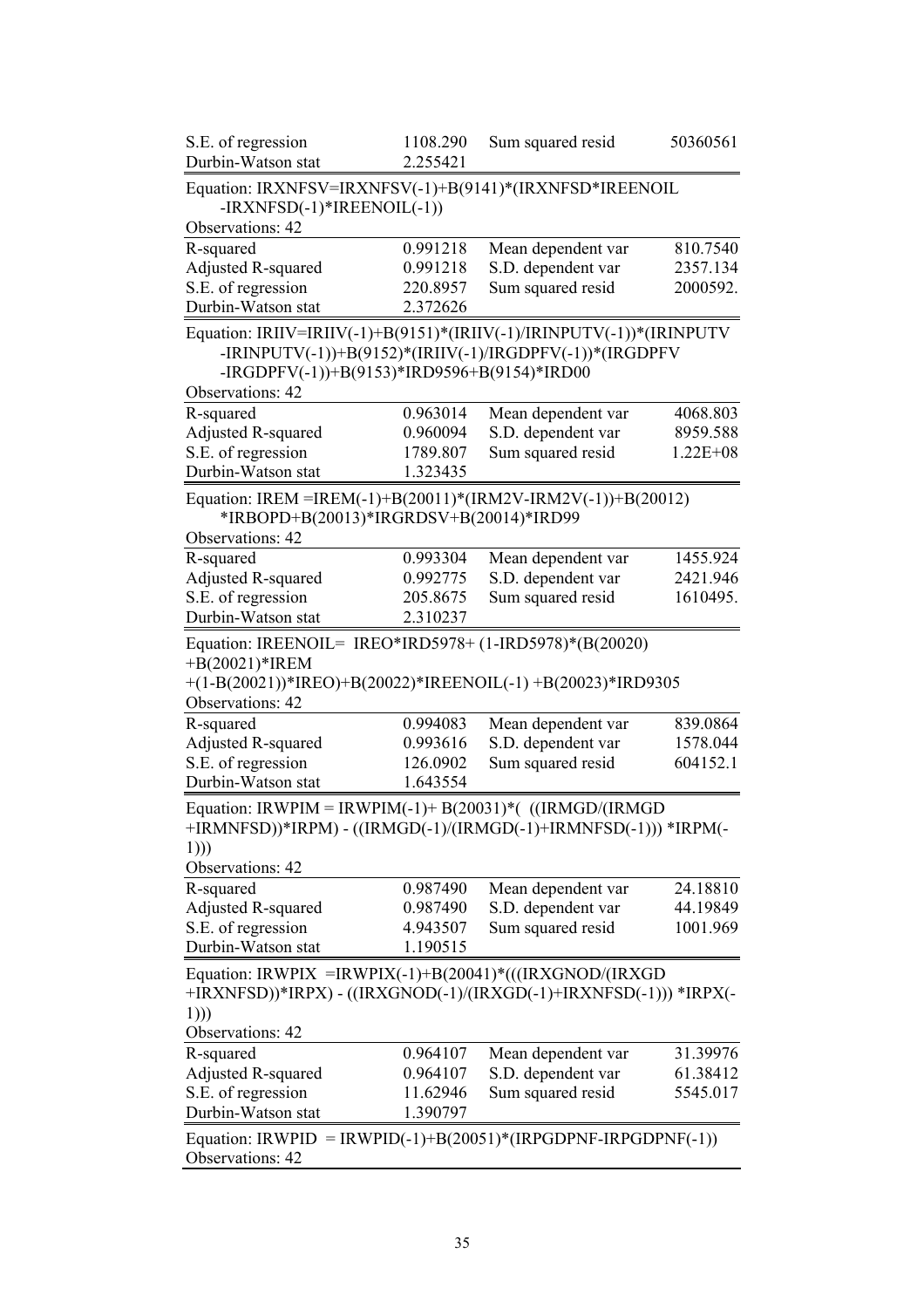| R-squared                                                                              | 0.997642             | Mean dependent var                      | 26.23429             |
|----------------------------------------------------------------------------------------|----------------------|-----------------------------------------|----------------------|
| <b>Adjusted R-squared</b>                                                              | 0.997642             | S.D. dependent var                      | 48.07975             |
| S.E. of regression                                                                     | 2.334504             | Sum squared resid                       | 223.4462             |
| Durbin-Watson stat                                                                     | 1.175196             |                                         |                      |
| Equation: IRWPI = B(20061)*IRWPID+B(20062)*IRWPIM+(1-B(20061)<br>$-B(20062))^*$ IRWPIX |                      |                                         |                      |
| Observations: 43                                                                       |                      |                                         |                      |
| R-squared                                                                              | 0.999987             | Mean dependent var                      | 25.32744             |
| Adjusted R-squared                                                                     | 0.999986             | S.D. dependent var                      | 47.21242             |
| S.E. of regression                                                                     | 0.174838             | Sum squared resid                       | 1.253306             |
| Durbin-Watson stat                                                                     | 0.934295             |                                         |                      |
| Equation: IRCPI= IRCPI(-1)+B(20071)*(IRPGDPNF-IRPGDPNF(-1))<br>+B(20072)*IRD00         |                      |                                         |                      |
| Observations: 42                                                                       |                      |                                         |                      |
| R-squared                                                                              | 0.999629             | Mean dependent var                      | 26.57548             |
| <b>Adjusted R-squared</b>                                                              | 0.999619             | S.D. dependent var                      | 46.73159             |
| S.E. of regression                                                                     | 0.911851             | Sum squared resid                       | 33.25889             |
| Durbin-Watson stat                                                                     | 1.383198             |                                         |                      |
| Equation: IRIRNB=B(20080)+B(20081)*IRIRNB(-1)+B(20082)* (IRSPV-                        |                      |                                         |                      |
| $IRSPV(-1))$                                                                           |                      |                                         |                      |
| +(IRCPI-IRCPI(-1))/IRCPI(-1) +B(20083) *IRD7905+B(20084)*IRD9699                       |                      |                                         |                      |
| Observations: 42                                                                       |                      |                                         |                      |
| R-squared                                                                              | 0.930624             | Mean dependent var                      | 32.77515             |
| Adjusted R-squared                                                                     | 0.923124             | S.D. dependent var                      | 11.46420             |
| S.E. of regression                                                                     | 3.178623             | Sum squared resid                       | 373.8349             |
| Durbin-Watson stat                                                                     | 2.083639             |                                         |                      |
| Equation: IRPCCA=IRPCCA(-1)+B(20091)*(IRPK-IRPK(-1))                                   |                      |                                         |                      |
| Observations: 42                                                                       |                      |                                         |                      |
| R-squared                                                                              | 0.995770             | Mean dependent var                      | 0.248298             |
| <b>Adjusted R-squared</b>                                                              | 0.995770             | S.D. dependent var                      | 0.471343             |
| S.E. of regression                                                                     | 0.030657             | Sum squared resid                       | 0.038534             |
| Durbin-Watson stat                                                                     | 0.931474             |                                         |                      |
| Equation: IRPINPUT=IRPINPUT(-1)+B(20101)*(IRPGDPF-IRPGDPF(-1))                         |                      |                                         |                      |
| Observations: 42                                                                       |                      |                                         |                      |
| R-squared                                                                              | 0.999170             | Mean dependent var                      | 0.265189             |
| <b>Adjusted R-squared</b>                                                              | 0.999170             | S.D. dependent var                      | 0.488025             |
| S.E. of regression                                                                     | 0.014061             | Sum squared resid                       | 0.008106             |
| Durbin-Watson stat                                                                     | 1.821516             |                                         |                      |
|                                                                                        |                      |                                         |                      |
| Equation: IRPOPAPOP=B(31010)+B(31011)*IRPOPAPOP(-1)<br>+B(31012)*IRYEAR+B(31013)*IRD66 |                      |                                         |                      |
| Observations: 42                                                                       |                      |                                         |                      |
| R-squared                                                                              | 0.982948             | Mean dependent var                      | 0.282361             |
| Adjusted R-squared<br>S.E. of regression                                               | 0.981601<br>0.002109 | S.D. dependent var<br>Sum squared resid | 0.015549<br>0.000320 |
| Durbin-Watson stat                                                                     | 0.490109             |                                         |                      |
|                                                                                        |                      |                                         |                      |
| Equation: IRPOP = $B(31020) + B(31021)$ *IRPOP(-1)                                     |                      |                                         |                      |
| Observations: 42                                                                       |                      |                                         |                      |
| R-squared                                                                              | 0.999394             | Mean dependent var                      | 41884.48             |
| <b>Adjusted R-squared</b>                                                              | 0.999379             | S.D. dependent var                      | 14160.53             |
| S.E. of regression                                                                     | 352.8086             | Sum squared resid                       | 4978955.             |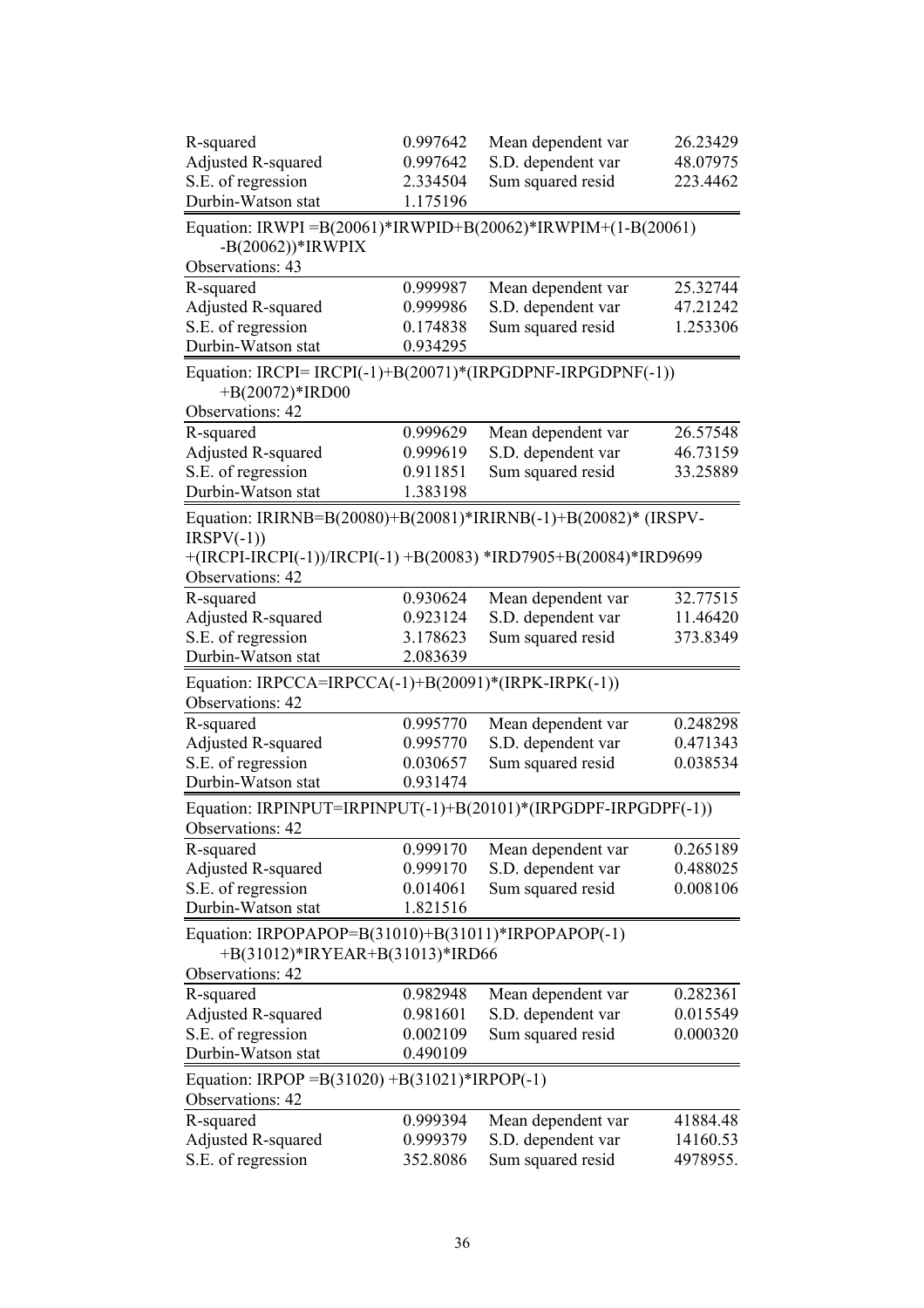| Durbin-Watson stat                                     | 0.223695                                               |                    |          |  |  |  |  |  |  |
|--------------------------------------------------------|--------------------------------------------------------|--------------------|----------|--|--|--|--|--|--|
|                                                        | Equation: IRWINDPGDPM=IRWINDPGDPM(-1)+B(31031)*(IREMP- |                    |          |  |  |  |  |  |  |
| $IREMP(-1))$                                           |                                                        |                    |          |  |  |  |  |  |  |
| +B(31032)*(IRGDPM-IRGDPM(-1))+B(31033)*IRD7579         |                                                        |                    |          |  |  |  |  |  |  |
|                                                        | $+B(31034)*IRD7880$                                    |                    |          |  |  |  |  |  |  |
| Observations: 42                                       |                                                        |                    |          |  |  |  |  |  |  |
| R-squared                                              | 0.951594                                               | Mean dependent var | 83.21271 |  |  |  |  |  |  |
| Adjusted R-squared                                     | 0.947773                                               | S.D. dependent var | 34.42372 |  |  |  |  |  |  |
| S.E. of regression                                     | 7.866943                                               | Sum squared resid  | 2351.774 |  |  |  |  |  |  |
| Durbin-Watson stat                                     | 1.600701                                               |                    |          |  |  |  |  |  |  |
| Equation: IREMP=IREMP(-1)+B(31041)*(IRWIND-IRWIND(-1)) |                                                        |                    |          |  |  |  |  |  |  |
| +B(31042)*IRPOPA+B(31043)*IRD66+B(31044)*IRD76         |                                                        |                    |          |  |  |  |  |  |  |
| Observations: 42                                       |                                                        |                    |          |  |  |  |  |  |  |
| R-squared                                              | 0.998691                                               | Mean dependent var | 10516.23 |  |  |  |  |  |  |
| Adjusted R-squared                                     | 0.998588                                               | S.D. dependent var | 3094.625 |  |  |  |  |  |  |
| S.E. of regression                                     | 116.3047                                               | Sum squared resid  | 514017.4 |  |  |  |  |  |  |
| Durbin-Watson stat                                     | 1.393070                                               |                    |          |  |  |  |  |  |  |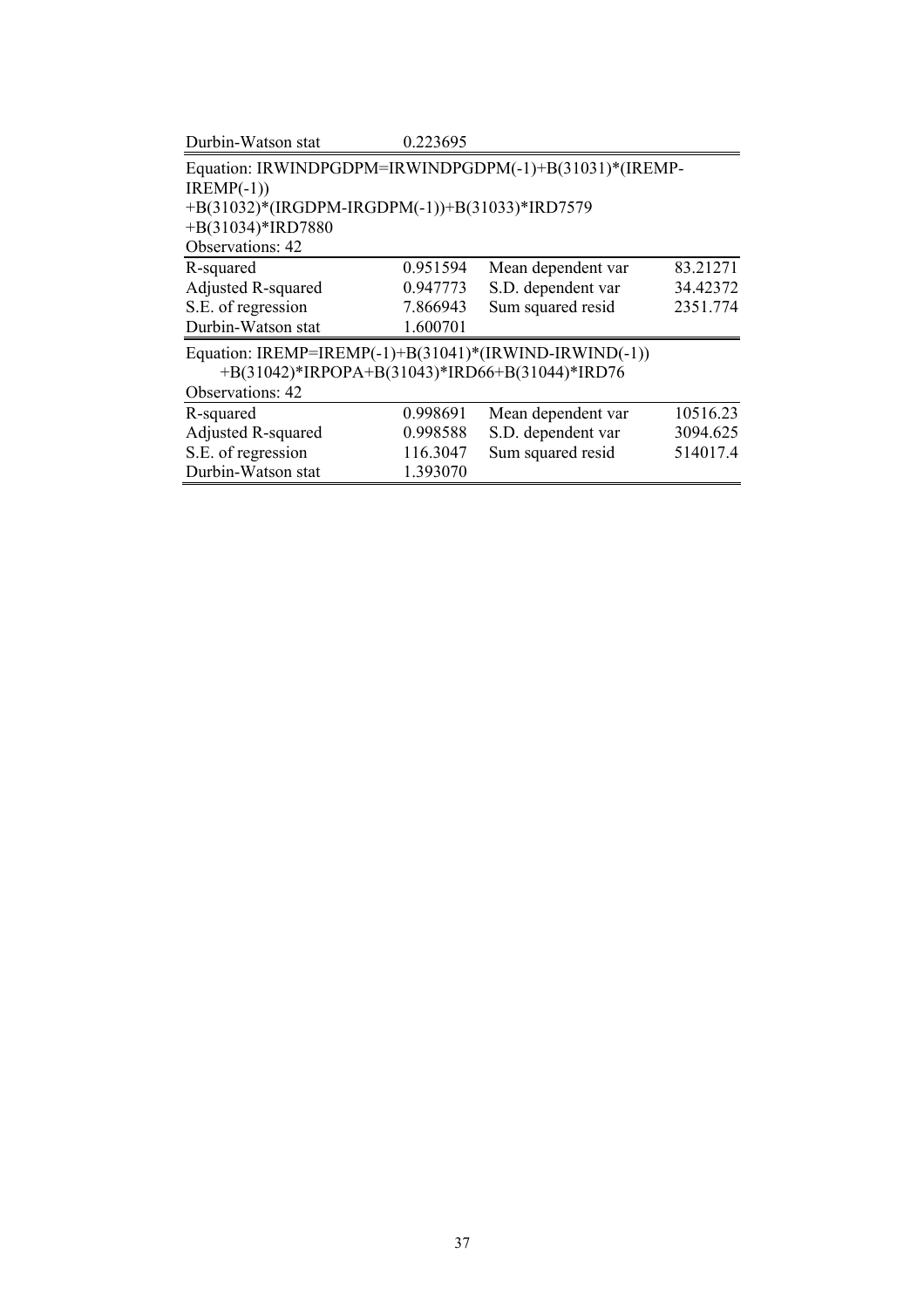## Plot of residuals

| <b>9</b> 9 9 9 9 9<br>IRVT RDC Res<br>ខុន្តន្ត្                       | .<br>-8<br>$-1$<br><b>Til</b><br>* } }<br>$_{\rm 600}$                                                                                                                                                                                                                                                                                                                                                                                     | WWW<br><b>9999999</b><br><b>IRVAOIL Residual</b><br>ŝ.<br>ĝ<br>â                                                                                                                                                                                                                                                                                                                                                            | $\mathbb{P}^+$<br>.<br>E.<br>IRVAOLV I<br>Ls.<br>វ<br>ī<br>$10000 +$<br>$\frac{1}{2}$<br>$\frac{1}{3}$                                                                                                                                                                                                                                                                                           | 珊<br>IRVIPIM Res<br>9 9 9 9<br>$+$<br>$\pm 1$<br>$\frac{1}{8}$<br>そきます                                                                                                                                                                                                                                                                                                                                                                                                                                                                                                                                                                     | .<br>IRKOILB Re<br>$\frac{1}{2}$                                                                                                                                                                                                                                                                                                                                                                                                  | $-1$<br>IRAZYVIV Residuals<br>$-{\frac{1}{2}}\,\, {\frac{1}{2}}\, {\frac{1}{2}}\, {\frac{1}{2}}\,$<br><b>THEFETH</b>                                                                             |   |
|-----------------------------------------------------------------------|--------------------------------------------------------------------------------------------------------------------------------------------------------------------------------------------------------------------------------------------------------------------------------------------------------------------------------------------------------------------------------------------------------------------------------------------|-----------------------------------------------------------------------------------------------------------------------------------------------------------------------------------------------------------------------------------------------------------------------------------------------------------------------------------------------------------------------------------------------------------------------------|--------------------------------------------------------------------------------------------------------------------------------------------------------------------------------------------------------------------------------------------------------------------------------------------------------------------------------------------------------------------------------------------------|--------------------------------------------------------------------------------------------------------------------------------------------------------------------------------------------------------------------------------------------------------------------------------------------------------------------------------------------------------------------------------------------------------------------------------------------------------------------------------------------------------------------------------------------------------------------------------------------------------------------------------------------|-----------------------------------------------------------------------------------------------------------------------------------------------------------------------------------------------------------------------------------------------------------------------------------------------------------------------------------------------------------------------------------------------------------------------------------|--------------------------------------------------------------------------------------------------------------------------------------------------------------------------------------------------|---|
| $\pm$ $\pm$<br>Ļs<br>Ļ8<br>-8<br>-8<br>-s<br>自自<br>$\hat{\mathbf{g}}$ | łв<br>≼<br>-s<br>-8<br>-g<br>$\frac{1}{2}$<br>$^{\circ}$ $^{\circ}$<br>ą.<br>ŝ                                                                                                                                                                                                                                                                                                                                                             | $\frac{1}{1}$<br>ំនុំ<br>$\frac{1}{2}$<br>$rac{1}{2}$<br>$600 -$                                                                                                                                                                                                                                                                                                                                                            | WWWW<br>₫.<br>å,<br>$\begin{matrix} 0 & 0 & 0 \\ 0 & 0 & 0 \\ 0 & 0 & 0 \\ 0 & 0 & 0 \\ 0 & 0 & 0 \\ 0 & 0 & 0 \\ 0 & 0 & 0 \\ 0 & 0 & 0 & 0 \\ 0 & 0 & 0 & 0 \\ 0 & 0 & 0 & 0 \\ 0 & 0 & 0 & 0 & 0 \\ 0 & 0 & 0 & 0 & 0 \\ 0 & 0 & 0 & 0 & 0 \\ 0 & 0 & 0 & 0 & 0 & 0 \\ 0 & 0 & 0 & 0 & 0 & 0 \\ 0 & 0 & 0 & 0 & 0 & 0 \\ 0 & 0 & 0 & 0 & 0 & 0$                                               | $\begin{picture}(180,10) \put(0,0){\line(1,0){100}} \put(10,0){\line(1,0){100}} \put(10,0){\line(1,0){100}} \put(10,0){\line(1,0){100}} \put(10,0){\line(1,0){100}} \put(10,0){\line(1,0){100}} \put(10,0){\line(1,0){100}} \put(10,0){\line(1,0){100}} \put(10,0){\line(1,0){100}} \put(10,0){\line(1,0){100}} \put(10,0){\line(1,0){100}}$<br>HER Research<br>$\begin{array}{ c c c c c c } \hline & - & - & - & - & - \\ \hline & - & - & - & - & - \\ \hline & - & - & - & - & - \\ \hline & - & - & - & - & - \\ \hline & - & - & - & - & - \\ \hline & - & - & - & - & - \\ \hline \end{array}$<br><b>11</b><br>$-988$<br>$\ddot{a}$ | $\sum_{i=1}^{\infty}$<br>- 18<br>- 18                                                                                                                                                                                                                                                                                                                                                                                             | $\prec$<br>$\begin{array}{c c} \hline \bullet & \bullet & \circ \\ \hline \bullet & \bullet & \circ \end{array}$<br>$\overline{a}$<br>i,<br>甫<br>-8<br>-8<br>$rac{1}{2}$ $rac{1}{2}$ $rac{1}{2}$ |   |
| $\frac{0}{5}$<br>88<br>$\frac{1}{2}$<br>88                            | $\begin{picture}(120,140)(-10,140) \put(10,140){\makebox(0,0){$\cdots$}} \put(10,140){\makebox(0,0){$\cdots$}} \put(10,140){\makebox(0,0){$\cdots$}} \put(10,140){\makebox(0,0){$\cdots$}} \put(10,140){\makebox(0,0){$\cdots$}} \put(10,140){\makebox(0,0){$\cdots$}} \put(10,140){\makebox(0,0){$\cdots$}} \put(10,140){\makebox(0,0){$\cdots$}} \put(10,140){\makebox(0$<br><b>IRGRTIV</b><br>a<br>ţ<br>$\mathbb{R}$<br>8888<br>$-8888$ | $\begin{picture}(20,10) \put(0,0){\line(1,0){10}} \put(15,0){\line(1,0){10}} \put(15,0){\line(1,0){10}} \put(15,0){\line(1,0){10}} \put(15,0){\line(1,0){10}} \put(15,0){\line(1,0){10}} \put(15,0){\line(1,0){10}} \put(15,0){\line(1,0){10}} \put(15,0){\line(1,0){10}} \put(15,0){\line(1,0){10}} \put(15,0){\line(1,0){10}} \put(15,0){\line(1$<br>.<br>4<br>ŧĐ<br>-8<br>e<br>$\mathbf{I}$<br>888<br>$^{\circ}$ 8 8 8 8 | ┼┤╌┣ <b>๏</b><br>╎┤╌┣๏<br>╎┤╌┣๏<br><u>╎┤</u> ╌┣╛<br>IRSUBV Residuals<br>-s<br>車<br>didi<br>÷ĭ.                                                                                                                                                                                                                                                                                                   | <b>THE</b><br><b>THE</b><br>19 19 19<br>$\frac{-1}{\frac{1}{8}+\frac{1}{8}}$<br>ą<br>à.                                                                                                                                                                                                                                                                                                                                                                                                                                                                                                                                                    | $\begin{picture}(180,10) \put(0,0){\line(1,0){10}} \put(10,0){\line(1,0){10}} \put(10,0){\line(1,0){10}} \put(10,0){\line(1,0){10}} \put(10,0){\line(1,0){10}} \put(10,0){\line(1,0){10}} \put(10,0){\line(1,0){10}} \put(10,0){\line(1,0){10}} \put(10,0){\line(1,0){10}} \put(10,0){\line(1,0){10}} \put(10,0){\line(1,0){10}} \put(10,0){\line($<br>E<br>$\sim$<br>$\frac{1}{8}$<br>$\ddot{\phantom{0}}$<br>ŝ.<br>ŝ<br>$200 -$ | $\frac{1}{2}$<br>-<br>-<br>-<br>ਟ<br>-+++<br>IRBOPEODC Residuals<br>‡‡<br>-8<br>$-$<br><b>THIL</b><br><b>A 4 4 4 4 5 6 9 6</b>                                                                   |   |
| INVAN<br>-s<br>$\frac{1}{2}$<br>ड़े है<br>$7200 +$                    | WWW<br>$\}$<br>-8<br>$\frac{1}{2}$<br>-8<br>ī<br>$rac{1}{2}$<br>$rac{3}{4}$                                                                                                                                                                                                                                                                                                                                                                | WWW.<br>H<br>6<br>2<br>2<br>-8<br>T<br>Ħ<br>$\frac{1}{2}$                                                                                                                                                                                                                                                                                                                                                                   | $\frac{1}{1+\epsilon}$<br>IRIGV<br>Ļ8<br>-s<br>$\overline{\mathbb{R}}$<br>$\frac{1}{2}$                                                                                                                                                                                                                                                                                                          | $\begin{array}{c} \begin{array}{c} \text{ } \\ \text{ } \\ \text{ } \\ \text{ } \\ \end{array} \end{array}$<br>$\mathbb{R}$<br>珊<br>19 (8 14)<br>11.<br>ŧ<br>Ħ<br>aidi<br>Ħ<br>ំនុំនុំនុំ<br>$\frac{1}{6}$                                                                                                                                                                                                                                                                                                                                                                                                                                 | 电卡<br>罪<br>$\frac{1}{2}$<br>9 9 9 9<br>RPOP <sub>Re</sub><br>-8<br>-11<br>ĦĦ<br>் ஜ்<br>ą                                                                                                                                                                                                                                                                                                                                         | IRXFYSD Residuals<br>다.<br>ļ<br>카레<br>$\frac{1}{8}$<br>है है है                                                                                                                                  |   |
| <b>1</b><br>Ţ<br>.<br>÷.                                              | łз<br>ţ.<br>-8<br>.<br>$\mathbb{R}$<br>$\frac{1}{\frac{1}{2}}$<br>$\frac{8}{3}$                                                                                                                                                                                                                                                                                                                                                            | $\left\langle \right\rangle$<br>-8<br>s<br>-8<br>$\sum$<br><b>TI</b><br>$\frac{1}{2}$                                                                                                                                                                                                                                                                                                                                       | $\mathbf{t}^*$<br>∰<br><b>ANY</b><br>ł.<br>Residuals<br>-s<br>-s<br>IRGV<br>n<br>R<br>Ħ<br>Ţ<br>$^{\circ}$ 8<br>$\frac{1}{3}$                                                                                                                                                                                                                                                                    |                                                                                                                                                                                                                                                                                                                                                                                                                                                                                                                                                                                                                                            | -8<br>-8<br>$\mathbb{H}^+$<br>-8<br>-8<br>Ħ<br>ą<br>ई<br>$rac{20}{3}$                                                                                                                                                                                                                                                                                                                                                             | l-s<br>Realdual<br><b>IRMFYSD</b>                                                                                                                                                                |   |
| .<br>$\Rightarrow$<br>-8                                              | $\begin{array}{c c} \hline \bullet & \bullet & \bullet \\ \hline \bullet & \bullet & \bullet \\ \hline \bullet & \bullet & \bullet \end{array}$<br>$\vec{R}$<br>-++<br>88888<br>ំខ្ញុំខ្ញុំ                                                                                                                                                                                                                                                | Residuals<br> -<br> <br>-8<br>$\blacksquare$<br>$\mathbf{I}$<br>II<br>$\begin{array}{c} \vdots \\ \vdots \\ \vdots \\ \vdots \end{array}$                                                                                                                                                                                                                                                                                   | $\begin{picture}(120,10) \put(0,0){\vector(1,0){100}} \put(15,0){\vector(1,0){100}} \put(15,0){\vector(1,0){100}} \put(15,0){\vector(1,0){100}} \put(15,0){\vector(1,0){100}} \put(15,0){\vector(1,0){100}} \put(15,0){\vector(1,0){100}} \put(15,0){\vector(1,0){100}} \put(15,0){\vector(1,0){100}} \put(15,0){\vector(1,0){100}} \put(15,0){\vector(1,0){100}}$<br>€<br>ıg.<br>p p<br>$= 100$ | $\begin{picture}(180,10) \put(0,0){\line(1,0){100}} \put(0,0){\line(1,0){100}} \put(0,0){\line(1,0){100}} \put(0,0){\line(1,0){100}} \put(0,0){\line(1,0){100}} \put(0,0){\line(1,0){100}} \put(0,0){\line(1,0){100}} \put(0,0){\line(1,0){100}} \put(0,0){\line(1,0){100}} \put(0,0){\line(1,0){100}} \put(0,0){\line(1,0){100}} \put(0,0){\line($<br>-8<br>.<br><br>韭<br>t 1 1 -<br><b>THE</b><br>8888                                                                                                                                                                                                                                   | ₽s<br>18<br>18<br>18<br>$\sim$<br>$\frac{1}{1}$<br>$\frac{1}{2}$<br>-8<br>-8<br>ा<br>â<br>ĝ<br>$rac{1}{2}$                                                                                                                                                                                                                                                                                                                        | $\frac{1}{\sqrt{2}}$<br>$\overline{\phantom{a}}$<br>$\overline{a}$<br>IRX/GNODOP Residuals<br>$\frac{1}{1}$<br>$\perp$                                                                           |   |
| $\mathbb{P}$<br>$\begin{matrix} 8 \\ 8 \\ 8 \end{matrix}$<br>6 2 4 9  | $\begin{picture}(120,15) \put(0,0){\line(1,0){15}} \put(15,0){\line(1,0){15}} \put(15,0){\line(1,0){15}} \put(15,0){\line(1,0){15}} \put(15,0){\line(1,0){15}} \put(15,0){\line(1,0){15}} \put(15,0){\line(1,0){15}} \put(15,0){\line(1,0){15}} \put(15,0){\line(1,0){15}} \put(15,0){\line(1,0){15}} \put(15,0){\line(1,0){15}} \put(15,0){\line($<br>十十<br>$\frac{1}{2}$<br>888                                                          | ╠<br>i i<br>ំនិទំនិទិ                                                                                                                                                                                                                                                                                                                                                                                                       | $\frac{1}{\sqrt{2}}$<br>IRXFY Re<br>-8<br>-12<br>Ls.<br>19888<br>F,                                                                                                                                                                                                                                                                                                                              | $\frac{1}{\sqrt{2}}$<br>8 9 9 9<br>÷.<br>шĻ<br>$- \frac{1}{2}$<br>888<br>$- 888$                                                                                                                                                                                                                                                                                                                                                                                                                                                                                                                                                           | $\mathbf{r}^*$<br>$\sqrt{ }$<br>-s<br>18 18 19<br>$\overline{\bullet}$<br>் 8                                                                                                                                                                                                                                                                                                                                                     | 建工<br>₹<br>Real dual s<br>과<br>RAXXXXPP<br>$\overline{\phantom{a}}$                                                                                                                              |   |
|                                                                       | 塐                                                                                                                                                                                                                                                                                                                                                                                                                                          |                                                                                                                                                                                                                                                                                                                                                                                                                             |                                                                                                                                                                                                                                                                                                                                                                                                  |                                                                                                                                                                                                                                                                                                                                                                                                                                                                                                                                                                                                                                            | $rac{1}{2}$                                                                                                                                                                                                                                                                                                                                                                                                                       |                                                                                                                                                                                                  |   |
|                                                                       | 12 12 12 12 12 12                                                                                                                                                                                                                                                                                                                                                                                                                          | $\overline{\mathbf{R}}$<br>-8<br>-8                                                                                                                                                                                                                                                                                                                                                                                         |                                                                                                                                                                                                                                                                                                                                                                                                  | ₹<br>#<br>9 9 9                                                                                                                                                                                                                                                                                                                                                                                                                                                                                                                                                                                                                            | ₹                                                                                                                                                                                                                                                                                                                                                                                                                                 | IRXNFSD Res                                                                                                                                                                                      | 彗 |

-10 -20 -30 -40 0 40 30 20 10

-10 -10 -10

15 10

-120 -40 -80 0 80 40 -10000 -15000 -20000 -5000 0 5000 20000 15000 10000 -1000 -2000 0 4000 3000 2000 1000 -1000 -2000 0 3000 2000 1000 -2000 -4000 -6000 0 8000 6000 4000 2000 10000 -1000 -2000 0 4000 3000 2000 1000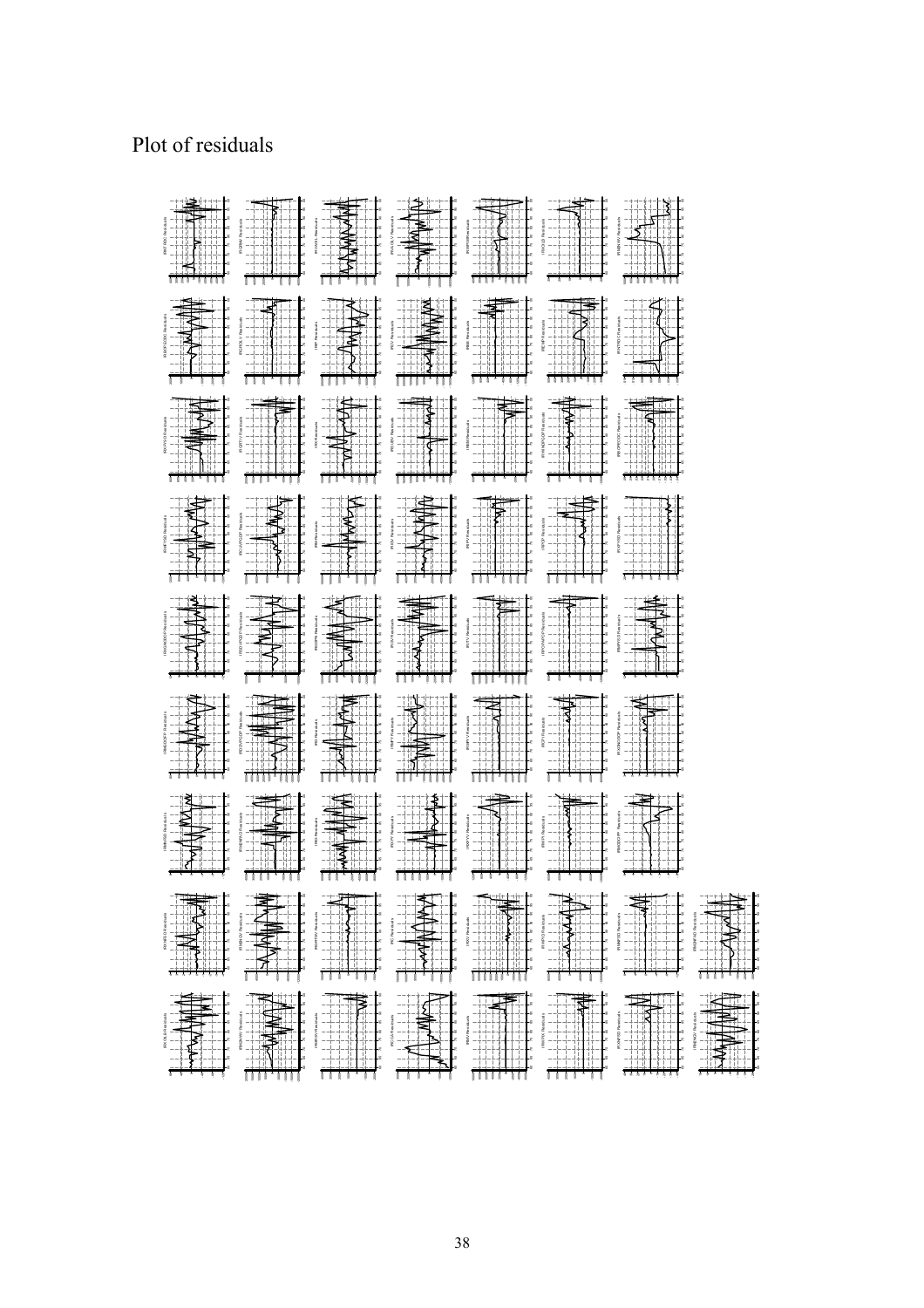### Numerical model

#### **'Foreign sector**

'1:Balance of trade, million Dollars IRTBD = IRXGD - IRMGD

'2:Balance of services, million Dollars IRSBD = IRXSD - IRMSD

'3:Current account, million Dollars IRCAD = IRTBD + IRSBD + IRNTRD

'4:Balance of payments, million Dollars  $IRBOPD = IRCAD + IRKAD + IRBOPEOD$ 

'5:Export of goods, million Dollars  $IRXGD = IRXOILD + IRXGNOD$ 

'6:Export of non-factor services, million Dollars IRXNFSD = IRXNFSDOP \* OECDP

'7:Import of non-factor services, million Dollars IRMNFSD = IRMNFSDCIFP \* IRCIFP

'8:Export of non-oil goods, million Dollars IRXGNOD = IRXGNODOP \* OECDP

'9:Import of goods, million Dollars IRMGD = IRMGDCIFP \* IRCIFP

'10:Export of services, million Dollars  $IRXSD = IRXNFSD + IRXFYSD$ 

'11:Import of services, million Dollars  $IRMSD = IRMNFSD + IRMFYSD$ 

'12:Balance of factor income services, million Dollars IRFYSBD = IRXFYSD - IRMFYSD

'13:Balance of non-factor income services, million Dollars IRNFSBD = IRXNFSD - IRMNFSD

'14:Cumulative balance of payments, million Dollars  $IRBOPDC = IRBOPDC(-1) + IRBOPD$ 

'15:Balance of payments errors and omissions, million Dollars  $IRBOPEOD = IRBOPEODC - IRBOPEODC(-1)$ 

'16:Cumulative capital account, million Dollars  $IRKADC = IRKADC(-1) + IRKAD$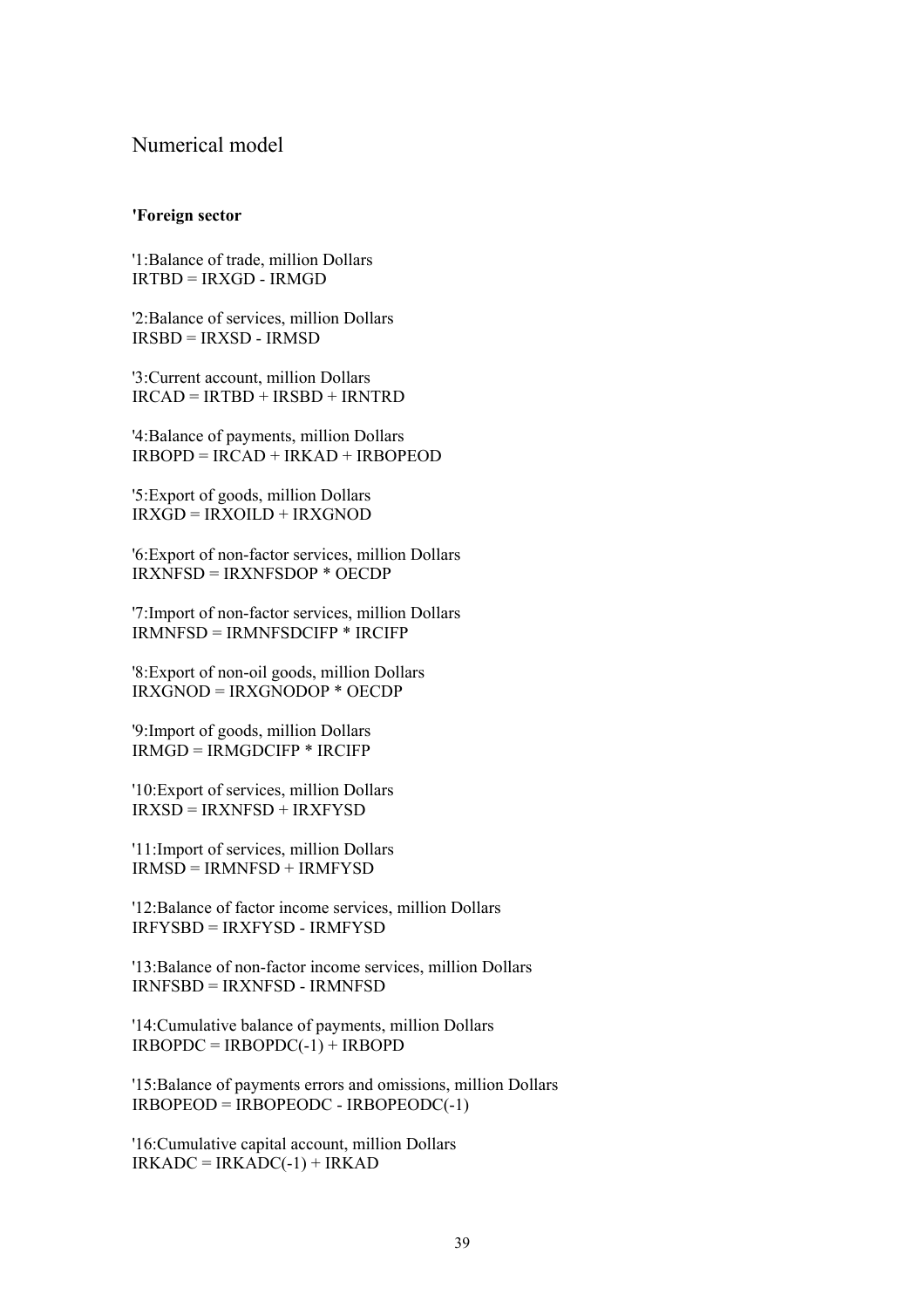'17:Cumulative current account, million Dollars  $IRCADC = IRCADC(-1) + IRCAD$ 

'18:Cumulative balance of trade, million Dollars  $IRTBDC = IRTBDC(-1) + IRTBD$ 

'19:Cumulative balance of services, million Dollars  $IRSBDC = IRSBDC(-1) + IRSBD$ 

'20:Net transfers, million Dollars  $IRNTRD = IRNTRDC - IRNTRDC(-1)$ 

'21:Cumulative factor income services balance, million Dollars IRFYSBDC = IRFYSBDC(-1) + IRFYSBD

'22:Cumulative non-factor income services balance, million Dollars IRNFSBDC = IRNFSBDC(-1) + IRNFSBD

'23:Export of oil, million Dollars IRXOILD = IRWPOIL \* IRXOILB

'101:Export of oil, million barrels/year  $IRXOLB = IRXOLB(-1) + 0.9421649185 * (IRYOLB - IRYOLB(-1))$ 

'102:Export of non-factor services, million Dollars IRXNFSDOP = IRXNFSDOP(-1) + 0.0004312024601 \* IREENOIL + 5.045214227e-05 \* (IRGDPNF - IRGDPNF(-1)) - 15.64872398 \* IRD79

'103:Import of non-factor services, million Dollars IRMNFSDCIFP = IRMNFSDCIFP(-1) - 3.019908835 - 0.002908291366 \* (IREENOIL \* IRCIFP / IRWPI - IREENOIL(-1) \* IRCIFP(-1) / IRWPI(-1)) + 0.0003366117589 \* (IRGDPM  $-$  IRGDPM(-1)) + 17.42417261 \* (IRD77 + IRD79) + 18.41738174 \* IRD88

'104:Real import of goods, million Dollars  $IRMGDCIFP = 12.19521679 + 0.007110573591 * (IRXGD + IRXSD) - 0.01770658061 *$ IREENOIL + 0.0004609347216 \* IRGDPM - 0.7806278558 \* IRCIFP + 0.005405823567 \* IRKAD - 82.7593915 \* IRD79

'105:Real export of non-oil goods, million Dollars IRXGNODOP = - 4.42799977 + 0.002120735762 \* IREX \* OECDP / IRWPI + 0.7112601193 \* IRXGNODOP(-1) + 2.153260551e-05 \* IRGDPNF

'106:Import of factor income services, million Dollars IRMFYSD = 1817.933684 + (2.687006933 - 2.302536771 \* (1 - IRD5977)) \* IRKADC \* LIBOR / 100 + 0.1951548419 \* IRMFYSD(-1) + 0.2651637263 \* IRD5978 \* IRMGD - 1900.653315 \* IRD5977

'107:Export of factor income services, million Dollars IRXFYSD = 94.57296332 + 0.2492109877 \* IRGEFIDC - 1634.033504 \* (1 - IRD5978) + 0.5230041697 \* IRXFYSD(-1)

'108:Cumulative balance of payments errors and omissions, million Dollars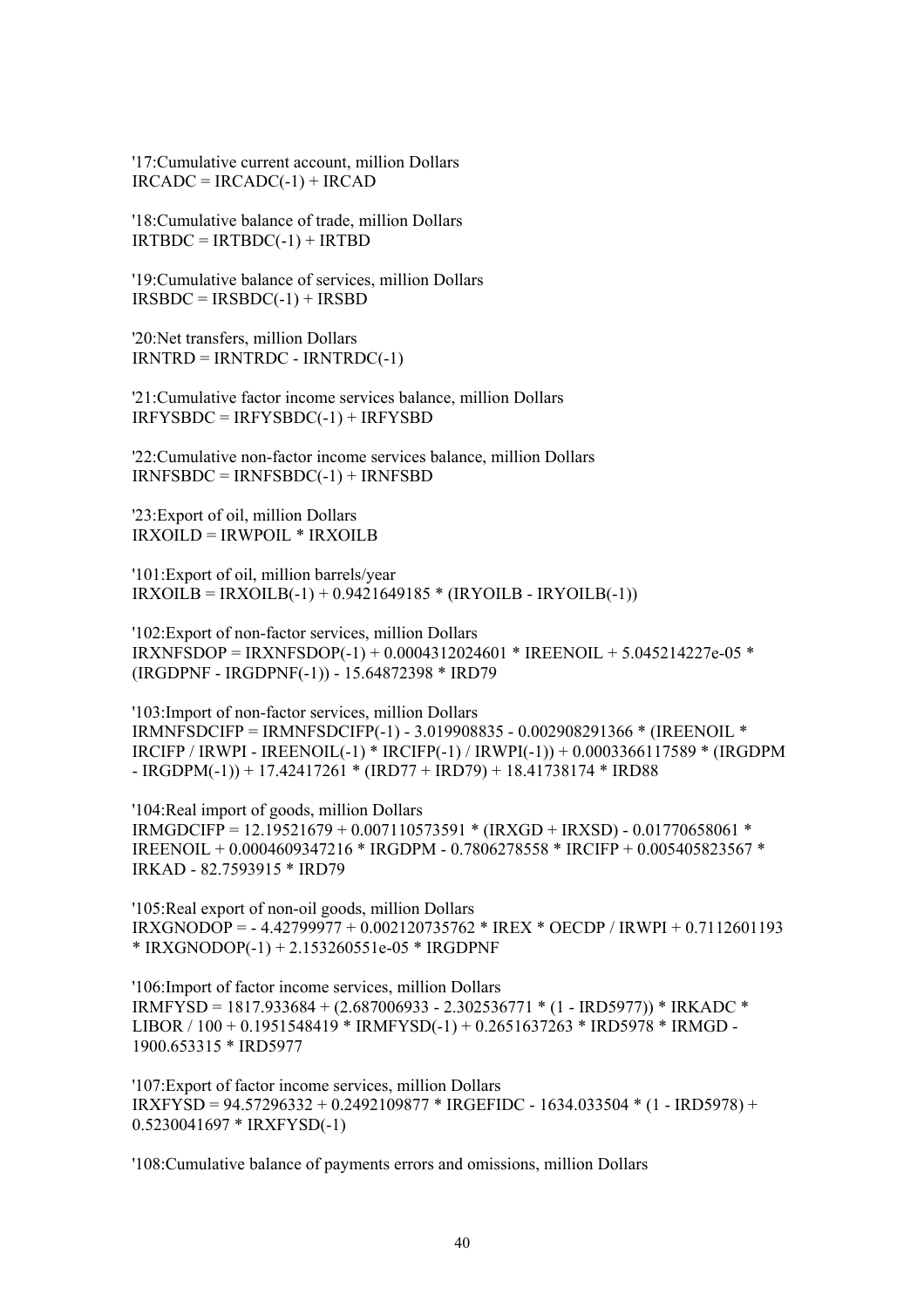IRBOPEODC = (-2234.540785 - 0.2037647364 \* IRKADC - 0.2347877906 \* IRTBDC - 0.4558770962 \* IRFYSBDC + 0.09839420622 \* IRNFSBDC) \* (1 - 0.9631932897 \* IRD5970) - 4305.550037 \* IRD84 @ADD IRBOPEODC IRBOPEODC\_A

'109:Cumulative net transfers, million Dollars IRNTRDC = IRNTRDC(-1) + (4378.887583 - 0.08577277262 \* IRKADC - 0.02320636076 \* IRTBDC + 0.5759976363 \* IRFYSBDC - 0.2725725718 \* IRNFSBDC- 0.0702545279 \* IRBOPEODC) \* (1 - 0.9968823224 \* IRD5988) @ADD IRNTRDC IRNTRDC\_A

#### **'Monetary sector**

'201:Net claim of banking system to government sector (including public government), billion Rials IRM2NGV = IRM2NGGV + IRM2NGSV

'202:Net claim of banking system to public government , billion Rials IRM2NGGV = IRGBDVC + IRFEOAV + IROLVC

'203:Net claim of banking system to government sector (excluding public government) at constant prices, billion Rials IRM2NGSV = IRM2NGSVPGDPM \* IRPGDPM

'204:Net claim of banking system to private sector at constant prices, billion Rials IRM2NPV = IRM2NPVPGDPM \* IRPGDPM

'205:Cumulative obligatory loans in government budget, billion rials  $IROLVC = IROLVC(-1) + IROLV$ 

'206:Obligatory loans in government budget, billion rials  $IROLV = IROLPV + IROLGV$ 

'207:Demand deposits of private sector, billion Rials IRDDV = IRDDVPGDPM \* IRPGDPM

'208:Saving and time deposits of private sector, billion Rials IRSDV = IRSDVPGDPM \* IRPGDPM

'209:Currency in hands of public, billion Rials IRCUV = IRCUVPGDPM \* IRPGDPM

'210:Liquidity, billion Rials  $IRM2V = IRCUV + IRDDV + IRSDV$ 

'211:Net foreign assets of banking system, billion Rials IRM2NFAV = IRM2NFAD / (((1 - IRD93 - IRD90 - IRD91 - IRD92) / IREO + IRD93 / 1748 + IRD90 / 221.89 + IRD91 / 351.9 + IRD92 / 641.2) \* 1000)

'212:Net worth and other items net of banking system, billion Rials  $IRM2NWV = IRM2V - (IRM2NPV + IRM2NGV + IRM2NFAV)$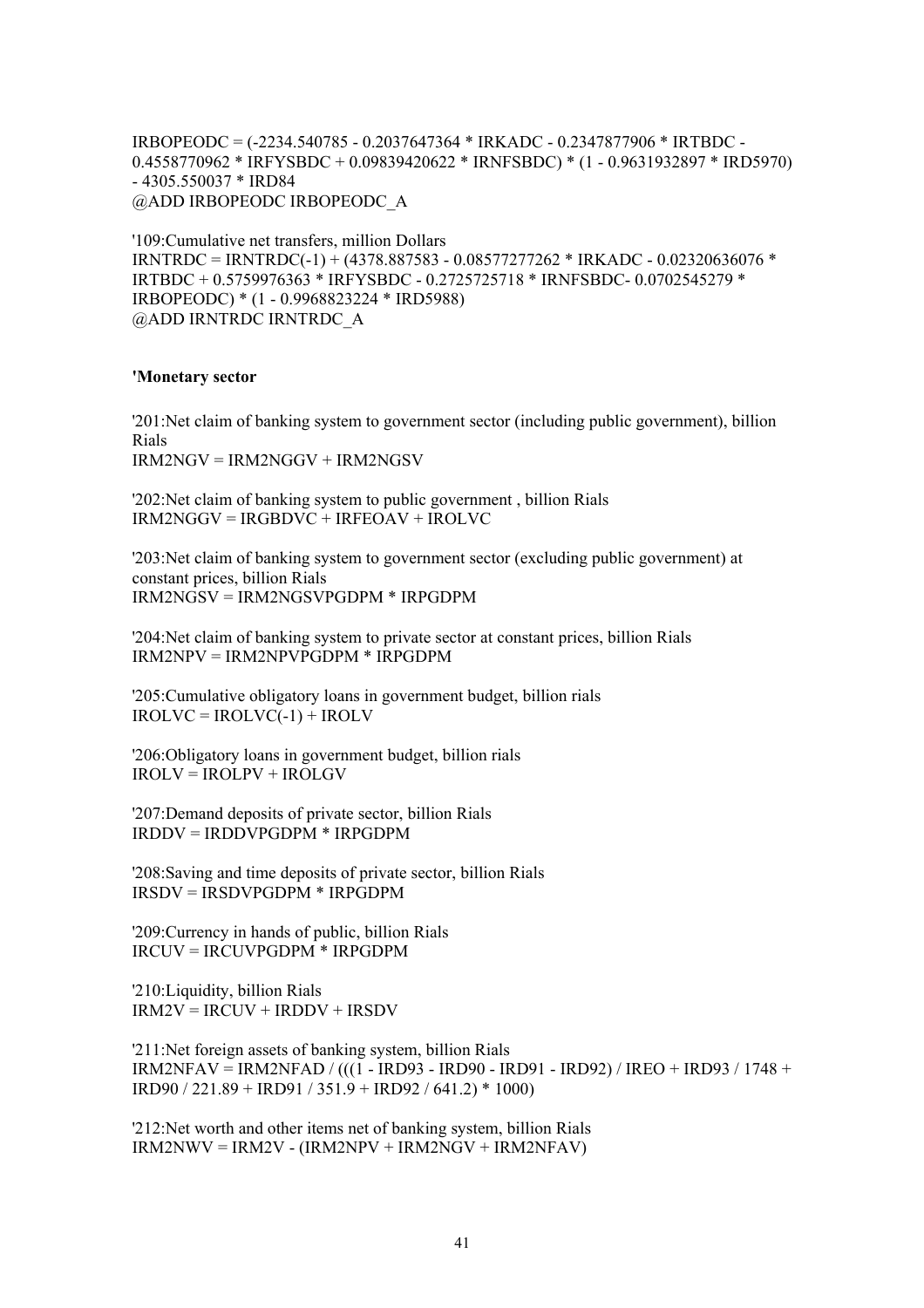'301:Net claim of banking system to private sector at constant prices, billion Rials  $IRM2NPVPGDPM = 197.3411457 * IRIRL + IRM2NPVPGDPM(-1) + 16754.21324 *$ IRD7576

'302:Net claim of banking system to government sector (excluding public government) at constant prices, billion Rials

IRM2NGSVPGDPM = - 7268.06792 + IRM2NGSVPGDPM(-1) + 881.915249 \* IRIRL - 16584.81492 \* IRD9497 + 0.1950207198 \* IRD5978 \* IRM2NGSVPGDPM(-1)

'303:Net foreign assets of banking system, million Dollars IRM2NFAD = 0.6120774057 \* IRBOPDC + 0.4274963336 \* IRM2NFAD(-1) + 4192.961468 \* IRD8589 - 3056.327411 \* IRD9705 @ADD IRM2NFAD IRM2NFAD\_A

'304:Real demand deposits of private sector, billion Rials  $IRDDVPGDPM = 0.05391211659 * IRGDPM + 0.7664785186 * IRDDVPGDPM(-1) -$ 1211.949757 \* IRIRS + 165.892385 \* IRIRNB

'305:Real saving and time deposits of private sector, billion Rials IRSDVPGDPM = 5192.525799 + 0.1328266443 \* IRGDPM - 2458.732698 \* IRIRS + 0.748266289 \* IRSDVPGDPM(-1)

'306:Real currency in hands of public, billion Rials  $IRCUVPGPPM = 24845.29513 + 0.5114820639 * IRCUVPGPPM(-1) + 0.06524292188 *$ IRGDPM - 12237.21485 \* IRD5977 - 1387.776653 \* IRIRL - 271.9006771 \* IRIRNB - 5762.144557 \* IRD79

#### **'Government sector**

'401:Cumulative government budget deficit, billion Rials IRGBDVC = IRGBDVC(-1) - IRGBDV

'402:Government revenue, billion Rials IRGRV = IRGROILV + IRGRTV + IRGRMV + IRGRDSV + IRGRSV

'403:Government tax revenue, billion Rials IRGRTV = IRGRTDV + IRGRTIV

'404:Government expenditure, billion Rials IRGEV = IRGECV + IRGEDV + IRGESV + IRGESPV + IRGEFIV

'405:Government budget deficit, billion Rials IRGBDV = IRGRV - IRGEV

'406:Government special expenditures, billion Rials IRGESV = IRGRSV

'407:Cumulative government expenditures in foreign investment, million Dollars  $IRGETDC = IRGETDC(-1) + IRGETIV / IREO * 1000$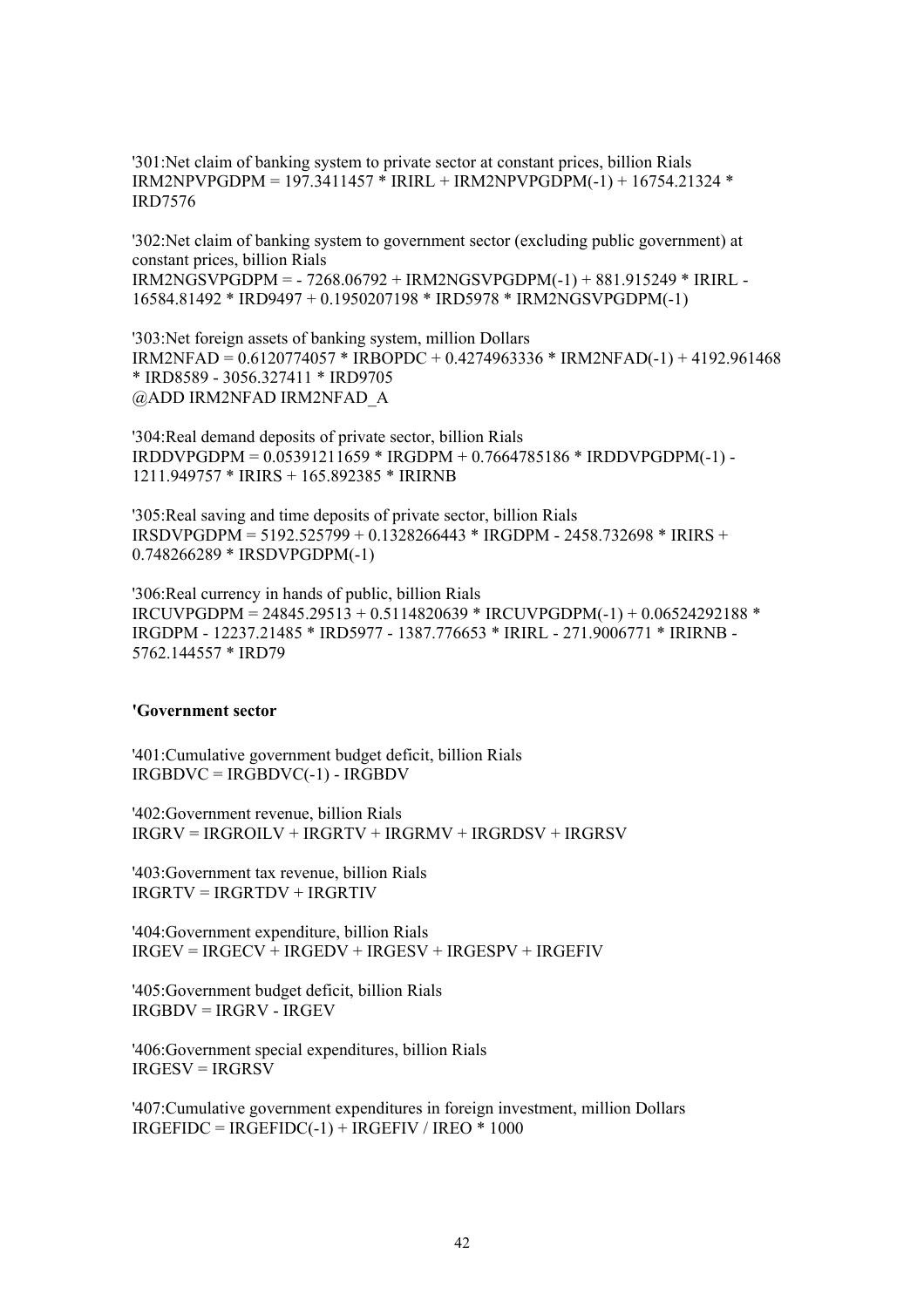'501:Government indirect tax revenue, billion Rials  $IRGRTIV = IRGRTIV(-1) + 0.06411650119 * (IRMGV - IRMGV(-1)) + 0.01135931298 *$ (IROUTPUTV - IROUTPUTV(-1) - (IRMGV - IRMGV(-1)))

'502:Government oil revenue, billion Rials IRGROILV= 0.6739666775\*(1- IRD93)\*IREO\*(IRXOILD/1000- IRGRDSV / IREM)+0.09066751047 \* IRPDOIL \* (IRYOILB - IRXOILB) + 0.8573760193 \* IRD93\*(0.58\*1000 + 0.42\*(IREO - 1000))\*(IRXOILD/1000 - IRGRDSV/ IREM) - 8272.686 \* IRD0005 + 7498.999585 \* IRD9597 @ADD IRGROILV IRGROILV\_A

'503:Government miscellaneous revenue, billion Rials IRGRMV = 0.03119464158 \*(IROUTPUTV-IROUTPUTV(-1))+IRGRMV(-1)-15991.31204 \* IRD00

'504:Government special revenue, billion Rials  $IRGRSV = IRGRSV(-1) + 0.02418254752*(IROUTPUTV - IROUTPUTV(-1)))$ 

'505:Government direct tax revenue, billion Rials IRGRTDV=IRGRTDV(-1)+0.02192075408\*(IROUTPUTV-IROUTPUTV(-1))

#### **'Real sector**

'601: Real aggregate demand, billion Rials  $IRAD = IRINPUT + IRC + IRG + IRI + IRDIS + IRX + IRTOT$ 

'602: Real aggregate supply, billion Rials  $IRAS = IROUTPIJT + IRNIT + IRM + IRTOT$ 

'603:Real aggregate output, billion Rials IROUTPUT = IRINPUT + IRGDPF

'604:Real gross national saving, billion Rials  $IRGNS = IRI + IRII + IRBOT + IRNFY + IRTOT$ 

'605:Real net national saving, billion Rials  $IRNNS = IRGNS - IRCCA$ 

'606:Real export, billion Rials  $IRX = IRXOL + IRXNOILG + IRXNFS$ 

'607:Real import, billion Rials  $IRM = IRMG + IRMNFS$ 

'608: Real balance of trade , billion Rials  $IRBOT = IRX - IRM$ 

'609: Real gross domestic expenditure at market prices, billion Rials  $IRGDEM = IRC + IRG + IRI + IRBOT + IRDIS$ 

'610: Private saving, billion Rials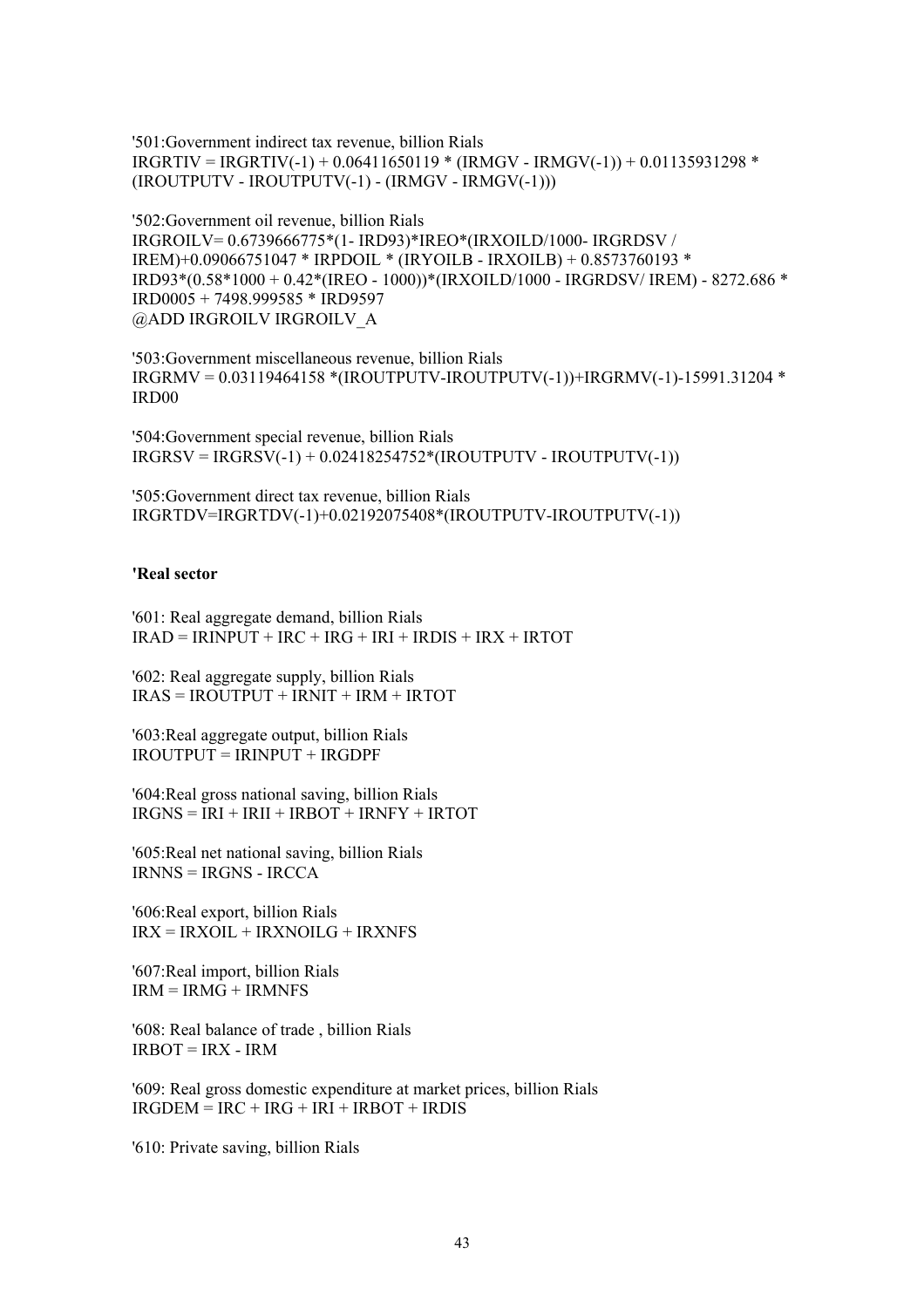$IRSP = IRYD - IRC$ 

'611:Terms of trade, billion Rials  $IRTOT = 2 * ( (IRXV * IRM) - (IRMV * IRX)) / (IRXV + IRMV)$ 

'612:Real gross domestic income at market prices, billion Rials IRGDIM = IRGDPM + IRTOT

'613:Real discrepancies, billion Rials  $IRDIS = IRGDPM - (IRC + IRG + IRI + IRBOT)$ 

'614:Real gross national product at market prices, billion Rials  $IRGNPM = IRGDPM + IRNFY$ 

'615:Real gross national income at market prices, billion Rials  $IRGNIM = IRGNPM + IRTOT$ 

'616:Real net national income at factor cost, billion Rials IRNNIF = IRGNIM - IRCCA - IRNIT

'617:Real net factor income, billion Rials  $IRNFY = IRXFY - IRMFY$ 

'618:Net indirect taxes, billion Rials IRNIT = IRIT - IRSUB

'619:Real capital stock, billion Rials  $IRK = IRK(-1) + IRI - IRCCA$ 

'620:Real gross domestic product at market prices, billion Rials  $IRGDPM = IRGDPNF + IRVAOIL + IRNIT$ 

'621:Real disposable income, billion Rials IRYD = IRGDPNF + IRNFY - IRCCA - IRGRTDV / IRPIT

'622:Real investment, billion Rials  $IRI = IRIP + IRIG$ 

'623:Real indirect taxes, billion Rials IRIT = IRITV / IRPIT

'624:Real subsidies, billion Rials IRSUB = IRSUBV / IRPSUB

'625:Real gross domestic product at factor cost, billion Rials IRGDPF = IRGDPNF + IRVAOIL

'701:Real government investment, billion Rials IRIG= IRIG(-1)+ 64.97023066\* (IRGEDV/ IRWPI- IRGEDV(-1)/ IRWPI(-1))+ 18388.42421\* IRD76- 16350.31245\* IRD77+ 26806.71219\* IRD78- 21156.09522\* IRD79 @ADD IRIG IRIG\_A

'702:Real government consumption, billion Rials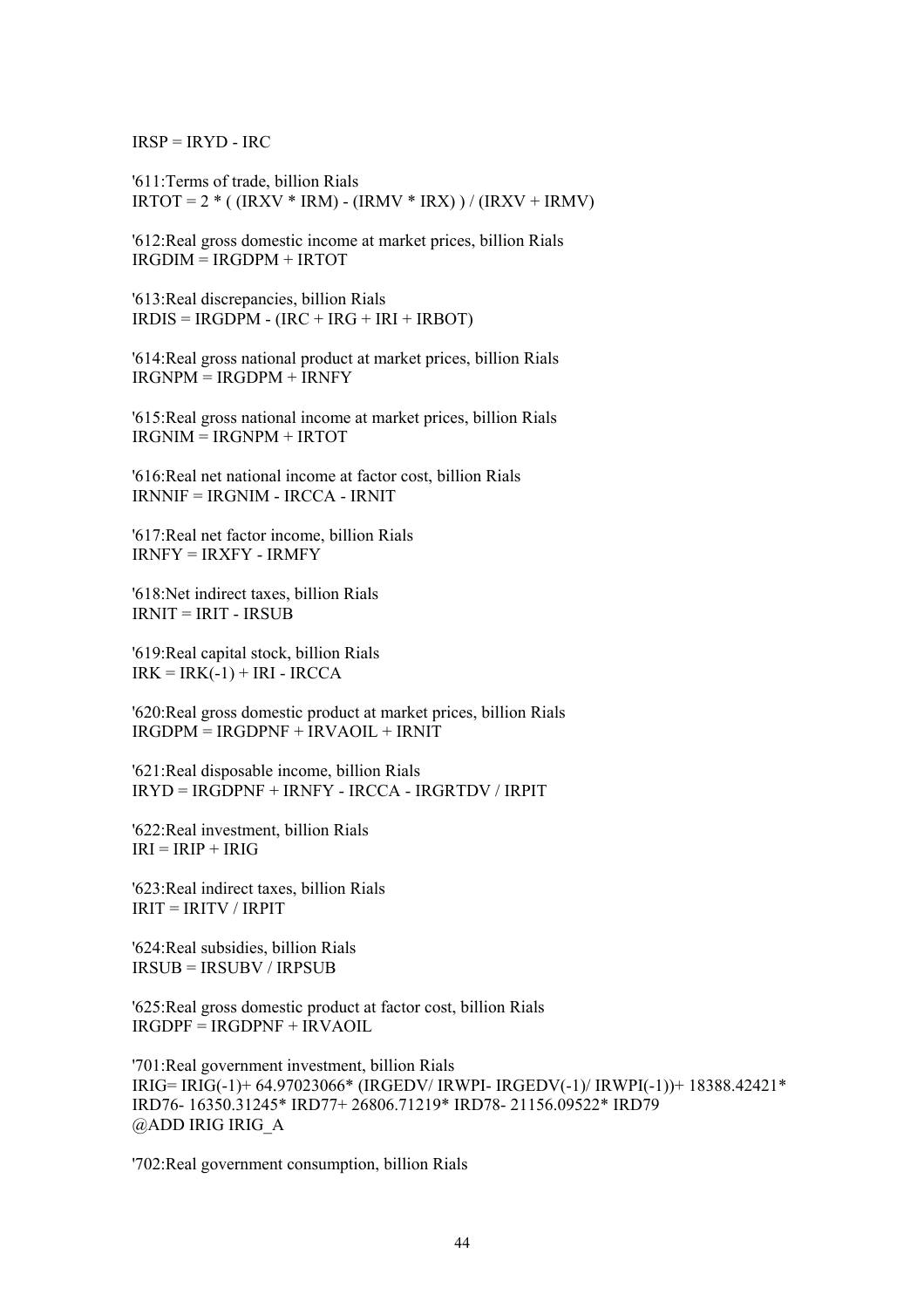IRG = IRG(-1) + 47.90631602 \* ((IRGECV + IRGESV) / IRWPI - (IRGECV(-1) + IRGESV(- 1)) / IRWPI(-1)) @ADD IRG IRG\_A

'703:Real non-oil gross domestic product at market price, billion Rials  $IRGDPNF = -56494.46455 + 0.04102210629 * IRK(-1) + 1.057557423 * (IRIP + IRIG - IRM)$  $*$  IRMACHIMV) + 11.89875024  $*$  IREMP + 0.3000592979  $*$  IRM  $*$  IRMACHIMV + 30449.56677 \* IRD79

'704:Real import if goods, billion Rials IRMG = 390.7945812 \* (IRMGDCIFP - IRMGDCIFP(-1)) + IRMG(-1) @ADD IRMG IRMG\_A

'705:Real import if non-factor services, billion Rials IRMNFS= 401.9236581\* (IRMNFSDCIFP- IRMNFSDCIFP(-1))+ 0.9871274703\* IRMNFS(- 1) @ADD IRMNFS IRMNFS\_A

'706:Real private investment, billion Rials IRIP = 12350.2109 + 0.2033390009 \* IRGDPNF(-1) + 1.75474858 \* IRM \* IRMACHIMV - 2323.439977 \* IRIRL - 20221.16352 \* IRD7779

'707:Real value added of oil, billion Rials IRVAOIL= 0.9956180666\* IRVAOIL(-1)+ 40.918526\* (IRXOILB- IRXOILB(-1))+ 7.844505463\* ((IRYOILB- IRXOILB)- (IRYOILB(-1)- IRXOILB(-1))) @ADD IRVAOIL IRVAOIL\_A

'708:Real capital consumption allowances, billion Rials  $IRCCA = 5476.559895 + 0.03511328534 * IRK(-1) + 0.02236267629 * (IRWARCD +$ IRWARED + IRWARMD) + 5716.410645 \* IRD01

'709:Real private consumption, billion Rials IRC= 0.3203998692\* (IRYD- IRYD(-1))+ 0.08010636438\* IRSP(-1)+ IRC(-1)

'710:Export of factor income from abroad, billion Rials IRXFY = IRXFY(-1) + 243.6374116 \* (IRXFYSD / OECDP - IRXFYSD(-1) / OECDP(-1)) - 5057.098811 \* IRD7879 @ADD IRXFY IRXFY\_A

'711:Import of factor income from abroad, billion Rials IRMFY = IRMFY(-1) - 369.2889988 + 163.9523646 \* (IRMFYSD / OECDP - IRMFYSD(-1) /  $OECDP(-1)$  + 3154.100611 \* IRD7377 @ADD IRMFY IRMFY\_A

'712:Real oil export, billion Rials  $IRXOIL = IRXOIL(-1) + 39.44911441 * (IRXOILB - IRXOILB(-1)) - 5922.489279 * IRD73 +$ 4820.156933 \* IRD83 @ADD IRXOIL IRXOIL\_A

'713:Real export of goods, billion Rials IRXNOILG= 515.4733331\* (IRXGNODOP- IRXGNODOP(-1))+ IRXNOILG(-1) @ADD IRXNOILG IRXNOILG\_A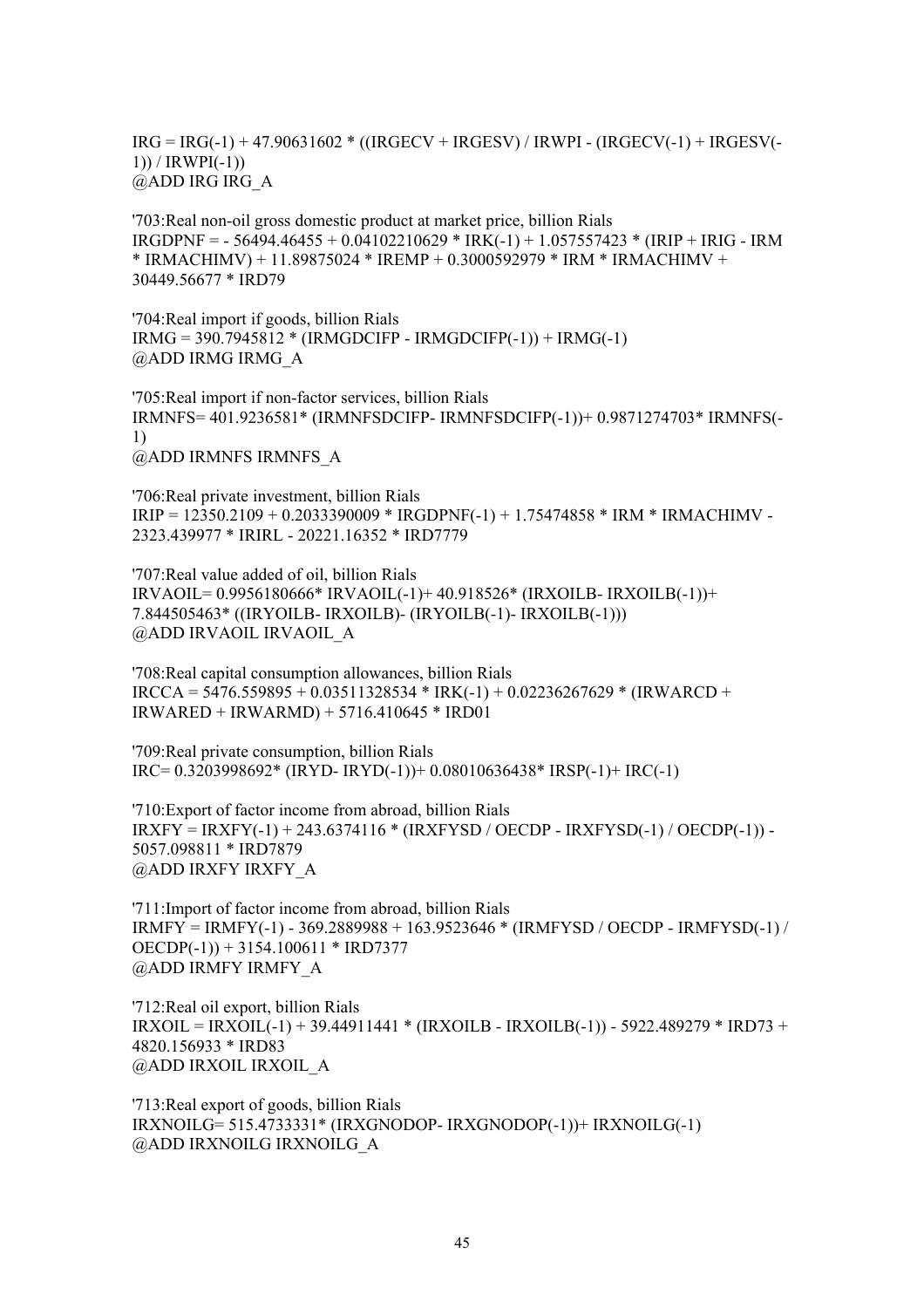'714:Real export of non factor services, billion Rials IRXNFS = 159.5694452 \* (IRXNFSDOP - IRXNFSDOP(-1)) + IRXNFS(-1) @ADD IRXNFS IRXNFS\_A

'715:Real input of production, billion Rials IRINPUT = IRINPUT(-1) + 0.4928724038 \* (IRGDPF - IRGDPF(-1)) - 37450.59065 \* IRD79

'716:Real changes in inventory, billion Rials  $IRII = -862614.1351 + 2.205403783 * (IRII(-1) / IROUTPUT(-1)) * (IROUTPUT -$ IROUTPUT(-1)) + 0.26732462 \* IRII(-1) + 642.8802462 \* IRYEAR - 9355.795714 \* IRPGDPF - 19100.66493 \* IRD8285

#### **'Nominal values**

'801: Nominal aggregate demand, billion Rials  $IRADV = IRINPUTV + IRCV + IRGV + IRIV + IRDISV + IRXV$ 

'802: Nominal aggregate supply, billion Rials  $IRASV = IROUTPUTV + IRNITY + IRMV$ 

'803: Nominal aggregate output, billion Rials  $IROLUTION = IRINPUTV + IRGDPFV$ 

'804: Nominal aggregate input, billion Rials IRINPUTV = IRPINPUT \* IRINPUT

'805:Real gross national saving , billion Rials  $IRGNSV = IRIV + IRIIV + IRBOTV + IRNFVV$ 

'806:Real net national saving , billion Rials IRNNSV = IRGNSV - IRCCAV

'807:Nominal export, billion Rials IRXV = IRXOILV + IRXNOILGV + IRXNFSV

'808:Nominal import, billion Rials  $IRMV = IRMGV + IRMNFSV$ 

'809: Nominal balance of trade, billion Rials IRBOTV = IRXV - IRMV

'810: Nominal gross domestic expenditure at market prices, billion Rials  $IRGDEMV = IRCV + IRGV + IRIV + IRBOTV + IRDISV$ 

'811: Nominal private saving, billion Rials  $IRSPV = IRYDV - IRCV$ 

'812:Nominal capital stock, billion Rials  $IRKV = IRKV(-1) * (1 + (IRPI - IRPI(-1)) / IRPI(-1)) + IRIV - IRCCAV$ 

'813:Nominal gross domestic income at market price, billion Rials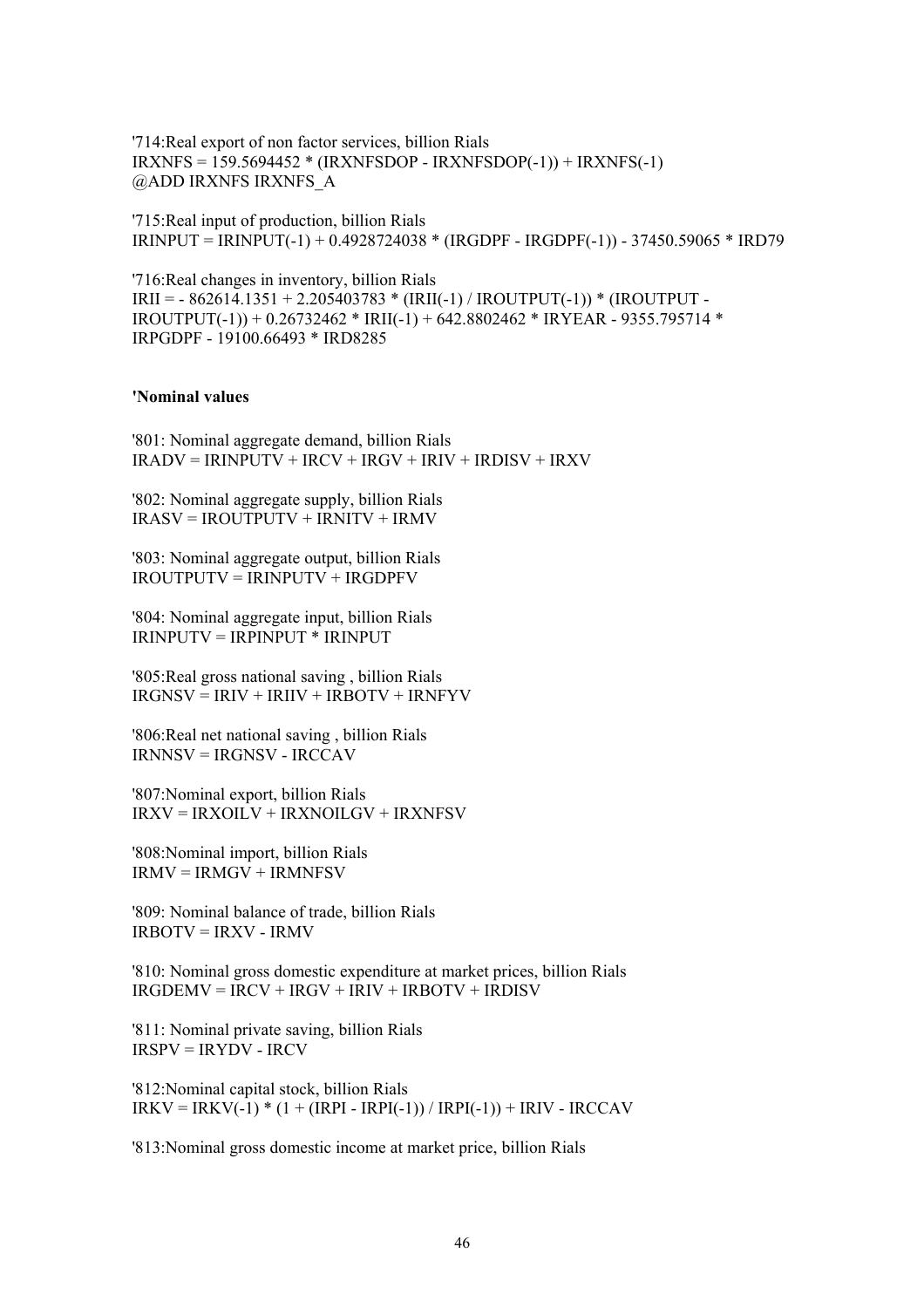IRGDIMV = IRGDPMV

'814:Nominal gross national income at market price, billion Rials IRGNIMV = IRGNPMV

'815:Nominal net national income at factor cost, billion Rials IRNNIFV = IRGNIMV - IRCCAV - IRNITV

'816:Nominal non-oil gross domestic product at market price, billion Rials IRGDPNFV = IRPGDPNF \* IRGDPNF

'817:Nominal gross national products at market price, billion Rials  $IRGNPMV = IRGDPMV + IRNFYV$ 

'818:Nominal gross domestic products at market price, billion Rials  $IRGDPMV = IRGDPNFV + IRVAOILV + IRNITY$ 

'819:Nominal disposable income, billion Rials IRYDV = IRGDPNFV + IRNFYV - IRCCAV - IRGRTDV

'820:Nominal capital consumption allowances, billion Rials  $IRCCAV = IRCCA * IRPCCA$ 

'821:Nominal investment, billion Rials  $IRIV = IRIGV + IRIPV$ 

'822:Nominal discrepancies, billion Rials  $IRDISV = IRGDPMV - (IRCV + IRGV + IRIV + IRBOTV)$ 

'823:Nominal net indirect taxes, billion Rials IRNITV = IRITV - IRSUBV

'824:Nominal net factor income, billion Rials IRNFYV = IRXFYV - IRMFYV

'825:Gross domestic product at factor cost, billion Rials  $IRGDPFV = IRGDPNFV + IRVAOILV$ 

'901:Nominal government consumption, billion Rials  $IRGV = IRGV(-1) + 0.3229918912 * ( (IRGECV + IRGESV) - (IRGECV(-1) - (IRGESV(-1))))$ + 0.5408378805 \* (IRFEOAV - IRFEOAV(-1))

'902:Nominal government investment, billion Rials  $IRIGV = IRIGV(-1) + 1.042571928 * (IRGEDV - IRGEDV(-1)) + 0.6388608321 * (IRFEOAV$ - IRFEOAV(-1)) + 0.5346585315 \* IROLGV - 8986.143478 \* IRD9497

'903:Nominal subsidies, billion Rials  $IRSUBV = IRSUBV(-1) + 0.0881223892 * (IRGECV + IRGESV - IRGECV(-1) - IRGESV)$ 

'904:Nominal private consumption, billion Rials  $IRCV = IRCV(-1) + 0.5012817036 * (IRYDV - IRYDV(-1)) + 0.2191125548 * IRSPV(-1)$ 

'905:Nominal value added of oil sector, billion Rials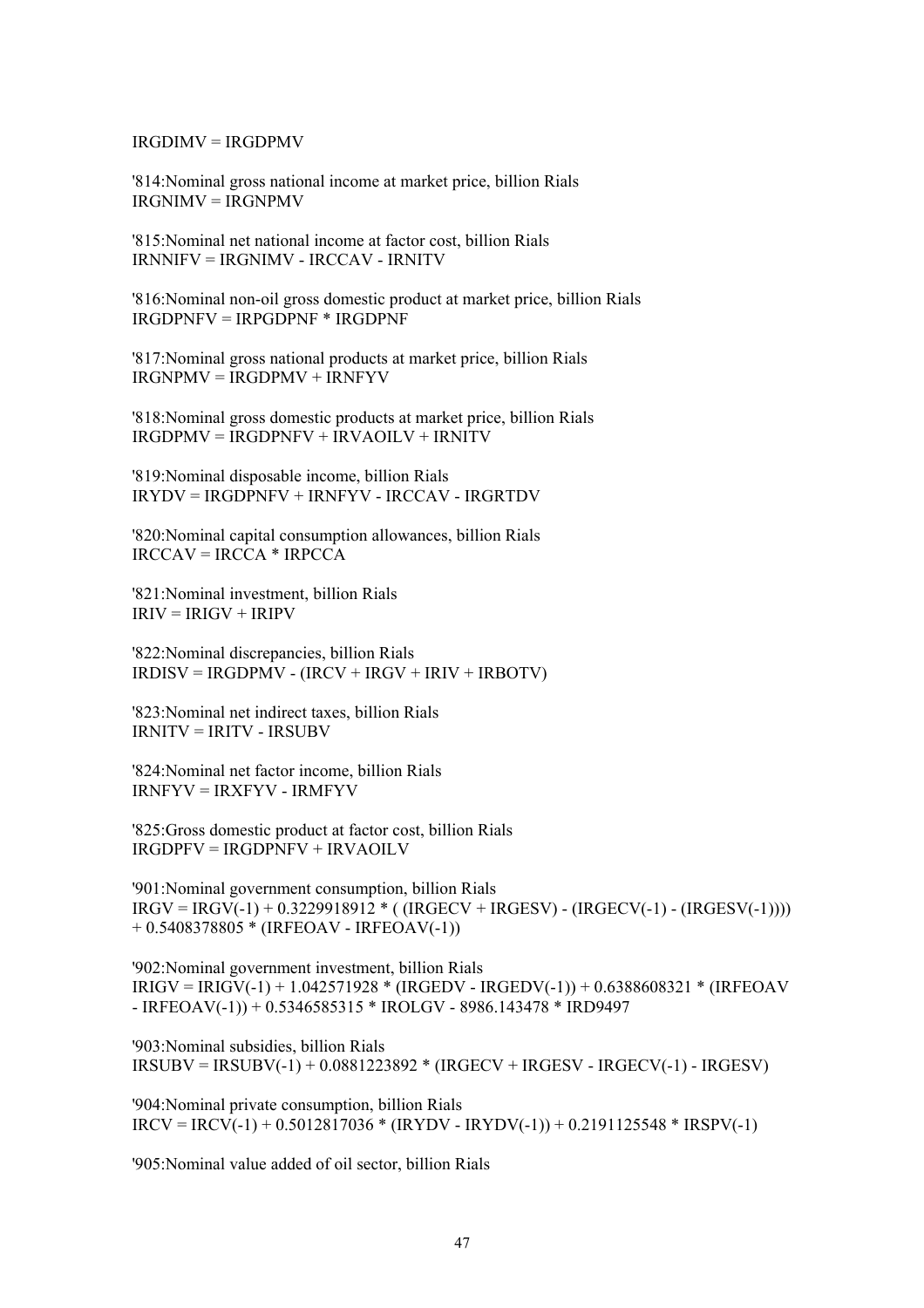IRVAOILV = IRVAOILV(-1) + 1.316292333 \* (IRXOILD / 1000 \* IREO - IRXOILD(-1) / 1000 \* IREO(-1)) + 0.465472825 \* (IRPDOIL \* (IRYOILB - IRXOILB) - IRPDOIL(-1) \*  $(IRYOLB(-1) - IRXOLB(-1)))$ 

'906:Nominal import of goods, billion Rials  $IRMGV = IRMGV(-1) + 0.001095825909 * (IRMGD * IREENOLL - IRMGD(-1) * )$ IREENOIL(-1)) @ADD IRMGV IRMGV\_A

'907:Nominal import of non-factor services, billion Rials  $IRMNFSV = IRMNFSV(-1) + 0.00106809426 * (IRMNFSD * IREENOLL - IRMNFSD(-1) * )$ IREENOIL(-1)) @ADD IRMNFSV IRMNFSV\_A

'908:Nominal export of factor income from abroad, billion Rials  $IRXFYV = IRXFYV(-1) + B(9081) * (IRXFYSD * IREENOLL - IRXFYSD(-1) * IREENOLL(-1))$ 1)) @ADD IRXFYV IRXFYV\_A

'909:Nominal import of factor income from abroad, billion Rials IRMFYV = IRMFYV(-1) - 421.5743686 + 0.0005238481596 \* (IRMFYSD \* IREENOIL - IRMFYSD(-1) \* IREENOIL(-1)) + 2548.013391 \* IRD93 + 410.007844 \* IRD5992 @ADD IRMFYV IRMFYV\_A

'910:Nominal indirect taxes, billion Rials IRITV = IRITV(-1) + 0.9372870902 \* (IRGRTIV - IRGRTIV(-1))

'911:Nominal private investment, billion Rials  $IRIPV = IRIPV(-1) - 784.5955683 * (IRIRL - IRIRL(-1)) - 224.9861376 * (IRIRNB -$ IRIRNB(-1)) + 0.1135926146 \* (IROUTPUTV - IROUTPUTV(-1)) + IROLPV - 7979.126936 \* IRD99

'912:Nominal oil export, billion Rials IRXOILV= IRXOILV(-1)+ 0.001773887981\* (IRXOILD\* IREO- IRXOILD(-1)\* IREO(-1)) - 24596.64395 \* IRD93 + 7663.479131 \* IRD9605 @ADD IRXOILV IRXOILV\_A

'913:Nominal non-oil goods export, billion Rials IRXNOILGV = 0.001346645917 \* (IRXGNOD \* IREENOIL - IRXGNOD(-1) \* IREENOIL(-  $1)$ ) + IRXNOILGV(-1) @ADD IRXNOILGV IRXNOILGV\_A

'914:Nominal non-factor services export, billion Rials IRXNFSV = IRXNFSV(-1) + 0.001065378732 \* (IRXNFSD \* IREENOIL - IRXNFSD(-1) \* IREENOIL(-1)) @ADD IRXNFSV IRXNFSV\_A

'915:Nominal changes in inventory, billion Rials  $IRIIV = -3.397896809 * (IRIIV(-1) / IRINPUTV(-1)) * (IRINPUTV - IRINPUTV(-1)) +$ IRIIV(-1) + 2.254392182 \* (IRIIV(-1) / IRGDPFV(-1)) \* (IRGDPFV - IRGDPFV(-1)) + 16772.31647 \* IRD9596 + 33386.68897 \* IRD00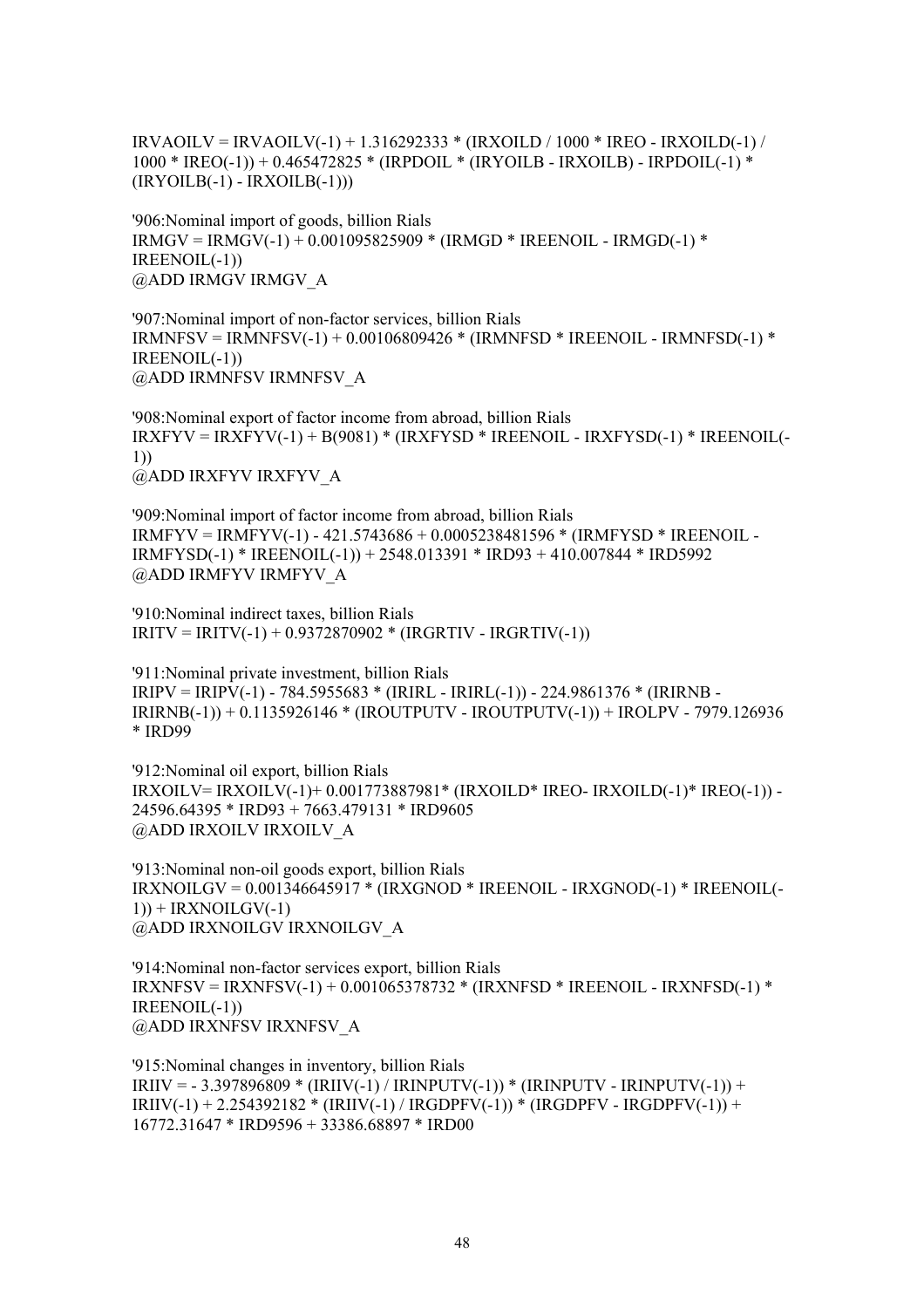#### **'Price**

'1001: Agregate price deflator IRPA = IRADV / IRAS

'1002: Gross domestic product at factor cost price deflator  $IRPGDPF = IRGDPFV / IRGDPF$ 

'1003:Gross national saving price deflator IRPGNS = IRGNSV / IRGNS

'1004:Net national saving price deflator IRPNNS = IRNNSV / IRNNS

'1005:Import of goods price deflator  $IRPMG = IRMGV / IRMG$ 

'1006:Import of non factor services price deflator IRPMNFS = IRMNFSV / IRMNFS

'1007:Export of oil price deflator  $IRPXOII = IRXOII.V / IRXOII$ 

'1008:Export of non-oil goods price deflator IRPXNOILG = IRXNOILGV / IRXNOILG

'1009:Export of non-factor services price deflator IRPXNFS = IRXNFSV / IRXNFS

'1010: Balance of trade price deflator IRPBOT = IRBOTV / IRBOT

'1011: Gross domestic expenditure at market prices price deflator IRPGDEM = IRGDEMV / IRGDEM

'1012: Private saving price deflator  $IRPSP = IRSPV / IRSP$ 

'1013:Capital stock price deflator  $IRPK = IRKV / IRK$ 

'1014:Gross domestic product price deflator IRPGDPM = IRGDPMV / IRGDPM

'1015:Private consumption price deflator  $IRPC = IRCV / IRC$ 

'1016:Government investment price deflator IRPIG = IRIGV / IRIG

'1017:Private investment price deflator IRPIP = IRIPV / IRIP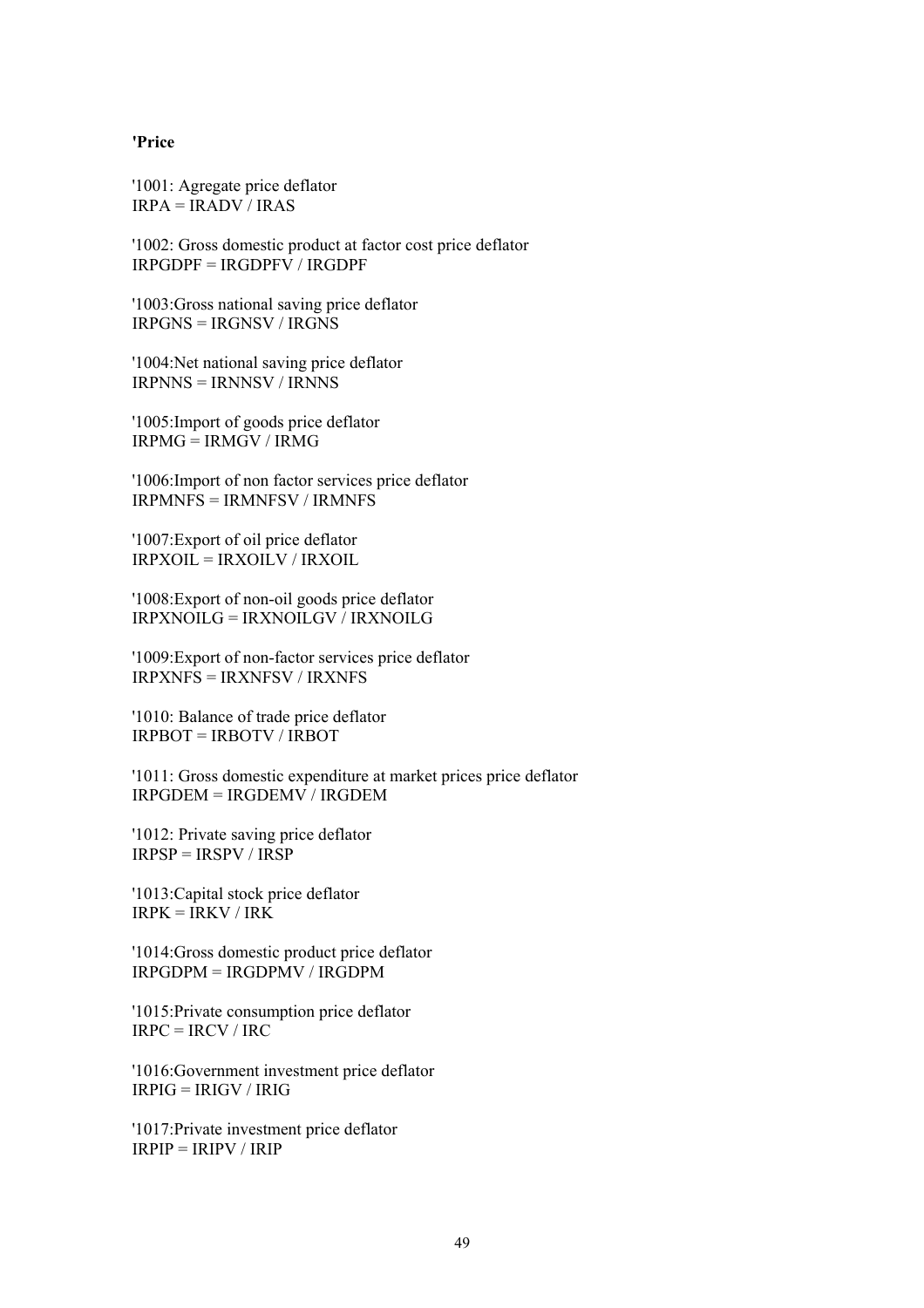'1018:Government consumption price deflator  $IRPG = IRGV / IRG$ 

'1019:Net indirect taxes price deflator IRPNIT = IRNITV / IRNIT

'1020:Import price deflator  $IRPM = IRMV / IRM$ 

'1021:Export price deflator  $IRPX = IRXY / IRX$ 

'1022:Net factor income from abroad price deflator IRPNFY = IRNFYV / IRNFY

'1023:Export of factor income from abroad price deflator IRPXFY = IRXFYV / IRXFY

'1024:Import of factor income from abroad price deflator IRPMFY = IRMFYV / IRMFY

'1025:Oil value added price deflator IRPVAOIL = IRVAOILV / IRVAOIL

'1026:Investment price deflator  $IRPI = IRIV / IRI$ 

'1027:Inflation rate for consumer price index  $IRINFCPI = (IRCPI - IRCPI(-1)) / IRCPI(-1)$ 

'1028:Inflation rate for whole sale price index  $IRINFWPI = (IRWPI - IRWPI(-1)) / IRWPI(-1)$ 

'1029:Gross national product price deflator  $IRPGNPM = IRGNPMV / IRGNPM$ 

'1030:Discrepancies price deflator IRPDIS = IRDISV / IRDIS

'1031:Gross domestic income price deflator IRPGDIM = IRGDIMV / IRGDIM

'1032:Gross national income price deflator IRPGNIM = IRGNIMV / IRGNIM

'1033:Disposable income price deflator  $IRPYD = IRYDV / IRYD$ 

'1034:Net national income price deflator  $IRPNNIF = IRNNIFV / IRNNIF$ 

'1035:Non-oil gross domestic product price deflator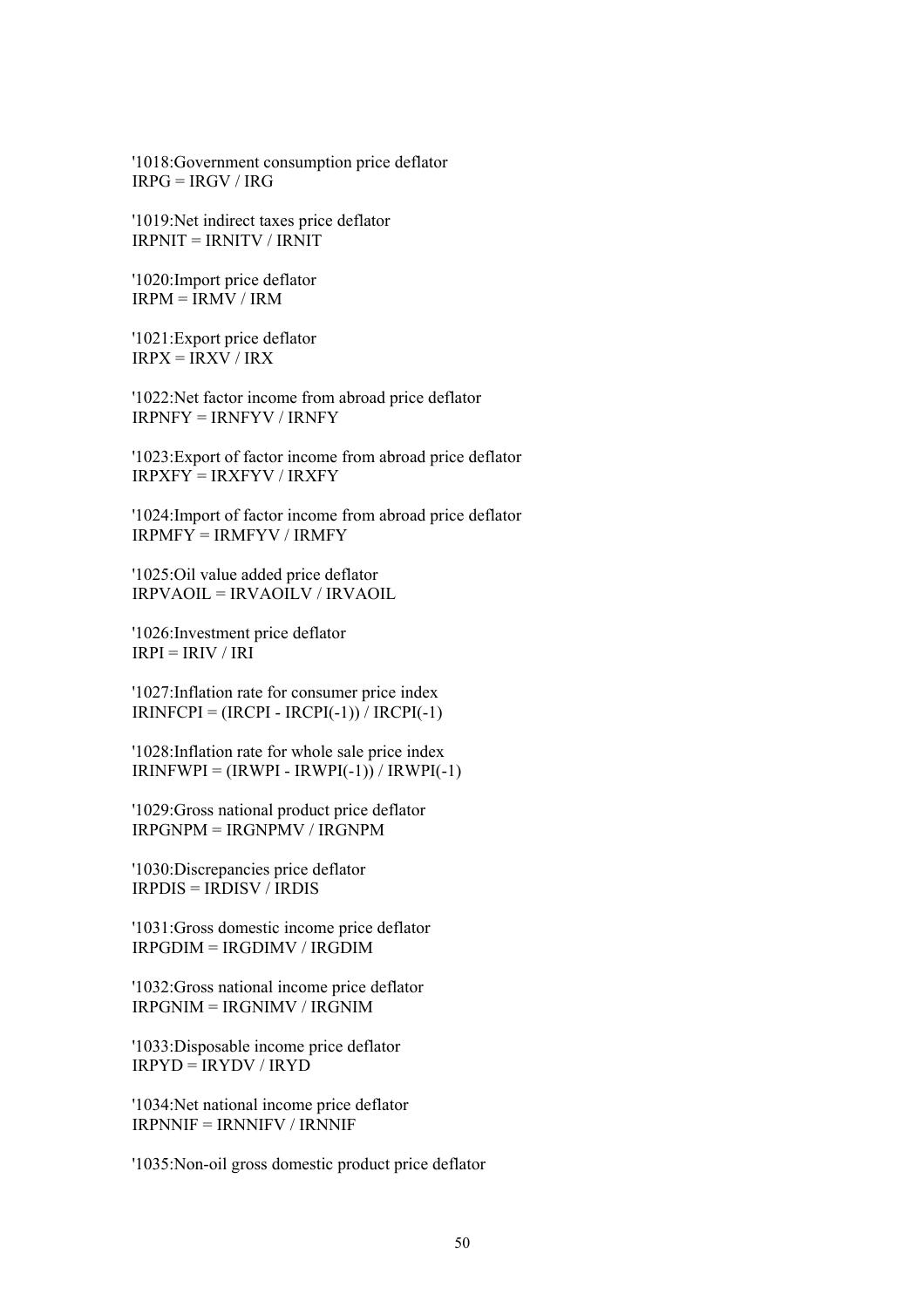IRPGDPNF = (IRCV + IRGV + IRIV + IRXV - IRMV + IRDISV - IRVAOILV - IRNITV) / IRGDPNF

'1036: Inirect taxes price deflator IRPIT = IRPGDPF

'1037: Subsidies price deflator IRPSUB = IRPGDPF

'1038: Output price deflator IRPOUTPUT = IROUTPUTV / IROUTPUT

'1039: Changes in inventory price deflator  $IRPII = IRIIV / IRII$ 

'2001:Market exchange rate, Rials/Dollar  $IREM = IREM(-1) + 0.05554102556 * (IRM2V - IRM2V(-1)) - 0.032592056 * IRBOPD -$ 0.07982924874 \* IRGRDSV + 1935.571976 \* IRD99

'2002:Effective exchange rate for non-oil goods and services, Rials/Dollar IREENOIL = IREO \* IRD5978 + (1 - IRD5978) \* (-151.8952115 + 0.2700343261 \* IREM + (1) - 0.2700343261) \* IREO) + 0.6907965579 \* IREENOIL(-1) - 1138.423152 \* IRD9305

'2003:Whole sale price index for imported goods IRWPIM= IRWPIM(-1)+ 53.05333812\* ( ((IRMGD / (IRMGD + IRMNFSD)) \* IRPM) -  $((IRMGD(-1) / (IRMGD(-1)) + IRMNFSD(-1))) * IRPM(-1)))$ 

'2004:Whole sale price index for exported goods  $IRWPIX = IRWPIX(-1) + 317.0958218 * (((IRXGNOD / (IRXGD + IRXNFSD)) * IRPX) ((IRXGNOD(-1) / (IRXGD(-1)) + IRXNFSD(-1))) * IRPX(-1)))$ 

'2005:Whole sale price index for domestically produced and consumed goods  $IRWPID = IRWPID(-1) + 89.48087889 * (IRPGDPNF - IRPGDPNF(-1))$ 

'2006:Whole sale price index  $IRWPI = 0.6779166365 * IRWPID + 0.275025376 * IRWPIM + (1 - 0.6779166365 -$ 0.275025376) \* IRWPIX @ADD IRWPI IRWPI\_A

'2007:Consumer price index IRCPI = IRCPI(-1) + 98.44418546 \* (IRPGDPNF - IRPGDPNF(-1)) - 13.04530536 \* IRD00

'2008:Non-organized market interest rate  $IRIRNB = 11.84814018 + 0.4623262086 * IRIRNB(-1) + 0.0005869638485 * (IRSPV IRSPV(-1)) + (IRCPI - IRCPI(-1)) / IRCPI(-1) + 9.500715126 * IRD7905 - 7.701419601 *$ IRD9699

'2009:Capital consumption allowances price deflator  $IRPCCA = IRPCCA(-1) + 0.9621447828 * (IRPK - IRPK(-1))$ 

'2010: Input price deflator  $IRPINPUT = IRPINPUT(-1) + 0.9033705087 * (IRPGDPF - IRPGDPF(-1))$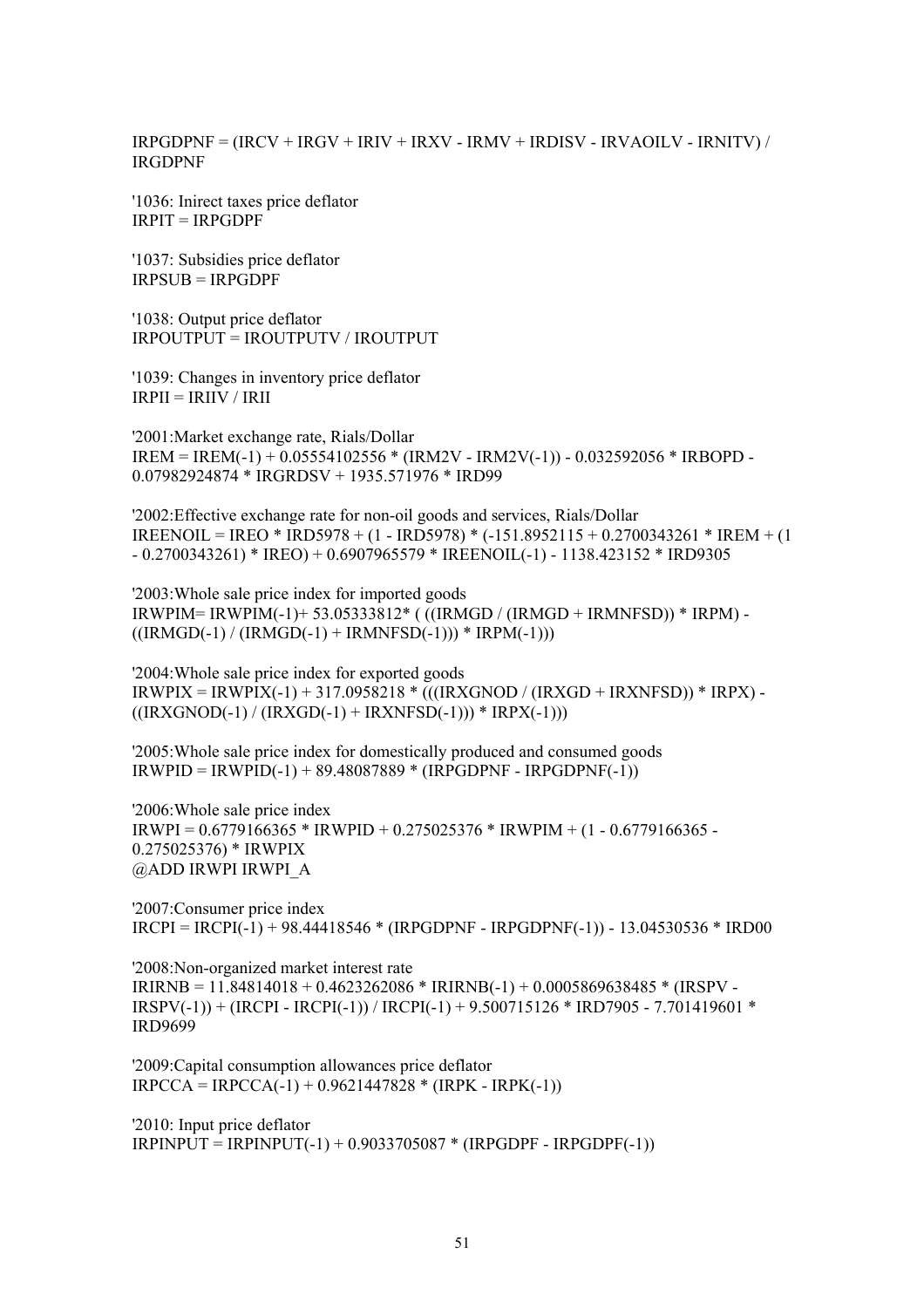#### **'Labor market**

'3001:Wage index IRWIND = IRWINDPGDPM \* IRPGDPM

'3002:Active population, thousand persons IRPOPA = IRPOPAPOP \* IRPOP

'3003:Unemployment, thousand persons  $IRUNEMP = IRPOPA - IREMP$ 

'3004:Unemployment rate, percent IRUNEMPR = IRUNEMP / IRPOPA \* 100

'3101:Active population ratio IRPOPAPOP = - 0.3601152327 + 1.108423381 \* IRPOPAPOP(-1) + 0.0002424121927 \* IRYEAR + 0.0002424121927 \* IRD66

'3102:Population, thousand persons  $IRPOP = 677.3139451 + 1.008876744 * IRPOP(-1)$ 

'3103:Real wage index  $IRWINDPGDPM = IRWINDPGDPM(-1) - 0.01057194595 * (IREMP - IREMP(-1)) +$  $0.0003847040952 * (IRGDPM - IRGDPM(-1)) + 13.98215093 * IRD7579 + 16.55491964 *$ IRD7880

'3104:Employment, thousand persons IREMP = IREMP(-1) + 12.60404329 \* (IRWIND - IRWIND(-1)) + 0.01579531025 \* IRPOPA  $+ 678.333946 * IRD66 + 370.3809978 * IRD76$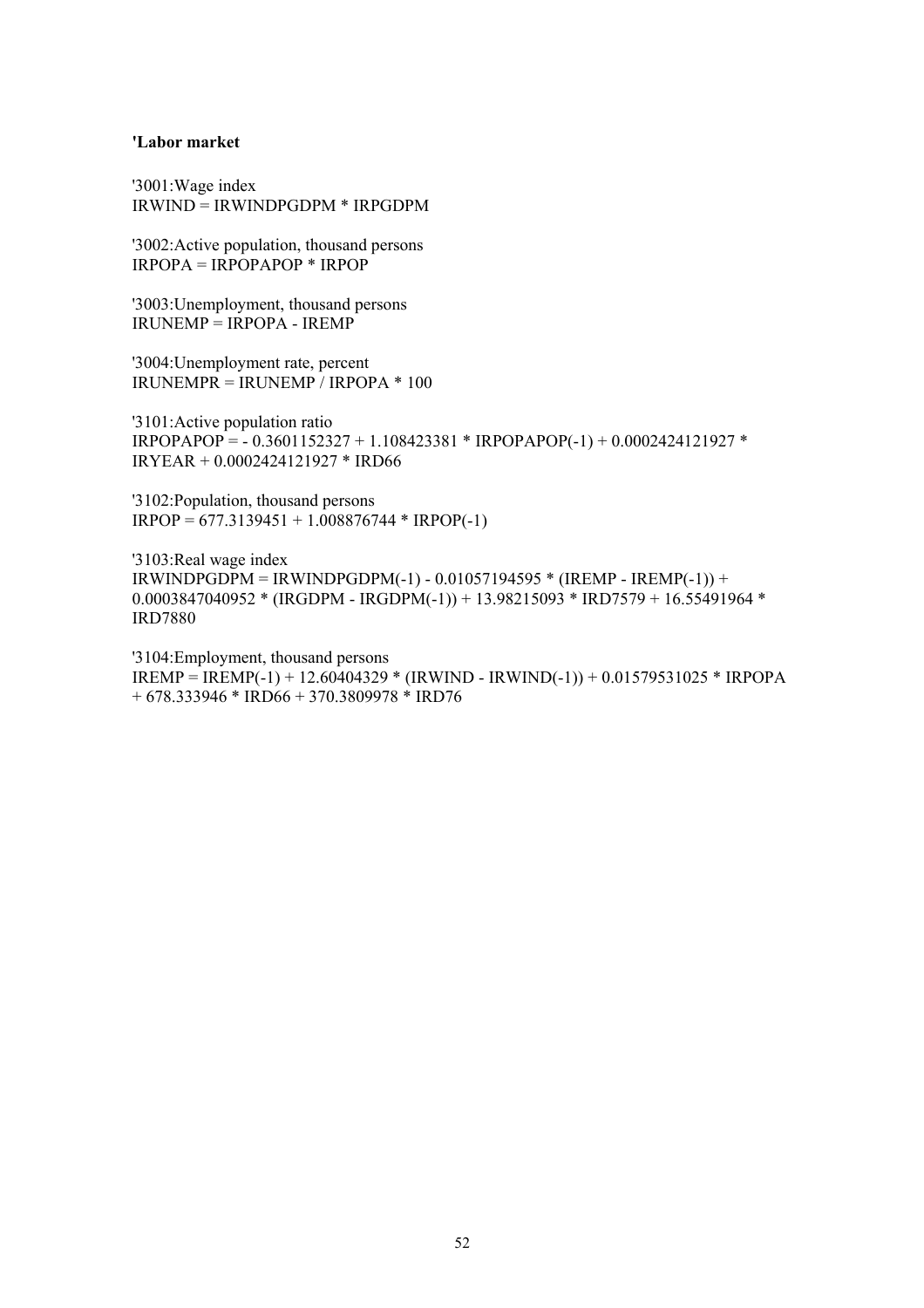# Evaluations for 1959-2002 ex-post simulation

| No.                      | Actual            | obs | Non 0 obs | Mean actual | Mean simulated | Mean error | VAR (error)      |
|--------------------------|-------------------|-----|-----------|-------------|----------------|------------|------------------|
| $\mathbf{1}$             | <b>IRAD</b>       | 42  | 42        | 352617      | 342047         | $-10570$   | 4.85E+09         |
| $\sqrt{2}$               | <b>IRADV</b>      | 42  | 42        | 131014      | 158320.1       | 27306      | $4.01E + 09$     |
| $\mathfrak{Z}$           | <b>IRAS</b>       | 42  | 42        | 352617      | 342047         | $-10570$   | 4.85E+09         |
| $\overline{\mathcal{A}}$ | <b>IRASV</b>      | 42  | 42        | 131014      | 158320.1       | 27306      | 4.01E+09         |
| 5                        | <b>IRBOPD</b>     | 42  | 42        | 365.424     | 1800.789       | 1435.4     | 6881906          |
| $\sqrt{6}$               | <b>IRBOPDC</b>    | 42  | 42        | 4007.34     | 11007.33       | 7000       | $1.26E + 08$     |
| $\tau$                   | <b>IRBOPEOD</b>   | 42  | 38        | $-298.54$   | $-339.723$     | $-41.183$  | 273018.3         |
| $\,8\,$                  | <b>IRBOPEODC</b>  | 42  | 42        | $-5284.3$   | $-6206.482$    | $-922.19$  | 2078016          |
| $\mathfrak{g}$           | <b>IRBOT</b>      | 42  | 42        | $-4894.1$   | -4366.552      | 527.52     | $1.07E + 08$     |
| $10\,$                   | <b>IRBOTV</b>     | 42  | 42        | 2552.17     | $-1226.232$    | $-3778.4$  | 56389535         |
| $11\,$                   | <b>IRC</b>        | 42  | 42        | 89078       | 91945.66       | 2867.7     | $1.09E + 08$     |
| 12                       | <b>IRCAD</b>      | 42  | 42        | 1207.7      | 2684.25        | 1476.5     | 8500043          |
| 13                       | <b>IRCADC</b>     | 42  | 42        | 19839.3     | 27761.47       | 7922.2     | $1.24E + 08$     |
| 14                       | <b>IRCCA</b>      | 42  | 42        | 27823.9     | 28186.86       | 362.99     | 8159440          |
| 15                       | <b>IRCCAV</b>     | 42  | 42        | 11903.3     | 13334.24       | 1430.9     | 23574037         |
| 16                       | <b>IRCPI</b>      | 42  | 42        | 26.5755     | 27.55313       | 0.9777     | 33.09777         |
| 17                       | <b>IRCUV</b>      | 42  | 42        | 4533.27     | 5797.327       | 1264.1     | 9116277          |
| 18                       | <b>IRCUVPGDPM</b> | 42  | 42        | 17188.8     | 17874.42       | 685.61     | 5115067          |
| 19                       | <b>IRCV</b>       | 42  | 42        | 39242.6     | 43583.58       | 4341       | 3.29E+08         |
| $20\,$                   | <b>IRDDV</b>      | 42  | 42        | 12867.6     | 16120.93       | 3253.3     | 69469780         |
| $21\,$                   | <b>IRDDVPGDPM</b> | 42  | 42        | 27209       | 29090.79       | 1881.8     | 21784269         |
| 22                       | <b>IRDIS</b>      | 42  | 42        | 15985       | 16022.54       | 37.534     | $1.14E + 08$     |
| 23                       | <b>IRDISV</b>     | 42  | 42        | 4704.13     | 12474.57       | 7770.4     | $1.42E + 08$     |
| 24                       | <b>IREENOIL</b>   | 42  | 42        | 839.086     | 1165.808       | 326.72     | 336224.3         |
| 25                       | <b>IREM</b>       | 42  | 42        | 1455.92     | 1843.606       | 387.68     | 1220770          |
| 26                       | <b>IREMP</b>      | 42  | 42        | 10516.2     | 10751.18       | 234.96     | 192234.2         |
| $27\,$                   | <b>IRFYSBD</b>    | 42  | 42        | $-587.67$   | $-514.5295$    | 73.143     | 148982.8         |
| 28                       | <b>IRFYSBDC</b>   | 42  | 42        | $-10102$    | $-8551.762$    | 1550.5     | 1333032          |
| 29                       | <b>IRG</b>        | 42  | 42        | 31529.9     | 33686.94       | 2157       | 17542257         |
| 30                       | <b>IRGBDV</b>     | 42  | 42        | $-1072.9$   | 1763.785       | 2836.7     | 27389213         |
| 31                       | <b>IRGBDVC</b>    | 42  | 42        | 8896.51     | -5378.382      | $-14275$   | 8.52E+08         |
| 32                       | <b>IRGDEM</b>     | 42  | 42        | 192621      | 199534.5       | 6913       | $3.12E + 08$     |
| 33                       | <b>IRGDEMV</b>    | 42  | 42        | 78821.6     | 93297.99       | 14476      | $1.3E + 09$      |
| 34                       | <b>IRGDIM</b>     | 42  | 42        | 199976      | 189673.2       | $-10303$   | $2.1E + 09$      |
| 35                       | <b>IRGDIMV</b>    | 42  | 42        | 78821.6     | 93297.99       | 14476      | $1.3E + 09$      |
| 36                       | <b>IRGDPF</b>     | 42  | 42        | 188208      | 195822.7       | 7614.4     | $2.4E + 08$      |
| 37                       | <b>IRGDPFV</b>    | 42  | 42        | 78331.3     | 91972.37       | 13641      | $1.19E + 09$     |
| 38                       | <b>IRGDPM</b>     | 42  | 42        | 192621      | 199534.5       | 6913       | $3.12E + 08$     |
| 39                       | <b>IRGDPMV</b>    | 42  | 42        | 78821.6     | 93297.99       | 14476      | $1.3E + 09$      |
| $40\,$                   | <b>IRGDPNF</b>    | 42  | 42        | 146771      | 153484.3       | 6712.9     | $1.92E + 08$     |
| 41                       | <b>IRGDPNFV</b>   | 42  | 42        | 66554.4     | 77927.7        | 11373      | 1.24E+09         |
| 42                       | <b>IRGEFIDC</b>   | 42  | 29        | 4982.32     | 4982.323       | 0.0001     | $\boldsymbol{0}$ |
| 43                       | <b>IRGESV</b>     | 42  | 42        | 1981.92     | 3175.654       | 1193.7     | 5062830          |
| 44                       | <b>IRGEV</b>      | 42  | 42        | 18392.9     | 19586.59       | 1193.7     | 5062831          |
| 45                       | <b>IRGNIM</b>     | 42  | 42        | 199772      | 189808.3       | $-9963.2$  | 2.13E+09         |
| 46                       | <b>IRGNIMV</b>    | 42  | 42        | 78678.5     | 92949.77       | 14271      | 1.25E+09         |
| 47                       | <b>IRGNPM</b>     | 42  | 42        | 192417      | 199669.6       | 7253       | $3.08E + 08$     |
| 48                       | <b>IRGNPMV</b>    | 42  | 42        | 78678.5     | 92949.77       | 14271      | 1.25E+09         |
| 49                       | <b>IRGNS</b>      | 42  | 42        | 73773.1     | 59189.43       | $-14584$   | $1.82E + 09$     |
| 50                       | <b>IRGNSV</b>     | 42  | 42        | 27657.1     | 25974.78       | $-1682.3$  | 53007688         |
| 51                       | <b>IRGRMV</b>     | 42  | 42        | 2084.9      | 3334.859       | 1250       | 4818815          |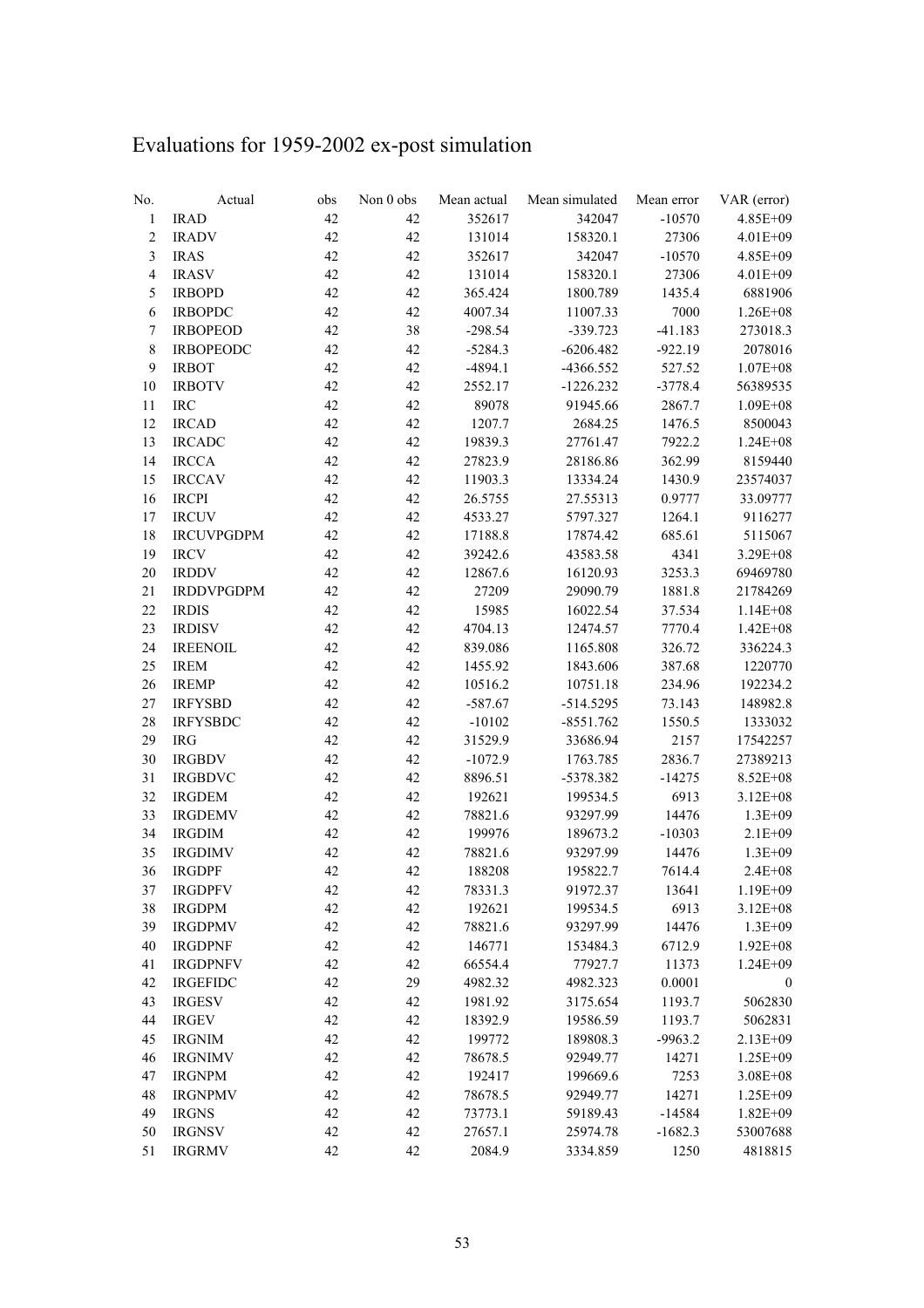| 52      | <b>IRGROILV</b>    | 42 | 42 | 5347.31   | 5771.314    | 424              | 871288.6     |
|---------|--------------------|----|----|-----------|-------------|------------------|--------------|
| 53      | <b>IRGRSV</b>      | 42 | 42 | 1981.92   | 3175.654    | 1193.7           | 5062830      |
| 54      | <b>IRGRTDV</b>     | 42 | 42 | 2718.56   | 2963.224    | 244.66           | 531643.8     |
| 55      | <b>IRGRTIV</b>     | 42 | 42 | 1623.81   | 2541.914    | 918.1            | 3228242      |
| 56      | <b>IRGRTV</b>      | 42 | 42 | 4342.37   | 5505.138    | 1162.8           | 5579727      |
| 57      | <b>IRGRV</b>       | 42 | 42 | 17319.9   | 21350.38    | 4030.5           | 54145609     |
| 58      | <b>IRGV</b>        | 42 | 42 | 11143.5   | 14651.14    | 3507.6           | 70325796     |
| 59      | IRI                | 42 | 42 | 60922.7   | 62245.94    | 1323.2           | $1.32E + 08$ |
| 60      | <b>IRIG</b>        | 42 | 42 | 21322     | 21389.21    | 67.17            | 4413691      |
| 61      | <b>IRIGV</b>       | 42 | 42 | 7696.63   | 7563.405    | $-133.22$        | 6133453      |
| 62      | IRII               | 42 | 42 | 10594.4   | 11036.27    | 441.85           | 75004512     |
| 63      | <b>IRIIV</b>       | 42 | 42 | 4068.8    | 3734.311    | $-334.49$        | 8225264      |
| 64      | <b>IRINFCPI</b>    | 42 | 40 | 0.14181   | 0.15844     | 0.0166           | 0.04467      |
| 65      | <b>IRINFWPI</b>    | 42 | 37 | 0.14629   | 0.15459     | 0.0083           | 0.02205      |
| 66      | <b>IRINPUT</b>     | 42 | 42 | 101339    | 99770.21    | $-1568.6$        | $3.07E + 08$ |
| 67      | <b>IRINPUTV</b>    | 42 | 42 | 38878.7   | 42370.33    | 3491.6           | $1.01E + 08$ |
| 68      | <b>IRIP</b>        | 42 | 42 | 39600.7   | 40856.74    | 1256.1           | $1.02E + 08$ |
| 69      | <b>IRIPV</b>       | 42 | 42 | 13482.6   | 16251.52    | 2768.9           | 99841757     |
| 70      | <b>IRIRNB</b>      | 42 | 42 | 32.7752   | 34.01741    | 1.2423           | 24.7404      |
| $71\,$  | <b>IRIT</b>        | 42 | 42 | 7444.99   | 6491.75     | $-953.24$        | 6322176      |
| 72      | <b>IRITV</b>       | 42 | 42 | 1931.84   | 2410.358    | 478.52           | 1610179      |
| 73      | <b>IRIV</b>        | 42 | 42 | 21179.3   | 23814.93    | 2635.7           | 78165036     |
| 74      | <b>IRK</b>         | 42 | 42 | 659972    | 671279.1    | 11308            | 5.63E+09     |
| 75      | <b>IRKADC</b>      | 42 | 42 | $-10548$  | $-10547.66$ | $\boldsymbol{0}$ | $\mathbf{0}$ |
| 76      | <b>IRKV</b>        | 42 | 42 | 322929    | 362557.9    | 39629            | $2.09E + 10$ |
| $77 \,$ | <b>IRM</b>         | 42 | 42 | 51302.2   | 52603.53    | 1301.3           | $1.9E + 08$  |
| 78      | <b>IRM2NFAD</b>    | 42 | 42 | 4683.15   | 11158.51    | 6475.4           | $1.1E + 08$  |
| 79      | <b>IRM2NFAV</b>    | 42 | 42 | 1725.5    | 10255.55    | 8530.1           | $3.5E + 08$  |
| 80      | IRM2NGGV           | 42 | 42 | 30259.7   | 15984.84    | $-14275$         | 8.52E+08     |
| 81      | <b>IRM2NGSV</b>    | 42 | 42 | $-14725$  | $-14877.09$ | $-152.1$         | 4453914      |
| 82      | IRM2NGSVPGDPM      | 42 | 42 | $-41429$  | -40387.17   | 1041.5           | 31652706     |
| 83      | <b>IRM2NGV</b>     | 42 | 42 | 15534.7   | 1107.747    | $-14427$         | $9.04E + 08$ |
| 84      | <b>IRM2NPV</b>     | 42 | 42 | 24557.7   | 36740.17    | 12182            | 5.77E+08     |
| 85      | IRM2NPVPGDPM       | 42 | 42 | 61206.9   | 73301.33    | 12094            | $5.64E + 08$ |
| 86      | <b>IRM2NWV</b>     | 42 | 42 | $-4454.2$ | 542.7632    | 4997             | $2.43E + 08$ |
| 87      | IRM2V              | 42 | 42 | 37363.7   | 48646.24    | 11283            | 7.25E+08     |
| 88      | <b>IRMFY</b>       | 42 | 42 | 4410.04   | 4275.06     | $-134.98$        | 1104295      |
| 89      | <b>IRMFYSD</b>     | 42 | 42 | 1471.91   | 1434.177    | $-37.737$        | 129622.1     |
| 90      | <b>IRMFYV</b>      | 42 | 42 | 788.297   | 1117.355    | 329.06           | 574484.6     |
| 91      | <b>IRMG</b>        | 42 | 42 | 46515.8   | 48234.07    | 1718.3           | 1.19E+08     |
| 92      | <b>IRMGD</b>       | 42 | 42 | 10646.1   | 11351.08    | 704.95           | 9454785      |
| 93      | <b>IRMGDCIFP</b>   | 42 | 42 | 121.997   | 126.3939    | 4.3969           | 781.6177     |
| 94      | <b>IRMGV</b>       | 42 | 42 | 11768.8   | 19161.16    | 7392.3           | $2.06E + 08$ |
| 95      | <b>IRMNFS</b>      | 42 | 42 | 4786.4    | 4369.465    | $-416.93$        | 26287623     |
| 96      | <b>IRMNFSD</b>     | 42 | 42 | 1129.98   | 1420.113    | 290.13           | 1122385      |
| 97      | <b>IRMNFSDCIFP</b> | 42 | 42 | 12.397    | 11.50855    | $-0.8885$        | 191.7882     |
| 98      | <b>IRMNFSV</b>     | 42 | 42 | 1544.62   | 3490.618    | 1946             | 20424507     |
| 99      | <b>IRMSD</b>       | 42 | 42 | 2601.89   | 2854.29     | 252.4            | 1308089      |
| 100     | <b>IRMV</b>        | 42 | 42 | 13313.5   | 22651.77    | 9338.3           | 3.51E+08     |
| 101     | <b>IRNFSBD</b>     | 42 | 42 | $-863.99$ | $-884.1443$ | $-20.159$        | 716369.6     |
| 102     | <b>IRNFSBDC</b>    | 42 | 42 | $-11943$  | $-14705.33$ | $-2762$          | 41440852     |
| 103     | <b>IRNFY</b>       | 42 | 42 | $-204.88$ | 135.0687    | 339.95           | 2305892      |
| 104     | <b>IRNFYV</b>      | 42 | 42 | $-143.13$ | -348.2259   | $-205.1$         | 496808.8     |
| 105     | <b>IRNIT</b>       | 42 | 42 | 4413.25   | 3711.842    | $-701.4$         | 12527539     |
| 106     | <b>IRNITV</b>      | 42 | 42 | 490.38    | 1325.628    | 835.25           | 3622951      |
|         |                    |    |    |           |             |                  |              |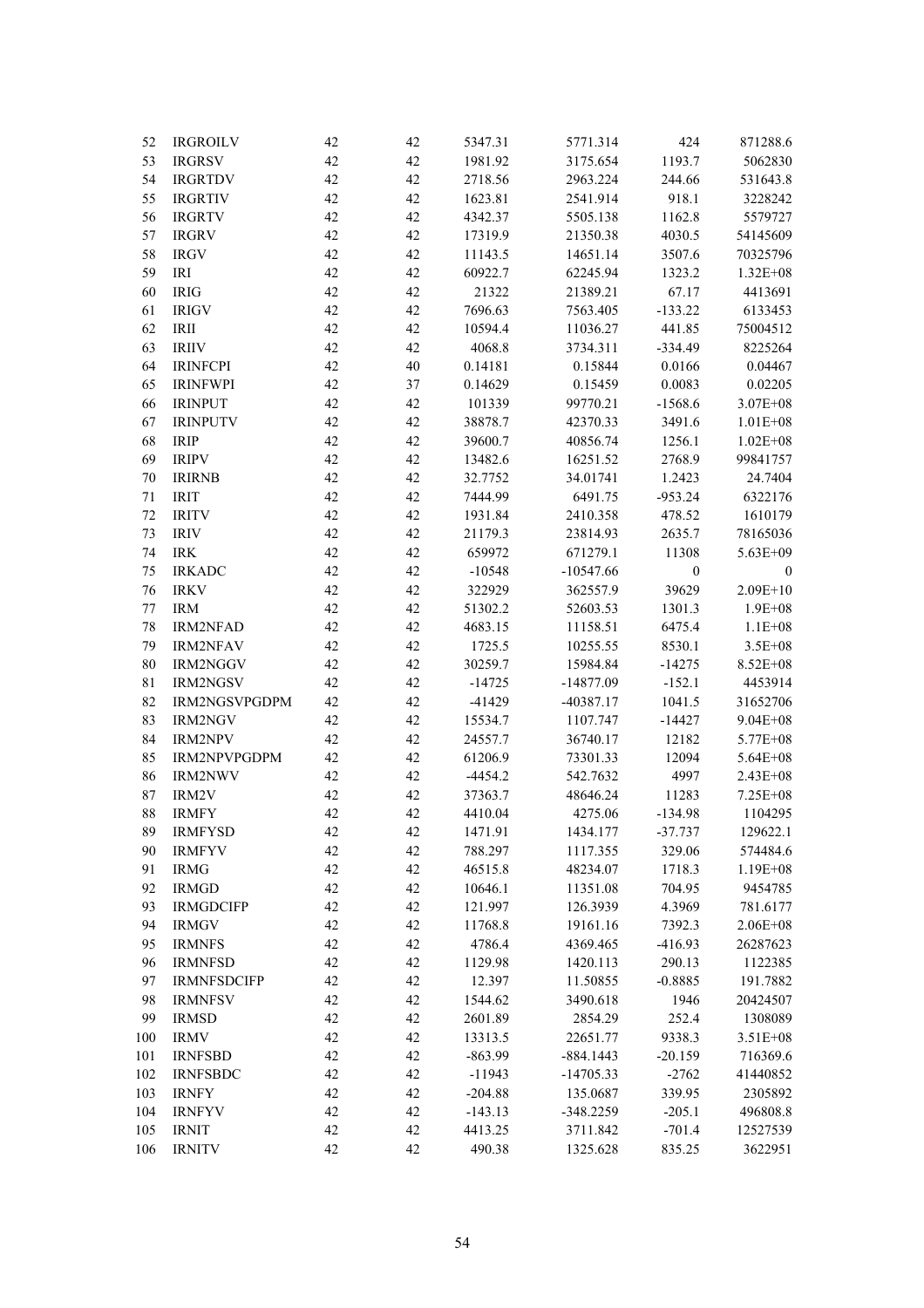| 107 | <b>IRNNIF</b>                   | 42 | 42 | 167534             | 157909.6           | $-9624.8$        | 1.98E+09     |
|-----|---------------------------------|----|----|--------------------|--------------------|------------------|--------------|
| 108 | <b>IRNNIFV</b>                  | 42 | 42 | 66284.8            | 78289.89           | 12005            | $9.09E + 08$ |
| 109 | <b>IRNNS</b>                    | 42 | 42 | 45949.2            | 31002.57           | $-14947$         | $1.73E + 09$ |
| 110 | <b>IRNNSV</b>                   | 42 | 42 | 15753.8            | 12640.53           | $-3113.2$        | 31699902     |
| 111 | <b>IRNTRD</b>                   | 42 | 30 | 355.148            | 1753.775           | 1398.6           | 4617877      |
| 112 | <b>IRNTRDC</b>                  | 42 | 40 | 3385.79            | 12590.55           | 9204.8           | 2.94E+08     |
| 113 | <b>IROLV</b>                    | 42 | 22 | 2541.99            | 2541.989           | $\boldsymbol{0}$ | $\mathbf{0}$ |
| 114 | <b>IROLVC</b>                   | 42 | 22 | 16254.2            | 16254.17           | 0.0024           | 0.00012      |
| 115 | <b>IROUTPUT</b>                 | 42 | 42 | 289547             | 295592.9           | 6045.8           | 9.51E+08     |
| 116 | <b>IROUTPUTV</b>                | 42 | 42 | 117210             | 134342.7           | 17133            | 1.96E+09     |
| 117 | <b>IRPA</b>                     | 42 | 42 | 0.266              | 0.29255            | 0.0266           | 0.00326      |
| 118 | <b>IRPBOT</b>                   | 42 | 42 | 0.35227            | 2.18064            | 1.8284           | 180.7052     |
| 119 | <b>IRPC</b>                     | 42 | 42 | 0.27293            | 0.27197            | $-0.001$         | 0.00344      |
| 120 | <b>IRPCCA</b>                   | 42 | 42 | 0.2483             | 0.23346            | $-0.0148$        | 0.00354      |
| 121 | <b>IRPDIS</b>                   | 42 | 42 | 0.33174            | 0.26477            | $-0.067$         | 12.98524     |
| 122 | <b>IRPG</b>                     | 42 | 42 | 0.28315            | 0.33093            | 0.0478           | 0.024        |
| 123 | <b>IRPGDEM</b>                  | 42 | 42 | 0.2706             | 0.28767            | 0.0171           | 0.00179      |
| 124 | <b>IRPGDIM</b>                  | 42 | 42 | 0.26766            | 0.29661            | 0.029            | 0.00342      |
| 125 | <b>IRPGDPF</b>                  | 42 | 42 | 0.2706             | 0.28767            | 0.0171           | 0.00179      |
| 126 | <b>IRPGDPM</b>                  | 42 | 42 | 0.2706             | 0.28767            | 0.0171           | 0.00179      |
| 127 | <b>IRPGDPNF</b>                 | 42 | 42 | 0.26897            | 0.28435            | 0.0154           | 0.00388      |
| 128 | <b>IRPGNIM</b>                  | 42 | 42 | 0.26779            | 0.29624            | 0.0285           | 0.00338      |
| 129 | <b>IRPGNPM</b>                  | 42 | 42 | 0.27072            | 0.28739            | 0.0167           | 0.00176      |
| 130 | <b>IRPGNS</b>                   | 42 | 42 | 0.25071            | 0.20747            | $-0.0432$        | 0.034        |
| 131 | <b>IRPI</b>                     | 42 | 42 | 0.24676            | 0.2318             | $-0.015$         | 0.00514      |
| 132 | <b>IRPIG</b>                    | 42 | 42 | 0.25191            | 0.24218            | $-0.0097$        | 0.00697      |
| 133 | <b>IRPII</b>                    | 42 | 42 | 0.20293            | 0.28227            | 0.0793           | 0.12411      |
| 134 | <b>IRPINPUT</b>                 | 42 | 42 | 0.26519            | 0.26048            | $-0.0047$        | 0.00083      |
| 135 | <b>IRPIP</b>                    | 42 | 42 | 0.24487            | 0.23111            | $-0.0138$        | 0.01616      |
| 136 | <b>IRPIT</b>                    | 42 | 42 | 0.27059            | 0.28767            | 0.0171           | 0.00179      |
| 137 | <b>IRPK</b>                     | 42 | 42 | 0.26392            | 0.24542            | $-0.0185$        | 0.00506      |
| 138 | <b>IRPM</b>                     | 42 | 42 | 0.2688             | 0.37152            | 0.1027           | 0.04703      |
| 139 | <b>IRPMFY</b>                   | 42 | 42 | 0.22212            | 0.32116            | 0.099            | 0.03908      |
| 140 | <b>IRPMG</b>                    | 42 | 42 | 0.27065            | 0.37837            | 0.1077           | 0.05474      |
| 141 | <b>IRPMNFS</b>                  | 42 | 42 | 0.25633            | 0.35077            | 0.0944           | 0.02791      |
| 142 | <b>IRPNFY</b>                   | 42 | 42 | 0.10663            | 0.91963            | 0.813            | 16.57255     |
| 143 | <b>IRPNIT</b>                   | 42 | 42 | 0.27059            | 0.28768            | 0.0171           | 0.00179      |
| 144 | <b>IRPNNIF</b>                  | 42 | 42 | 0.27184            | 0.30844            | 0.0366           | 0.00431      |
| 145 | <b>IRPNNS</b>                   | 42 | 42 | 0.2583             | $-0.42631$         | $-0.6846$        | 21.5088      |
| 146 | <b>IRPOP</b>                    | 42 | 42 | 41884.5            | 40980.41           | $-904.07$        | 8319635      |
| 147 | <b>IRPOPA</b>                   | 42 | 42 | 11702.2            | 11975.29           | 273.05           | 739314.5     |
| 148 | <b>IRPOPAPOP</b>                | 42 | 42 | 0.28236            | 0.28771            | 0.0053           | 0.00088      |
| 149 | <b>IRPOUTPUT</b>                | 42 | 42 | 0.26871            | 0.27847            | 0.0098           | 0.00107      |
| 150 | <b>IRPSP</b>                    | 42 | 42 | 0.27128            | 0.35891            | 0.0876           | 0.05715      |
| 151 | <b>IRPSUB</b>                   | 42 | 42 | 0.2706             | 0.28767            | 0.0171           | 0.00179      |
| 152 | <b>IRPVAOIL</b>                 | 42 | 42 | 0.28858            | 0.30718            | 0.0186           | 0.02146      |
| 153 | <b>IRPX</b>                     | 42 | 42 | 0.28787            | 0.32468            | 0.0368           | 0.00711      |
| 154 |                                 | 42 | 42 |                    |                    | 0.0655           | 0.02174      |
| 155 | <b>IRPXFY</b><br><b>IRPXNFS</b> | 42 | 42 | 0.24882<br>0.27109 | 0.31427<br>0.50713 | 0.236            | 0.19066      |
| 156 | <b>IRPXNOILG</b>                | 42 | 42 | 0.316              | 0.39248            | 0.0765           | 0.03521      |
| 157 | <b>IRPXOIL</b>                  | 42 | 42 | 0.28235            | 0.28664            | 0.0043           | 0.00087      |
| 158 | <b>IRPYD</b>                    | 42 | 42 | 0.2747             | 0.29482            | 0.0201           | 0.00597      |
| 159 |                                 | 42 | 42 |                    |                    | 52.983           | 758498.4     |
| 160 | <b>IRSBD</b>                    | 42 | 42 | $-1451.7$          | -1398.674          |                  | 33948140     |
|     | <b>IRSBDC</b>                   |    |    | $-22046$           | $-23257.1$         | $-1211.5$        |              |
| 161 | <b>IRSDV</b>                    | 42 | 42 | 19962.8            | 26727.98           | 6765.1           | 2.48E+08     |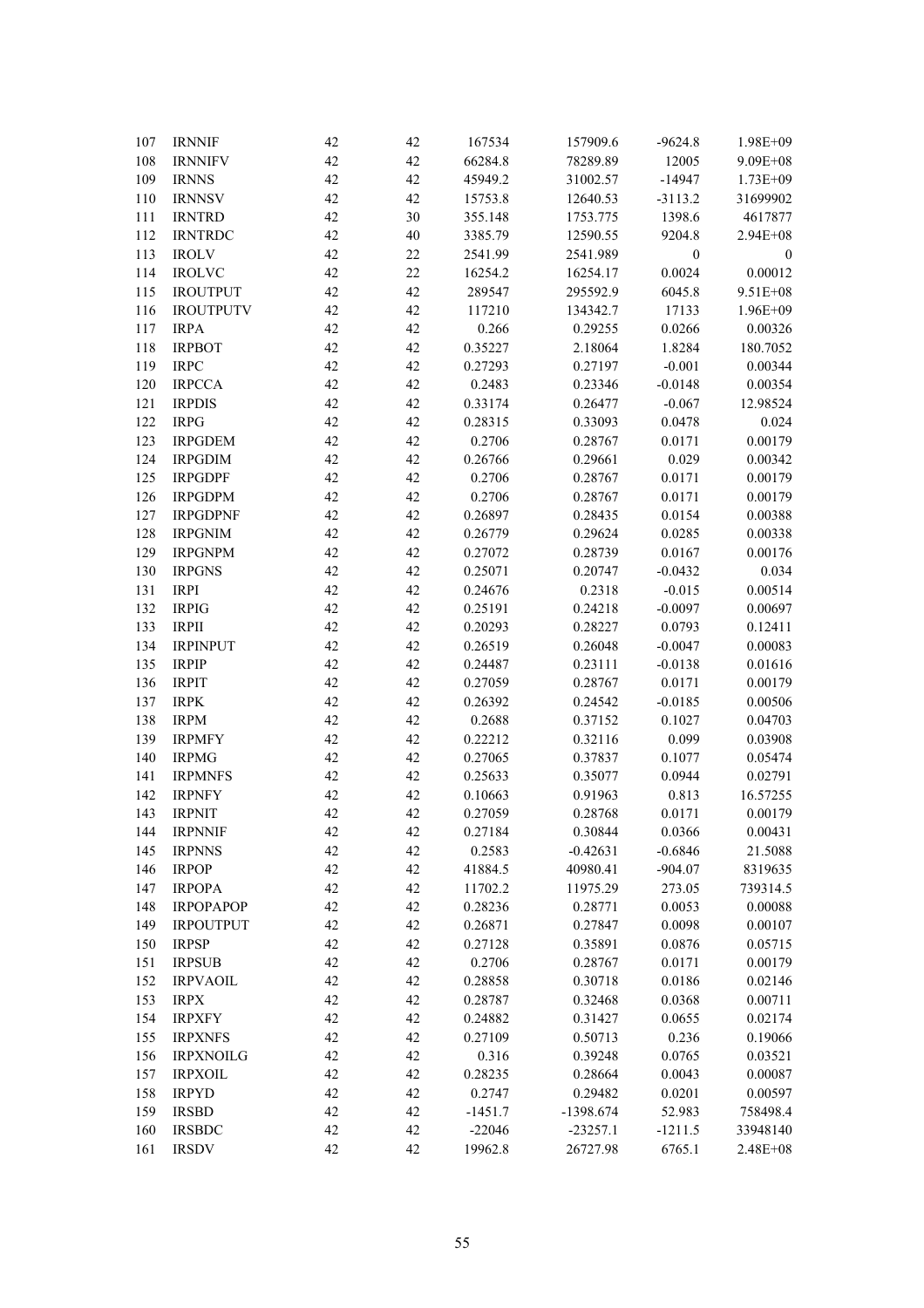| 162 | <b>IRSDVPGDPM</b>  | 42 | 42 | 47919.5 | 51576.76  | 3657.2    | $1.08E + 08$ |
|-----|--------------------|----|----|---------|-----------|-----------|--------------|
| 163 | <b>IRSP</b>        | 42 | 42 | 23426.6 | 27060.22  | 3633.6    | 63399627     |
| 164 | <b>IRSPV</b>       | 42 | 42 | 12546.7 | 17698.42  | 5151.7    | $1.8E + 08$  |
| 165 | <b>IRSUB</b>       | 42 | 42 | 3031.74 | 2779.908  | $-251.83$ | 1975269      |
| 166 | <b>IRSUBV</b>      | 42 | 42 | 1441.45 | 1084.728  | $-356.72$ | 571167.7     |
| 167 | <b>IRTBD</b>       | 42 | 42 | 2304.21 | 2329.149  | 24.937    | 5711554      |
| 168 | <b>IRTBDC</b>      | 42 | 42 | 38499.1 | 38428.02  | $-71.115$ | 34660658     |
| 169 | <b>IRTOT</b>       | 42 | 41 | 7354.9  | -9861.304 | $-17216$  | $1.64E + 09$ |
| 170 | <b>IRUNEMP</b>     | 42 | 42 | 1186.01 | 1224.103  | 38.09     | 338579.2     |
| 171 | <b>IRUNEMPR</b>    | 42 | 42 | 9.32508 | 8.50138   | $-0.8237$ | 14.74572     |
| 172 | <b>IRVAOIL</b>     | 42 | 42 | 41436.9 | 42338.43  | 901.54    | 5492935      |
| 173 | <b>IRVAOILV</b>    | 42 | 42 | 11776.9 | 14044.66  | 2267.8    | 40418448     |
| 174 | <b>IRWIND</b>      | 42 | 42 | 24.571  | 40.39142  | 15.82     | 1089.137     |
| 175 | <b>IRWINDPGDPM</b> | 42 | 42 | 83.2127 | 101.9492  | 18.736    | 787.7573     |
| 176 | <b>IRWPI</b>       | 42 | 42 | 25.9133 | 23.03375  | $-2.8796$ | 54.1543      |
| 177 | <b>IRWPID</b>      | 42 | 42 | 26.2343 | 25.44329  | $-0.791$  | 32.34533     |
| 178 | <b>IRWPIM</b>      | 42 | 42 | 24.1881 | 18.07273  | $-6.1154$ | 172.422      |
| 179 | <b>IRWPIX</b>      | 42 | 42 | 31.3998 | 17.34326  | $-14.057$ | 794.3816     |
| 180 | $\text{IRX}$       | 42 | 42 | 46408.1 | 48236.98  | 1828.9    | 40616049     |
| 181 | <b>IRXFY</b>       | 42 | 42 | 4205.16 | 4410.128  | 204.97    | 1145391      |
| 182 | <b>IRXFYSD</b>     | 42 | 42 | 884.242 | 919.6479  | 35.406    | 69080.03     |
| 183 | <b>IRXFYV</b>      | 42 | 42 | 645.168 | 769.1289  | 123.96    | 179077.9     |
| 184 | <b>IRXGD</b>       | 42 | 42 | 12950.3 | 13680.23  | 729.89    | 2706069      |
| 185 | <b>IRXGNOD</b>     | 42 | 42 | 1287.98 | 1543.548  | 255.57    | 301109.8     |
| 186 | <b>IRXGNODOP</b>   | 42 | 42 | 15.505  | 16.15845  | 0.6534    | 59.53793     |
| 187 | <b>IRXNFS</b>      | 42 | 42 | 1016.45 | 1430.423  | 413.97    | 474022.9     |
| 188 | <b>IRXNFSD</b>     | 42 | 42 | 265.993 | 535.9687  | 269.98    | 181669.8     |
| 189 | <b>IRXNFSDOP</b>   | 42 | 42 | 3.82205 | 6.41633   | 2.5943    | 18.61658     |
| 190 | <b>IRXNFSV</b>     | 42 | 42 | 810.754 | 2273.774  | 1463      | 14515029     |
| 191 | <b>IRXNOILG</b>    | 42 | 42 | 6392.52 | 6729.34   | 336.82    | 15819989     |
| 192 | <b>IRXNOILGV</b>   | 42 | 42 | 4413.64 | 6775.693  | 2362.1    | 27849415     |
| 193 | <b>IRXOIL</b>      | 42 | 42 | 38999.1 | 40077.22  | 1078.1    | 8007917      |
| 194 | <b>IRXOILB</b>     | 42 | 42 | 925.82  | 953.1487  | 27.328    | 5145.704     |
| 195 | <b>IRXOILD</b>     | 42 | 42 | 11662.4 | 12136.69  | 474.32    | 1858323      |
| 196 | <b>IRXOILV</b>     | 42 | 42 | 10641.2 | 12376.08  | 1734.8    | 12908870     |
| 197 | <b>IRXSD</b>       | 42 | 42 | 1150.24 | 1455.617  | 305.38    | 244609.7     |
| 198 | <b>IRXV</b>        | 42 | 42 | 15865.6 | 21425.54  | 5559.9    | 1.51E+08     |
| 199 | <b>IRYD</b>        | 42 | 42 | 112505  | 119005.9  | 6501.3    | $1.41E + 08$ |
| 200 | <b>IRYDV</b>       | 42 | 42 | 51789.3 | 61282.01  | 9492.7    | 9.38E+08     |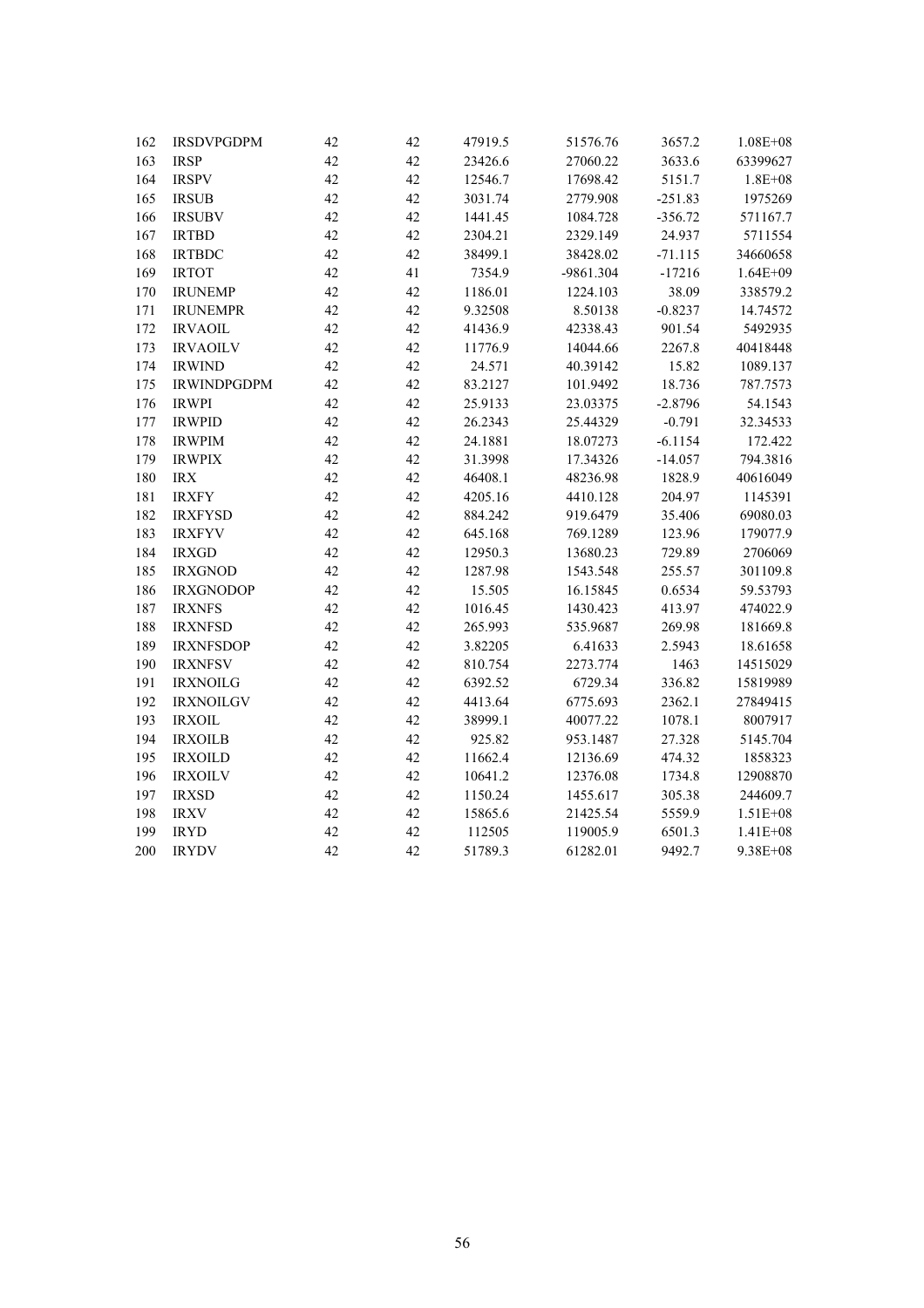| No.              | Actual            | SDV (error) | Median (error)              | Max (error)       | Min (error)           | Skew (error) |
|------------------|-------------------|-------------|-----------------------------|-------------------|-----------------------|--------------|
| $\mathbf{1}$     | <b>IRAD</b>       | 69608.54    | $-15295.97$                 | 108586            | $-180406$             | $-0.642$     |
| $\overline{c}$   | <b>IRADV</b>      | 63317.15    | 1506.233                    | 271985            | $-2877.8$             | 2.843        |
| $\mathfrak{Z}$   | <b>IRAS</b>       | 69608.54    | $-15295.97$                 | 108586            | $-180406$             | $-0.642$     |
| $\overline{4}$   | <b>IRASV</b>      | 63317.14    | 1506.233                    | 271985            | $-2877.8$             | 2.843        |
| 5                | <b>IRBOPD</b>     | 2623.339    | 350.551                     | 7616.68           | $-3942.6$             | 0.820        |
| $\epsilon$       | <b>IRBOPDC</b>    | 11203.82    | 3350.046                    | 46663.7           | $-4450.5$             | 2.025        |
| $\boldsymbol{7}$ | <b>IRBOPEOD</b>   | 522.5116    | $-1.60087$                  | 1523.66           | $-1062.2$             | 0.829        |
| $\,$ $\,$        | <b>IRBOPEODC</b>  | 1441.533    | $-172.145$                  | 1120.95           | $-3564.6$             | $-0.629$     |
| 9                | <b>IRBOT</b>      | 10366.61    | 933.6997                    | 31001.8           | $-32944$              | $-0.330$     |
| 10               | <b>IRBOTV</b>     | 7509.297    | $-1418.824$                 | 1732.12           | $-40321$              | $-3.193$     |
| $11\,$           | $\rm{IRC}$        | 10443.29    | 854.3924                    | 29738.5           | $-20464$              | 0.365        |
| 12               | <b>IRCAD</b>      | 2915.483    | 352.1519                    | 8345.47           | $-4037.7$             | 0.739        |
| 13               | <b>IRCADC</b>     | 11156.13    | 3706.171                    | 48447             | $-2080.1$             | 2.142        |
| 14               | <b>IRCCA</b>      | 2856.473    | 116.077                     | 7298.09           | $-3965.5$             | 0.760        |
| 15               | <b>IRCCAV</b>     | 4855.31     | -339.4918                   | 16989.8           | $-3884.7$             | 2.036        |
| 16               | <b>IRCPI</b>      | 5.75307     | 0.14801                     | 31.1163           | $-6.5414$             | 3.753        |
| 17               | <b>IRCUV</b>      | 3019.317    | 17.46348                    | 13434             | $-312.34$             | 2.644        |
| 18               | <b>IRCUVPGDPM</b> | 2261.651    | 150.0607                    | 4944.8            | $-3792.1$             | 0.256        |
| 19               | <b>IRCV</b>       | 18142.36    | 384.5495                    | 95141.1           | $-8642$               | 3.990        |
| $20\,$           | <b>IRDDV</b>      | 8334.853    | 69.75                       | 35001.9           | $-666.73$             | 2.917        |
| 21               | <b>IRDDVPGDPM</b> | 4667.362    | 458.3191                    | 14431.5           | $-6476.4$             | 0.816        |
| 22               | <b>IRDIS</b>      | 10667.81    | $\boldsymbol{0}$            | 19287.9           | -23892                | $-0.255$     |
| 23               | <b>IRDISV</b>     | 11916.84    | 3648.164                    | 60977             | $-1045.8$             | 2.670        |
| 24               | <b>IREENOIL</b>   | 579.8485    | 155.6865                    | 2630.83           | $-117.98$             | 2.484        |
| 25               | <b>IREM</b>       | 1104.885    | $-8.69093$                  | 4347.91           | $-679.41$             | 2.492        |
| 26               | <b>IREMP</b>      | 438.4452    | 158.132                     | 1951.93           | $-466.1$              | 2.444        |
| $27\,$           | <b>IRFYSBD</b>    | 385.9828    | 124.9912                    | 941.382           | $-966.56$             | $-0.786$     |
| 28               | <b>IRFYSBDC</b>   | 1154.57     | 1034.654                    | 3784.12           | $\boldsymbol{0}$      | 0.566        |
| 29               | $\rm IRG$         | 4188.348    | 679.0854                    | 11856.9           | $-4035.6$             | 0.874        |
| 30               | <b>IRGBDV</b>     | 5233.47     | 134.1957                    | 21779             | $-198.94$             | 1.941        |
| 31               | <b>IRGBDVC</b>    | 29196.31    | $-742.0119$                 | 303.835           | $-117180$             | $-2.130$     |
| 32               | <b>IRGDEM</b>     | 17656.94    | $\boldsymbol{0}$            | 51184.1           | $-15566$              | 0.862        |
| 33               | <b>IRGDEMV</b>    | 35987.62    | 729.148                     | 161848            | $-2851.4$             | 2.956        |
| 34               | <b>IRGDIM</b>     | 45775.92    | $-10658.44$                 | 93685.7           | $-116273$             | $-0.392$     |
| 35               | <b>IRGDIMV</b>    | 35987.62    | 729.148                     | 161848            | $-2851.4$             | 2.956        |
| 36               | <b>IRGDPF</b>     | 15499.57    | 2688.069                    | 47574             | $-13946$              | 0.797        |
| 37               | <b>IRGDPFV</b>    | 34538.81    | 689.459                     | 158218            | $-2477.9$             | 3.036        |
|                  |                   |             |                             |                   |                       |              |
| 38<br>39         | <b>IRGDPM</b>     | 17656.94    | $\boldsymbol{0}$<br>729.148 | 51184.1<br>161848 | $-15566$<br>$-2851.4$ | 0.862        |
| 40               | <b>IRGDPMV</b>    | 35987.62    | 3209.039                    | 42720.9           |                       | 2.956        |
| 41               | <b>IRGDPNF</b>    | 13839.38    |                             |                   | $-14020$<br>$-2456.3$ | 0.680        |
|                  | <b>IRGDPNFV</b>   | 35199.35    | 331.693                     | 170612            |                       | 3.455        |
| 42               | <b>IRGEFIDC</b>   | 0.00014     | 0.00022                     | 0.0003            | $-0.0004$             | $-1.213$     |
| 43               | <b>IRGESV</b>     | 2250.073    | 65.487                      | 8656.11           | $-21.776$             | 1.918        |
| 44               | <b>IRGEV</b>      | 2250.074    | 65.487                      | 8656.1            | $-21.776$             | 1.918        |
| 45               | <b>IRGNIM</b>     | 46189.65    | $-10042.92$                 | 93570.1           | $-114270$             | $-0.433$     |
| 46               | <b>IRGNIMV</b>    | 35387.43    | 634.0387                    | 157825            | $-2839.1$             | 2.943        |
| 47               | <b>IRGNPM</b>     | 17559.47    | $\boldsymbol{0}$            | 51046.2           | $-18717$              | 0.794        |
| 48               | <b>IRGNPMV</b>    | 35387.43    | 634.0387                    | 157825            | $-2839.1$             | 2.943        |
| 49               | <b>IRGNS</b>      | 42708.39    | $-11261.74$                 | 114418            | $-114895$             | 0.050        |
| 50               | <b>IRGNSV</b>     | 7280.638    | $-1457.4$                   | 19924.5           | $-20296$              | 0.369        |
| 51               | <b>IRGRMV</b>     | 2195.18     | 103.6481                    | 9536.44           | $-4.949$              | 1.997        |
| 52               | <b>IRGROILV</b>   | 933.4284    | 2.01721                     | 3389.25           | $-145.52$             | 1.919        |
| 53               | <b>IRGRSV</b>     | 2250.073    | 65.4871                     | 8656.11           | $-21.776$             | 1.918        |
| 54               | <b>IRGRTDV</b>    | 729.1391    | 20.68666                    | 3341.71           | $-625.18$             | 3.045        |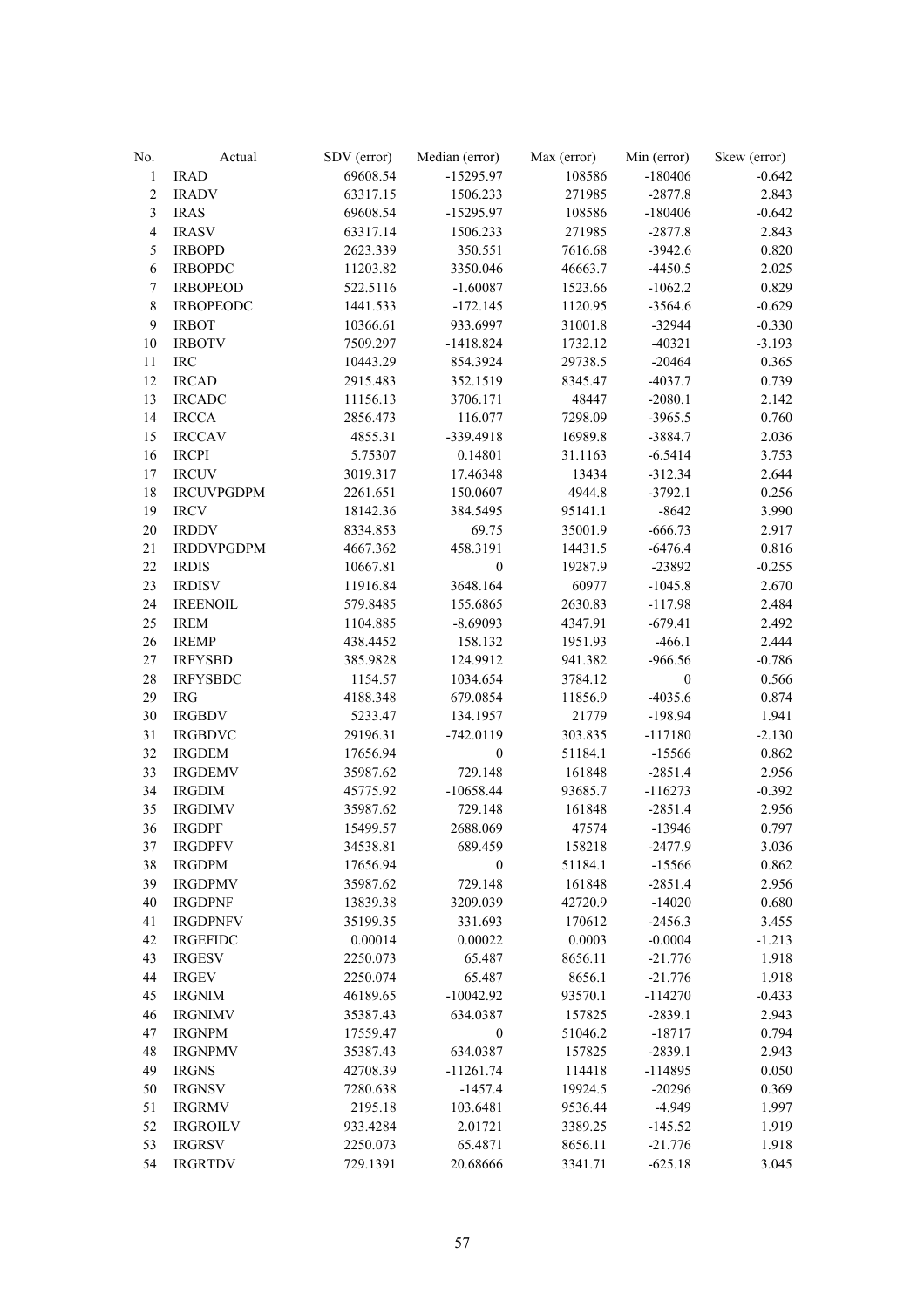| 55       | <b>IRGRTIV</b>     | 1796.731         | 23.99442         | 6656.53          | $-149.15$        | 1.879    |
|----------|--------------------|------------------|------------------|------------------|------------------|----------|
| 56       | <b>IRGRTV</b>      | 2362.145         | 44.8396          | 9546.8           | $-197.92$        | 2.346    |
| 57       | <b>IRGRV</b>       | 7358.37          | 192.3128         | 27937.4          | $-220.72$        | 1.810    |
| 58       | <b>IRGV</b>        | 8386.048         | 98.41781         | 32421.8          | $-251.61$        | 2.365    |
|          |                    |                  |                  | 28809.1          |                  |          |
| 59       | IRI                | 11480.72         | $-2883.722$      |                  | $-20263$         | 0.677    |
| 60       | <b>IRIG</b>        | 2100.879         | $-238.7355$      | 4935.45          | -3898.7          | 0.365    |
| 61       | <b>IRIGV</b>       | 2476.581         | 6.12137          | 2753.66          | $-11862$         | $-3.424$ |
| 62       | IRII               | 8660.515         | $-285.43$        | 24121.4          | $-19091$         | 0.351    |
| 63       | <b>IRIIV</b>       | 2867.972         | $-1.20054$       | 5110.1           | $-11359$         | $-2.094$ |
| 64       | <b>IRINFCPI</b>    | 0.21134          | 0.02048          | 0.71623          | $-0.4706$        | 0.439    |
| 65       | <b>IRINFWPI</b>    | 0.14849          | $-0.00864$       | 0.49043          | $-0.362$         | 0.406    |
| 66       | <b>IRINPUT</b>     | 17513.59         | -4001.943        | 25146.9          | -43691           | $-0.605$ |
| 67       | <b>IRINPUTV</b>    | 10028.68         | 170.5308         | 48935.9          | $-2483.5$        | 3.355    |
| 68       | <b>IRIP</b>        | 10078.81         | $-1752.746$      | 24827.3          | $-16824$         | 0.569    |
| 69       | <b>IRIPV</b>       | 9992.085         | $-1032.701$      | 30515.5          | $-7876.5$        | 1.637    |
| 70       | <b>IRIRNB</b>      | 4.97397          | 1.01711          | 22.4652          | $-9.3212$        | 1.548    |
| 71       | <b>IRIT</b>        | 2514.394         | $-1846.924$      | 4356.79          | $-4598.7$        | 0.392    |
| 72       | <b>IRITV</b>       | 1268.928         | 6.00461          | 6044.66          | $-886.2$         | 2.525    |
| 73       | <b>IRIV</b>        | 8841.099         | $-565.837$       | 22598.1          | $-6709.5$        | 1.403    |
| 74       | <b>IRK</b>         | 75027.94         | $-3343.102$      | 163252           | $-109423$        | 0.680    |
|          |                    |                  |                  |                  |                  |          |
| 75       | <b>IRKADC</b>      | $\boldsymbol{0}$ | $\boldsymbol{0}$ | $\boldsymbol{0}$ | $\boldsymbol{0}$ | 2.913    |
| 76       | <b>IRKV</b>        | 144736.5         | $-4341.681$      | 700950           | $-114544$        | 2.882    |
| $77 \,$  | <b>IRM</b>         | 13779.28         | $-2801.619$      | 41897.7          | -34586           | 0.751    |
| 78       | <b>IRM2NFAD</b>    | 10478.32         | 2649.58          | 44436.9          | $-3614.8$        | 2.081    |
| 79       | <b>IRM2NFAV</b>    | 18702.72         | 241.1253         | 77875.6          | $-331.55$        | 2.396    |
| 80       | IRM2NGGV           | 29196.31         | $-742.0119$      | 303.84           | $-117180$        | $-2.130$ |
| 81       | <b>IRM2NGSV</b>    | 2110.43          | -49.83421        | 3802.84          | $-9477$          | $-2.204$ |
| 82       | IRM2NGSVPGDPM      | 5626.074         | $\boldsymbol{0}$ | 16485.9          | $-7632.2$        | 0.832    |
| 83       | <b>IRM2NGV</b>     | 30073.96         | $-854.8265$      | 1938.76          | $-122549$        | $-2.188$ |
| 84       | <b>IRM2NPV</b>     | 24018.54         | 283.159          | 84721.9          | $-265.23$        | 1.896    |
| 85       | IRM2NPVPGDPM       | 23750.87         | 3785.609         | 55904.3          | $-24650$         | 0.178    |
| 86       | <b>IRM2NWV</b>     | 15601.66         | 254.2183         | 78759.1          | $-3812.7$        | 3.381    |
| $\bf 87$ | IRM2V              | 26932.46         | 96.835           | 108232           | $-2157.2$        | 2.599    |
| $\bf 88$ | <b>IRMFY</b>       | 1050.855         | $-104.394$       | 2673.53          | $-3823.6$        | $-0.717$ |
| 89       | <b>IRMFYSD</b>     | 360.0307         | $-17.37723$      | 734.756          | $-1385.3$        | $-0.819$ |
| 90       | <b>IRMFYV</b>      | 757.9476         | 71.00316         | 3433.98          | $-313.09$        | 2.736    |
| 91       | <b>IRMG</b>        | 10925.61         | $-55.80474$      | 35317.6          | $-21105$         | 0.954    |
|          | 92 IRMGD           | 3074.863         | $-14.6765$       | 11107            | $-5572$          | 1.543    |
| 93       | <b>IRMGDCIFP</b>   | 27.95743         |                  | 90.3739          | $-54.007$        | 0.954    |
|          |                    |                  | $-0.14281$       |                  |                  |          |
| 94       | <b>IRMGV</b>       | 14368.93         | 1492.366         | 67837.2          | $-2004.9$        | 2.465    |
| 95       | <b>IRMNFS</b>      | 5127.146         | $-102.6071$      | 9994.44          | $-13481$         | $-0.177$ |
| 96       | <b>IRMNFSD</b>     | 1059.427         | 16.958           | 2713.41          | $-2186.6$        | 0.171    |
| 97       | <b>IRMNFSDCIFP</b> | 13.84876         | 0.14038          | 25.1708          | $-35.612$        | $-0.253$ |
| 98       | <b>IRMNFSV</b>     | 4519.348         | $\boldsymbol{0}$ | 18145.9          | $-326.49$        | 2.544    |
| 99       | <b>IRMSD</b>       | 1143.717         | $\boldsymbol{0}$ | 2461.06          | $-2947.2$        | $-0.169$ |
| 100      | <b>IRMV</b>        | 18735.42         | 1505.523         | 85983.1          | $-2096.5$        | 2.453    |
| 101      | <b>IRNFSBD</b>     | 846.3862         | 132.7499         | 1996.29          | $-2598.1$        | $-0.811$ |
| 102      | <b>IRNFSBDC</b>    | 6437.457         | $-2437.118$      | 10423.6          | $-11326$         | 0.233    |
| 103      | <b>IRNFY</b>       | 1518.516         | 526.2967         | 2716.03          | $-4812.7$        | $-1.712$ |
| 104      | <b>IRNFYV</b>      | 704.8467         | $-8.1721$        | 548.086          | $-4023$          | $-4.124$ |
| 105      | <b>IRNIT</b>       | 3539.426         | -1583.557        | 7791.77          | $-5407.8$        | 0.640    |
| 106      | <b>IRNITV</b>      | 1903.405         | 0.96093          | 7129.85          | $-450$           | 1.783    |
| 107      | <b>IRNNIF</b>      | 44495.41         | -6880.317        | 97364.7          | $-111203$        | $-0.462$ |
| 108      | <b>IRNNIFV</b>     | 30142.09         | 1217.732         | 137205           | $-1643.3$        | 3.165    |
| 109      | <b>IRNNS</b>       | 41588.47         | $-11668.09$      | 114464           | $-113408$        | 0.161    |
|          |                    |                  |                  |                  |                  |          |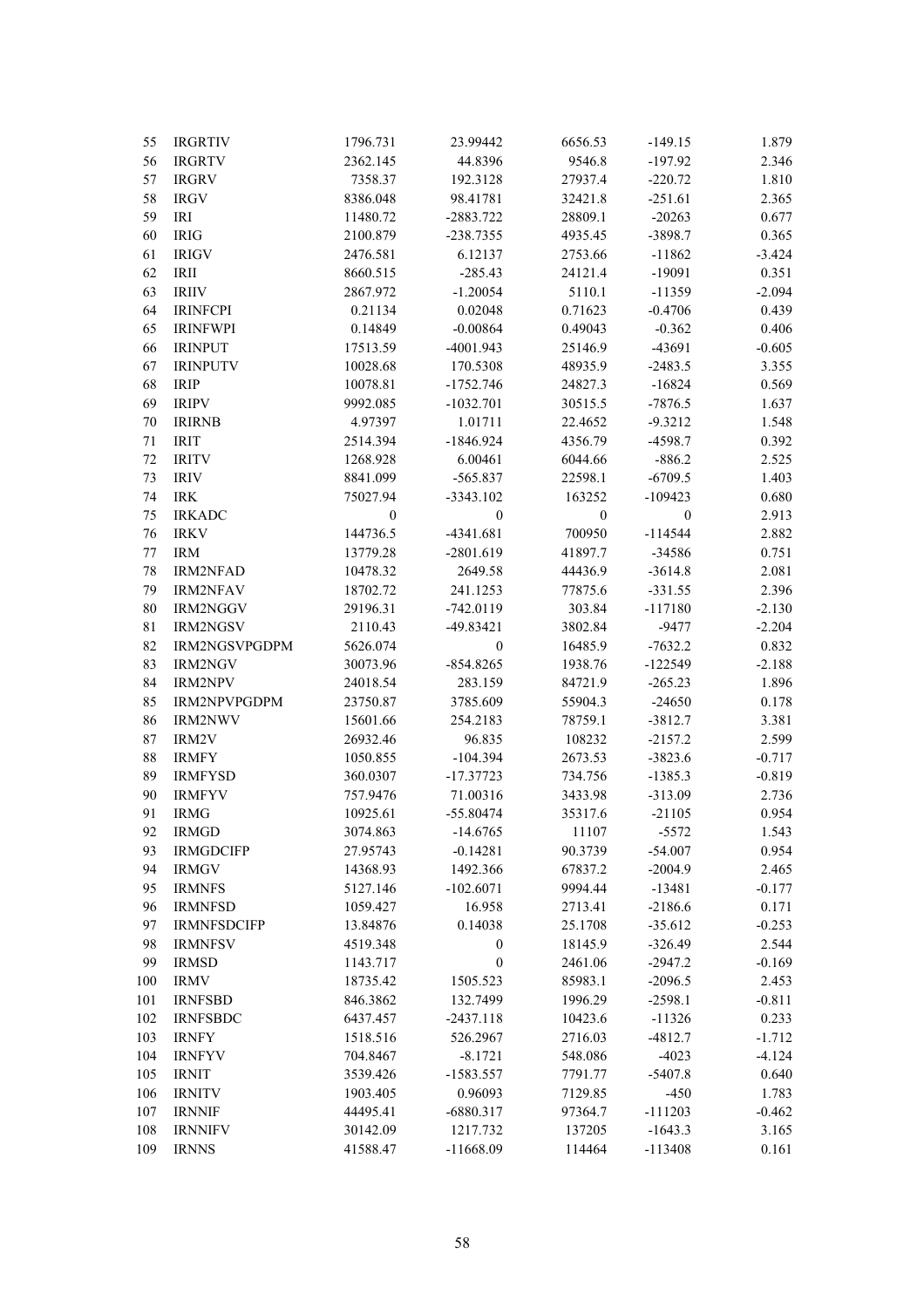| 110 | <b>IRNNSV</b>     | 5630.267         | -1898.234        | 5823.71          | $-25963$         | $-2.045$ |
|-----|-------------------|------------------|------------------|------------------|------------------|----------|
| 111 | <b>IRNTRD</b>     | 2148.925         | 1.6569           | 5371.11          | $-7.828$         | 0.917    |
| 112 | <b>IRNTRDC</b>    | 17153.56         | 4.4183           | 58763.6          | $-21.214$        | 1.709    |
| 113 | <b>IROLV</b>      | $\boldsymbol{0}$ | $\boldsymbol{0}$ | $\boldsymbol{0}$ | $\boldsymbol{0}$ | $-6.172$ |
| 114 | <b>IROLVC</b>     | 0.01078          | $\boldsymbol{0}$ | 0.05             | $\boldsymbol{0}$ | 4.198    |
| 115 | <b>IROUTPUT</b>   | 30844.35         | -495.4133        | 68349.6          | $-50457$         | 0.220    |
| 116 | <b>IROUTPUTV</b>  | 44324.84         | 751.9731         | 207154           | $-3658.3$        | 3.130    |
| 117 | <b>IRPA</b>       | 0.05709          | 0.01113          | 0.30559          | $-0.0124$        | 3.416    |
| 118 | <b>IRPBOT</b>     | 13.44266         | $-0.00102$       | 86.6385          | $-5.7484$        | 6.117    |
| 119 | <b>IRPC</b>       | 0.05867          | 0.00374          | 0.18595          | $-0.1473$        | 0.227    |
| 120 | <b>IRPCCA</b>     | 0.05949          | $-0.02749$       | 0.18742          | $-0.1103$        | 1.468    |
| 121 | <b>IRPDIS</b>     | 3.6035           | 0.16487          | 8.93341          | $-20.801$        | $-4.248$ |
| 122 | <b>IRPG</b>       | 0.15493          | 0.00339          | 0.82836          | $-0.0793$        | 3.573    |
| 123 | <b>IRPGDEM</b>    | 0.04231          | 0.00506          | 0.21266          | $-0.0143$        | 3.170    |
| 124 | <b>IRPGDIM</b>    | 0.05846          | 0.01243          | 0.30168          | $-0.0138$        | 3.130    |
| 125 | <b>IRPGDPF</b>    | 0.04231          | 0.00505          | 0.21266          | $-0.0143$        | 3.170    |
| 126 | <b>IRPGDPM</b>    | 0.04231          | 0.00506          | 0.21266          | $-0.0143$        | 3.170    |
| 127 | <b>IRPGDPNF</b>   | 0.06227          | 0.00304          | 0.31915          | $-0.0645$        | 3.354    |
| 128 | <b>IRPGNIM</b>    | 0.05817          | 0.01229          | 0.30148          | $-0.0136$        | 3.160    |
| 129 | <b>IRPGNPM</b>    | 0.04198          | 0.00469          | 0.21219          | $-0.0151$        | 3.195    |
| 130 | <b>IRPGNS</b>     | 0.18439          | $-0.0577$        | 0.55745          | $-0.4569$        |          |
|     |                   |                  |                  |                  |                  | 1.197    |
| 131 | <b>IRPI</b>       | 0.07168          | $-0.0298$        | 0.28842          | $-0.1144$        | 2.324    |
| 132 | <b>IRPIG</b>      | 0.08347          | 0.0049           | 0.13551          | $-0.3554$        | $-2.475$ |
| 133 | <b>IRPII</b>      | 0.35229          | $-0.00362$       | 1.92179          | $-0.4836$        | 3.607    |
| 134 | <b>IRPINPUT</b>   | 0.02874          | 0.0023           | 0.09144          | $-0.0902$        | $-0.623$ |
| 135 | <b>IRPIP</b>      | 0.1271           | $-0.04833$       | 0.55381          | $-0.1825$        | 2.568    |
| 136 | <b>IRPIT</b>      | 0.0423           | 0.00518          | 0.21266          | $-0.0143$        | 3.170    |
| 137 | <b>IRPK</b>       | 0.07111          | $-0.03088$       | 0.28629          | $-0.1156$        | 2.313    |
| 138 | <b>IRPM</b>       | 0.21687          | 0.02129          | 1.0807           | $-0.0311$        | 2.864    |
| 139 | <b>IRPMFY</b>     | 0.19769          | 0.01708          | 0.79881          | $-0.0242$        | 2.401    |
| 140 | <b>IRPMG</b>      | 0.23396          | 0.02225          | 1.19724          | $-0.0314$        | 3.037    |
| 141 | <b>IRPMNFS</b>    | 0.16706          | 0.01819          | 0.71932          | $-0.0295$        | 2.160    |
| 142 | <b>IRPNFY</b>     | 4.07094          | $\boldsymbol{0}$ | 26.171           | $-0.8885$        | 5.899    |
| 143 | <b>IRPNIT</b>     | 0.0423           | 0.00519          | 0.21266          | $-0.0143$        | 3.171    |
| 144 | <b>IRPNNIF</b>    | 0.06561          | 0.01854          | 0.34796          | $-0.014$         | 3.208    |
| 145 | <b>IRPNNS</b>     | 4.63776          | $\boldsymbol{0}$ | 0.7432           | $-29.949$        | $-6.122$ |
| 146 | <b>IRPOP</b>      | 2884.378         | $-1191.89$       | 3334.42          | $-5059.1$        | 0.060    |
| 147 | <b>IRPOPA</b>     | 859.834          | $-65.861$        | 3052             | $-888.77$        | 1.636    |
| 148 | <b>IRPOPAPOP</b>  | 0.02962          | 0.00395          | 0.06047          | $-0.0485$        | $-0.073$ |
| 149 | <b>IRPOUTPUT</b>  | 0.0327           | 0.0031           | 0.17228          | $-0.034$         | 3.393    |
| 150 | <b>IRPSP</b>      | 0.23906          | 0.01053          | 0.99751          | $-0.2421$        | 2.032    |
| 151 | <b>IRPSUB</b>     | 0.04231          | 0.00505          | 0.21266          | $-0.0143$        | 3.170    |
| 152 | <b>IRPVAOIL</b>   | 0.14649          | 0.00485          | 0.31358          | $-0.5823$        | $-1.271$ |
| 153 | <b>IRPX</b>       | 0.08431          | 0.00138          | 0.36776          | $-0.0303$        | 2.471    |
| 154 | <b>IRPXFY</b>     | 0.14746          | 0.01164          | 0.62201          | $-0.1031$        | 2.379    |
| 155 | <b>IRPXNFS</b>    | 0.43665          | 0.03549          | 1.70635          | $-0.0591$        | 2.203    |
| 156 | <b>IRPXNOILG</b>  | 0.18765          | 0.00287          | 0.95778          | $-0.0228$        | 3.108    |
| 157 | <b>IRPXOIL</b>    | 0.02951          | $-0.00001$       | 0.0882           | $-0.1212$        | $-0.840$ |
| 158 | <b>IRPYD</b>      | 0.07726          | 0.0075           | 0.37933          | $-0.1013$        | 2.906    |
| 159 | <b>IRSBD</b>      | 870.9182         | 157.8512         | 2178.31          | $-2256.1$        | $-0.514$ |
| 160 | <b>IRSBDC</b>     | 5826.503         | $-1929.15$       | 11458.3          | $-9233$          | 0.400    |
| 161 | <b>IRSDV</b>      | 15751.99         | 37.96113         | 61794.4          | $-1288.9$        | 2.445    |
| 162 | <b>IRSDVPGDPM</b> | 10384.71         | $-476.4112$      | 28144.4          | $-11308$         | 1.205    |
| 163 | <b>IRSP</b>       | 7962.388         | 5081.285         | 17512.3          | $-13311$         | $-0.036$ |
| 164 | <b>IRSPV</b>      | 13423.2          | 320.5248         | 52857            | $-2850.1$        | 3.011    |
|     |                   |                  |                  |                  |                  |          |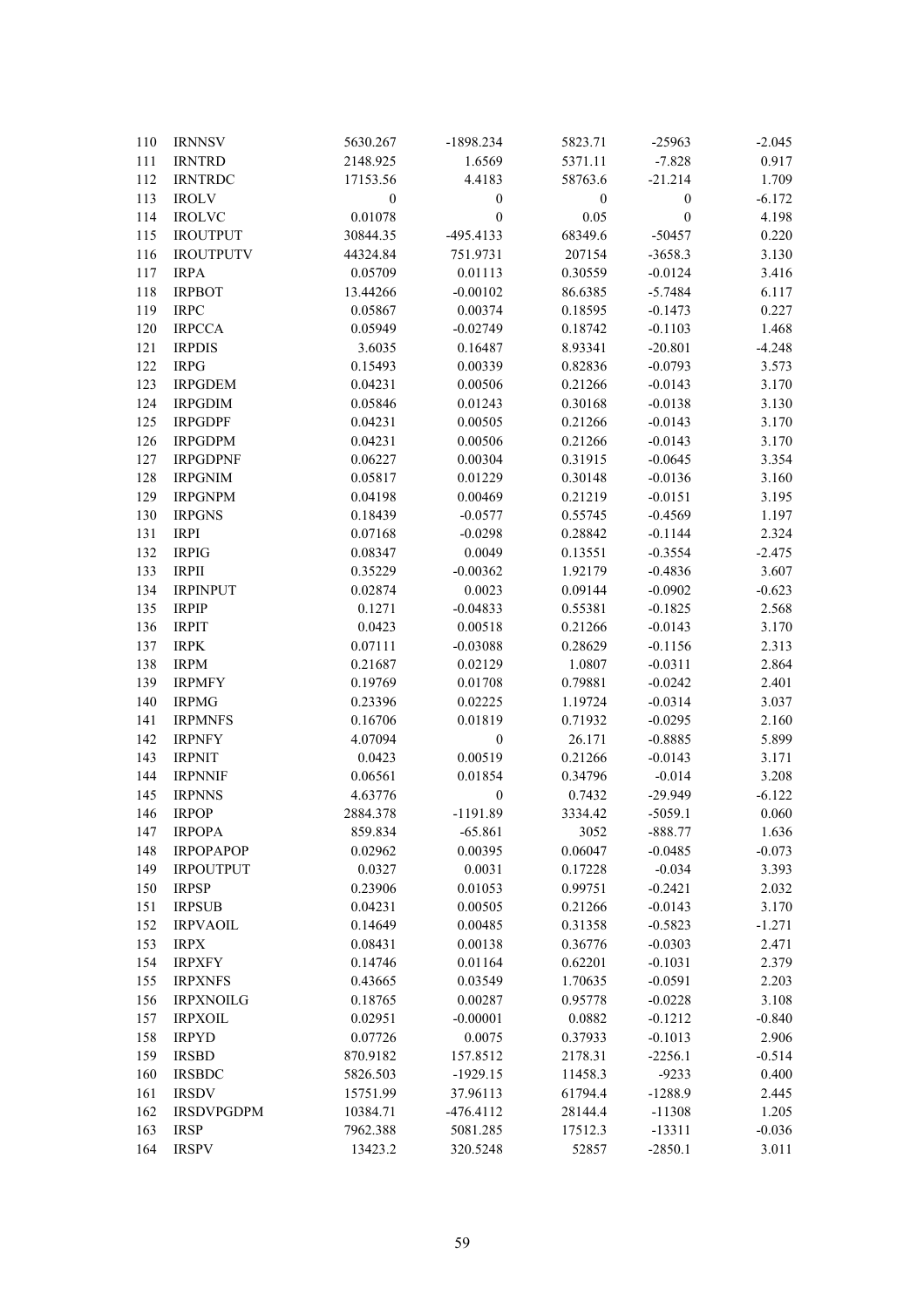| 165 | <b>IRSUB</b>       | 1405.443 | $-9.40486$       | 1942.58 | $-3952$   | $-0.723$ |
|-----|--------------------|----------|------------------|---------|-----------|----------|
| 166 | <b>IRSUBV</b>      | 755.7564 | 2.14942          | 193.339 | $-2482.2$ | $-1.711$ |
| 167 | <b>IRTBD</b>       | 2389.886 | $-52.3127$       | 4707.51 | $-8162.4$ | $-1.010$ |
| 168 | <b>IRTBDC</b>      | 5887.33  | $-116.7332$      | 9484.02 | $-14968$  | $-0.668$ |
| 169 | <b>IRTOT</b>       | 40441.88 | $-12754.96$      | 100274  | $-111951$ | 0.034    |
| 170 | <b>IRUNEMP</b>     | 581.8756 | $-171.4103$      | 1276.68 | $-921.22$ | 0.739    |
| 171 | <b>IRUNEMPR</b>    | 3.84002  | $-1.3249$        | 6.08536 | $-9.563$  | $-0.021$ |
| 172 | <b>IRVAOIL</b>     | 2343.701 | $\boldsymbol{0}$ | 6623.83 | $-2464.8$ | 0.981    |
| 173 | <b>IRVAOILV</b>    | 6357.55  | 168.2793         | 18111.4 | $-12394$  | 1.269    |
| 174 | <b>IRWIND</b>      | 33.00208 | 0.53188          | 140.217 | $-0.3074$ | 2.524    |
| 175 | <b>IRWINDPGDPM</b> | 28.06701 | 13.6769          | 63.1035 | $-20.334$ | 0.146    |
| 176 | <b>IRWPI</b>       | 7.35896  | $\boldsymbol{0}$ | 10.3924 | $-24.088$ | $-1.649$ |
| 177 | <b>IRWPID</b>      | 5.6873   | 0.17817          | 22.7779 | $-15.92$  | 0.562    |
| 178 | <b>IRWPIM</b>      | 13.13095 | 0.1824           | 1.71923 | $-41.912$ | $-1.787$ |
| 179 | <b>IRWPIX</b>      | 28.18478 | $-0.41754$       | 0.3287  | $-124.09$ | $-2.545$ |
| 180 | <b>IRX</b>         | 6373.072 | 153.8278         | 14980.2 | $-9535.3$ | 0.467    |
| 181 | <b>IRXFY</b>       | 1070.229 | 264.5358         | 2281.49 | $-3108.5$ | $-0.925$ |
| 182 | <b>IRXFYSD</b>     | 262.8308 | 69.8626          | 520.3   | $-751.18$ | $-0.672$ |
| 183 | <b>IRXFYV</b>      | 423.176  | 23.90678         | 2006.94 | $-1352.6$ | 1.341    |
| 184 | <b>IRXGD</b>       | 1645.013 | $-51.011$        | 4701.31 | $-1666.3$ | 0.963    |
| 185 | <b>IRXGNOD</b>     | 548.7347 | 69.9051          | 1536.57 | $-570.56$ | 0.467    |
| 186 | <b>IRXGNODOP</b>   | 7.71608  | 1.17685          | 14.8461 | $-16.117$ | $-0.180$ |
| 187 | <b>IRXNFS</b>      | 688.4932 | 220.691          | 2301.62 | $-872.94$ | 0.813    |
| 188 | <b>IRXNFSD</b>     | 426.2274 | 51.7697          | 1517.4  | $-324.95$ | 1.261    |
| 189 | <b>IRXNFSDOP</b>   | 4.31469  | 1.38304          | 14.4239 | $-5.4706$ | 0.813    |
| 190 | <b>IRXNFSV</b>     | 3809.859 | 32.27618         | 17109.6 | $-6.6514$ | 3.071    |
| 191 | <b>IRXNOILG</b>    | 3977.435 | 606.636          | 7652.74 | $-8308.1$ | $-0.180$ |
| 192 | <b>IRXNOILGV</b>   | 5277.254 | 36.75679         | 20037.1 | $-81.476$ | 2.242    |
| 193 | <b>IRXOIL</b>      | 2829.826 | $\boldsymbol{0}$ | 7991.71 | $-2963.9$ | 0.994    |
| 194 | <b>IRXOILB</b>     | 71.73356 | $\boldsymbol{0}$ | 202.583 | $-75.132$ | 0.994    |
| 195 | <b>IRXOILD</b>     | 1363.203 | $\mathbf{0}$     | 3966.93 | $-2148.4$ | 0.716    |
| 196 | <b>IRXOILV</b>     | 3592.892 | $\mathbf{0}$     | 12332.1 | $-314.12$ | 1.740    |
| 197 | <b>IRXSD</b>       | 494.5804 | 163.5171         | 1618.88 | $-768.87$ | 0.454    |
| 198 | <b>IRXV</b>        | 12295.99 | 20.26664         | 47891   | $-364.41$ | 2.342    |
| 199 | $\rm IRYD$         | 11878.73 | 5289.691         | 34385.1 | $-18209$  | 0.231    |
| 200 | <b>IRYDV</b>       | 30619.63 | 575.9982         | 146258  | $-8602$   | 3.504    |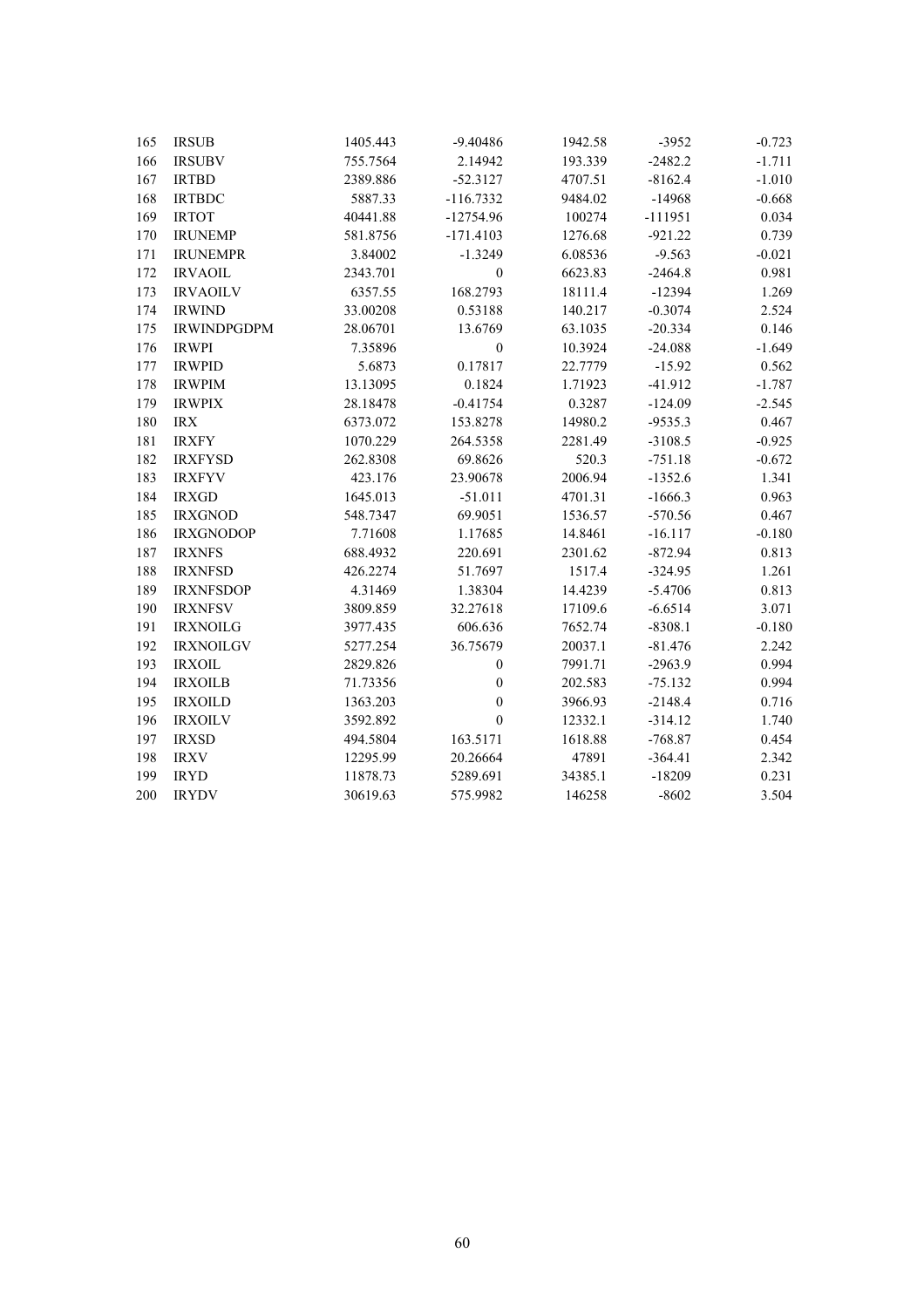|                |                   | Kurtosis | <b>RMS</b> |    | Mean %   |    | RMS % | Mean abs |           | MA %  |
|----------------|-------------------|----------|------------|----|----------|----|-------|----------|-----------|-------|
| No.            | Actual            | (error)  | Error      |    | error    |    | error | error    |           | error |
| $\mathbf{1}$   | <b>IRAD</b>       | 3.149    | 69582      |    | $-0.071$ |    | 0.194 | 53148.82 |           | 0.167 |
| $\overline{2}$ | <b>IRADV</b>      | 10.329   | 68259      |    | 0.345    |    | 0.523 | 27795.84 |           | 0.376 |
| $\mathfrak{Z}$ | <b>IRAS</b>       | 3.149    | 69582      |    | $-0.071$ |    | 0.194 | 53148.82 |           | 0.167 |
| $\overline{4}$ | <b>IRASV</b>      | 10.329   | 68259      |    | 0.345    |    | 0.523 | 27795.83 |           | 0.376 |
| 5              | <b>IRBOPD</b>     | 3.275    | 2962.8     | NA |          | NA |       | 1938.736 | NA        |       |
| $\sqrt{6}$     | <b>IRBOPDC</b>    | 6.686    | 13097      | NA |          | NA |       | 7752.66  | NA        |       |
| $\tau$         | <b>IRBOPEOD</b>   | 4.444    | 517.89     | NA |          | NA |       | 335.5199 | NA        |       |
| $\,$ 8 $\,$    | <b>IRBOPEODC</b>  | 1.923    | 1696.8     | NA |          | NA |       | 1142.461 | NA        |       |
| 9              | <b>IRBOT</b>      | 5.613    | 10256      | NA |          | NA |       | 6858.135 | NA        |       |
| 10             | <b>IRBOTV</b>     | 14.537   | 8326.1     | NA |          | NA |       | 3996.316 | NA        |       |
| 11             | <b>IRC</b>        | 3.205    | 10709      |    | 0.011    |    | 0.092 | 7568.52  |           | 0.073 |
| 12             | <b>IRCAD</b>      | 3.194    | 3237       | NA |          | NA |       | 2197.575 | NA        |       |
| 13             | <b>IRCADC</b>     | 7.113    | 13574      | NA |          | NA |       | 8104.387 | <b>NA</b> |       |
| 14             | <b>IRCCA</b>      | 2.976    | 2845.5     |    | $-0.010$ |    | 0.165 | 2091.884 |           | 0.117 |
| 15             | <b>IRCCAV</b>     | 6.027    | 5006       |    | $-3.390$ |    | 5.890 | 2505.813 |           | 3.474 |
| 16             | <b>IRCPI</b>      | 19.216   | 5.7676     |    | 0.182    |    | 0.477 | 2.48702  |           | 0.303 |
| 17             | <b>IRCUV</b>      | 9.238    | 3239.9     |    | 0.338    |    | 0.567 | 1313.334 |           | 0.366 |
| 18             | <b>IRCUVPGDPM</b> | 2.157    | 2337.4     |    | 0.011    |    | 0.187 | 1819.602 |           | 0.150 |
| 19             | <b>IRCV</b>       | 18.422   | 18443      |    | 0.519    |    | 0.919 | 5877.026 |           | 0.579 |
| 20             | <b>IRDDV</b>      | 10.432   | 8854.4     |    | 0.446    |    | 0.730 | 3391.706 |           | 0.499 |
| 21             | <b>IRDDVPGDPM</b> | 3.415    | 4980.6     |    | 0.056    |    | 0.133 | 3317.155 |           | 0.104 |
| 22             | <b>IRDIS</b>      | 2.599    | 10540      | NA |          | NA |       | 8325.456 | NA        |       |
| 23             | <b>IRDISV</b>     | 11.002   | 14107      | NA |          | NA |       | 7878.36  | NA        |       |
| 24             | <b>IREENOIL</b>   | 8.514    | 659.52     |    | 0.984    |    | 1.455 | 342.8541 |           | 1.116 |
| 25             | <b>IREM</b>       | 8.523    | 1158.4     |    | $-0.753$ |    | 2.188 | 553.9173 |           | 1.128 |
| 26             | <b>IREMP</b>      | 9.673    | 492.81     |    | 0.019    |    | 0.033 | 285.2757 |           | 0.023 |
| 27             | <b>IRFYSBD</b>    | 3.988    | 388.31     | NA |          | NA |       | 295.1375 | NA        |       |
| 28             | <b>IRFYSBDC</b>   | 2.056    | 1924.9     | NA |          | NA |       | 1550.523 | NA        |       |
| 29             | <b>IRG</b>        | 2.704    | 4666.6     |    | 0.007    |    | 0.167 | 3340.685 |           | 0.131 |
| 30             | <b>IRGBDV</b>     | 6.019    | 5897.8     | NA |          | NA |       | 2856.857 | NA        |       |
| 31             | <b>IRGBDVC</b>    | 6.434    | 32185      | NA |          | NA |       | 14318.99 | NA        |       |
| 32             | <b>IRGDEM</b>     | 2.590    | 18765      |    | 0.010    |    | 0.083 | 13449.64 |           | 0.067 |
| 33             | <b>IRGDEMV</b>    | 10.853   | 38391      |    | 0.356    |    | 0.584 | 14798.4  |           | 0.378 |
| 34             | <b>IRGDIM</b>     | 3.208    | 46386      |    | $-0.100$ |    | 0.246 | 33837.87 |           | 0.195 |
| 35             | <b>IRGDIMV</b>    | 10.853   | 38391      |    | 0.356    |    | 0.584 | 14798.39 |           | 0.378 |
| 36             | <b>IRGDPF</b>     | 2.730    | 17103      |    | 0.018    |    | 0.077 | 12552.74 |           | 0.065 |
| 37             | <b>IRGDPFV</b>    | 11.333   | 36751      |    | 0.373    |    | 0.614 | 13893.08 |           | 0.390 |
| 38             | <b>IRGDPM</b>     | 2.590    | 18765      |    | 0.010    |    | 0.083 | 13449.64 |           | 0.067 |
| 39             | <b>IRGDPMV</b>    | 10.853   | 38391      |    | 0.356    |    | 0.584 | 14798.39 |           | 0.378 |
| 40             | <b>IRGDPNF</b>    | 2.708    | 15233      |    | 0.013    |    | 0.098 | 11515.27 |           | 0.084 |
| 41             | <b>IRGDPNFV</b>   | 14.013   | 36590      |    | 0.292    |    | 0.548 | 11772.85 |           | 0.338 |
| 42             | <b>IRGEFIDC</b>   | 4.977    | 0.0002     | NA |          | NA |       | 0.00014  | NA        |       |
| 43             | <b>IRGESV</b>     | 5.506    | 2523.3     |    | 1.865    |    | 3.129 | 1196.195 |           | 1.889 |
| 44             | <b>IRGEV</b>      | 5.506    | 2523.3     |    | 0.093    |    | 0.126 | 1196.195 |           | 0.095 |
| 45             | <b>IRGNIM</b>     | 3.247    | 46711      |    | $-0.095$ |    | 0.242 | 33727.59 |           | 0.191 |
| 46             | <b>IRGNIMV</b>    | 10.748   | 37764      |    | 0.362    |    | 0.598 | 14595.32 |           | 0.385 |
| 47             | <b>IRGNPM</b>     | 2.572    | 18804      |    | 0.015    |    | 0.081 | 13432.97 |           | 0.065 |
| 48             | <b>IRGNPMV</b>    | 10.748   | 37764      |    | 0.362    |    | 0.598 | 14595.32 |           | 0.385 |
| 49             | <b>IRGNS</b>      | 4.779    | 44646      |    | $-0.227$ |    | 0.658 | 29783.37 |           | 0.475 |
| 50             | <b>IRGNSV</b>     | 5.514    | 7387.5     |    | $-2.799$ |    | 4.319 | 4600.458 |           | 2.863 |
| 51             | <b>IRGRMV</b>     | 6.512    | 2503.3     |    | 1.637    |    | 2.169 | 1250.322 |           | 1.656 |
| 52             | <b>IRGROILV</b>   | 5.239    | 1015       |    | 0.033    |    | 0.072 | 444.4493 |           | 0.055 |
| 53             | <b>IRGRSV</b>     | 5.506    | 2523.3     |    | 1.865    |    | 3.129 | 1196.195 |           | 1.889 |
| 54             | <b>IRGRTDV</b>    | 12.373   | 760.82     |    | 0.531    |    | 0.935 | 324.7449 |           | 0.591 |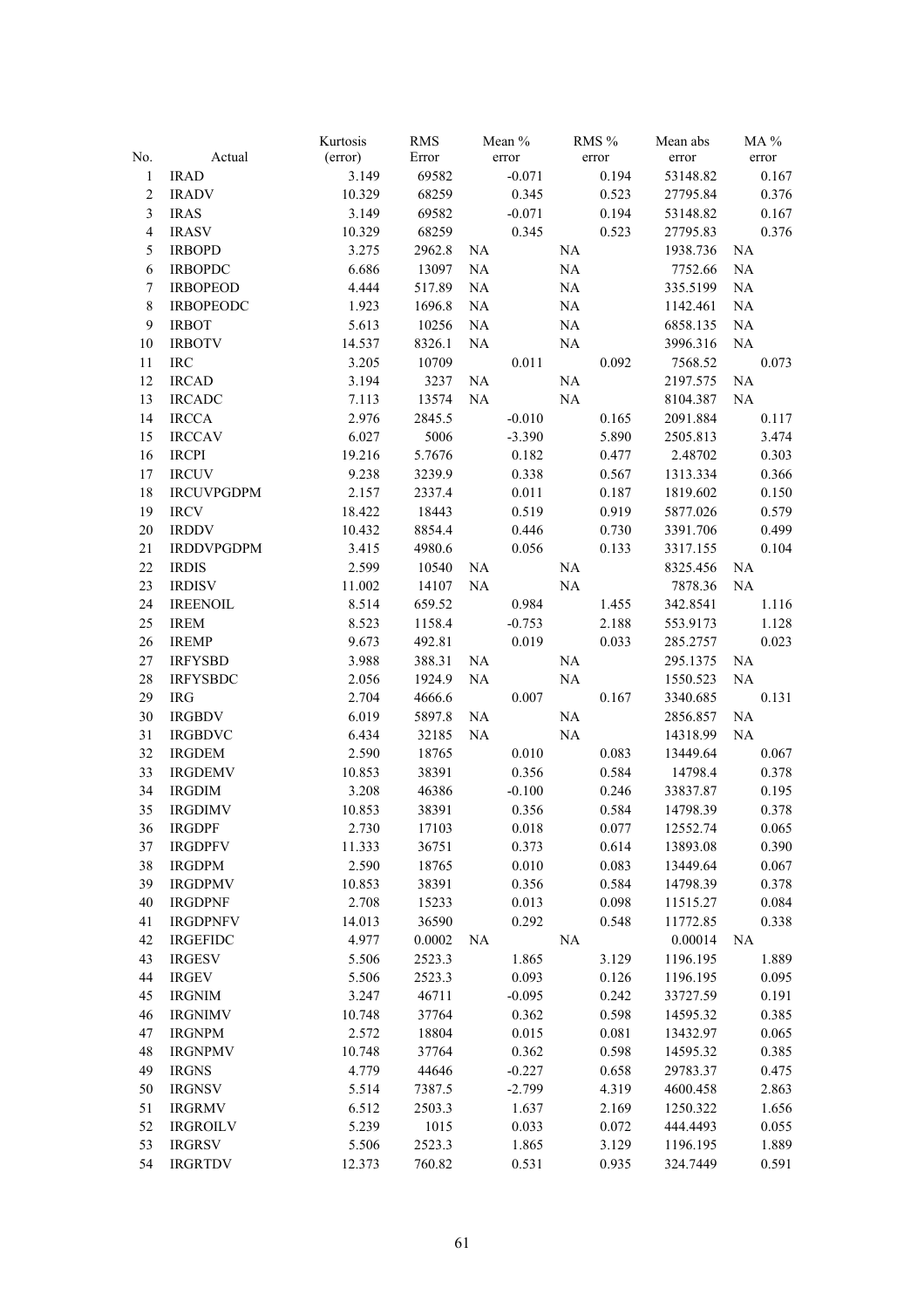| 55     | <b>IRGRTIV</b>     | 5.261  | 1998.6           |                | 0.460    |           | 0.737 | 949.7749             |          | 0.556 |
|--------|--------------------|--------|------------------|----------------|----------|-----------|-------|----------------------|----------|-------|
| 56     | <b>IRGRTV</b>      | 7.908  | 2607.5           |                | 0.374    |           | 0.519 | 1191.426             |          | 0.411 |
| 57     | <b>IRGRV</b>       | 5.166  | 8312.7           |                | 0.366    |           | 0.490 | 4050.278             |          | 0.375 |
| 58     | <b>IRGV</b>        | 7.126  | 8997.5           |                | 0.364    |           | 0.548 | 3557.339             |          | 0.388 |
| 59     | <b>IRI</b>         | 2.681  | 11420            |                | $-0.032$ |           | 0.225 | 9051.932             |          | 0.182 |
| 60     | <b>IRIG</b>        | 2.897  | 2076.8           |                | $-0.067$ |           | 0.174 | 1592.893             |          | 0.125 |
| 61     | <b>IRIGV</b>       | 15.501 | 2450.5           |                | 0.164    |           | 0.377 | 1014.234             |          | 0.232 |
| 62     | IRII               | 3.683  | 8568.2           | NA             |          | NA        |       | 6026.582             | NA       |       |
| 63     | <b>IRIIV</b>       | 8.401  | 2853.3           | NA             |          | NA        |       | 1370.885             | NA       |       |
| 64     | <b>IRINFCPI</b>    | 4.849  | 0.2095           | <b>NA</b>      |          | NA        |       | 0.14832              | NA       |       |
| 65     | <b>IRINFWPI</b>    | 4.486  | 0.147            | $\rm NA$       |          | $\rm NA$  |       | 0.10834              | $\rm NA$ |       |
| 66     | <b>IRINPUT</b>     | 3.213  | 17375            |                | $-0.040$ |           | 0.151 | 13310.15             |          | 0.131 |
| 67     | <b>IRINPUTV</b>    | 13.755 | 10506            |                | 0.173    |           | 0.355 | 3851.271             |          | 0.234 |
| 68     | <b>IRIP</b>        | 2.728  | 10037            |                | $-0.001$ |           | 0.292 | 7717.501             |          | 0.223 |
| 69     | <b>IRIPV</b>       | 4.287  | 10253            |                | $-4.173$ |           | 6.827 | 5880.493             |          | 4.380 |
| $70\,$ | <b>IRIRNB</b>      | 9.547  | 5.069            |                | 0.042    |           | 0.140 | 3.165                |          | 0.092 |
| 71     | <b>IRIT</b>        | 1.877  | 2660.9           |                | $-0.112$ |           | 0.387 | 2324.836             |          | 0.335 |
| 72     | <b>IRITV</b>       | 10.044 | 1341.9           |                | 0.110    |           | 0.356 | 624.9807             |          | 0.285 |
| 73     | <b>IRIV</b>        | 3.345  | 9124.2           |                | $-2.302$ |           | 3.757 | 5388.517             |          | 2.436 |
| 74     | <b>IRK</b>         | 2.482  | 74987            |                | $-0.130$ |           | 0.262 | 54589.99             |          | 0.185 |
| 75     | <b>IRKADC</b>      | 10.537 | $\boldsymbol{0}$ | NA             |          | $\rm NA$  |       | $\mathbf{0}$         | NA       |       |
| 76     | <b>IRKV</b>        | 12.033 | 148392           |                | $-1.922$ |           | 3.087 | 65837.22             |          | 1.993 |
| $77\,$ | <b>IRM</b>         | 4.629  | 13676            |                | $-0.028$ |           | 0.334 | 9474.954             |          | 0.245 |
| $78\,$ | <b>IRM2NFAD</b>    | 7.042  | 12211            | NA             |          | NA        |       | 7176.907             | NA       |       |
| 79     | <b>IRM2NFAV</b>    | 7.844  | 20353            |                |          |           |       |                      |          |       |
| $80\,$ | IRM2NGGV           | 6.434  | 32185            | NA<br>$\rm NA$ |          | NA<br>NA  |       | 8588.477<br>14318.99 | NA       |       |
| 81     | IRM2NGSV           | 11.087 |                  | $\rm NA$       |          | NA        |       |                      | NA       |       |
| 82     | IRM2NGSVPGDPM      | 3.182  | 2090.7<br>5655.4 | $\rm NA$       |          | NA        |       | 1026.847             | NA       |       |
|        |                    |        |                  |                |          |           |       | 4283.895             | NA       |       |
| 83     | IRM2NGV            | 6.712  | 33031            | <b>NA</b>      |          | $\rm NA$  |       | 14731.8              | NA       |       |
| 84     | <b>IRM2NPV</b>     | 5.082  | 26675            |                | 0.386    |           | 0.528 | 12220.97             |          | 0.427 |
| 85     | IRM2NPVPGDPM       | 1.812  | 26400            |                | 0.109    |           | 0.384 | 21208.58             |          | 0.328 |
| 86     | <b>IRM2NWV</b>     | 14.349 | 16205            | NA             |          | $\rm NA$  |       | 6295.559             | NA       |       |
| 87     | IRM2V              | 8.769  | 28903            |                | 0.382    |           | 0.617 | 11661.43             |          | 0.420 |
| $88\,$ | <b>IRMFY</b>       | 6.026  | 1047             |                | $-0.017$ |           | 0.306 | 684.8122             |          | 0.214 |
| 89     | <b>IRMFYSD</b>     | 6.193  | 357.71           |                | 0.025    |           | 0.343 | 247.2055             |          | 0.241 |
| 90     | <b>IRMFYV</b>      | 9.917  | 817.98           |                | 0.736    |           | 1.203 | 364.5234             |          | 0.867 |
| 91     | <b>IRMG</b>        | 4.867  | 10931            |                | 0.040    |           | 0.249 | 6779.403             |          | 0.154 |
|        | 92 IRMGD           | 6.113  | 3118.8           |                | 0.026    |           | 0.234 | 1729.064             |          | 0.148 |
| 93     | <b>IRMGDCIFP</b>   | 4.867  | 27.97            |                | 0.026    |           | 0.234 | 17.34774             |          | 0.148 |
| 94     | <b>IRMGV</b>       | 9.149  | 16006            |                | 1.094    |           | 1.497 | 7655.862             |          | 1.234 |
| 95     | <b>IRMNFS</b>      | 2.618  | 5082.9           |                | $-0.960$ |           | 2.831 | 4140.65              |          | 2.025 |
| 96     | <b>IRMNFSD</b>     | 2.856  | 1086.2           |                | $-2.416$ |           | 6.063 | 814.033              |          | 3.563 |
| 97     | <b>IRMNFSDCIFP</b> | 2.474  | 13.712           |                | $-2.416$ |           | 6.063 | 11.29001             |          | 3.563 |
| 98     | <b>IRMNFSV</b>     | 8.587  | 4870.8           |                | $-3.129$ |           | 7.206 | 2028.85              |          | 4.805 |
| 99     | <b>IRMSD</b>       | 3.296  | 1157.9           |                | $-0.289$ |           | 1.120 | 876.9343             |          | 0.764 |
| 100    | <b>IRMV</b>        | 8.811  | 20733            |                | 0.819    |           | 1.247 | 9602.594             |          | 1.014 |
| 101    | <b>IRNFSBD</b>     | 4.680  | 836.49           | NA             |          | <b>NA</b> |       | 574.1557             | NA       |       |
| 102    | <b>IRNFSBDC</b>    | 1.757  | 6934.2           | NA             |          | NA        |       | 5815.246             | NA       |       |
| 103    | <b>IRNFY</b>       | 6.942  | 1538.4           | <b>NA</b>      |          | <b>NA</b> |       | 1092.727             | NA       |       |
| 104    | <b>IRNFYV</b>      | 21.561 | 725.98           | <b>NA</b>      |          | <b>NA</b> |       | 262.3138             | NA       |       |
| 105    | <b>IRNIT</b>       | 2.397  | 3566.7           | <b>NA</b>      |          | NA        |       | 3035.52              | NA       |       |
| 106    | <b>IRNITV</b>      | 4.919  | 2057.7           | <b>NA</b>      |          | $\rm NA$  |       | 987.416              | NA       |       |
| 107    | <b>IRNNIF</b>      | 3.811  | 45004            |                | $-0.098$ |           | 0.261 | 30547.56             |          | 0.203 |
| 108    | <b>IRNNIFV</b>     | 11.923 | 32110            |                | 0.678    |           | 1.097 | 12095.65             |          | 0.685 |
| 109    | <b>IRNNS</b>       | 5.079  | 43724            | NA             |          | <b>NA</b> |       | 29297.63             | NA       |       |
|        |                    |        |                  |                |          |           |       |                      |          |       |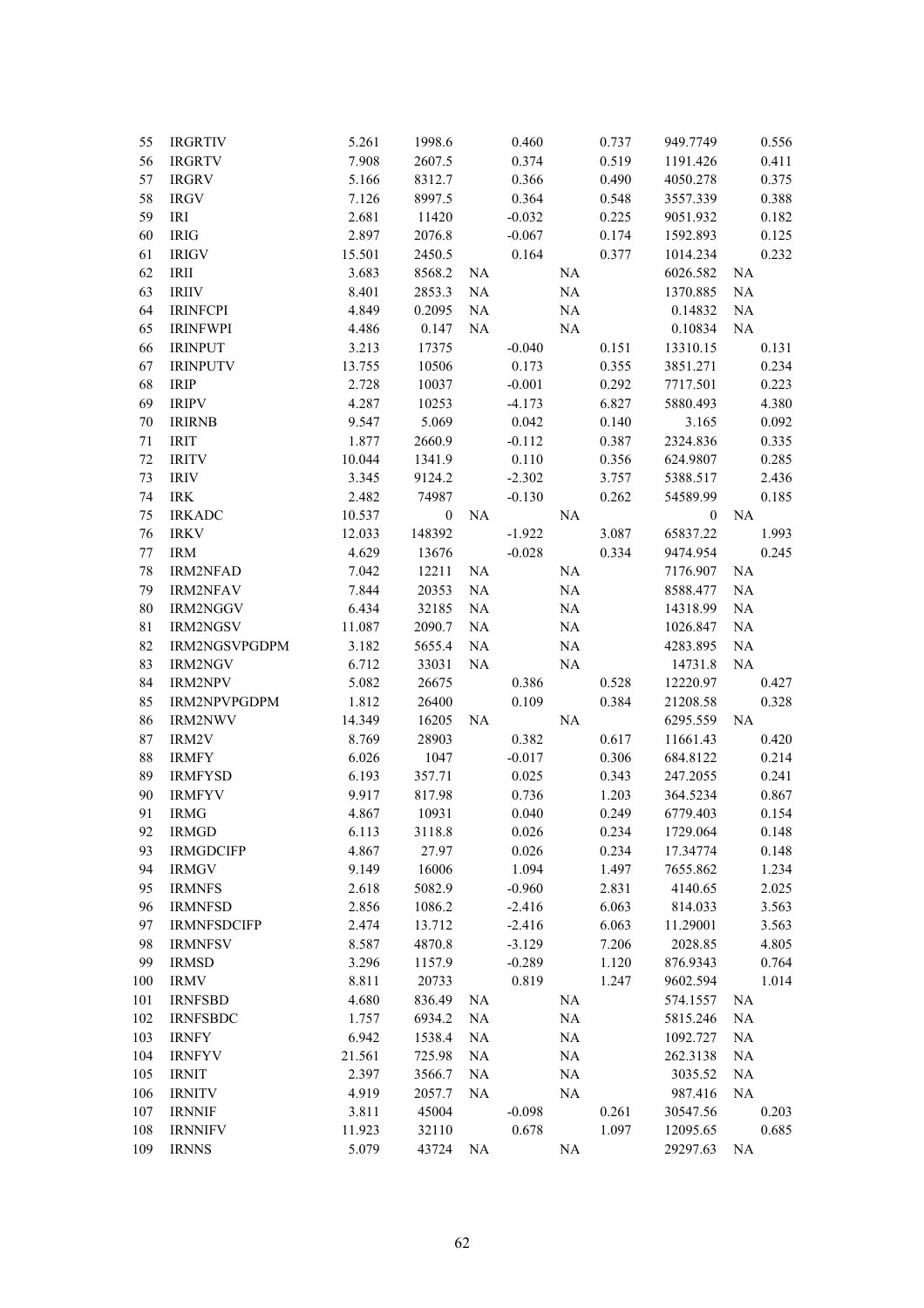| 110        | <b>IRNNSV</b>                     | 8.321            | 6374.7           | NA        |                   | NA             | 3760.04            | NA             |
|------------|-----------------------------------|------------------|------------------|-----------|-------------------|----------------|--------------------|----------------|
| 111        | <b>IRNTRD</b>                     | 1.941            | 2542.5           | $\rm NA$  |                   | $\rm NA$       | 1399.864           | <b>NA</b>      |
| 112        | <b>IRNTRDC</b>                    | 4.495            | 19286            | $\rm NA$  |                   | NA             | 9206.745           | NA             |
| 113        | <b>IROLV</b>                      | 39.071           | $\mathbf{0}$     | $\rm NA$  |                   | $\rm NA$       | $\boldsymbol{0}$   | NA             |
| 114        | <b>IROLVC</b>                     | 18.596           | 0.0109           | NA        |                   | $\rm NA$       | 0.00238            | NA             |
| 115        | <b>IROUTPUT</b>                   | 2.214            | 31069            |           | $-0.004$          | 0.095          | 23996.13           | 0.080          |
| 116        | <b>IROUTPUTV</b>                  | 12.013           | 47026            |           | 0.296             | 0.508          | 17682.87           | 0.322          |
| 117        | <b>IRPA</b>                       | 15.270           | 0.0623           |           | 0.564             | 0.909          | 0.02821            | 0.608          |
| 118        | <b>IRPBOT</b>                     | 38.646           | 13.407           | NA        |                   | $\rm NA$       | 2.41641            | NA             |
| 119        | <b>IRPC</b>                       | 6.284            | 0.058            |           | 0.522             | 0.940          | 0.03345            | 0.606          |
| 120        | <b>IRPCCA</b>                     | 5.479            | 0.0606           |           | $-3.551$          | 5.886          | 0.04654            | 3.591          |
| 121        | <b>IRPDIS</b>                     | 27.702           | 3.561            | <b>NA</b> |                   | $\rm NA$       | 1.08554            | <b>NA</b>      |
| 122        | <b>IRPG</b>                       | 16.696           | 0.1604           |           | 0.449             | 0.822          | 0.05893            | 0.506          |
| 123        | <b>IRPGDEM</b>                    | 13.179           | 0.0452           |           | 0.366             | 0.643          | 0.01968            | 0.389          |
| 124        | <b>IRPGDIM</b>                    | 13.200           | 0.0646           |           | 0.701             | 1.191          | 0.03076            | 0.746          |
| 125        | <b>IRPGDPF</b>                    | 13.179           | 0.0452           |           | 0.366             | 0.643          | 0.01968            | 0.389          |
| 126        | <b>IRPGDPM</b>                    | 13.179           | 0.0452           |           | 0.366             | 0.643          | 0.01968            | 0.389          |
| 127        | <b>IRPGDPNF</b>                   | 15.476           | 0.0634           |           | 0.298             | 0.608          | 0.02701            | 0.366          |
| 128        | <b>IRPGNIM</b>                    | 13.432           | 0.0641           |           | 0.689             | 1.170          | 0.03026            | 0.734          |
| 129        | <b>IRPGNPM</b>                    | 13.417           | 0.0447           |           | 0.362             | 0.642          | 0.01941            | 0.386          |
| 130        | <b>IRPGNS</b>                     | 5.861            | 0.1873           |           | $-4.327$          | 29.170         | 0.13073            | 13.818         |
| 131        | <b>IRPI</b>                       | 9.666            | 0.0724           |           | $-3.037$          | 4.977          | 0.04999            | 3.067          |
| 132        | <b>IRPIG</b>                      | 10.518           | 0.0831           |           | 0.288             | 0.520          | 0.04003            | 0.360          |
| 133        | <b>IRPII</b>                      | 18.866           | 0.357            | NA        |                   | $\rm NA$       | 0.14815            | <b>NA</b>      |
| 134        | <b>IRPINPUT</b>                   | 7.334            | 0.0288           |           | 0.258             | 0.491          | 0.01578            | 0.317          |
| 135        | <b>IRPIP</b>                      | 10.933           | 0.1263           |           | $-5.516$          | 8.985          | 0.08472            | 5.578          |
| 136        | <b>IRPIT</b>                      | 13.181           | 0.0452           |           | 0.370             | 0.650          | 0.01968            | 0.393          |
| 137        | <b>IRPK</b>                       | 9.973            | 0.0727           |           | $-2.852$          | 4.650          | 0.05049            | 2.878          |
| 138        | <b>IRPM</b>                       | 11.460           | 0.2376           |           | 0.982             | 1.465          | 0.10669            | 1.118          |
| 139        | <b>IRPMFY</b>                     | 7.754            | 0.219            |           | 1.138             | 2.508          | 0.10216            | 1.240          |
| 140        | <b>IRPMG</b>                      | 12.708           | 0.255            |           | 1.072             | 1.533          | 0.11174            | 1.210          |
| 141        | <b>IRPMNFS</b>                    | 6.865            | 0.1902           |           | 1.329             | 1.912          | 0.09811            | 1.456          |
| 142        | <b>IRPNFY</b>                     | 36.732           |                  |           |                   | $\rm NA$       |                    | <b>NA</b>      |
| 143        | <b>IRPNIT</b>                     | 13.185           | 4.1035<br>0.0452 | NA        | 0.370             | 0.651          | 0.90134            | 0.393          |
| 144        | <b>IRPNNIF</b>                    |                  |                  |           |                   | 1.952          | 0.01968            | 1.215          |
| 145        | <b>IRPNNS</b>                     | 13.996<br>38.667 | 0.0745<br>4.6331 |           | 1.173             | 48.411         | 0.03886<br>0.92959 | 22.882         |
| 146        | <b>IRPOP</b>                      | 1.441            | 2989.8           |           | 4.638<br>$-0.003$ | 0.068          | 2645.068           | 0.063          |
|            |                                   | 4.967            | 892.34           |           |                   |                |                    |                |
| 147        | <b>IRPOPA</b><br><b>IRPOPAPOP</b> |                  |                  |           | 0.012             | 0.054          | 520.6202           | 0.037          |
| 148<br>149 | <b>IRPOUTPUT</b>                  | 1.972            | 0.0298           |           | 0.022<br>0.323    | 0.104<br>0.579 | 0.02478            | 0.088<br>0.352 |
| 150        |                                   | 16.179<br>7.390  | 0.0338           |           |                   |                | 0.0152             | NA             |
|            | <b>IRPSP</b>                      |                  | 0.2519           | NA        |                   | NA             | 0.13363            |                |
| 151        | <b>IRPSUB</b>                     | 13.179           | 0.0452           |           | 0.366             | 0.643          | 0.01968            | 0.389          |
| 152        | <b>IRPVAOIL</b>                   | 9.075            | 0.1459           |           | 0.630             | 1.010          | 0.06976            | 0.735          |
| 153        | <b>IRPX</b>                       | 8.388            | 0.0911           |           | 0.042             | 0.198          | 0.03996            | 0.152          |
| 154        | <b>IRPXFY</b>                     | 7.757            | 0.1597           |           | 0.719             | 1.064          | 0.07279            | 0.842          |
| 155        | <b>IRPXNFS</b>                    | 6.853            | 0.4918           |           | 1.214             | 1.620          | 0.24368            | 1.389          |
| 156        | <b>IRPXNOILG</b>                  | 13.257           | 0.2006           |           | 0.411             | 1.235          | 0.08418            | 0.854          |
| 157        | <b>IRPXOIL</b>                    | 10.490           | 0.0295           |           | 0.000             | 0.043          | 0.01265            | 0.027          |
| 158        | <b>IRPYD</b>                      | 13.339           | 0.0789           |           | 0.697             | 1.292          | 0.0369             | 0.743          |
| 159        | <b>IRSBD</b>                      | 3.993            | 862.12           | NA        |                   | <b>NA</b>      | 636.9173           | NA             |
| 160        | <b>IRSBDC</b>                     | 1.864            | 5882.8           | NA        |                   | NA             | 5137.781           | NA             |
| 161        | <b>IRSDV</b>                      | 7.977            | 16970            |           | 0.371             | 0.609          | 6989.308           | 0.414          |
| 162        | <b>IRSDVPGDPM</b>                 | 3.036            | 10893            |           | 0.030             | 0.189          | 6731.469           | 0.144          |
| 163        | <b>IRSP</b>                       | 1.851            | 8665.6           | NA        |                   | NA             | 7318.822           | NA             |
| 164        | <b>IRSPV</b>                      | 10.544           | 14228            | NA        |                   | $\rm NA$       | 5305.097           | NA             |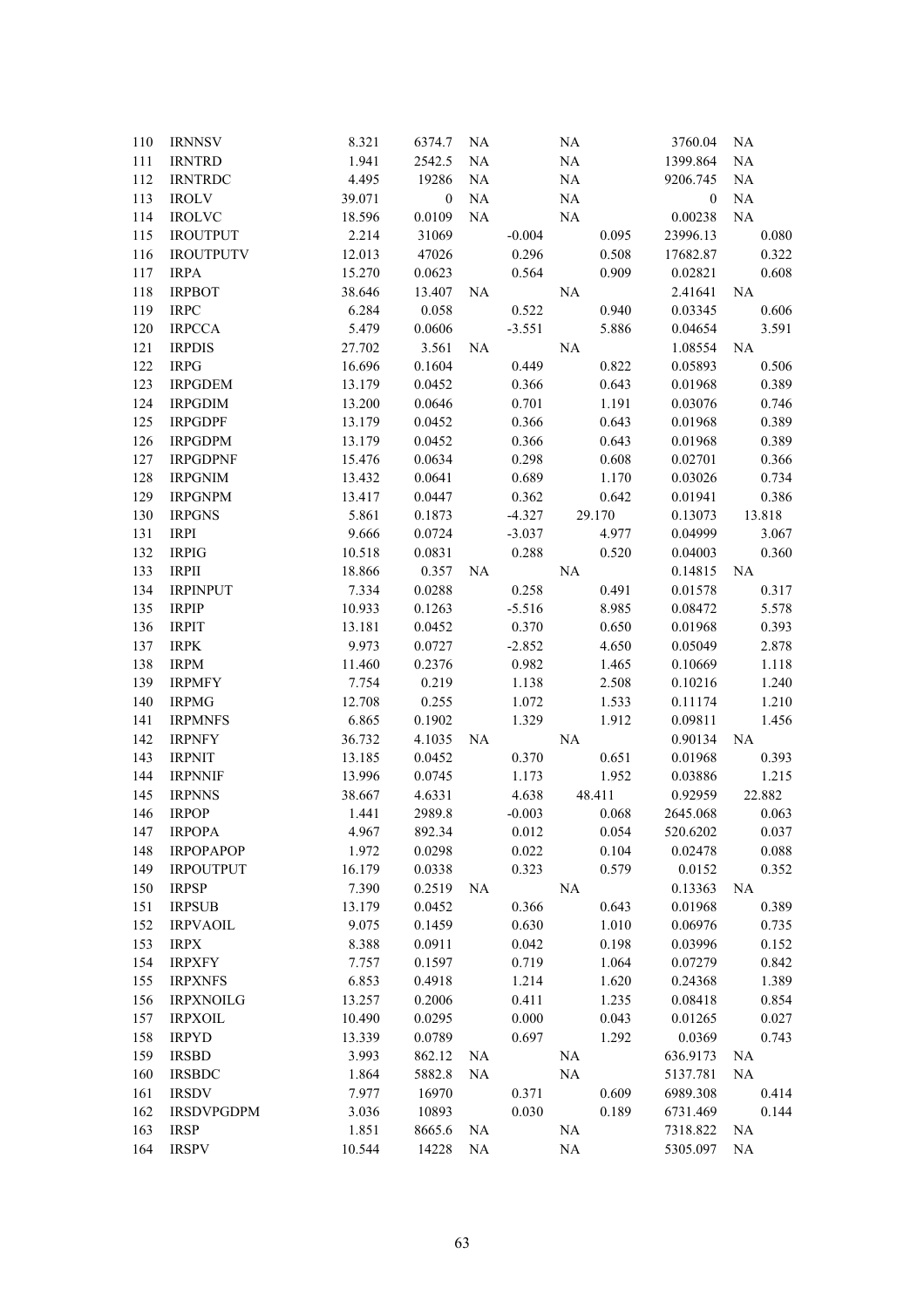| 165 | <b>IRSUB</b>       | 3.183  | 1411.3 |           | 0.068    |          | 0.477 | 1009.884 |           | 0.373 |
|-----|--------------------|--------|--------|-----------|----------|----------|-------|----------|-----------|-------|
| 166 | <b>IRSUBV</b>      | 4.491  | 827.54 |           | 0.425    |          | 0.880 | 404.3292 |           | 0.606 |
| 167 | <b>IRTBD</b>       | 5.483  | 2361.4 | $\rm NA$  |          | $\rm NA$ |       | 1503.29  | $\rm NA$  |       |
| 168 | <b>IRTBDC</b>      | 3.268  | 5817.3 | NA        |          | NA       |       | 4115.397 | NA        |       |
| 169 | <b>IRTOT</b>       | 4.814  | 43509  | <b>NA</b> |          | NA       |       | 29144.53 | <b>NA</b> |       |
| 170 | <b>IRUNEMP</b>     | 2.406  | 576.17 |           | $-0.135$ |          | 0.595 | 465.0838 |           | 0.460 |
| 171 | <b>IRUNEMPR</b>    | 2.124  | 3.8824 |           | $-0.168$ |          | 0.580 | 3.34097  |           | 0.427 |
| 172 | <b>IRVAOIL</b>     | 2.897  | 2484.9 |           | 0.017    |          | 0.065 | 1616.632 |           | 0.043 |
| 173 | <b>IRVAOILV</b>    | 4.370  | 6678.2 |           | 0.650    |          | 1.012 | 3275.872 |           | 0.749 |
| 174 | <b>IRWIND</b>      | 8.717  | 36.242 |           | 0.417    |          | 0.497 | 15.83506 |           | 0.419 |
| 175 | <b>IRWINDPGDPM</b> | 1.418  | 33.467 |           | 0.141    |          | 0.382 | 26.74086 |           | 0.325 |
| 176 | <b>IRWPI</b>       | 4.839  | 7.8203 |           | 0.206    |          | 0.490 | 3.85694  |           | 0.321 |
| 177 | <b>IRWPID</b>      | 10.010 | 5.6746 |           | 0.243    |          | 0.556 | 2.62815  |           | 0.327 |
| 178 | <b>IRWPIM</b>      | 4.533  | 14.343 |           | 0.183    |          | 0.519 | 6.94632  |           | 0.438 |
| 179 | <b>IRWPIX</b>      | 8.881  | 31.194 |           | $-0.575$ |          | 0.703 | 14.10075 |           | 0.604 |
| 180 | $\text{IRX}$       | 2.161  | 6557   |           | 0.037    |          | 0.132 | 5100.366 |           | 0.110 |
| 181 | <b>IRXFY</b>       | 4.091  | 1077.1 |           | 0.450    |          | 0.914 | 820.9489 |           | 0.565 |
| 182 | <b>IRXFYSD</b>     | 3.886  | 262.09 |           | 0.647    |          | 1.323 | 195.6822 |           | 0.780 |
| 183 | <b>IRXFYV</b>      | 13.651 | 436.1  |           | 1.615    |          | 2.614 | 208.7342 |           | 1.748 |
| 184 | <b>IRXGD</b>       | 2.688  | 1781.7 |           | $-0.013$ |          | 0.137 | 1174.673 |           | 0.112 |
| 185 | <b>IRXGNOD</b>     | 1.976  | 599.38 |           | $-0.007$ |          | 1.073 | 463.1852 |           | 0.777 |
| 186 | <b>IRXGNODOP</b>   | 1.933  | 7.6516 |           | $-0.007$ |          | 1.073 | 6.59436  |           | 0.777 |
| 187 | <b>IRXNFS</b>      | 3.463  | 796.31 |           | 1.043    |          | 1.886 | 554.5001 |           | 1.125 |
| 188 | <b>IRXNFSD</b>     | 3.804  | 500.23 |           | 1.855    |          | 2.977 | 314.0997 |           | 1.947 |
| 189 | <b>IRXNFSDOP</b>   | 3.463  | 4.9904 |           | 1.855    |          | 2.977 | 3.47498  |           | 1.947 |
| 190 | <b>IRXNFSV</b>     | 11.530 | 4038.5 |           | 3.361    |          | 5.332 | 1463.696 |           | 3.525 |
| 191 | <b>IRXNOILG</b>    | 1.933  | 3944.2 |           | $-0.212$ |          | 1.533 | 3399.218 |           | 1.143 |
| 192 | <b>IRXNOILGV</b>   | 6.665  | 5724.1 |           | 0.487    |          | 2.988 | 2384.679 |           | 1.693 |
| 193 | <b>IRXOIL</b>      | 2.908  | 2996.6 |           | 0.021    |          | 0.088 | 1945.603 |           | 0.057 |
| 194 | <b>IRXOILB</b>     | 2.908  | 75.961 |           | 0.024    |          | 0.090 | 49.31928 |           | 0.059 |
| 195 | <b>IRXOILD</b>     | 3.512  | 1428   |           | 0.024    |          | 0.090 | 868.5784 |           | 0.059 |
| 196 | <b>IRXOILV</b>     | 4.512  | 3951.1 |           | 0.023    |          | 0.123 | 1792.232 |           | 0.079 |
| 197 | <b>IRXSD</b>       | 3.743  | 576.23 |           | 0.783    |          | 1.193 | 426.6623 |           | 0.849 |
| 198 | <b>IRXV</b>        | 7.426  | 13361  |           | 0.088    |          | 0.281 | 5612.725 |           | 0.225 |
| 199 | <b>IRYD</b>        | 2.503  | 13417  |           | 0.032    |          | 0.133 | 10643    |           | 0.112 |
| 200 | <b>IRYDV</b>       | 14.164 | 31707  |           | 0.683    |          | 1.168 | 10244.59 |           | 0.699 |
|     |                    |        |        |           |          |          |       |          |           |       |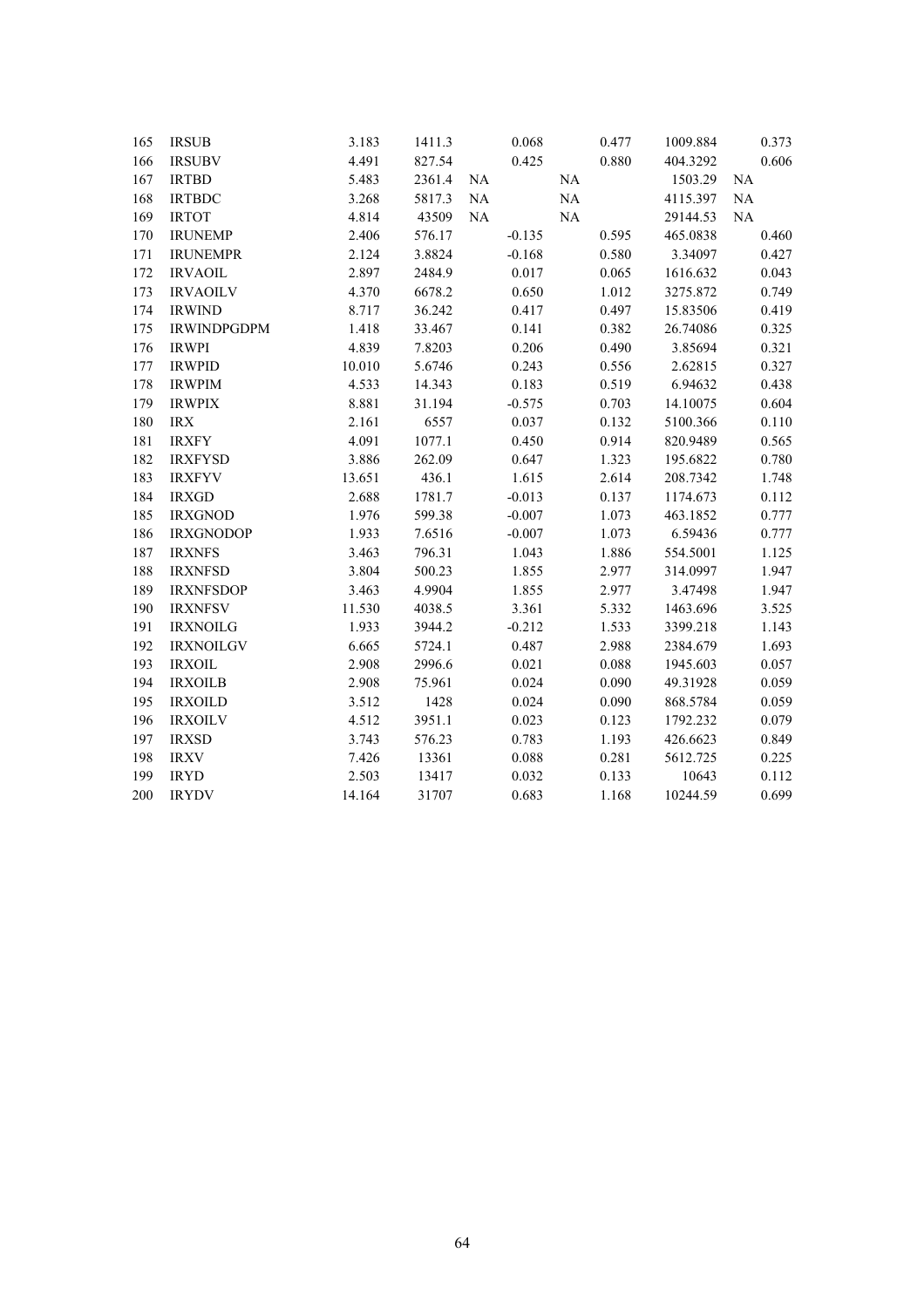|                |                   | Corr (act, | Cov                | Theil U- | Theil U-    | Theil U- | Theil U- |
|----------------|-------------------|------------|--------------------|----------|-------------|----------|----------|
| No.            | Actual            | sim)       | $(\text{act,sim})$ | Stat.    | <b>Bias</b> | Var      | Cov      |
| $\mathbf{1}$   | <b>IRAD</b>       | 0.925      | $2.7E+10$          | 0.090    | 0.023       | 0.082    | 0.895    |
| $\overline{2}$ | <b>IRADV</b>      | 0.999      | $8.5E + 10$        | 0.104    | 0.160       | 0.817    | 0.023    |
| $\mathfrak{Z}$ | <b>IRAS</b>       | 0.925      | $2.7E + 10$        | 0.090    | 0.023       | 0.082    | 0.895    |
| $\overline{4}$ | <b>IRASV</b>      | 0.999      | $8.5E + 10$        | 0.104    | 0.160       | 0.817    | 0.023    |
| 5              | <b>IRBOPD</b>     | 0.692      | 5454922            | 0.475    | 0.235       | 0.211    | 0.554    |
| 6              | <b>IRBOPDC</b>    | 0.629      | $3.6E + 07$        | 0.568    | 0.286       | 0.470    | 0.244    |
| $\tau$         | <b>IRBOPEOD</b>   | 0.933      | 1841286            | 0.180    | 0.006       | 0.002    | 0.991    |
| $\,8\,$        | <b>IRBOPEODC</b>  | 0.966      | $1.8E + 07$        | 0.117    | 0.295       | 0.253    | 0.452    |
| 9              | <b>IRBOT</b>      | 0.935      | $7.2E + 08$        | 0.182    | 0.003       | 0.041    | 0.956    |
| 10             | <b>IRBOTV</b>     | 0.467      | $2E + 07$          | 0.594    | 0.206       | 0.129    | 0.665    |
| 11             | <b>IRC</b>        | 0.985      | $2.2E + 09$        | 0.052    | 0.072       | 0.338    | 0.591    |
| 12             | <b>IRCAD</b>      | 0.849      | $2.2E + 07$        | 0.297    | 0.208       | 0.057    | 0.735    |
| 13             | <b>IRCADC</b>     | 0.894      | $3.4E + 08$        | 0.220    | 0.341       | 0.226    | 0.433    |
| 14             | <b>IRCCA</b>      | 0.993      | $2.9E + 08$        | 0.043    | 0.016       | 0.443    | 0.540    |
| 15             | <b>IRCCAV</b>     | 0.997      | $6.8E + 08$        | 0.086    | 0.082       | 0.777    | 0.142    |
| 16             | <b>IRCPI</b>      | 0.996      | 2304.65            | 0.052    | 0.029       | 0.463    | 0.508    |
| 17             | <b>IRCUV</b>      | 0.997      | $7.4E + 07$        | 0.159    | 0.152       | 0.799    | 0.049    |
| 18             | <b>IRCUVPGDPM</b> | 0.981      | $1.2E + 08$        | 0.056    | 0.086       | 0.023    | 0.891    |
| 19             | <b>IRCV</b>       | 0.993      | $7.1E + 09$        | 0.098    | 0.055       | 0.659    | 0.286    |
| 20             | <b>IRDDV</b>      | 0.998      |                    |          |             |          |          |
|                |                   |            | 8.5E+08            | 0.135    | 0.135       | 0.813    | 0.052    |
| 21             | <b>IRDDVPGDPM</b> | 0.976      | $3.2E + 08$        | 0.074    | 0.143       | 0.227    | 0.630    |
| 22             | <b>IRDIS</b>      | 0.645      | $9.6E + 07$        | 0.261    | 0.000       | 0.043    | 0.957    |
| 23             | <b>IRDISV</b>     | 0.922      | $2.3E + 08$        | 0.375    | 0.303       | 0.498    | 0.199    |
| 24             | <b>IREENOIL</b>   | 0.996      | 3275820            | 0.158    | 0.245       | 0.696    | 0.059    |
| 25             | <b>IREM</b>       | 0.993      | 8138374            | 0.173    | 0.112       | 0.796    | 0.092    |
| 26             | <b>IREMP</b>      | 0.994      | $1E + 07$          | 0.022    | 0.227       | 0.252    | 0.520    |
| 27             | <b>IRFYSBD</b>    | 0.839      | 379337             | 0.223    | 0.035       | 0.001    | 0.964    |
| 28             | <b>IRFYSBDC</b>   | 0.994      | 5.3E+07            | 0.081    | 0.649       | 0.171    | 0.180    |
| 29             | <b>IRG</b>        | 0.981      | $2.9E + 08$        | 0.063    | 0.214       | 0.267    | 0.519    |
| 30             | <b>IRGBDV</b>     | 0.185      | 2489448            | 0.722    | 0.231       | 0.137    | 0.632    |
| 31             | <b>IRGBDVC</b>    | $-0.786$   | $-2E+08$           | 0.942    | 0.197       | 0.045    | 0.758    |
| 32             | <b>IRGDEM</b>     | 0.991      | $7.1E + 09$        | 0.044    | 0.136       | 0.481    | 0.384    |
| 33             | <b>IRGDEMV</b>    | 0.999      | $3E+10$            | 0.098    | 0.142       | 0.823    | 0.035    |
| 34             | <b>IRGDIM</b>     | 0.910      | $9.2E + 09$        | 0.106    | 0.049       | 0.107    | 0.844    |
| 35             | <b>IRGDIMV</b>    | 0.999      | $3E+10$            | 0.098    | 0.142       | 0.823    | 0.035    |
| 36             | <b>IRGDPF</b>     | 0.992      | $7.1E + 09$        | 0.041    | 0.198       | 0.428    | 0.374    |
| 37             | <b>IRGDPFV</b>    | 0.999      | $3E+10$            | 0.095    | 0.138       | 0.816    | 0.046    |
| 38             | <b>IRGDPM</b>     | 0.991      | $7.1E + 09$        | 0.044    | 0.136       | 0.481    | 0.384    |
| 39             | <b>IRGDPMV</b>    | 0.999      | $3E+10$            | 0.098    | 0.142       | 0.823    | 0.035    |
| 40             | <b>IRGDPNF</b>    | 0.994      | $6.5E + 09$        | 0.045    | 0.194       | 0.449    | 0.356    |
| 41             | <b>IRGDPNFV</b>   | 0.996      | $2.2E+10$          | 0.110    | 0.097       | 0.784    | 0.119    |
| 42             | <b>IRGEFIDC</b>   | 1.000      | $1.3E + 07$        | 0.000    | 0.402       | 0.255    | 0.343    |
| 43             | <b>IRGESV</b>     | 0.988      | $3.1E + 07$        | 0.203    | 0.224       | 0.656    | 0.120    |
| 44             | <b>IRGEV</b>      | 1.000      | $1.4E + 09$        | 0.030    | 0.224       | 0.713    | 0.063    |
| 45             | <b>IRGNIM</b>     | 0.908      | $9.2E + 09$        | 0.106    | 0.045       | 0.097    | 0.858    |
| 46             | <b>IRGNIMV</b>    | 0.999      | $3E+10$            | 0.097    | 0.143       | 0.823    | 0.035    |
| 47             | <b>IRGNPM</b>     | 0.990      | 7E+09              | 0.044    | 0.149       | 0.431    | 0.420    |
| 48             | <b>IRGNPMV</b>    | 0.999      | $3E+10$            | 0.097    | 0.143       | 0.823    | 0.035    |
| 49             | <b>IRGNS</b>      | 0.594      | $1.3E + 09$        | 0.274    | 0.107       | 0.014    | 0.879    |
| 50             | <b>IRGNSV</b>     | 0.993      | $3.3E + 09$        | 0.058    | 0.052       | 0.091    | 0.857    |
| 51             | <b>IRGRMV</b>     | 0.967      | $2.8E + 07$        | 0.206    | 0.249       | 0.448    | 0.302    |
| 52             | <b>IRGROILV</b>   | 0.999      | $9.6E + 07$        | 0.045    | 0.174       | 0.669    | 0.157    |
| 53             | <b>IRGRSV</b>     | 0.988      | $3.1E + 07$        | 0.203    | 0.224       | 0.656    | 0.120    |
| 54             | <b>IRGRTDV</b>    | 0.996      | $3.4E + 07$        | 0.059    | 0.103       | 0.456    | 0.440    |
|                |                   |            |                    |          |             |          |          |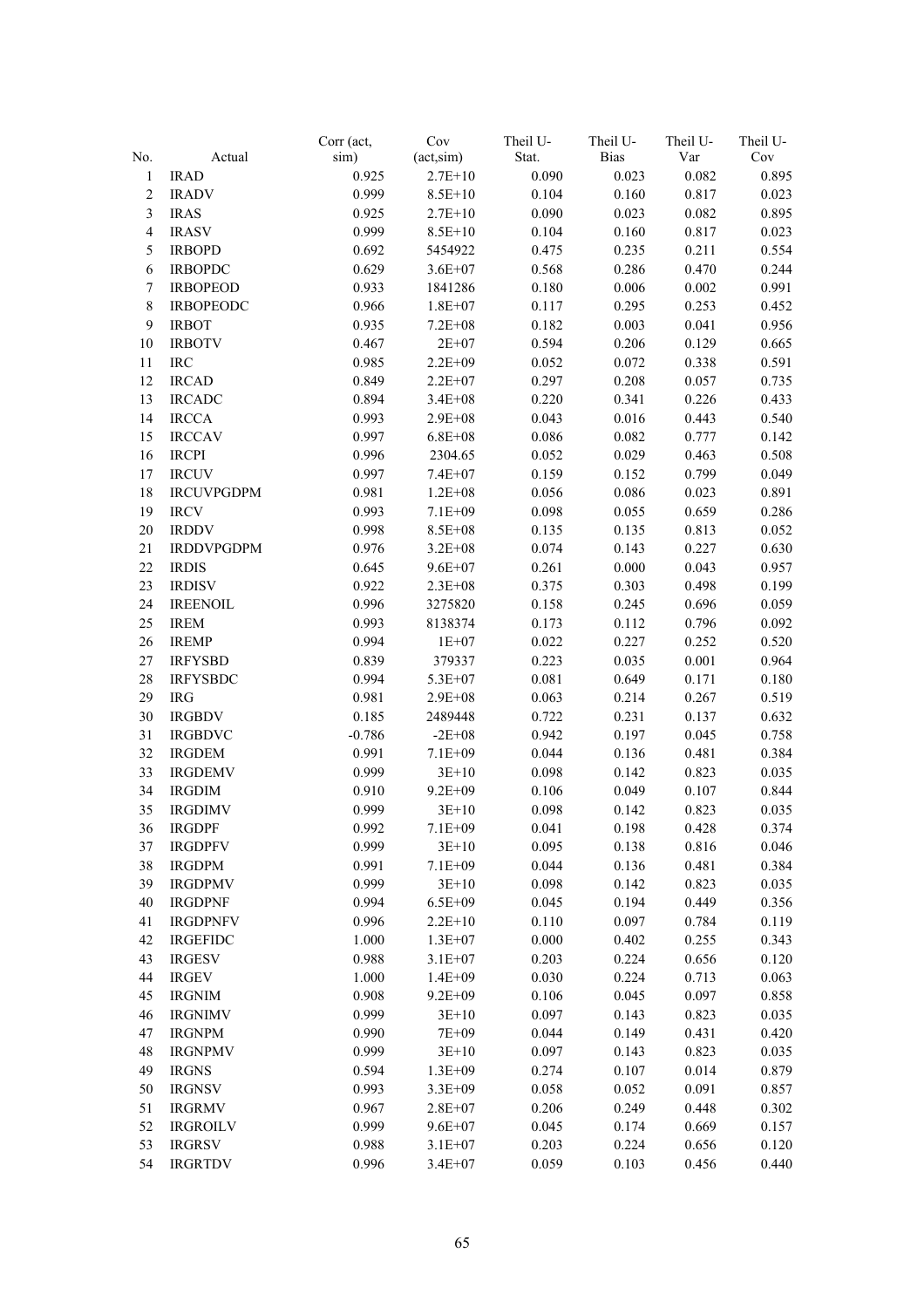| 55          | <b>IRGRTIV</b>     | 0.987     | $1.7E + 07$        | 0.210          | 0.211     | 0.677 | 0.112          |
|-------------|--------------------|-----------|--------------------|----------------|-----------|-------|----------------|
| 56          | <b>IRGRTV</b>      | 0.997     | $1E + 08$          | 0.116          | 0.199     | 0.706 | 0.095          |
| 57          | <b>IRGRV</b>       | 0.999     | $1.5E + 09$        | 0.097          | 0.235     | 0.714 | 0.051          |
| 58          | <b>IRGV</b>        | 0.997     | $6.5E + 08$        | 0.156          | 0.152     | 0.799 | 0.049          |
| 59          | <b>IRI</b>         | 0.944     | $9.8E + 08$        | 0.082          | 0.013     | 0.101 | 0.886          |
| 60          | <b>IRIG</b>        | 0.991     | $1.7E + 08$        | 0.042          | 0.001     | 0.331 | 0.668          |
| 61          | <b>IRIGV</b>       | 0.990     | $1.9E + 08$        | 0.078          | 0.003     | 0.360 | 0.637          |
| 62          | IRII               | 0.754     | $9.5E + 07$        | 0.272          | 0.003     | 0.150 | 0.847          |
| 63          | <b>IRIIV</b>       | 0.954     | 8E+07              | 0.143          | 0.014     | 0.041 | 0.945          |
| 64          | <b>IRINFCPI</b>    | 0.385     | 0.00927            | 0.462          | 0.006     | 0.318 | 0.676          |
| 65          | <b>IRINFWPI</b>    | 0.519     | 0.01087            | 0.350          | 0.003     | 0.063 | 0.934          |
| 66          | <b>IRINPUT</b>     | 0.933     | $1.9E + 09$        | 0.079          | $0.008\,$ | 0.097 | 0.895          |
| 67          | <b>IRINPUTV</b>    | 0.999     | $6.8E + 09$        | 0.057          | 0.110     | 0.744 | 0.146          |
| 68          | <b>IRIP</b>        | 0.893     | $4E + 08$          | 0.110          | 0.016     | 0.043 | 0.941          |
| 69          | <b>IRIPV</b>       | 0.994     | $1.1E + 09$        | 0.140          | 0.073     | 0.801 | 0.126          |
| 70          | <b>IRIRNB</b>      | 0.918     | 128.914            | 0.072          | 0.060     | 0.045 | 0.895          |
| 71          | <b>IRIT</b>        | 0.587     | 4248587            | 0.178          | 0.128     | 0.026 | 0.846          |
| 72          | <b>IRITV</b>       | 0.987     | $1.8E + 07$        | 0.140          | 0.127     | 0.614 | 0.259          |
| 73          | <b>IRIV</b>        | 0.996     | $2.2E + 09$        | 0.088          | 0.083     | 0.693 | 0.223          |
| 74          | <b>IRK</b>         | 0.996     | $2.3E+11$          | 0.045          | 0.023     | 0.642 | 0.336          |
| 75          | <b>IRKADC</b>      | $1.000\,$ | $1E + 08$          | 0.000          | 0.000     | 1.000 | 0.000          |
| 76          | <b>IRKV</b>        | 0.995     | $4.8E + 11$        | 0.096          | 0.071     | 0.718 | 0.210          |
| $77\,$      | <b>IRM</b>         | 0.908     | $9.1E + 08$        | 0.112          | 0.009     | 0.004 | 0.987          |
| 78          | <b>IRM2NFAD</b>    | 0.231     | $1E + 07$          | 0.564          | 0.281     | 0.252 | 0.467          |
| 79          | <b>IRM2NFAV</b>    | 0.661     | 5E+07              | 0.750          | 0.176     | 0.701 | 0.124          |
| 80          | IRM2NGGV           | 0.981     | $1.3E + 09$        | 0.353          | 0.197     | 0.755 | 0.049          |
| $8\sqrt{1}$ | <b>IRM2NGSV</b>    | 0.997     | $7.2E + 08$        | 0.034          | 0.005     | 0.137 | 0.858          |
| 82          | IRM2NGSVPGDPM      | 0.983     | $5.4E + 08$        | 0.060          | 0.034     | 0.393 | 0.573          |
| 83          | IRM2NGV            | $-0.355$  | $-6E+07$           | 0.883          | 0.191     | 0.394 | 0.415          |
| 84          | <b>IRM2NPV</b>     | 0.993     | $3.8E + 09$        | 0.191          | 0.209     | 0.721 | 0.071          |
| 85          | IRM2NPVPGDPM       | 0.895     | $1.2E + 09$        | 0.171          | 0.210     | 0.376 | 0.414          |
| 86          | <b>IRM2NWV</b>     | $-0.593$  | $-4E+07$           | 0.879          | 0.095     | 0.007 | 0.898          |
| $87\,$      | IRM2V              | 0.999     | $7.1E + 09$        | 0.151          | 0.152     | 0.826 | 0.022          |
| 88          | <b>IRMFY</b>       | 0.978     | $2.4E + 07$        | 0.080          | 0.017     | 0.016 | 0.967          |
| 89          | <b>IRMFYSD</b>     | 0.950     | 1151167            | 0.098          | 0.011     | 0.048 | 0.941          |
| 90          | <b>IRMFYV</b>      | 0.945     | 2324522            | 0.221          | 0.162     | 0.437 | 0.401          |
| 91          | <b>IRMG</b>        | 0.926     | $7.3E + 08$        | 0.099          | 0.025     | 0.000 | 0.975          |
| 92          | <b>IRMGD</b>       | 0.931     | 5.5E+07            | 0.116          | 0.051     | 0.115 | 0.834          |
| 93          | <b>IRMGDCIFP</b>   | 0.922     | 4467.98            | 0.098          | 0.025     | 0.011 | 0.964          |
| 94          | <b>IRMGV</b>       | 0.989     | 8.9E+08            | 0.233          | 0.213     | 0.709 | 0.078          |
| 95          | <b>IRMNFS</b>      | 0.622     | $1.7E + 07$        | 0.358          | 0.007     | 0.189 | 0.804          |
| 96          | <b>IRMNFSD</b>     | 0.774     | 1345446            | 0.292          | 0.071     | 0.261 | 0.668          |
| 97          | <b>IRMNFSDCIFP</b> | 0.657     | 128.831            | 0.362          | 0.004     | 0.279 | 0.717          |
| 98          | <b>IRMNFSV</b>     | 0.993     | $2.4E + 07$        | 0.407          | 0.160     | 0.826 | 0.014          |
| 99          | <b>IRMSD</b>       | 0.864     | 3832269            | 0.168          | 0.048     | 0.049 | 0.904          |
| 100         | <b>IRMV</b>        | 0.990     | $1.2E + 09$        | 0.257          | 0.203     | 0.743 | 0.055          |
| 101         | <b>IRNFSBD</b>     | 0.773     | 994795             | 0.289          | 0.001     | 0.165 | 0.834          |
| 102         | <b>IRNFSBDC</b>    | 0.984     | $2.3E + 08$        | 0.170          | 0.159     | 0.692 | 0.149          |
| 103         | <b>IRNFY</b>       | 0.751     | 3371890            | 0.362          | 0.049     | 0.009 | 0.943          |
| 104         | <b>IRNFYV</b>      | 0.394     | 153540             | 0.536          | 0.080     | 0.024 | 0.897          |
|             |                    | 0.159     |                    | 0.368          | 0.039     | 0.066 | 0.896          |
| 105         | <b>IRNIT</b>       | 0.737     | 1079235<br>2798340 |                | 0.165     | 0.363 |                |
| 106         | <b>IRNITV</b>      | 0.878     |                    | 0.459<br>0.122 | 0.046     | 0.046 | 0.472<br>0.908 |
| 107         | <b>IRNNIF</b>      |           | $6.6E + 09$        |                |           |       |                |
| 108         | <b>IRNNIFV</b>     | 0.998     | $2.1E+10$          | 0.098          | 0.140     | 0.788 | 0.072          |
| 109         | <b>IRNNS</b>       | 0.423     | $6.2E + 08$        | 0.401          | 0.117     | 0.000 | 0.883          |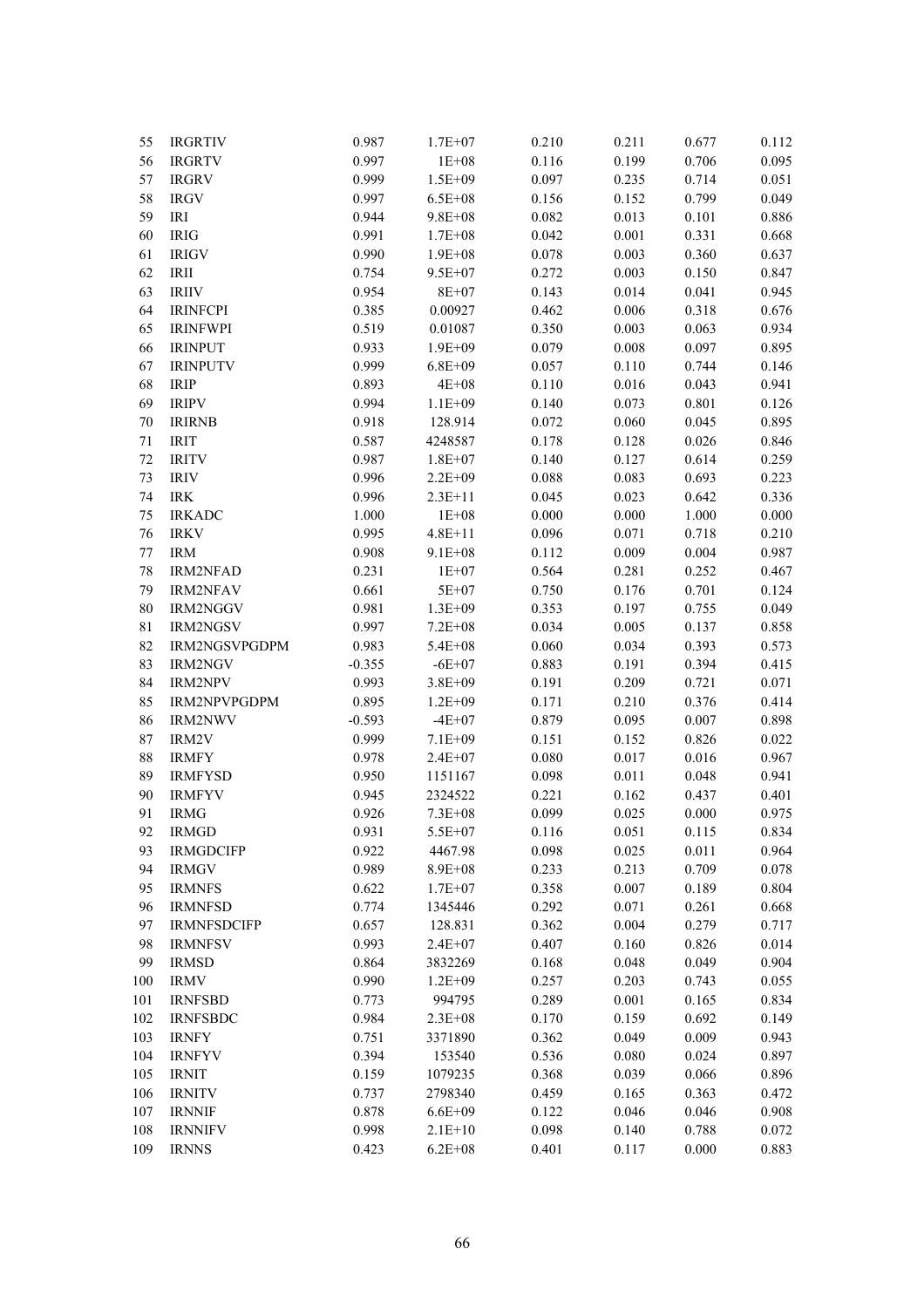| 110 | <b>IRNNSV</b>     | 0.987 | $1E + 09$   | 0.091 | 0.239 | 0.113 | 0.649 |
|-----|-------------------|-------|-------------|-------|-------|-------|-------|
| 111 | <b>IRNTRD</b>     | 0.775 | 1425947     | 0.645 | 0.303 | 0.569 | 0.128 |
| 112 | <b>IRNTRDC</b>    | 0.972 | $1.1E + 08$ | 0.610 | 0.228 | 0.755 | 0.017 |
| 113 | <b>IROLV</b>      | 1.000 | $2.8E + 07$ | 0.000 | 0.000 | 0.000 | 0.000 |
| 114 | <b>IROLVC</b>     | 1.000 | $1E + 09$   | 0.000 | 0.048 | 0.368 | 0.584 |
| 115 | <b>IROUTPUT</b>   | 0.981 | $1.6E + 10$ | 0.049 | 0.038 | 0.318 | 0.644 |
| 116 | <b>IROUTPUTV</b>  | 0.999 | $6.5E + 10$ | 0.082 | 0.133 | 0.808 | 0.059 |
| 117 | <b>IRPA</b>       | 0.999 | 0.2711      | 0.053 | 0.181 | 0.674 | 0.145 |
| 118 | <b>IRPBOT</b>     | 0.317 | 4.56962     | 0.901 | 0.019 | 0.872 | 0.109 |
| 119 | <b>IRPC</b>       | 0.993 | 0.23978     | 0.052 | 0.000 | 0.024 | 0.976 |
| 120 | <b>IRPCCA</b>     | 0.996 | 0.23374     | 0.056 | 0.060 | 0.400 | 0.540 |
| 121 | <b>IRPDIS</b>     | 0.140 | 0.49495     | 0.771 | 0.000 | 0.518 | 0.481 |
| 122 | <b>IRPG</b>       | 0.993 | 0.36714     | 0.117 | 0.089 | 0.721 | 0.190 |
| 123 | <b>IRPGDEM</b>    | 0.999 | 0.26367     | 0.039 | 0.143 | 0.678 | 0.179 |
| 124 | <b>IRPGDIM</b>    | 0.999 | 0.26977     | 0.055 | 0.201 | 0.657 | 0.142 |
| 125 | <b>IRPGDPF</b>    | 0.999 | 0.26367     | 0.039 | 0.143 | 0.678 | 0.179 |
| 126 | <b>IRPGDPM</b>    | 0.999 | 0.26367     | 0.039 | 0.143 | 0.678 | 0.179 |
| 127 | <b>IRPGDPNF</b>   | 0.997 | 0.25423     | 0.055 | 0.059 | 0.547 | 0.394 |
| 128 | <b>IRPGNIM</b>    | 0.999 | 0.27018     | 0.054 | 0.197 | 0.660 | 0.143 |
| 129 | <b>IRPGNPM</b>    | 0.999 | 0.26401     | 0.038 | 0.139 | 0.677 | 0.184 |
| 130 | <b>IRPGNS</b>     | 0.948 | 0.24311     | 0.168 | 0.053 | 0.185 | 0.762 |
| 131 | <b>IRPI</b>       | 0.995 | 0.22277     | 0.068 | 0.043 | 0.495 | 0.462 |
| 132 | <b>IRPIG</b>      | 0.992 | 0.16973     | 0.086 | 0.014 | 0.613 | 0.374 |
| 133 | <b>IRPII</b>      | 0.948 | 0.4563      | 0.239 | 0.049 | 0.560 | 0.391 |
| 134 | <b>IRPINPUT</b>   | 0.998 | 0.23126     | 0.026 | 0.027 | 0.004 | 0.970 |
| 135 | <b>IRPIP</b>      | 0.990 | 0.24833     | 0.113 | 0.012 | 0.687 | 0.301 |
| 136 | <b>IRPIT</b>      | 0.999 | 0.26367     | 0.039 | 0.143 | 0.678 | 0.179 |
| 137 | <b>IRPK</b>       | 0.994 | 0.24947     | 0.065 | 0.065 | 0.410 | 0.525 |
| 138 | <b>IRPM</b>       | 0.995 | 0.42242     | 0.162 | 0.187 | 0.741 | 0.072 |
| 139 | <b>IRPMFY</b>     | 0.982 | 0.21602     | 0.199 | 0.205 | 0.626 | 0.169 |
| 140 | <b>IRPMG</b>      | 0.994 | 0.43823     | 0.171 | 0.178 | 0.744 | 0.077 |
| 141 | <b>IRPMNFS</b>    | 0.997 | 0.35005     | 0.142 | 0.247 | 0.693 | 0.060 |
| 142 | <b>IRPNFY</b>     | 0.037 | 0.10549     | 0.854 | 0.039 | 0.638 | 0.322 |
| 143 | <b>IRPNIT</b>     | 0.999 | 0.26367     | 0.039 | 0.143 | 0.678 | 0.179 |
| 144 | <b>IRPNNIF</b>    | 0.998 | 0.27839     | 0.062 | 0.242 | 0.580 | 0.178 |
| 145 | <b>IRPNNS</b>     | 0.142 | 0.30656     | 0.895 | 0.022 | 0.805 | 0.173 |
| 146 | <b>IRPOP</b>      | 0.991 | $1.6E + 08$ | 0.034 | 0.091 | 0.590 | 0.319 |
| 147 | <b>IRPOPA</b>     | 0.991 | $1.6E + 07$ | 0.036 | 0.094 | 0.558 | 0.349 |
| 148 | <b>IRPOPAPOP</b>  | 0.075 | 0.00003     | 0.052 | 0.032 | 0.130 | 0.838 |
| 149 | <b>IRPOUTPUT</b>  | 0.999 | 0.25256     | 0.029 | 0.084 | 0.513 | 0.403 |
| 150 | <b>IRPSP</b>      | 0.969 | 0.33487     | 0.187 | 0.121 | 0.536 | 0.343 |
| 151 | <b>IRPSUB</b>     | 0.999 |             | 0.039 | 0.143 | 0.678 | 0.179 |
|     |                   |       | 0.26367     |       |       |       | 0.929 |
| 152 | <b>IRPVAOIL</b>   | 0.971 | 0.32951     | 0.111 | 0.016 | 0.055 |       |
| 153 | <b>IRPX</b>       | 1.000 | 0.37641     | 0.066 | 0.163 | 0.794 | 0.043 |
| 154 | <b>IRPXFY</b>     | 0.993 | 0.26524     | 0.135 | 0.168 | 0.679 | 0.153 |
| 155 | <b>IRPXNFS</b>    | 0.998 | 0.43407     | 0.309 | 0.230 | 0.762 | 0.008 |
| 156 | <b>IRPXNOILG</b>  | 0.994 | 0.46687     | 0.129 | 0.145 | 0.721 | 0.134 |
| 157 | <b>IRPXOIL</b>    | 0.999 | 0.33223     | 0.023 | 0.021 | 0.034 | 0.945 |
| 158 | <b>IRPYD</b>      | 0.994 | 0.25982     | 0.067 | 0.065 | 0.422 | 0.513 |
| 159 | <b>IRSBD</b>      | 0.819 | 1630292     | 0.215 | 0.004 | 0.026 | 0.970 |
| 160 | <b>IRSBDC</b>     | 0.989 | $4.9E + 08$ | 0.092 | 0.042 | 0.638 | 0.320 |
| 161 | <b>IRSDV</b>      | 0.999 | 2.1E+09     | 0.162 | 0.159 | 0.821 | 0.020 |
| 162 | <b>IRSDVPGDPM</b> | 0.954 | 8E+08       | 0.095 | 0.113 | 0.243 | 0.645 |
| 163 | <b>IRSP</b>       | 0.903 | $2.8E + 08$ | 0.140 | 0.176 | 0.009 | 0.815 |
| 164 | <b>IRSPV</b>      | 0.988 | $1E + 09$   | 0.199 | 0.131 | 0.748 | 0.121 |